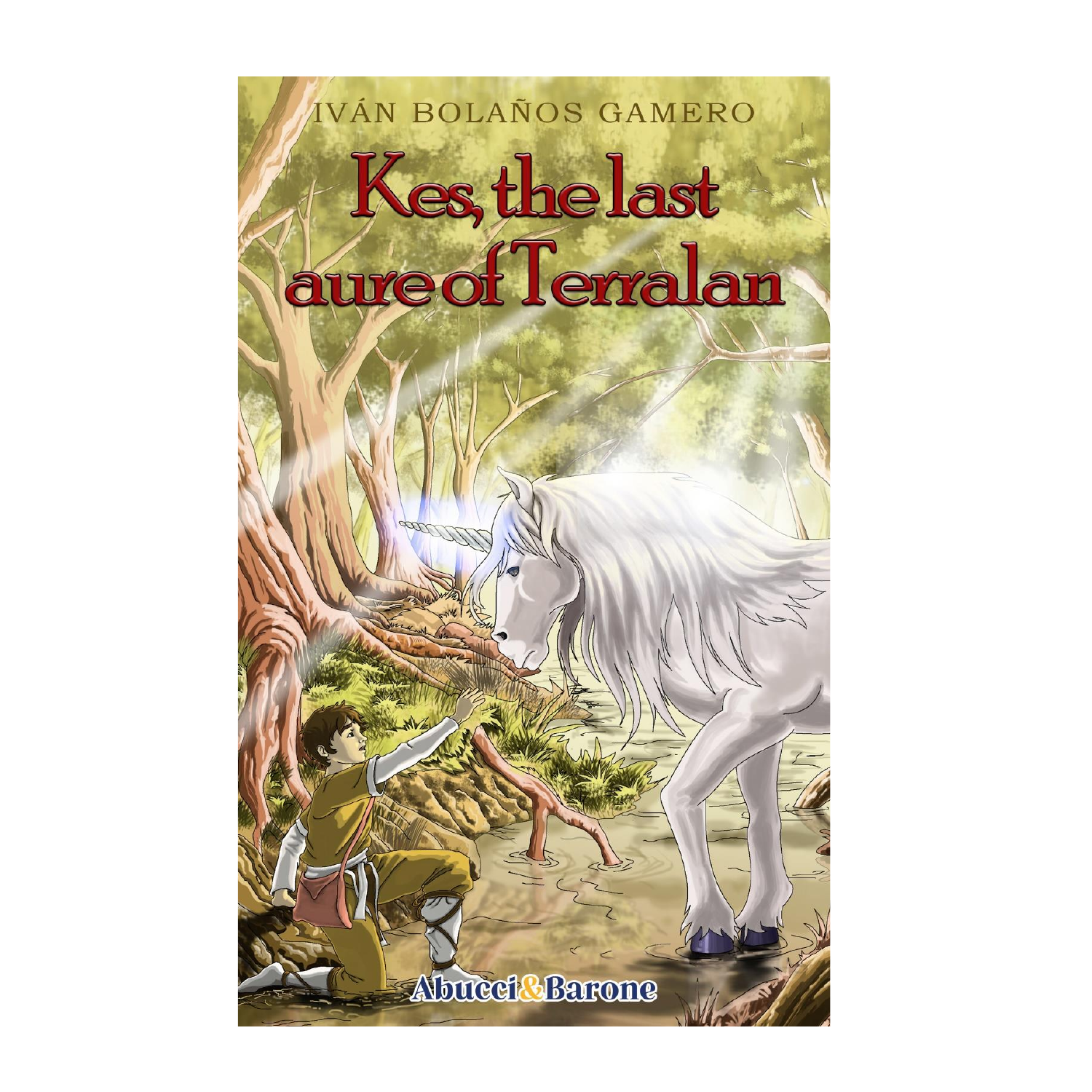Copyright © 2022 Iván Bolaños Gamero

www.ivanbolanos.com

I. KES, THE LAST AURE OF TERRALAN First printed edition (Ediciones SM Perú – 2012) All rights reserved

The characters and events portrayed in this book are fictitious. any similarity to real persons, living or dead, is coincidental and not intended by the author.

No part of this book may be reproduced, or stored in a retrieval system, or transmitted in any form or by any means, electronic, mechanical, photocopying, recording, or otherwise, without express written permission of the publisher.

Translated by: Iván Bolaños Gamero

Edition: Abucci & Barone (editorial consulting and development) http://abuccibarone.com/author-ivan-bolanos.html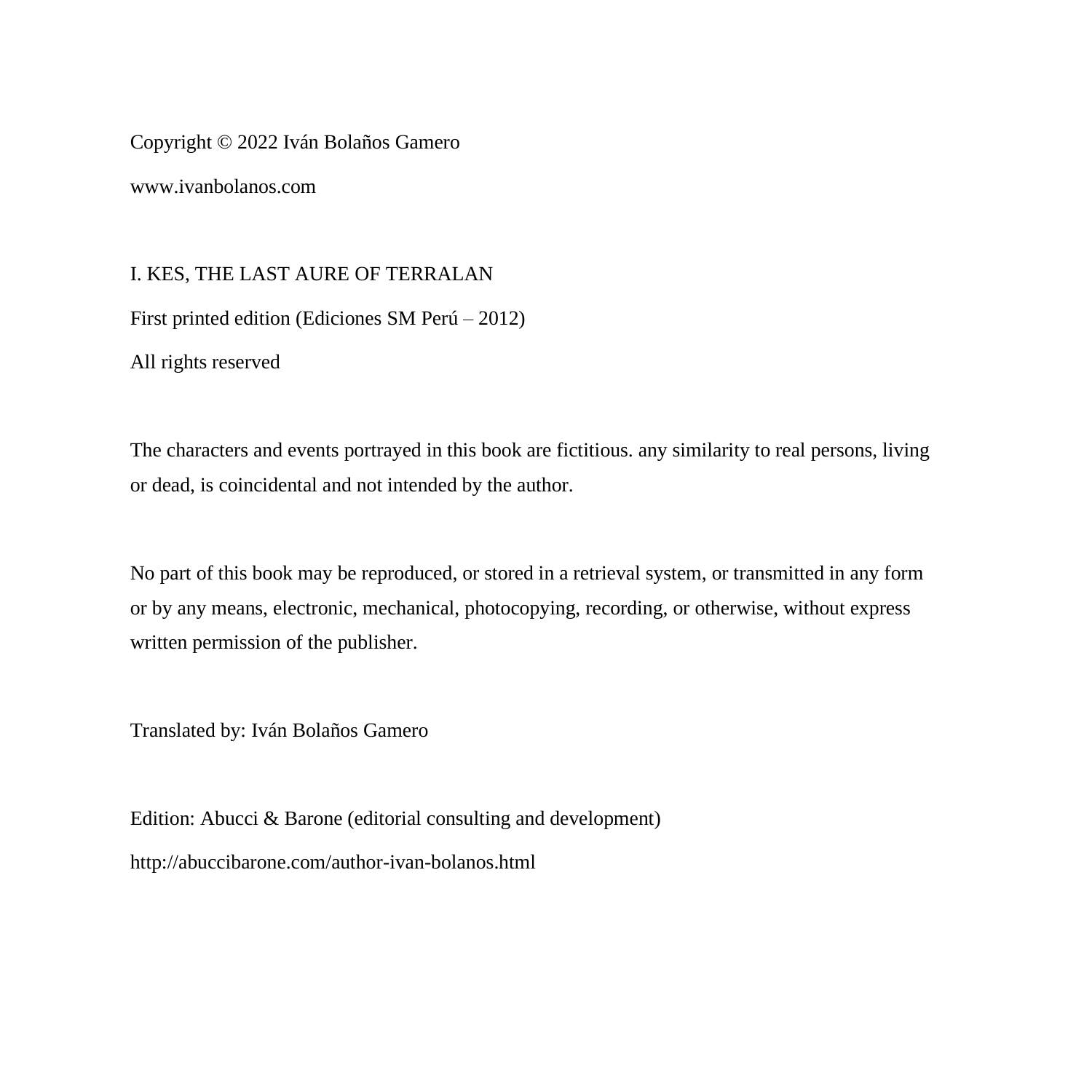## **INTRODUCTION**

The story goes that at the end of the First Age, Grorn managed to stop the rotation of the world by seeking to leave Terralan under a perpetual shadow.

During those dark days of darkness, the creatures and demons sent by the evil one were strengthened to such an extent that they dared to challenge the unicorns' power.

At that time, the Terralanians did not have a king and lived divided into small villages along the Moaslan River valley and on the great lake's banks: the Acuantalis.

There was no order. Men and women lived exposed to the constant and unpredictable changes of the forces of nature. Disunity prevailed.

Their lands, their animals, and finally their own lives were threatened, as the hosts of evil attacked again and again from the now permanent shadows, trying not only to tear their bodies apart but to take over their souls as well.

But after seven days of anxiously waiting for the dawn light, a brave man appeared, Valmar, who, taking reckless risks, managed to cross the vast fields that separated him from Anes, the Lord of the unicorns, with whom he made a pact that would forever mark the future of all.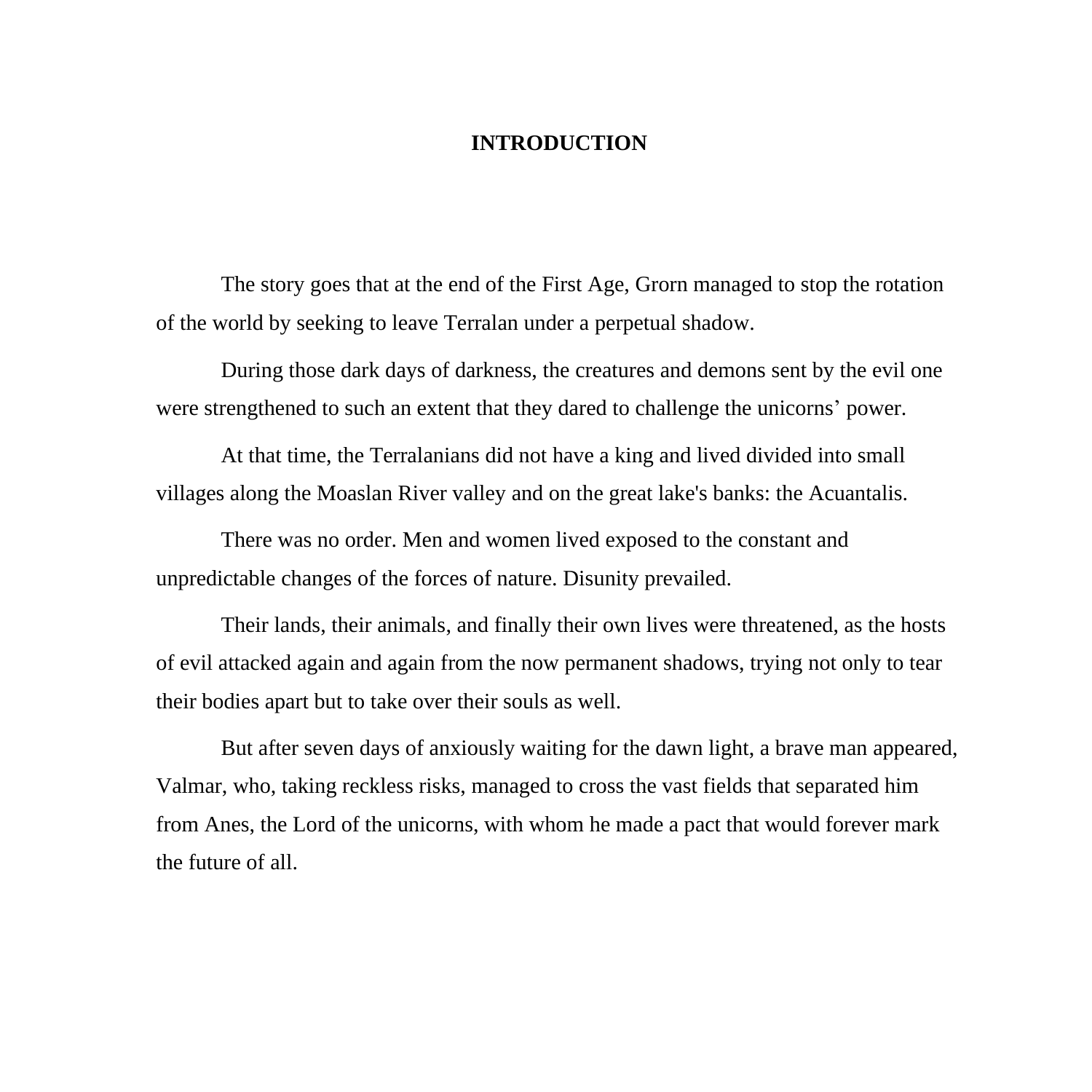As a result of this alliance, the inhabitants of Terralan marched to war with those magical creatures, who could not use their power to attack but to be faster than their enemies.

Thus, they resolutely faced each other in their deadly and unequal fight against the evil one, commanded by Valmar and Anes, at the head of this fantastic and orderly troop of magnificent mounts, which carried inexperienced but fierce fighters.

In a bloody battle, which lasted many hours, the forces of darkness were decimated, and Grorn was thrown back into the dark depths of the abyss, from which he had emerged to subdue humanity.

Immediately, the unicorns began to gallop together towards the west, using all their powerful energy in each step. In this way, after an almost infinite effort, they managed to reestablish the Earth's movement.

Before the end of that first new day, Anes carried on his back the couple who would become the first king and queen among the Terralanians: Valmar and Vedia.

Together they laid the foundation stone for Ukaris, the Golden City, perched on a lonely hill in the Moaslan Valley. Vedia carried a very bright ruby, a gift from the Lord of the Unicorns, a symbol of the alliance that defeated the evil one. The Second Age had begun.

—Never forget us —Anes said goodbye before heading back to the East.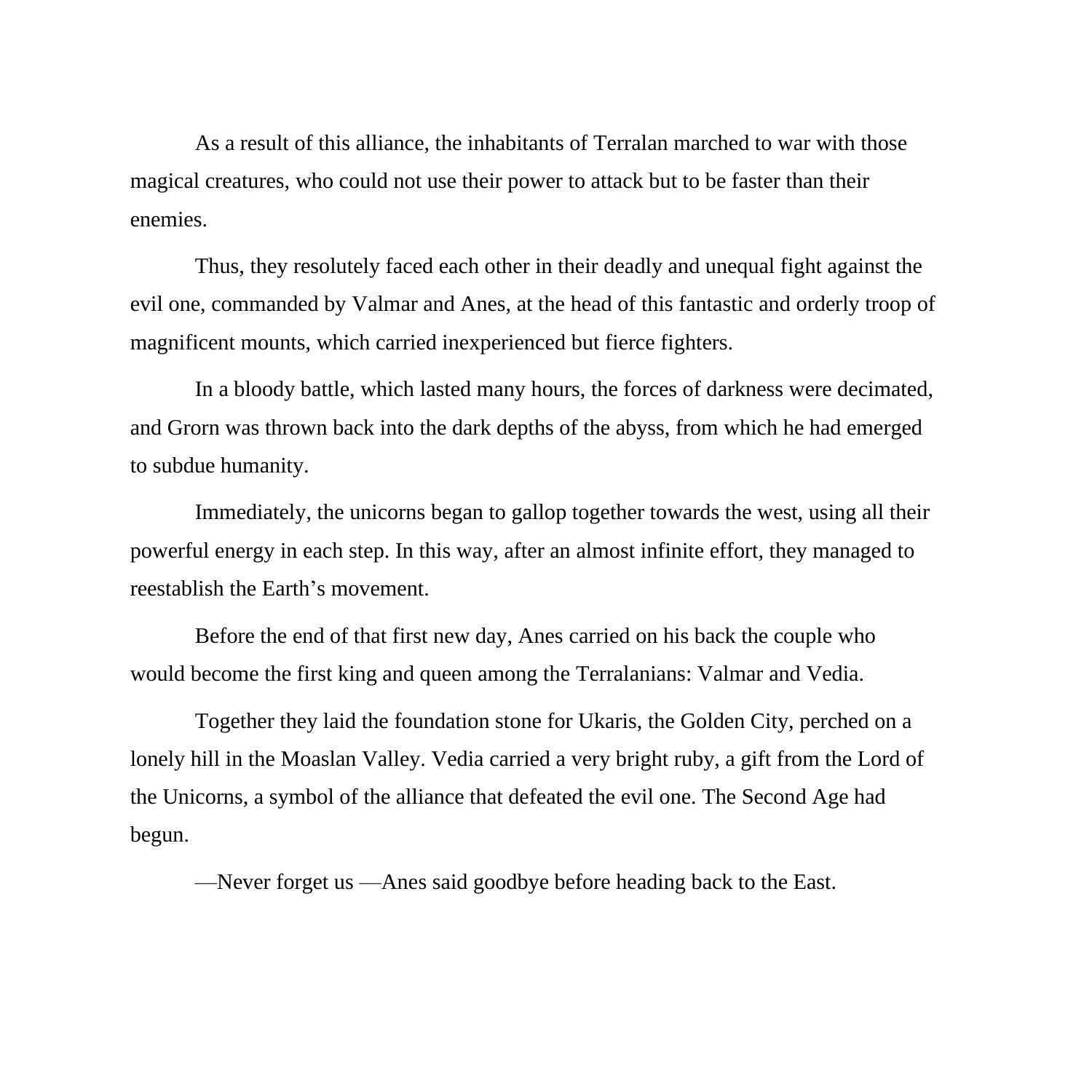A long time passed, and the Ukarisians lived aware and grateful to the unicorns. The Sun rose every morning, and the water flowed through the rivers and streams due to their gallop. Without them, you could not get crops or raise animals. Those beautiful creatures' magic made the world continue to rotate, and the days and nights happened.

But even though the power of the unicorns had brought the movement back to Earth, the damage done by the evil one had left its mark. The forces of nature have behaved in bizarre ways ever since, making life more difficult than in the First Age.

In those dark times, a new caste of Terralanians appeared, possessing a unique gift that helped them determine the right time to sow, the right place to cast fishing nets, or the exact measure and what medicine they should administer to the sick.

When circumstance demanded, they could use even more extraordinary powers. It seemed they could somehow quell the force of the elements. They numbered only twelve, no less, no more, and were known as the aures. Every time one of them died, always at an old age, another was born somewhere in the kingdom to take his place.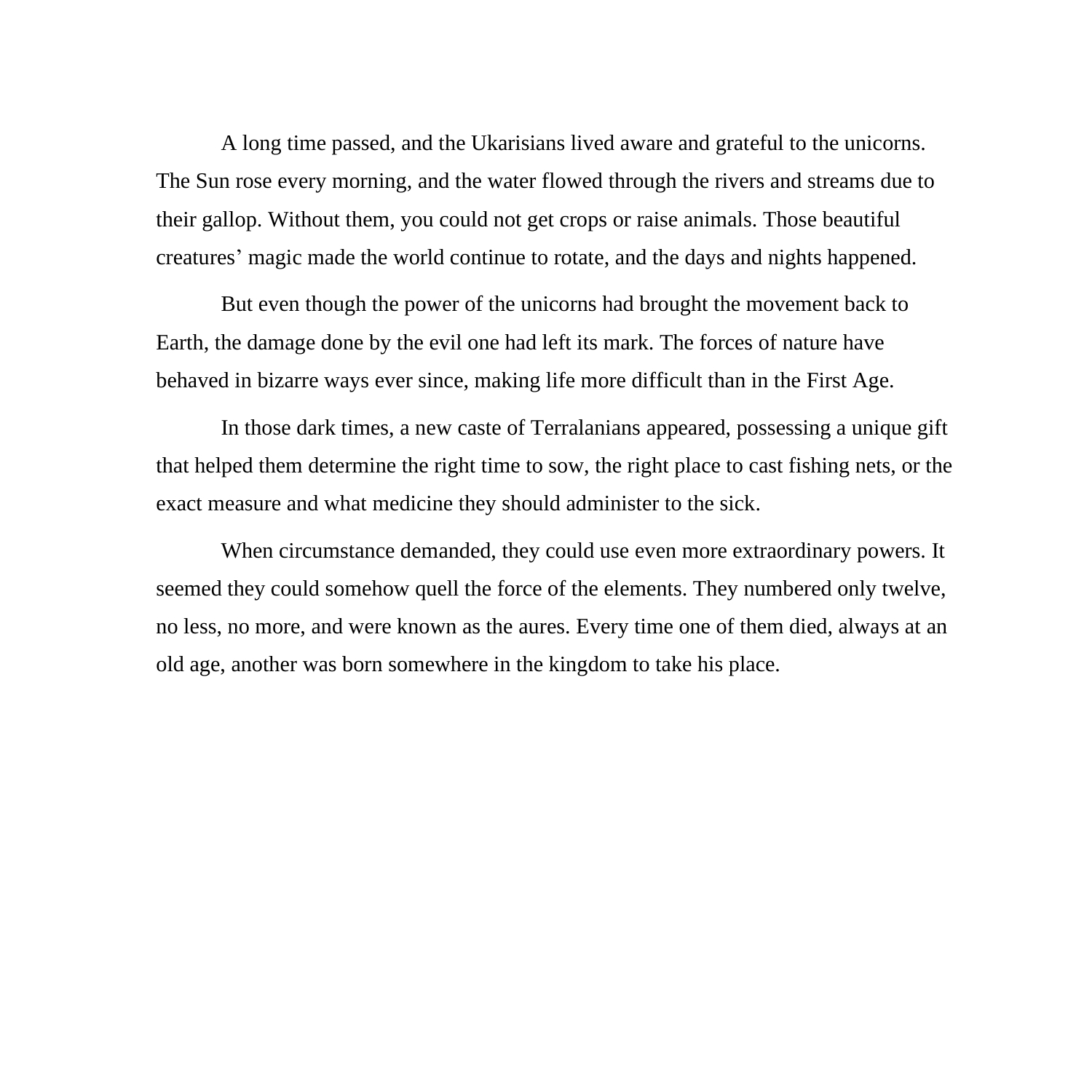## **I. THE TREASON OF MOUNTAIN NAUIR**

The earth began to shake slightly. It was almost dawn, and a gentle breeze was blowing when the first of them appeared. Beautiful, strong, with his mane in the wind, he seemed to fly over that green carpet that stretched over much of the rich valley.

Shortly after a second, a third, until soon they could be counted by tens, and finally hundreds. Their horns, of different colors, began to glow as the Sun rose from the East. They were so fast that their hooves seemed not to touch the ground. At the head of the pack was Unir, the only one with a silver horn, an unmistakable sign of his rank.

Many observed the luminous and glittering spectacle repeated every dawn in the upper parts of the Golden City after the first night of full moon: the gallop of the unicorns from the great lake's north shore towards the mountains of the Moaskif Mountain Range.

Although the pack always kept a certain distance from Ukaris, their hooves' thumps against the ground could be felt throughout the city.

Unir, son of Anes, had led his people through the Path of the Unicorns and the Moaslan Valley for many years. However, he did not appear to show signs of aging. They had that gift when they reached adulthood, and with it the development of their magnificent horn, they maintained their beauty and vigor until the day appointed for their departure.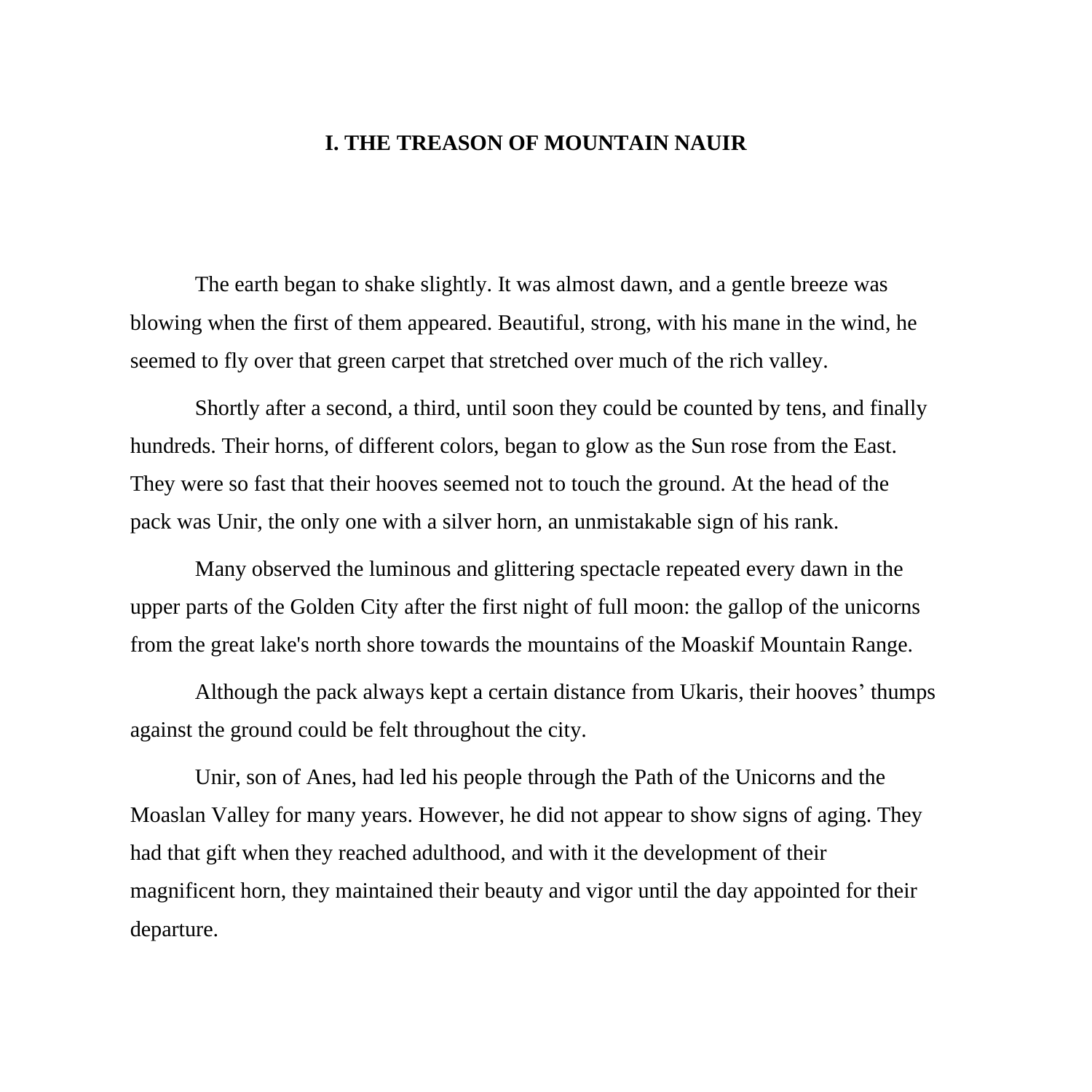The last of the unicorns crossed the river that came down from the mountains. The men turned their attention to their daily chores, confident that once again, this magical gallop would allow them to continue their lives quietly.

\*\*\*

Many winters had passed since the aure Diruk first arrived in the uninhabited but fertile lands beyond the Acuantalis.

Commissioned by the then young Balkian King, father of the current monarch, the aure had guided some thirty of his subjects to that remote part of the kingdom, seven days on horseback from Ukaris.

In that place, the Town of Herol arose, just half a league east of the Efin Forest, fed by small streams born to the northwest.

From the beginning, Diruk helped, with his powers, the new inhabitants to develop a unique quality that would distinguish this region from others. Their careful and subtle cultivation of the vine, which later became what would be their distinguishing mark: their magnificent wines.

Years later, King Balkian gave the throne to his son Balkurian, a righteous man who soon achieved great wisdom and later would be known as the friendly monarch of the aures.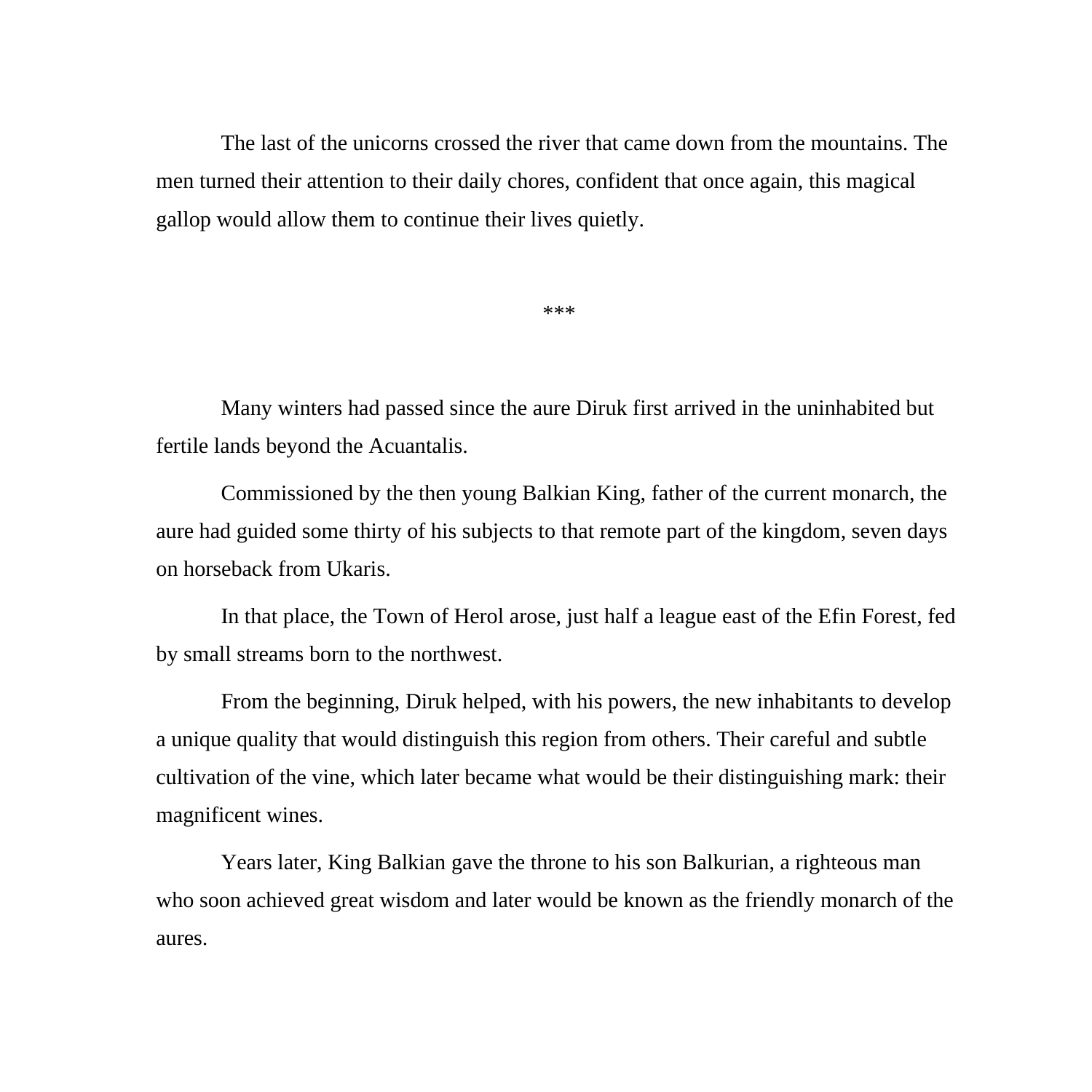Everything seemed to indicate that under the tutelage of their protectors, the different towns and villages of Terralan, together with the Golden City, would enjoy long years of peace and prosperity.

However, forty years after the colonization of those lands, the Second Age's most tragic event would occur.

A group of men, inhabitants of Ukaris, whose souls were won by ambition, deceived five young unicorns on a cold and dark night, at the foot of the most inaccessible and distant mountain, Nauir, far away from the road that crossed the Moaskif Mountain Range.

Once in the place, the men offered to drink a special potion that they said had been prepared by the aures, one that would increase their magic. That way, they would no longer have to perform the strenuous gallop from the north shore of the lake to the western mountains every morning after the full moon.

—You will be able to walk where you please. You will no longer have to submit to Unir's will.

One of the unicorns, still suspicious, asked:

—How can we be sure it is the aures who have prepared it?

—You must not be suspicious, friends. As proof of our goodwill, we will first drink of it.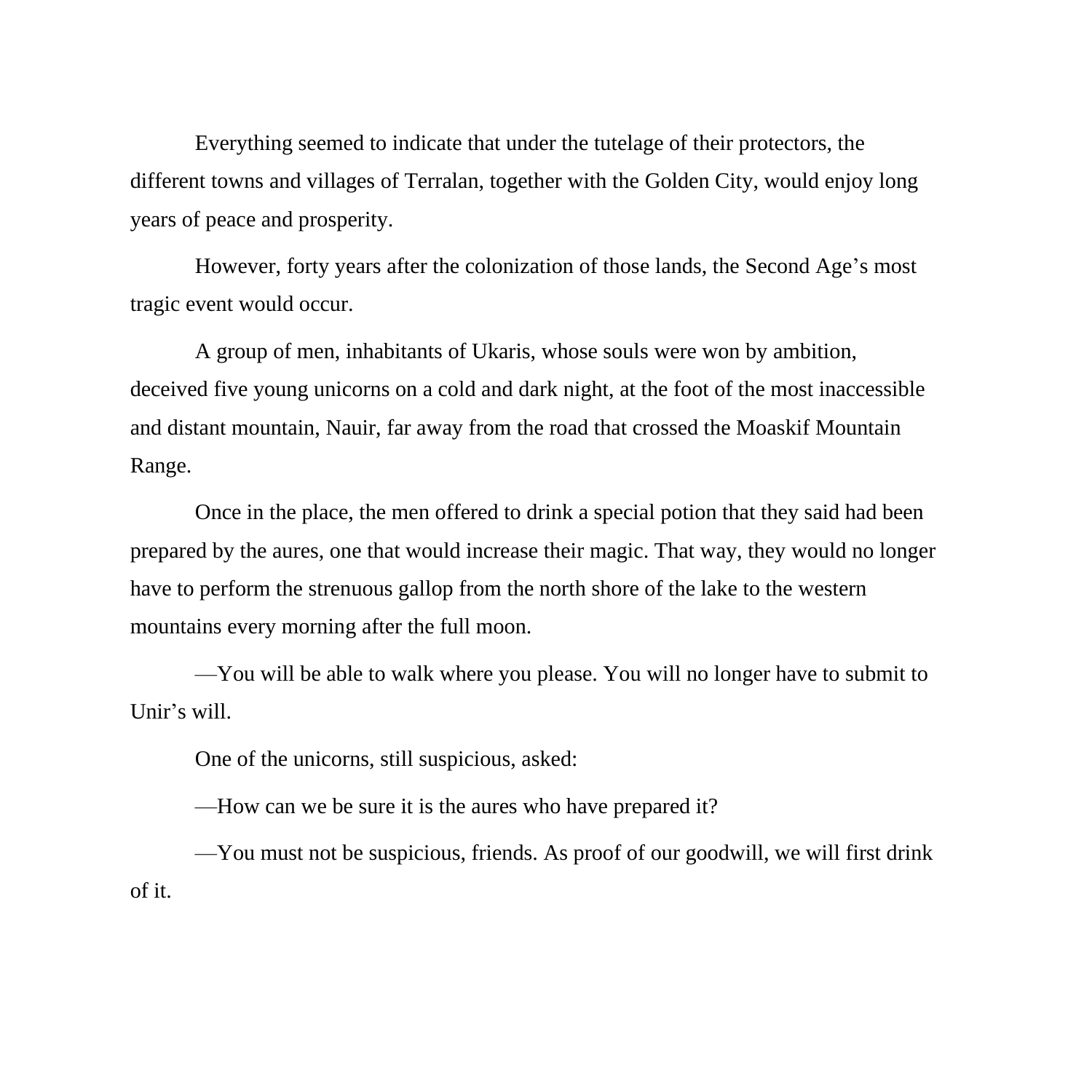One by one, the men took a sip, dispelling the unsuspecting youths' suspicions, who drank it too.

The unicorns did not know that the magic recipe was harmless for humans but would affect them terribly. Little by little, they fell into profound lethargy.

Those evildoers' real purpose was revealed. Without the slightest hesitation, they proceeded to cut off their horns.

—Now we can prepare a potion so powerful that it will allow us to subdue the king and conquer Terralan —said the leader of those heartless.

The next day the herd found the five dead bodies. Although the potion did not kill the unicorns, the absence of their horns did.

Since then, Unir would no longer trust the Terralanians. Shortly afterward, the power of the Ruby of the Alliance began to weaken inexorably. The culprits of the terrible infamy were never found.

The magic of the aures would also suffer from the betrayal perpetrated on Nauir Mountain. First, his predictions would not promptly alert the kingdom's inhabitants against the mysterious forces of nature. The crops would suffer the appearance of plagues, the fishing would not bear enough fruit, and even many cattle heads would be lost due to diseases that they could no longer cure.

This forced them to depend much more on what others produced. The commercial exchange would soon increase between the dispersed inhabitants along the Moaslan with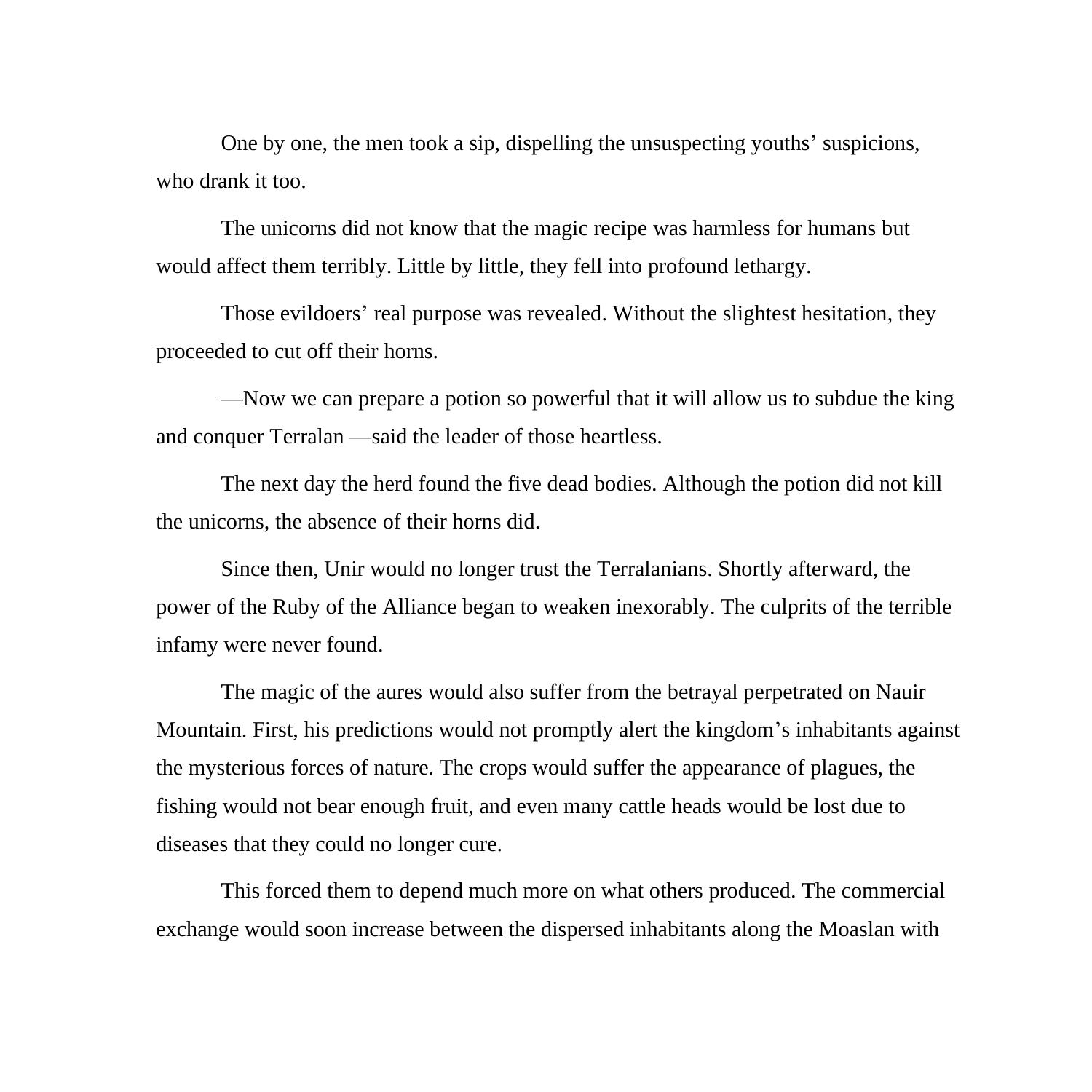those who lived even further away. Thus, Herol winegrowers provided the best wine, while others produced the grains or offered the different animals they could raise.

The new king was determined to give the aures again their rightful place, as sent by superior beings. Still, both the Golden City inhabitants and those of the neighboring valley and the distant eastern lands saw that it would no longer be as before the betrayal when unicorns had full confidence in men. The ruby, Anes's gift, shone brightly.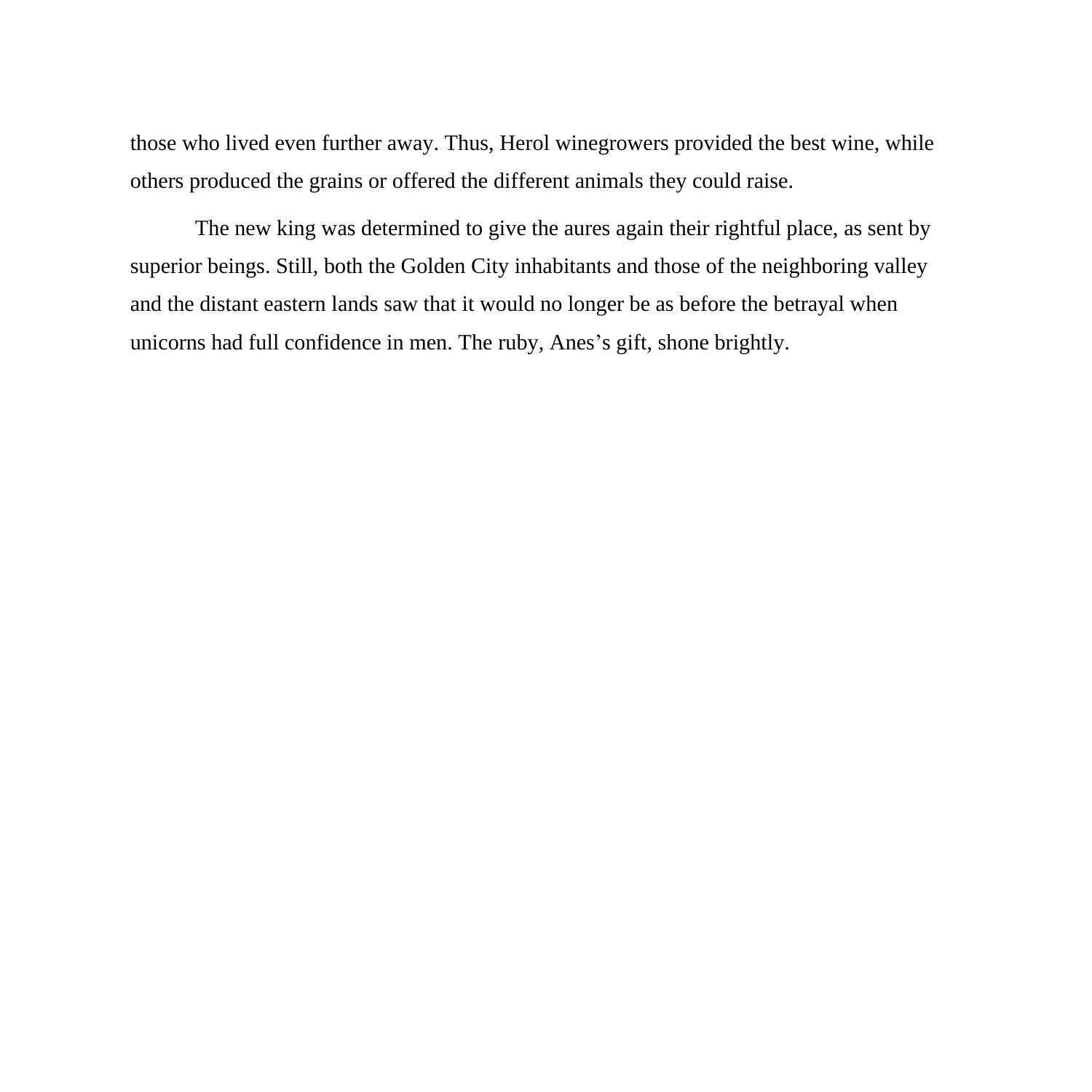## **II. THE GARGOYLES**

—Kes. Where are you? That boy is going to turn my gray hair before my time! —a young woman shouted after poking her head out of the window of her house. A wellarranged but straightforward cabin, next to the main road.

—He must be playing around there. Chasing an animal or racing with friends —a stout man replied, tapping his pipe against the table—. This tobacco is the best I've ever had; I must bring more on my next trip.

—I don't like our son hanging out there when it's getting dark. Remember what old Diruk said.

—Woman, that myopic old man couldn't tell a sheep from a cow. We cannot believe what he claims to have seen.

—You shouldn't talk like that, Palur. Remember that he is an aure. He doesn't need to see like you or me to know what happens.

—I don't think the aures have more power left. Have you forgotten what happened to the last harvest?

—How to forget it. If we hardly had anything to eat. But still, I worry that there is something evil haunting the trees.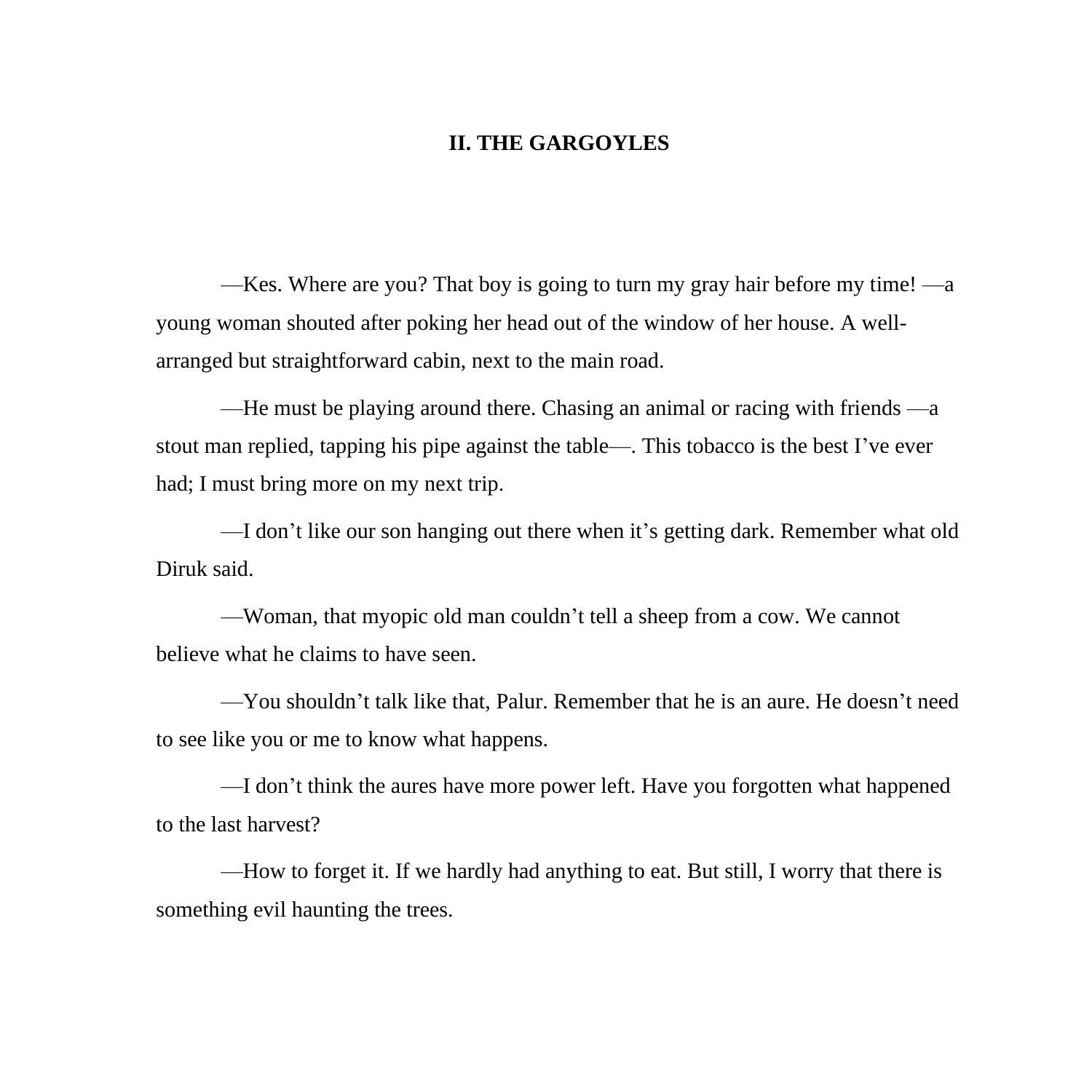—Ila, I don't want our son to be putting weird ideas in his head. There is nothing more dangerous in that forest than a pack of wolves, and they rarely come close to man.

—I hope you are right, my husband. Although more and more people say that wolves have behaved in strange ways.

A quarter of a league from there, two boys of no more than ten years ran following the stream that came from the west.

—Hurry, Alit! We still must get to the first trees —said the one in front.

—Wait a bit! Remember I can't run as fast as you, Kes —the second exclaimed.

Shortly afterward, the former paused, partly to catch his breath, somewhat to wait for his friend.

—Do you think we'll find it? —Alit asked when he reached for him.

—I do not know. But we must be cautious.

Soon the boys left the last farmland and entered the forest. They were determined to get as far into the wilderness as possible. Kes, son of Ila and Palur, and his inseparable friend Alit, son of Kasif and Nira, had been walking the winding and narrow path surrounded by trees for a long time when the evening began to fall.

Rumors that a beast with a human form and large wings, hiding in the forest of Efin, had killed a dozen sheep and an occasional cow, did not seem to scare the young adventurers.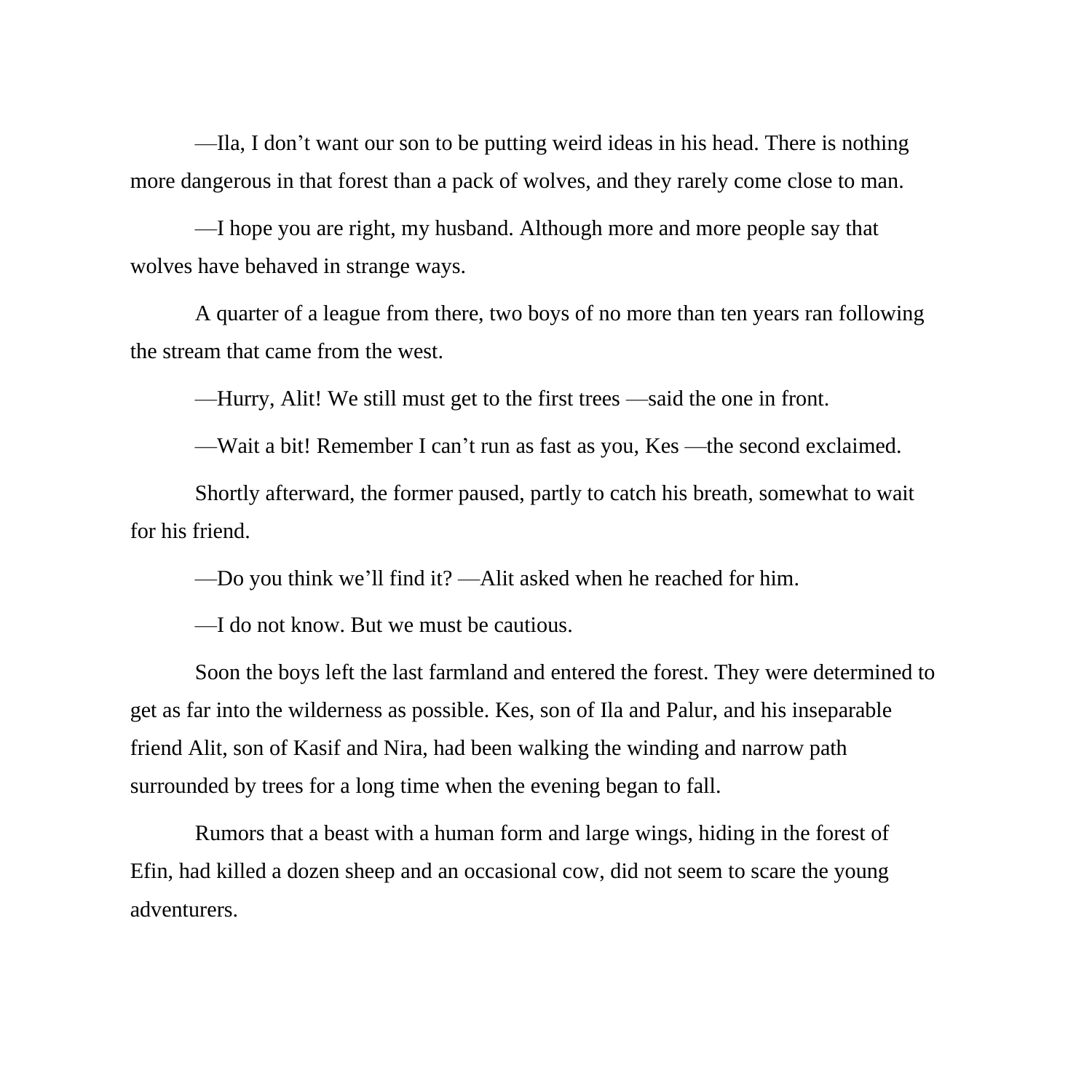—What will you do if you find the beast? —Alit asked.

—Run as fast as my legs allow, straight into our deer trap.

—Don't be a fool, Kes. The beast has wings. It would be useless to take it to a hole covered with branches and leaves.

—You're right. I hadn't remembered the wings. It's something we'll have to think about —the boy said, after looking in all directions.

—Remember what the aure said. The beast has been seen close to where the creek bends sharply, and the trees grow exceptionally tall.

—We're still far from there, and the sun is about to set —Kes exclaimed, somewhat disheartened.

—Then let's come back tomorrow. We must start very early.

—And with everything we need to spend a night in the woods.

The friends hurriedly left the thicket, just before it was completely dark. However, that would not save them from a reprimand from their parents.

—You must not walk through the woods at this hour —Ila warned her restless son.

—But Mom, there's nothing to worry about. I always hang out with Alit. Together we can overcome any danger.

Ila couldn't help but smile at the boy's innocence.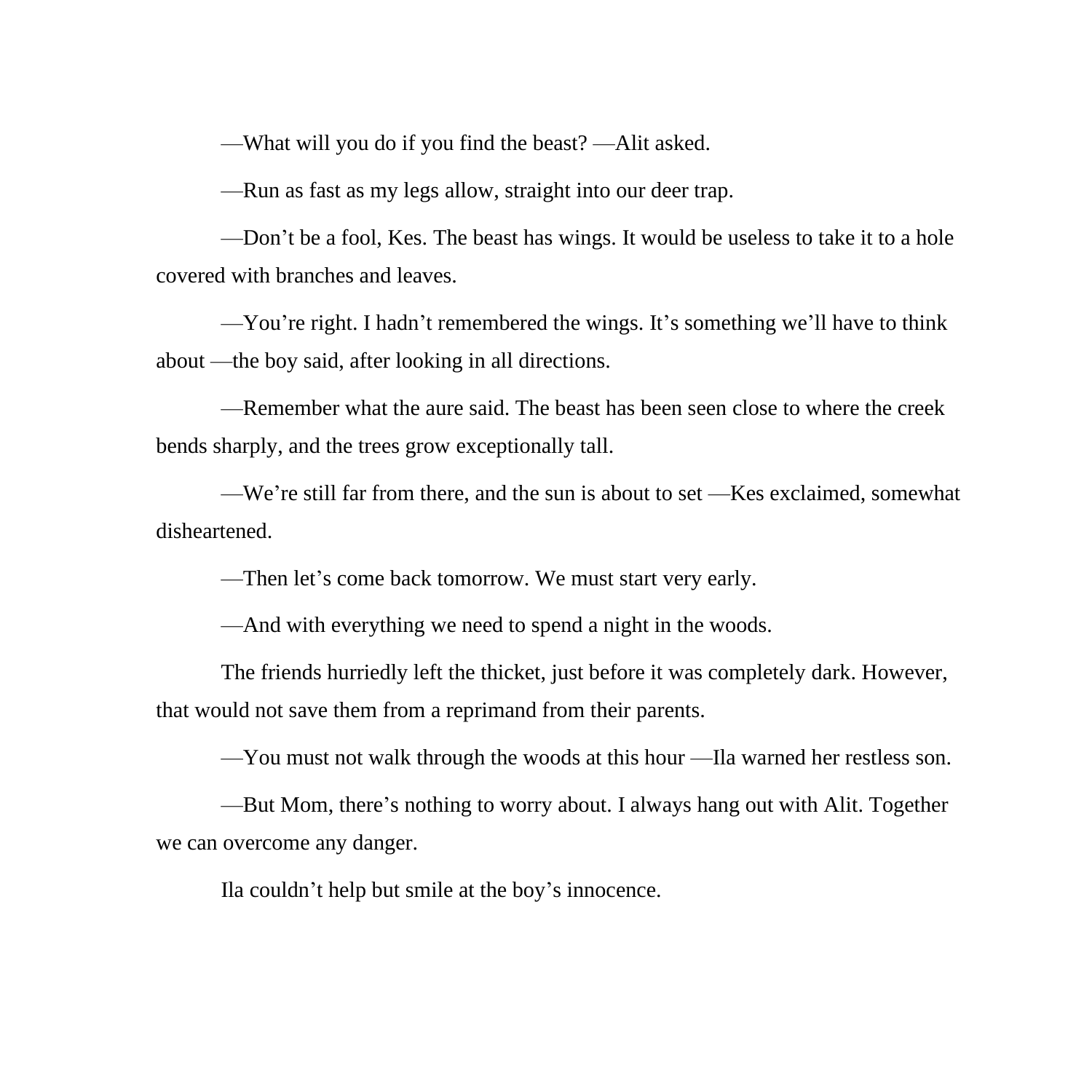—Anyway, I prefer you to play close to town. That forest is home to dangerous animals.

—And the beast too. We know what the aure has told, Mom.

—He's already an old man, and maybe he's wrong —Ila explained, as Palur watched silently, sitting in his rocking chair, taking long puffs on his old pipe.

Kes and Alit's great-grandparents had settled in the far eastern lands more than sixty years ago after Diruk predicted that such soils would produce the best grapes in the entire kingdom.

The next day, Palur had everything ready to leave for Ukaris. This round trip was made every three months and allowed Herol's wine to be exchanged for food and vital merchandise for the inhabitants of the kingdom's easternmost town.

The convoy of winegrowers, made up of a dozen carts in which more than thirty men were traveling, would take the road that crossed Efin and then travel along the southern shore of the Acuantalis. After leaving the towns of Zun, Belia, and Litar, it would continue to the plains of Kinar, the name by which the large land areas dedicated to agriculture and livestock, located between the great lake and the capital of the kingdom, was known. Finally, after a week of travel, he would reach the Golden City.

The carts, mostly old but very well preserved, carried dozens of large carafes filled with the vine's sweet fruit. The entire town was present to bid farewell to travelers who had carefully enlisted their animals and tightly tied their precious cargo. The kingdom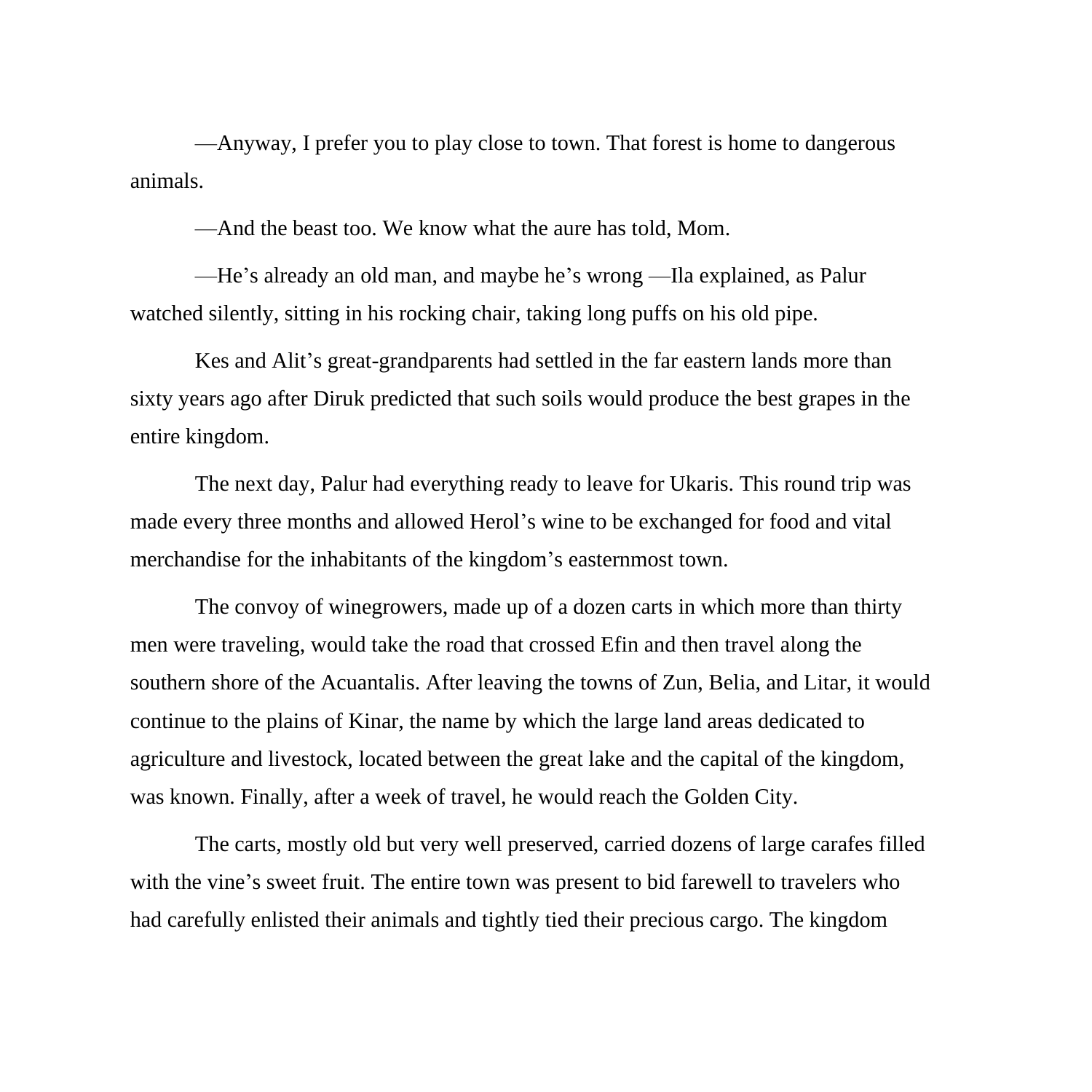roads were not always in the best conditions, and there was a risk of losing part of the wine on the way.

Yet Palur's mind was occupied with another thought. Although he still had good wine to bring to Ukaris, the last grape harvest had been poor. This had been going on for two or three years.

—What's wrong, dad? —Kes asked.

—Nothing, son. Why do you ask?

—I see the concern on your face.

—Everything is going to be fine, and I'll be back soon. Promise to listen to your mother.

—I promise.

—And don't be going into the forest. I don't think there are any strange creatures, as the aure mentions, but you could meet some wild animal or fall victim to the arrow of some careless hunter.

The little boy nodded, looked at his friend Alit, who also said goodbye to his father a couple of carts later, and asked:

—When will you be back?

—Before the new moon.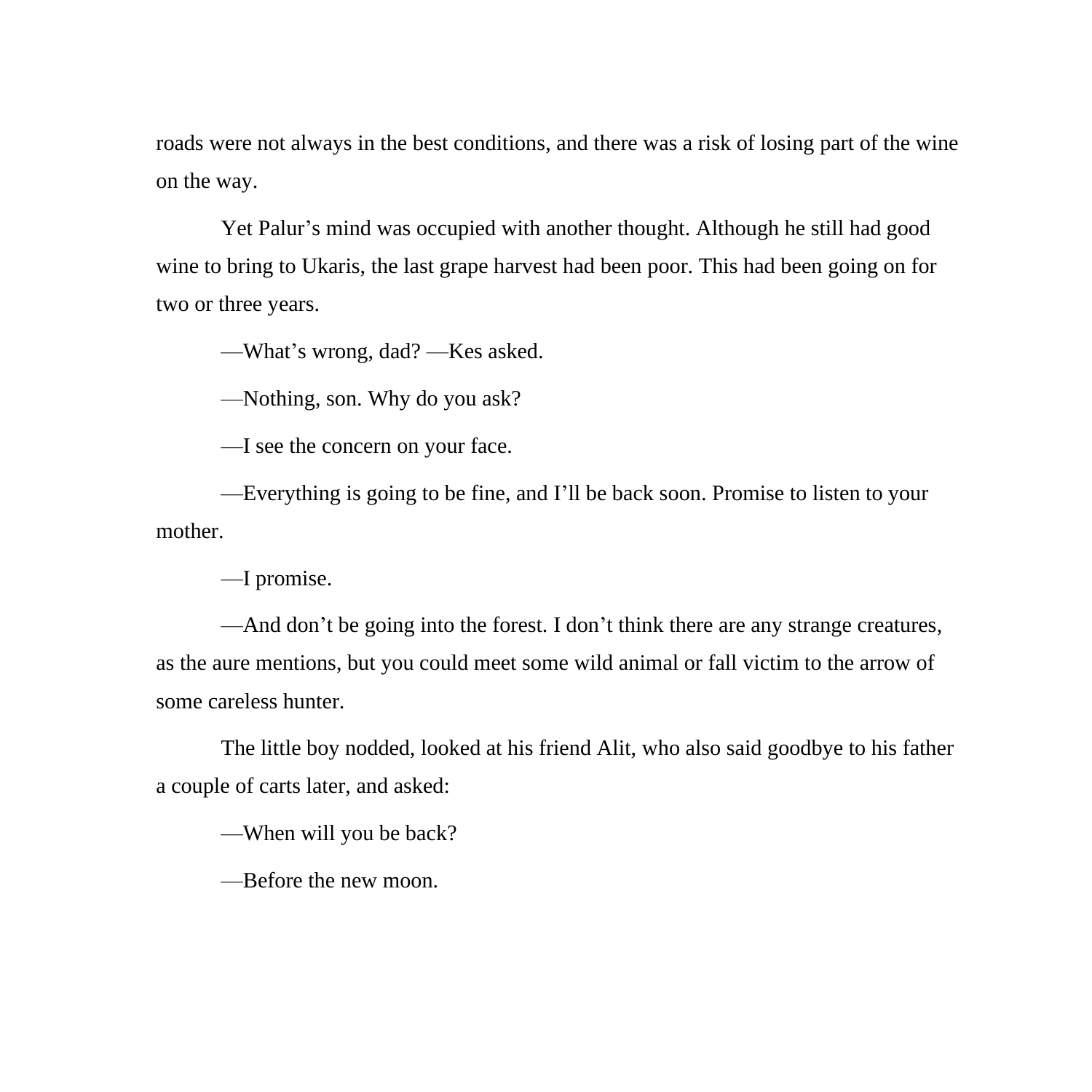The caravan of travelers turned away along the main road, which then ran through part of the forest. Their wives and children returned to their homes. The former returned to their housework, the teenagers to the fields and crops, and the children to their games.

Among them, there were two who, making leather bags in which they put large pieces of bread and some cheese, along with light blankets and a couple of canteens that they hid in a hiding place near their houses, said goodbye to their mothers like every day they went out to play and headed towards Efin.

When Kes reached the edge of the forest, he turned to say:

—Come on, don't be late again.

—Do you think we find the creature? —Alit asked, yelling loudly.

—I do not know. But if you make so much noise, it will likely find us first.

They followed the previous day's route, until finally, after an exhausting march, they reached the place where the stream abruptly changed direction. Even though it was a long time before dark, they heard the distant hooting of an owl. Their hearts pounded with excitement. The idea of meeting that being that surely came from the dark depths of the earth irresistibly seduced them.

—We must be very close. You must keep quiet. From now on, we will communicate by signing —Kes said, as Alit took a piece of bread from her bag.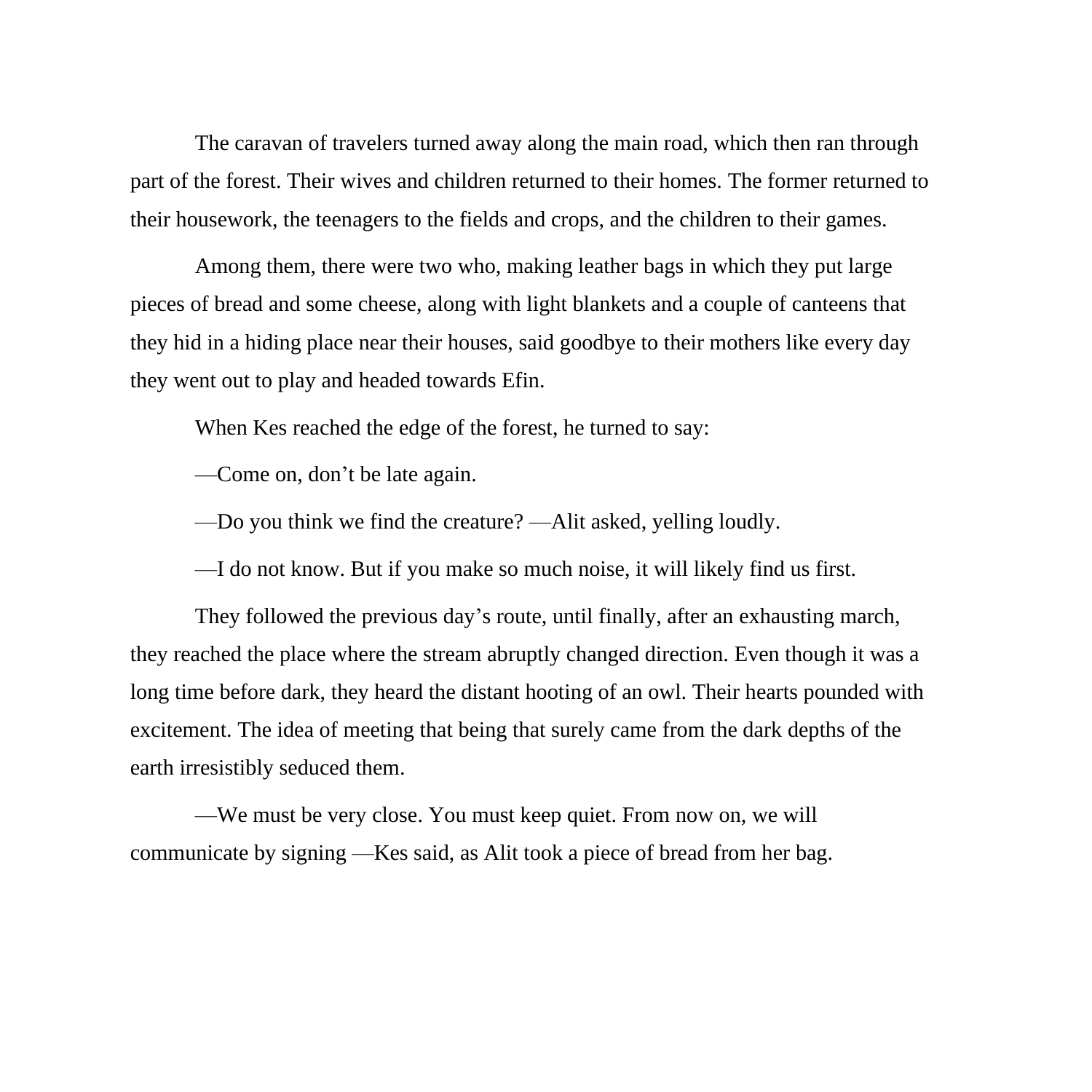—No! —Kes managed to say in a low voice, then continued explaining with gestures that they shouldn't take out food until they were sure they were alone. The creature could smell the food.

They both leaned under a robust and leafy tree. They were tired, but they agreed that the terrain had to be reconnoitered without further delay. There was only the song of the daytime birds and the sound of a gentle breeze that swayed the highest branches.

Kes motioned for his friend to walk in one direction. He would do it in the other, and when each had gone a thousand steps away, they would return to eat part of their provisions. That way, they would make sure the beast wasn't around to smell their food. It was a plan he had devised that morning.

Alit was hesitant about wanting to do it alone, but Kes encouraged him, reminding him that they could have some fresh bread and delicious cheese when they came back.

Soon, they could no longer see each other. The dense forest made it difficult for them even to remember the path they were following clearly. That was solved, as they advanced, they tied small pieces of cloth of different colors to the branches that they considered the most appropriate to indicate the way back.

Kes soon reached the agreed distance to return. Somewhat disappointed that he had not seen any creatures, he thought for a moment that perhaps his friend would have had better luck. He looked in all directions, hoping to notice something that would give away the being he was looking for, but he saw nothing out of the ordinary.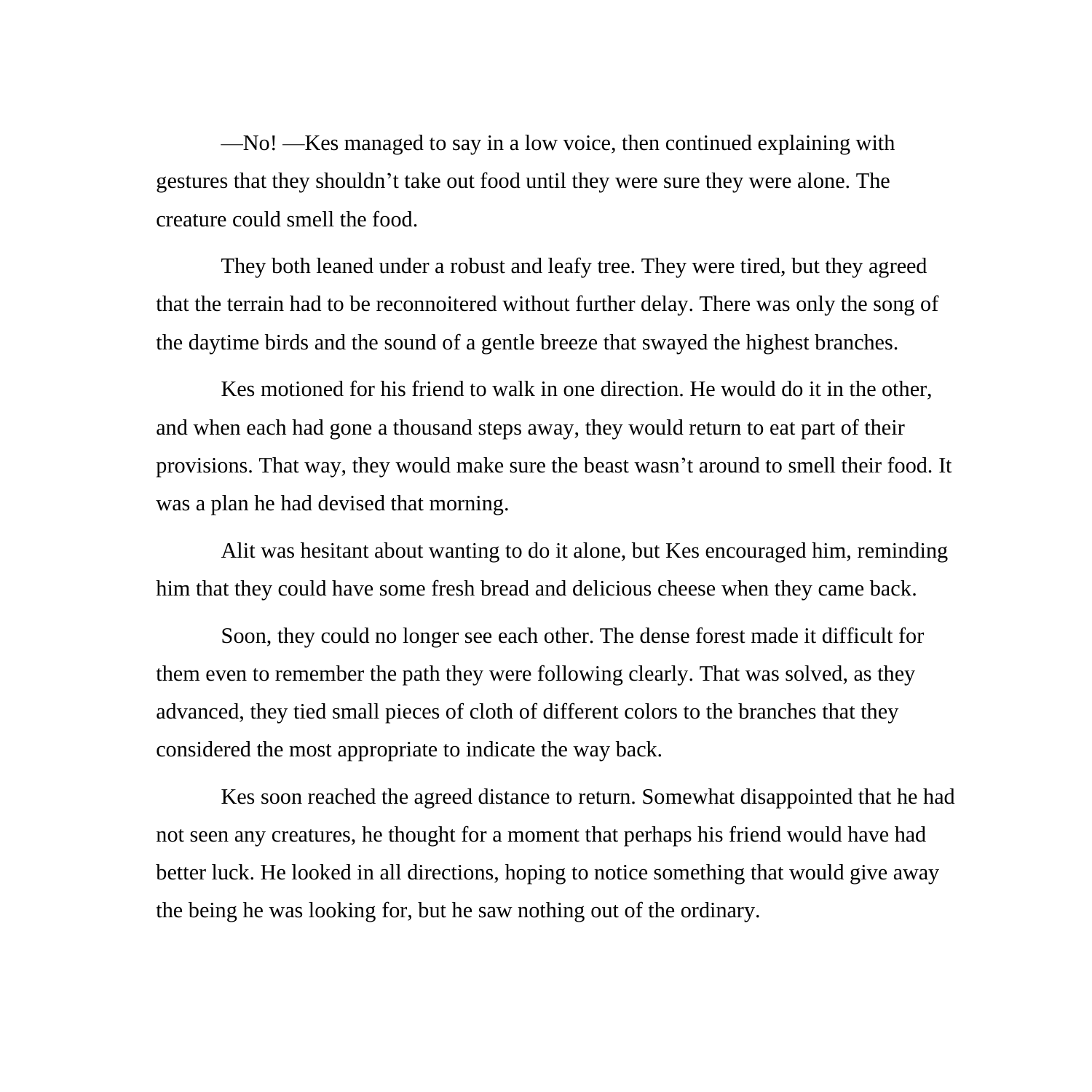He was about to retrace his steps when he thought he heard something.

Very carefully, he crawled to a tree surrounded by bushes that would give him the advantage of being hidden and being able to observe what was happening.

At no more than fifty paces, he recognized a dead deer, most of its belly missing. Above him lay a truly ferocious-looking creature.

With head and limbs like those of a man, it kept slowly flapping his enormous wings that could have wrapped several in a terrifying embrace. Its fangs were huge. With them, it cut large pieces of meat that it swallowed almost without chewing.

Although it was a being that looked as full of life as anyone who inhabited Terralan, Kes could not help noticing that its skin had the stone's appearance. At times, when it stopped eating and did not move, that stony aspect changed, mimicking the environment, as if suddenly the leaves, branches, and the shadows of the forest were present on its body. Kes watched the scene with a mixture of fear and fascination.

Then, inadvertently, he stepped on a dry branch just as the creature seemed to be sniffing the forest. Kes's pulse quickened immediately. The strange mixture of man and giant bat looked in all directions and fully spread its wings. It didn't take long for it to flap its wings, and after rising quickly, it moved away from the place, leaving the deer carcass half-eaten.

At that moment, the little boy thought he felt the footsteps of someone approaching. Still, with the image of the hideous creature in his head, he prepared to run.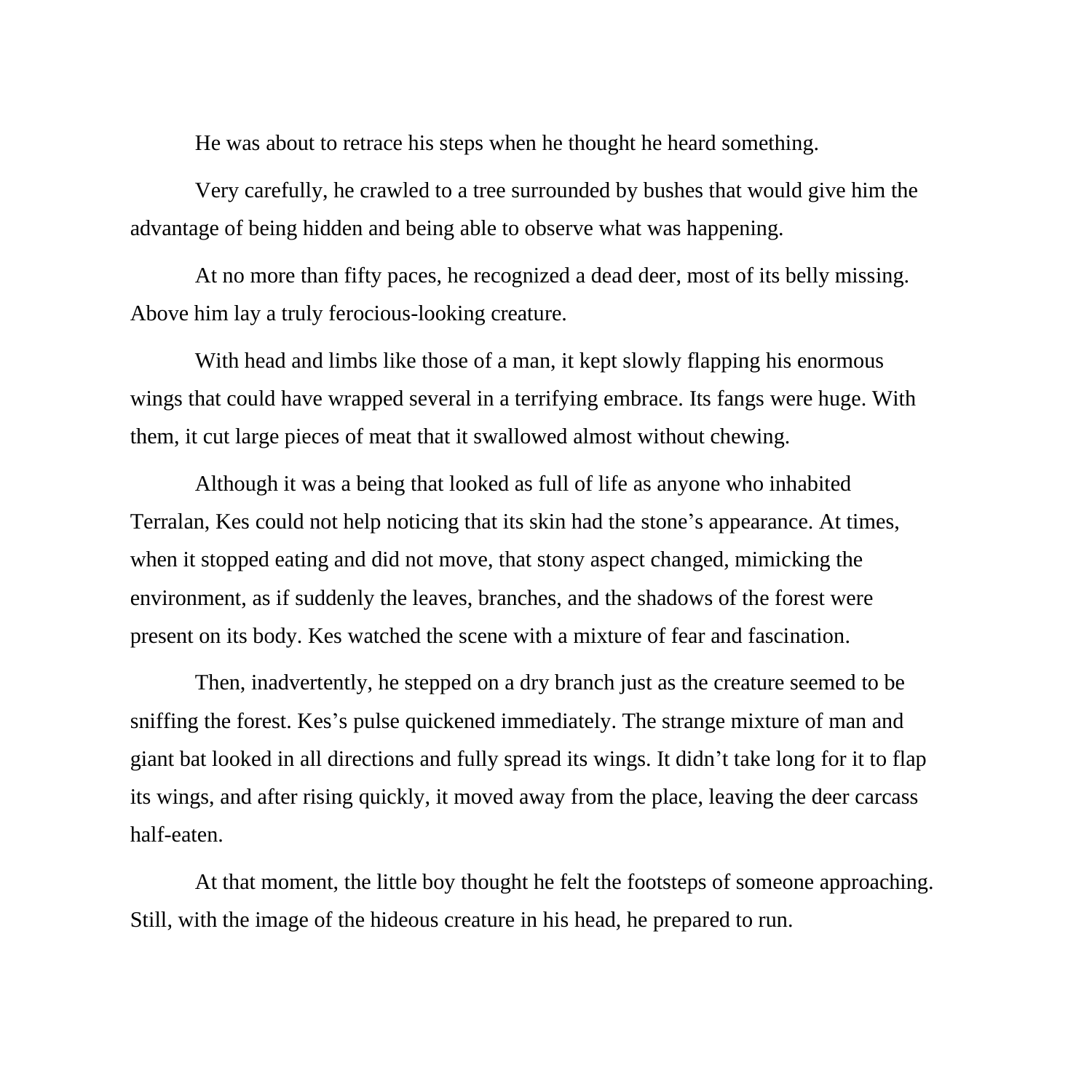It was Alit, who, after returning to the place where they left the provisions, decided to take the path that his friend followed.

—You don't know... you don't know what I just saw —Kes exclaimed in a tremulous voice.

—Have you seen the creature? Have you seen it?... Shouldn't we be silent?

—It's gone. It took flight and was lost in the sky.

—And how is it? —Alit asked.

—It's worse than I imagined. It's huge and robust and has enormous wings. Look, that's the deer it was devouring.

Alit silently watched the dead animal.

—We must go back quickly —Kes said.

They made their way home as fast as they could. Alit, infected with excitement, had no problem keeping up the demanding pace set by her friend.

When they arrived at the town, they said goodbye, not before promising not to say anything about what had happened in the forest.

It was hard for Kes not to tell his mother, who sensed that something was bothering her son.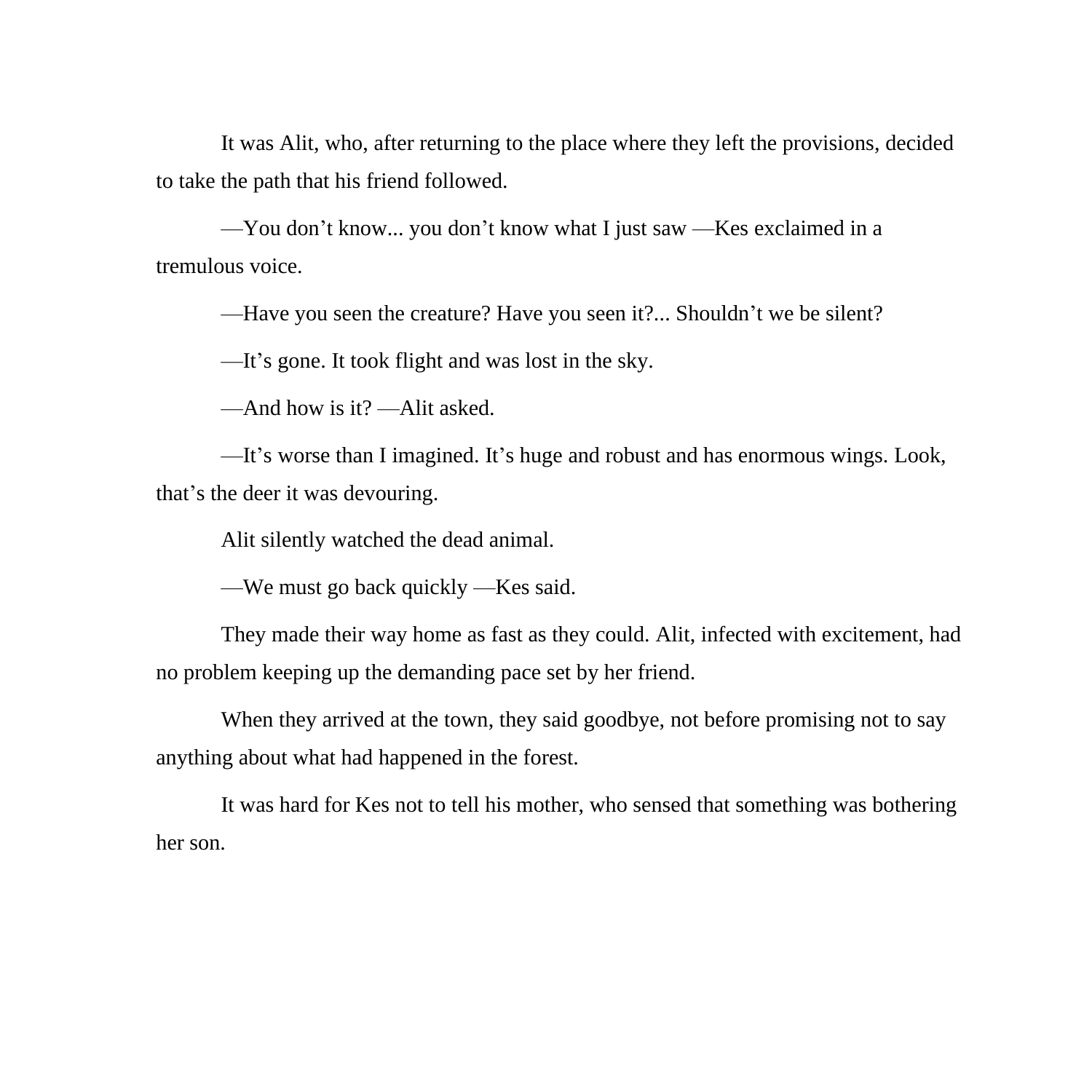The hours passed, and it got dark. As he had done so many times before, on his way from the forest to the lonely hill where his hut stood, Diruk used the main path that led through the gate of Kes's home.

The boy, who frequently liked to peek out the window, recognized him immediately and without hesitation asked his mother:

—Can we invite the aure to eat?

Ila went to the window and saw the old man go by, strolling leaning on his cane.

—Why do you want to invite him, son?

—He's a very lonely man, but I know he's a good man. Besides, we could use his company tonight when we are alone —Kes replied eloquently.

Ila, who had experienced haunting dreams, in which she first saw Palur seriously injured and her son lost in the forest, felt that it would be time to speak with Diruk. He opened the door and asked with some shyness:

—Why don't you come in? I'm about to sit at the table with my son.

—Thank you, Ila. I see that goodness nests in your heart.

Despite being over ninety years old, Diruk was remarkably lucid. He gladly accepted the invitation. It had been a long time since no inhabitant of Herol had shared a quiet dinner with him by the fire.

—Take a seat in that chair, next to my husband's.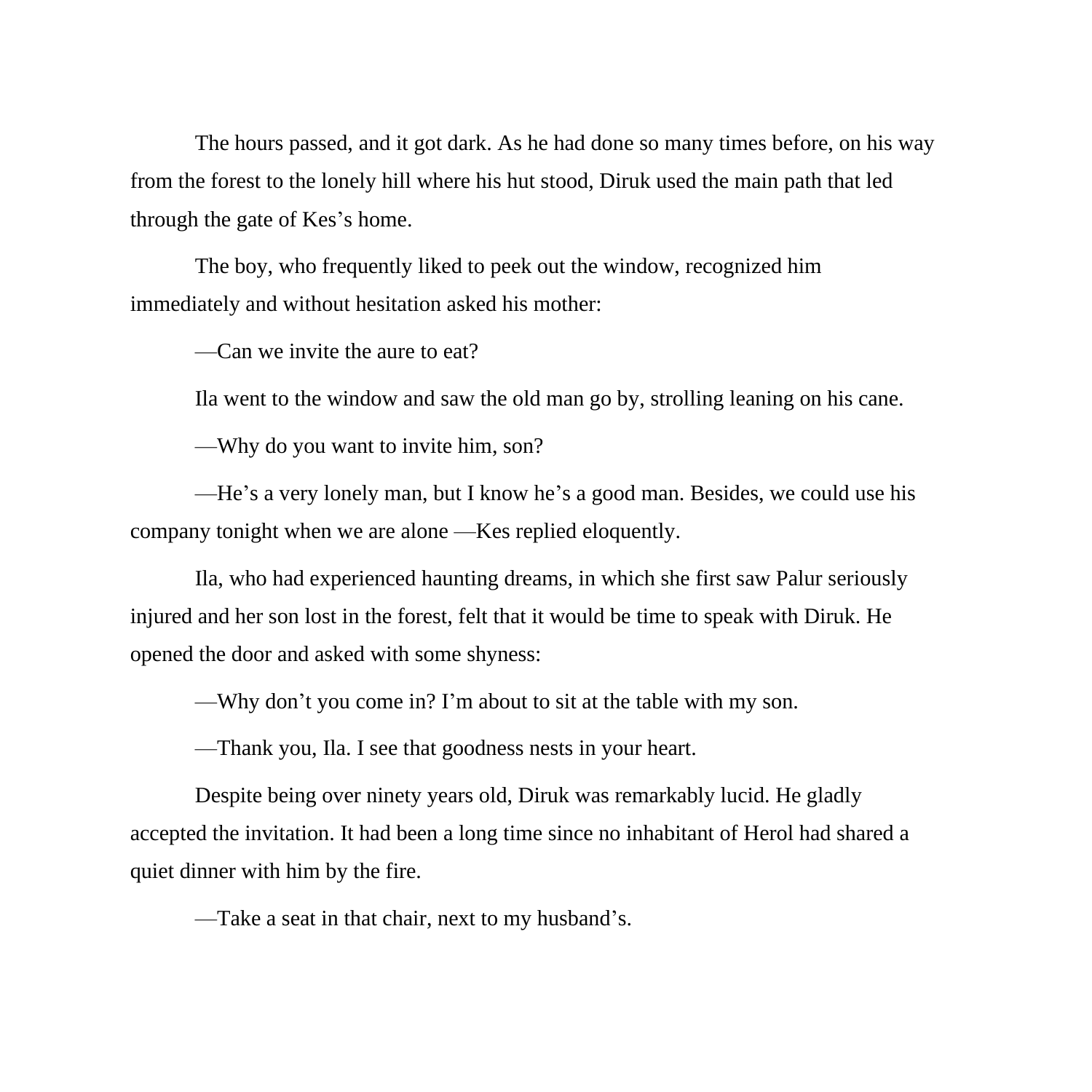Kes took the old man's cane, who thanked the gesture by putting his hand on his head.

—You are kind. I see that your mother has raised you well.

—How old are you? —asked the little boy after sitting down in his father's rocking chair.

—Kes, don't pester our guest with those kinds of questions —Ila said, her voice stern.

—It doesn't bother me at all —Diruk exclaimed. Looking closely into Kes's eyes, he replied:

—Older than the age of your parents combined.

—My friend Alit says you're older than anyone else in this town.

Your friend is smart because I founded Herol, commissioned by the king, more than half a century ago.

Ila kept stirring the soup, which was already boiling in the old pot that hung under the fireplace.

—I hope you're hungry because if there is something that has never been lacking in this house, it is the good seasoning that my mother taught me.

—From here, I can attest to that. It smells delicious.

At that moment, Kes confessed: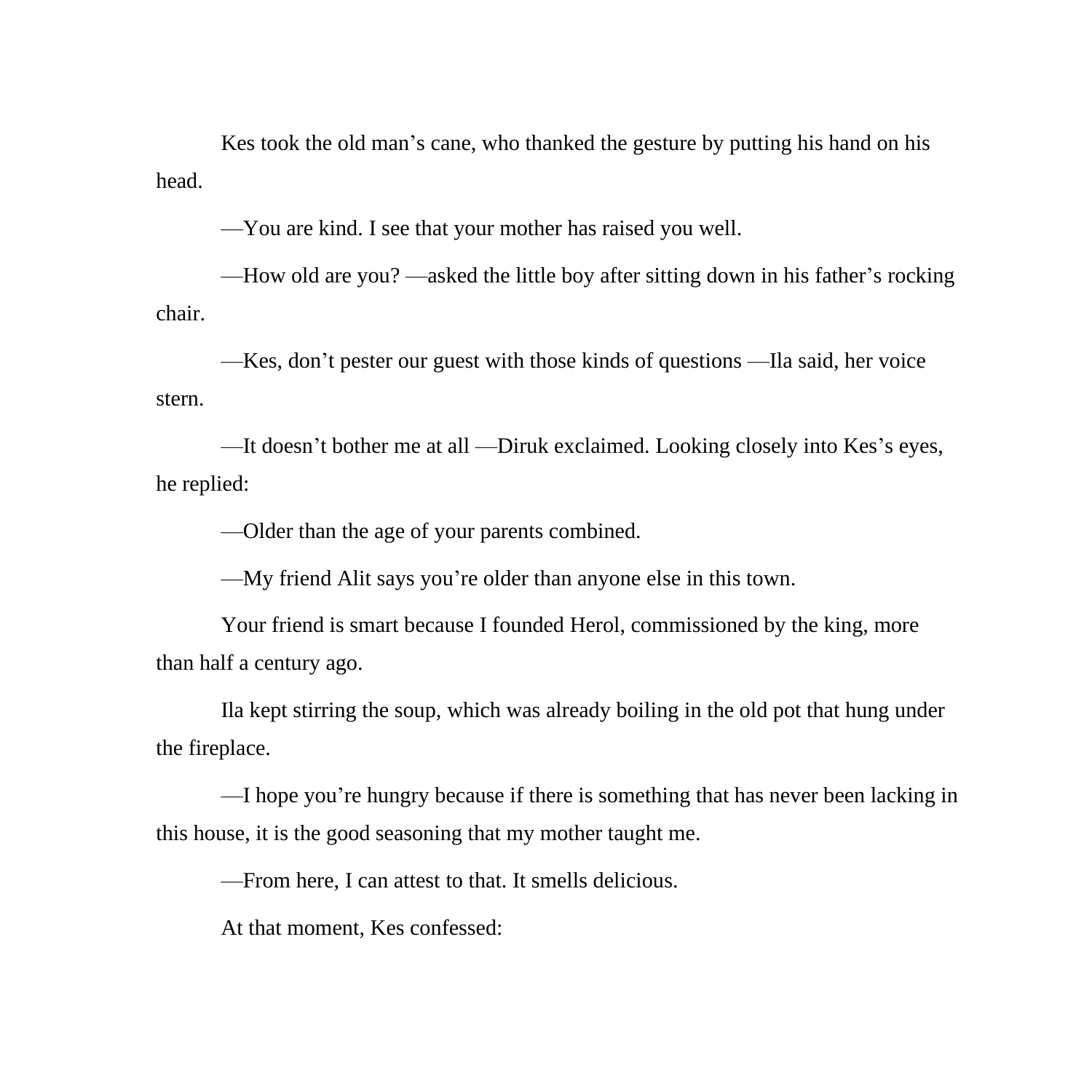—Did you know that I have seen the winged beast?

—Kes, I asked you not to disturb the visitor.

—No problem, Ila. It is wise to listen to children.

—I saw it in the forest. It was not yet dark.

—And how was it? —Diruk asked.

—It looked like a man, but it had wings like a bat. They were huge. Its skin was like stone, and it had large fangs with which it tore chunks of meat from a deer it had just killed.

The aure exclaimed worriedly:

—If they have reached Efin, it means that they no longer fear wandering all over Terralan.

—What are you talking about? —Ila asked.

—Later... Now, let's enjoy this magnificent table.

During dinner, no more was said about the creature or anything else that might disturb the calm.

After tucking Kes into his father's rocking chair, since the little boy refused to sleep in his room, Ila fanned the fire a little and sat down next to the old man.

—I'm all ears —she said.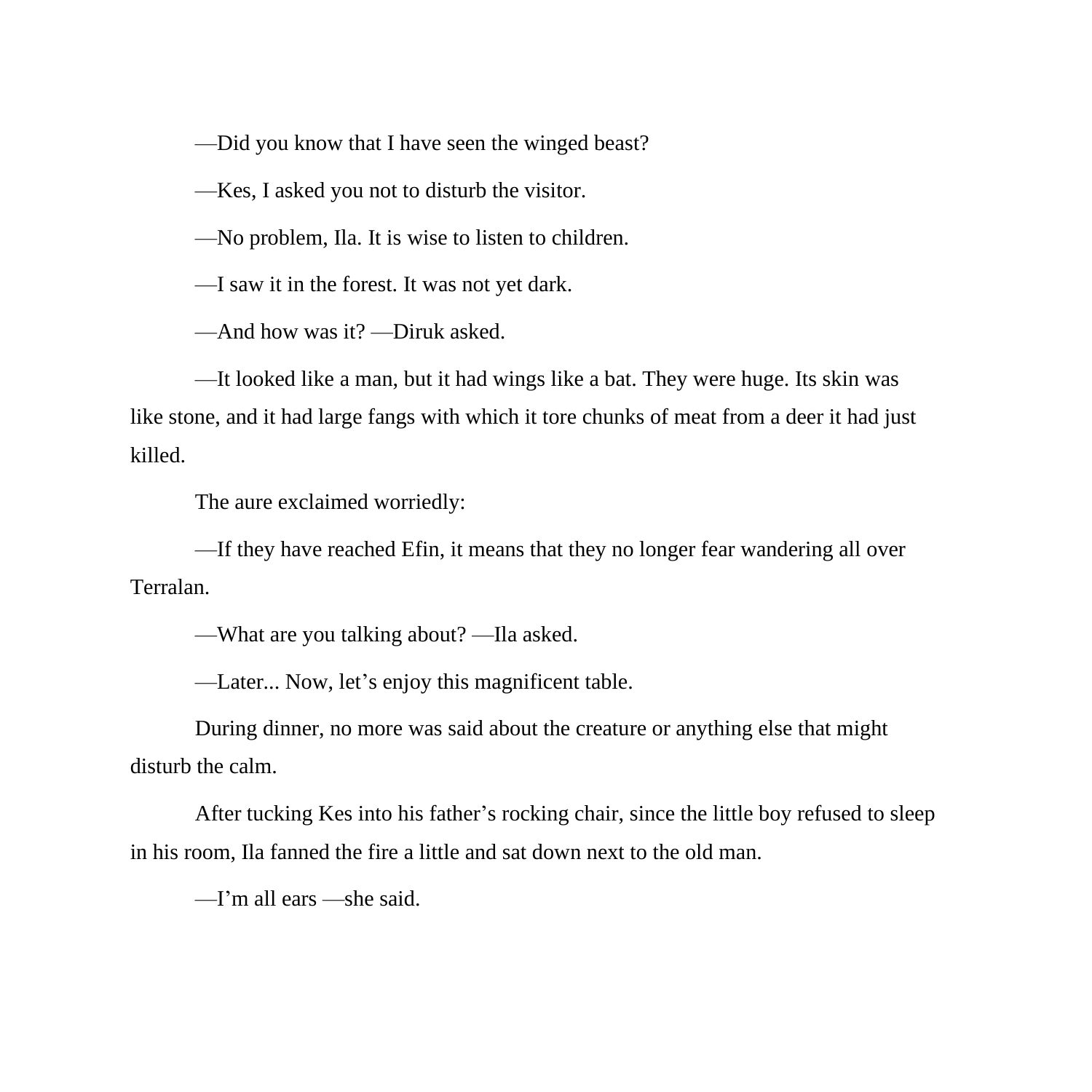—Very well. I think it is time to explain some things. I'm about to tell you it is a dark secret that we aures have been forced to keep for many years.

The woman looked at him with concern.

—Before Nauir, when the Ruby of the Alliance still glowed brightly, gargoyles did not exist.

—The gargoyles? —asked Kes, who was wide awake.

Diruk paused briefly and continued:

—In those days, unicorns were not suspicious of man, and in their gallop, they sometimes approached, close to their houses and stables. Even the horses, distant cousins of the unicorns but without any magic, seemed to want to start in a fast race after that herd roamed free throughout the Moaslan Valley.

—You spoke of a dark secret —Ila interrupted—, and gargoyles. What do you mean?

—That was what I was about. Nauir's betrayal caused the rift between unicorns and men. Five members of Unir's pack lost their horns and then their lives. At that time, King Balkian, father of the current sovereign, ordered to search for the culprits throughout the kingdom, but they never found them. The inhabitants of Terralan had to resign themselves to living with guilt, and the Lord of the unicorns decided not to trust men again.

Kes had paid full attention to the aure's words.

—The forest creature is one of the culprits. Is not true?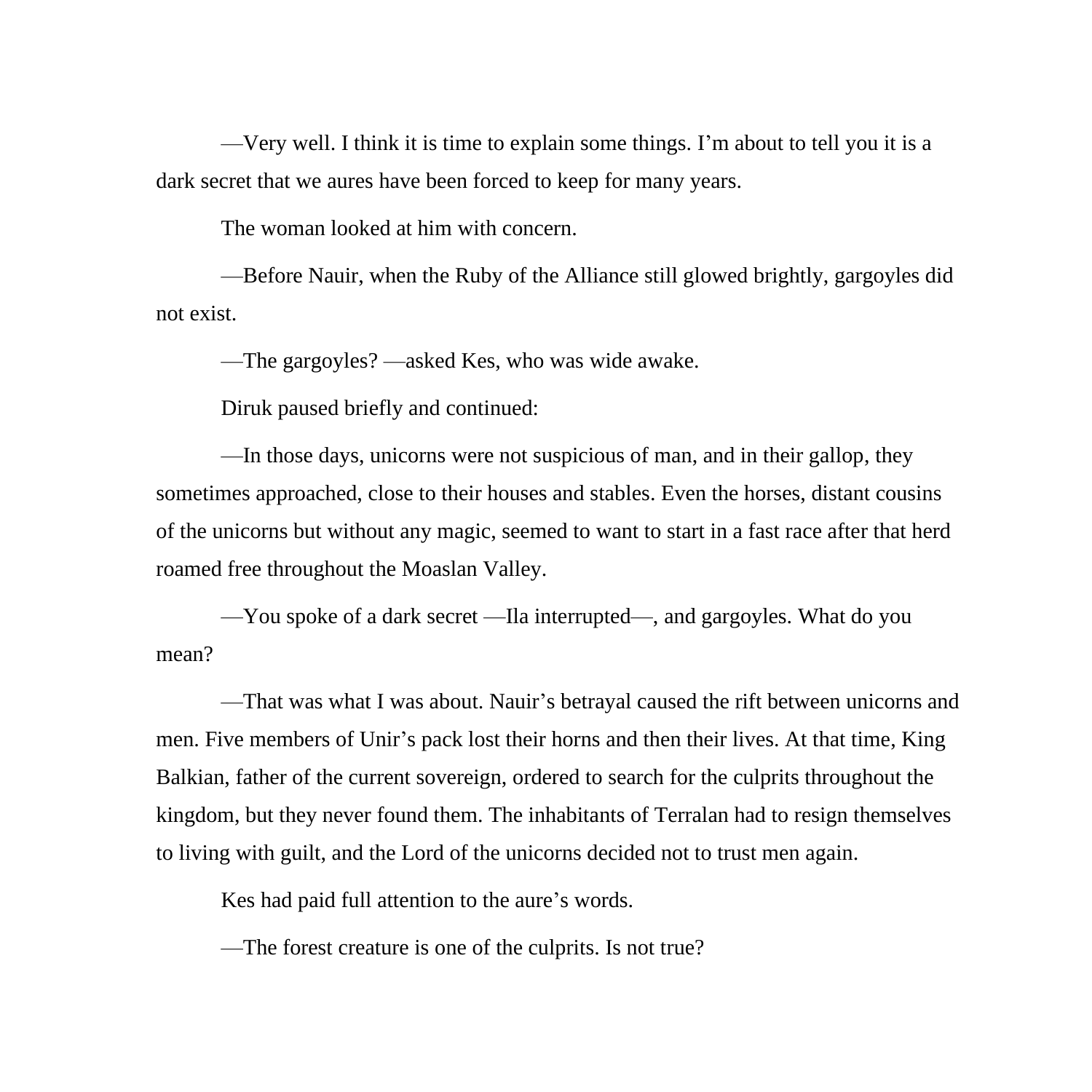—Your soul as a child can see it clearly —Diruk said.

—What are you talking about? —Ila asked, confused.

—The power those men gained in Nauir was too great to be controlled by any mortal. Their souls tainted by ambition transformed the pure magic of the unicorn horns into a dark force.

At that moment, the aure noticed how the fire in the fireplace seemed to grow stronger.

—Just talking about it makes the elements manifest —he said thoughtfully and quietly.

—So... that created the winged creatures? —Ila asked.

—So is. It transformed the men who betrayed the unicorns into hideous beings, into soldiers of darkness.

—And why have they just appeared now? What you are telling me happened more than twenty years ago.

—The remaining power of the Ruby of the Alliance, which fuels our magic, kept them at bay. Until recently, they were only found in the most intricate part of the Moaskif Range, out of the presence of the aures.

—That is why the last crops were spoiled. You too have grown weaker —Ila exclaimed.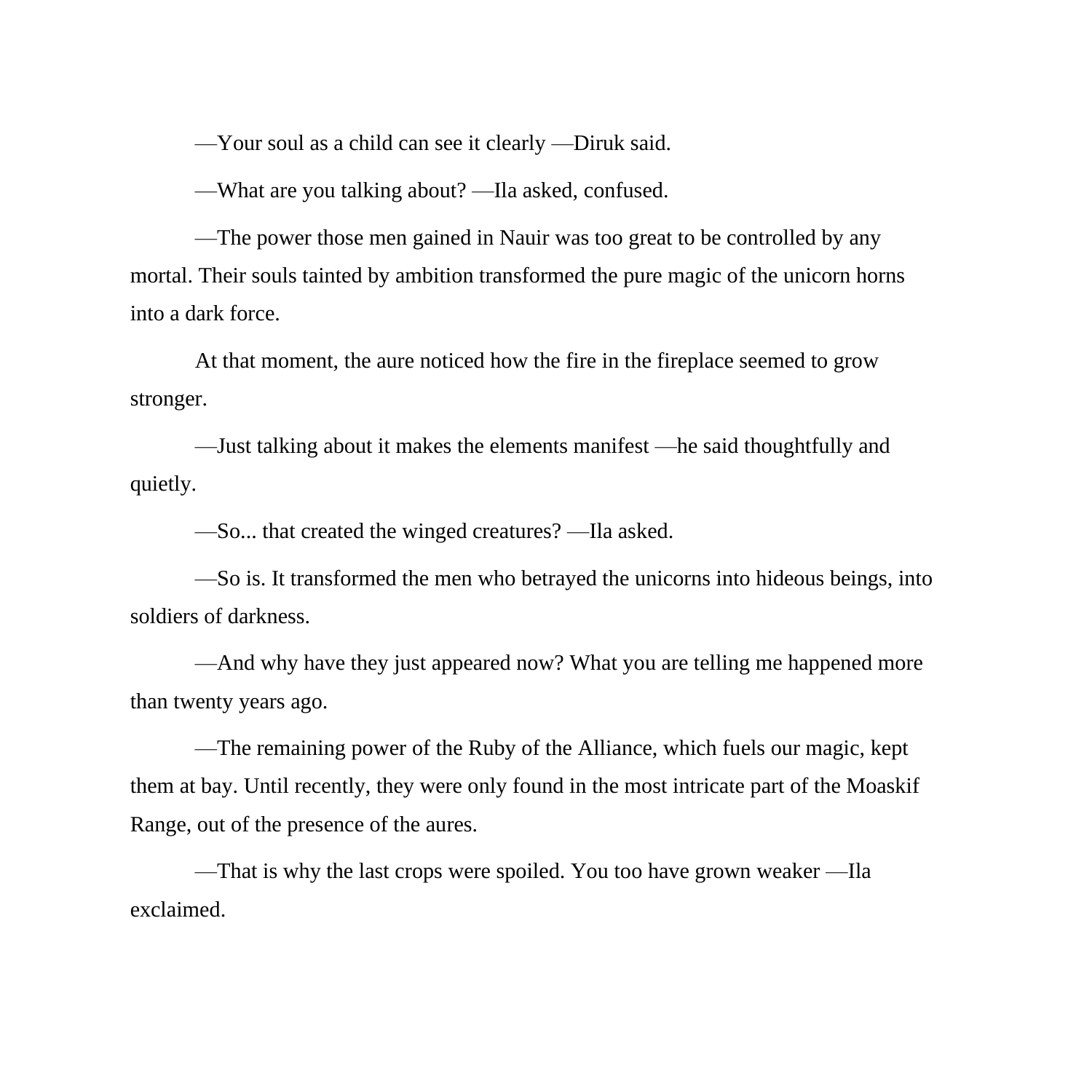—That's what the gargoyles want. That men no longer believe in us or unicorns. Thus, their power will be even greater, and they will come to dominate Terralan —Diruk said.

—How can we avoid it?

—Through the pure soul of someone who believes in our magic.

—But somehow, we do believe. We all look forward to the gallop of the unicorns every dawn after the full moon —Ila said, her eyes shining especially.

—Men have gotten used to it, which is different. They don't value that wonderful delivery anymore. That is why King Balkurian plans to reunite the aures, seek a way to achieve the unicorns' trust, and restore power to the ruby once again.

—If they don't, the kingdom could start to split. We'd go back to the times of the First Age.

—It's even worse. In his last audience with the king, Elkos, the wise, has foreseen that no more aures will be born again. If that happens, we will never again have help against the unpredictability of the elements, nor the havoc that nature can cause.

—But is there nothing we can do?

—We must not lose hope. We can still fight. I know that a new chosen one has been born far from Ukaris. One who will guide men to defeat the darkness.

—Who can it be?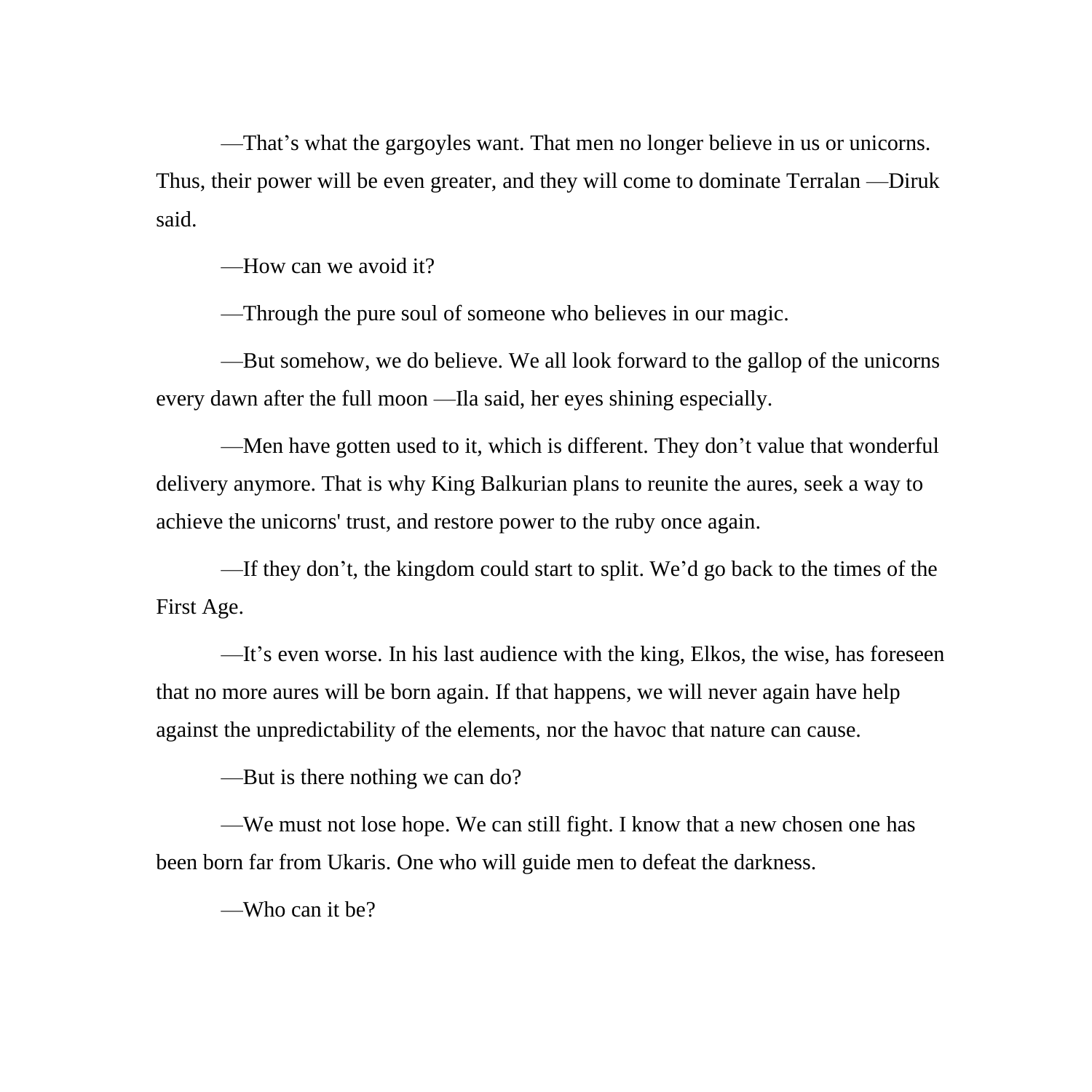The old man stood up and walked to the window, turning his back on mother and son.

—Can't you guess? Do you think it is a coincidence that I am at your house tonight?

Ila turned to see her little Kes, who had fallen asleep in Palur's rocking chair.

—You can't be serious.

—I wasn't sure before, but now I have no doubts. When it comes time to fight the evil once again, Kes will have a more significant role than you can imagine.

—But he's hardly a boy.

—A boy with a pure soul is enough if he has the inner strength of an aure.

—Kes?... are you telling me that my son...?

—I can't say more for now. I must go to rest and seek the advice of someone wiser.

After putting her son to bed in his room, Ila sat in the rocking chair, stoking the fire and trying to understand Diruk's words. She couldn't sleep soundly that night. The dream in which she saw her husband seriously injured came once more and with greater intensity.

\*\*\*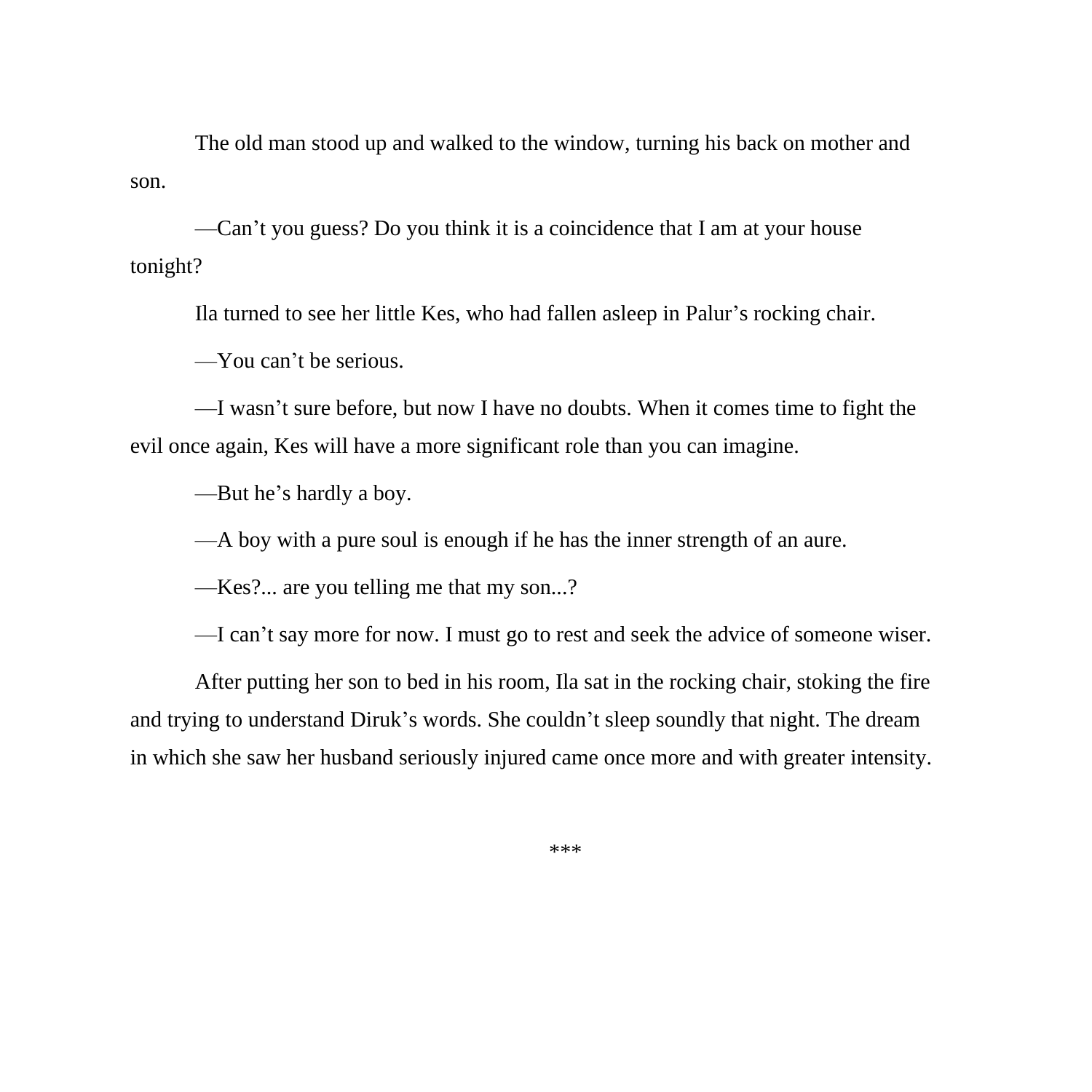It had been almost two days since he left Herol, and the group of wagons was approaching the last clearing in the forest of Efín. Palur, who was in charge of the caravan heading to Ukaris, decided that they would camp there.

—It's getting dark now. We better get the tents up at once.

—Palur, the horses are restless. Maybe it's better to keep going, and camp outside the forest —Kasif said worriedly.

—There is still a considerable stretch to leave the shadows of Efin. It is safer to spend the night in this place.

—I suppose you're right, but I don't like it when animals are so nervous. Don't forget what is said about the winged creatures.

—Kasif, my friend. Do you know what I think? That those are stories told by the wine growers of Litar, or Mut, who only want to scare us to stop trading our wine. They seek to terrorize the people of the most remote villages so that they are the only ones supplying Ukaris.

—Do you believe that?

—Trust me. There is nothing to fear.

Soon the camp was ready. In the center, a good fire warmed the food and had displaced the darkness of the night. The hearts of the men were glad about songs and a little of the wine they brought to sell.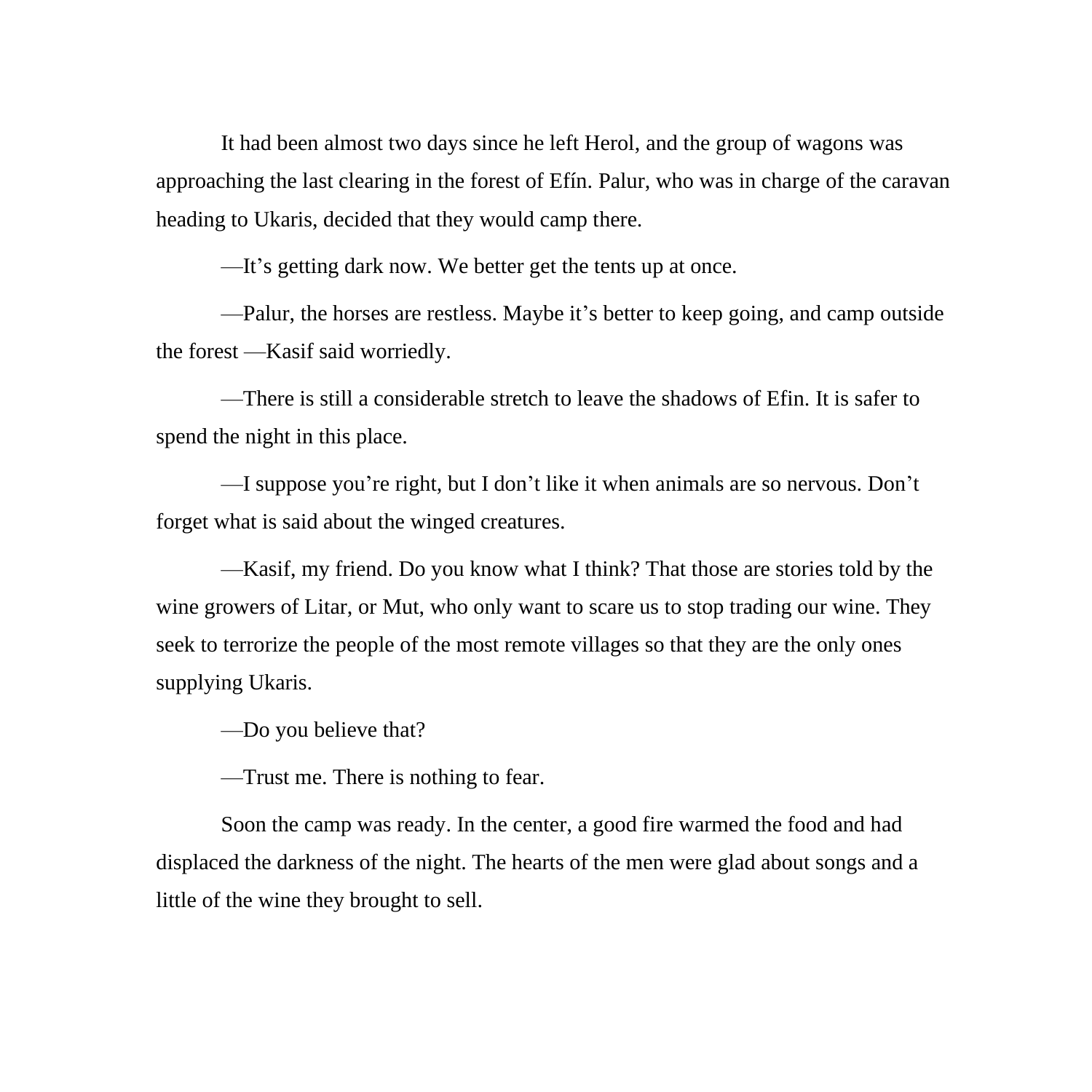Only Palur's neighbor and good friend were always on the alert. At times, he came to think that his nerves were betraying him since he thought he heard something move among the trees on more than one occasion.

—Why don't you go over to the fire? You have always liked the songs of our people.

—I can't be calm. I feel like we're being watched.

—You shouldn't worry so much, Kasif. Our dogs would have already alerted us to any intruders.

At that moment, there was a distant howl. Then another, and then another.

—You see, —said Palur—. Just a pack of wolves howling to the night.

Suddenly the wind stopped, and the men stopped talking. An unearthly silence took over the place.

—However, friend, I must confess that something strange is happening.

—What thing? —asked Kasif.

—I don't even hear the insects —Palur replied.

—Look! The dogs have hidden under the wagons. They are terrified. I'm telling you something's going on here —exclaimed Kasif, taking by the hilt a machete that he always carried with him.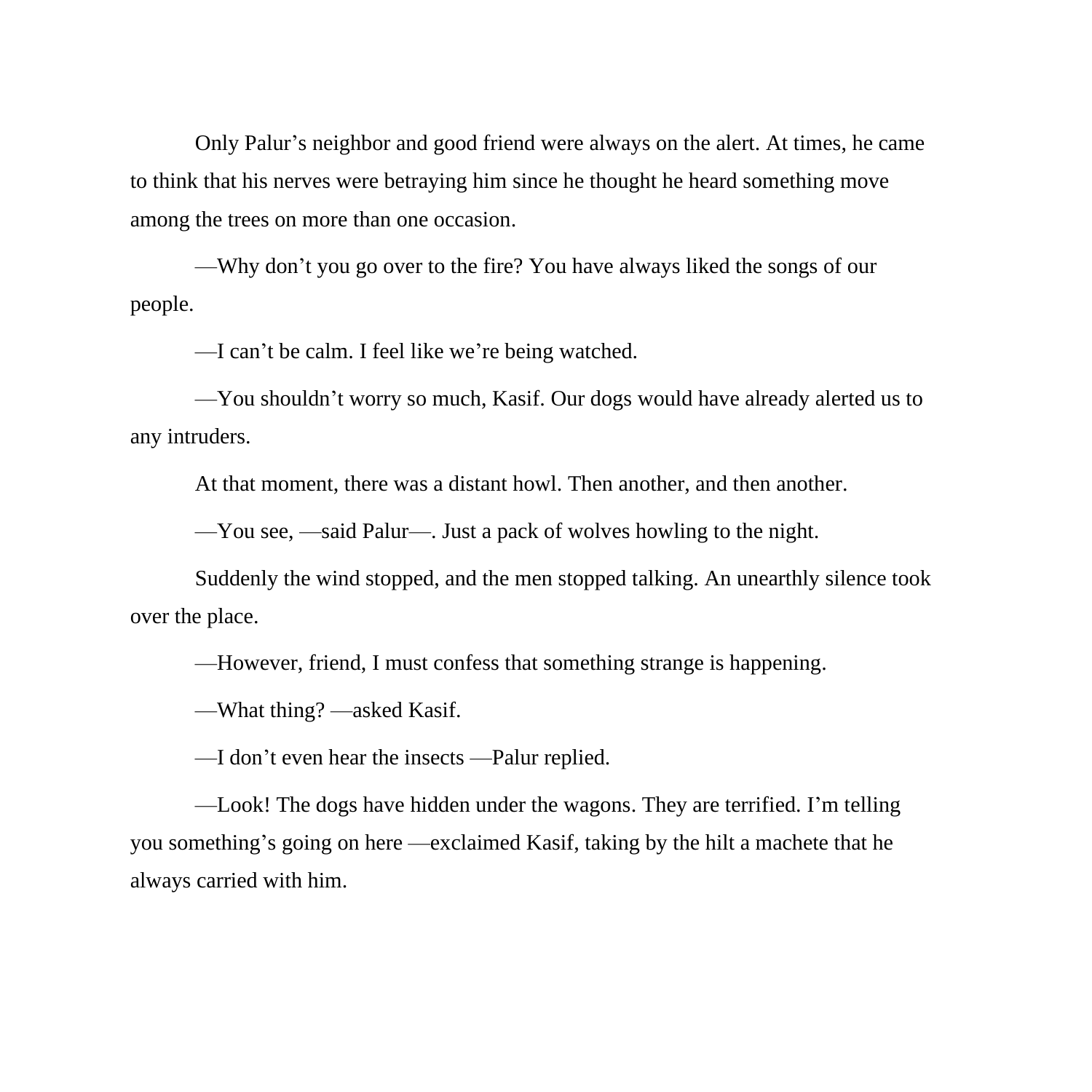At that moment, a kind of very low growl was heard. It seemed to come from the throat of a giant animal. Two horses managed to break free of their tethers and ran deep into the forest, in the opposite direction from the horrible sound.

—Everyone gathers in a circle! We must watch our backs —Palur ordered.

The men could see in terror how three demonic figures rose above the trees, flapping their enormous wings, so strongly that soon the wind they produced began to extinguish the fire, a weak source of light on that moonlit night almost entirely covered by dense clouds.

—Don't let the fire go out! —Palur yelled as the winged demons began to flap louder. Moments later, darkness took over the place.

The creatures descended to the ground and began to attack them, trying to bite them in the throat, grabbing them by the legs, and rising with them to drop them from a deadly height. These men armed with machetes, knives, and the occasional short sword could do little or nothing.

—Palur. Where are you? Shouted Kasif, who, severely injured, had managed to free himself from one of the creatures, after producing it a large cut with his machete.

He couldn't see his friend anywhere. Filled with anguish, he proceeded to light a torch. He just realized that not even the dogs had been saved from the savage attack.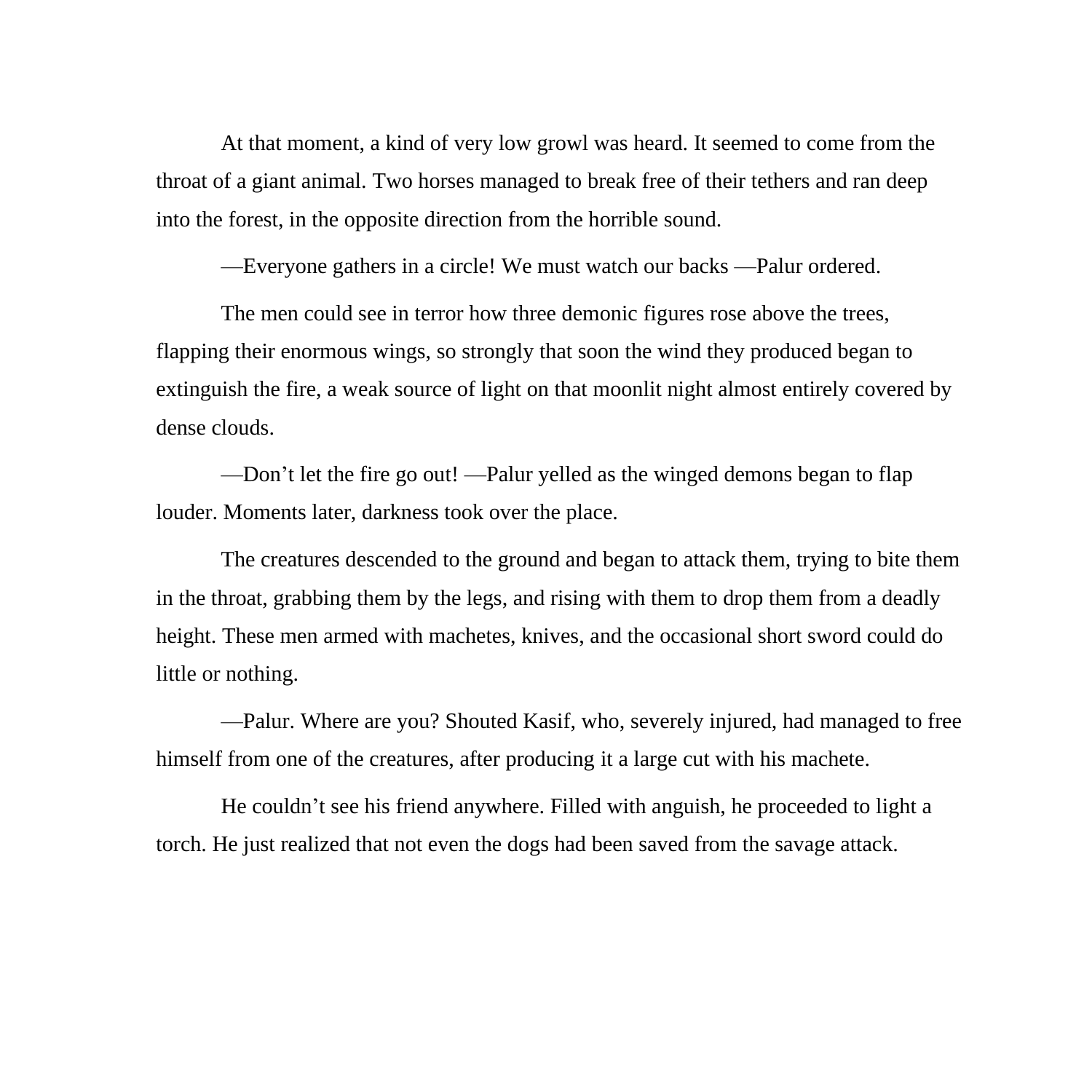Suddenly, there was a cry of pain that forced Kasif to look up. At the top of a tree, he could make out his friend, who was desperately fighting for his life. He and one of the creatures were on a branch that seemed to support their weight barely.

Palur showed a deep wound on the shoulder, caused by the creature's bite, which after having received a stab in the chest, had released its victim by dropping it on that tree.

—Getaway, you filthy beast! —Palur yelled bravely, taking the knife in his left hand and trying to cover the wound with his right.

As hard as he looked, Kasif couldn't see the other two demons. It seemed they had already left, having quenched their thirst for blood.

—Resist, friend! —the man on the ground shouted after putting the torch on the ground. Then he prepared to shoot an arrow at the beast.

At that moment, the creature, which seemed to be the largest of the three, lunged at Palur, whose body collided with the trunk of the tree, dropping the knife.

Kasif watched in horror as that winged being, out of the worst of nightmares, took the head of his friend with one of its huge hands, provided with very sharp claws, and with the other tore deeply a part of his chest.

Then it looked over at the inexperienced archer, and after snarling fiercely at the sole survivor of the brutal carnage, it began to flap its wings.

—Damn you, beast from the abyss! —Kasif yelled, shooting an arrow that missed its target.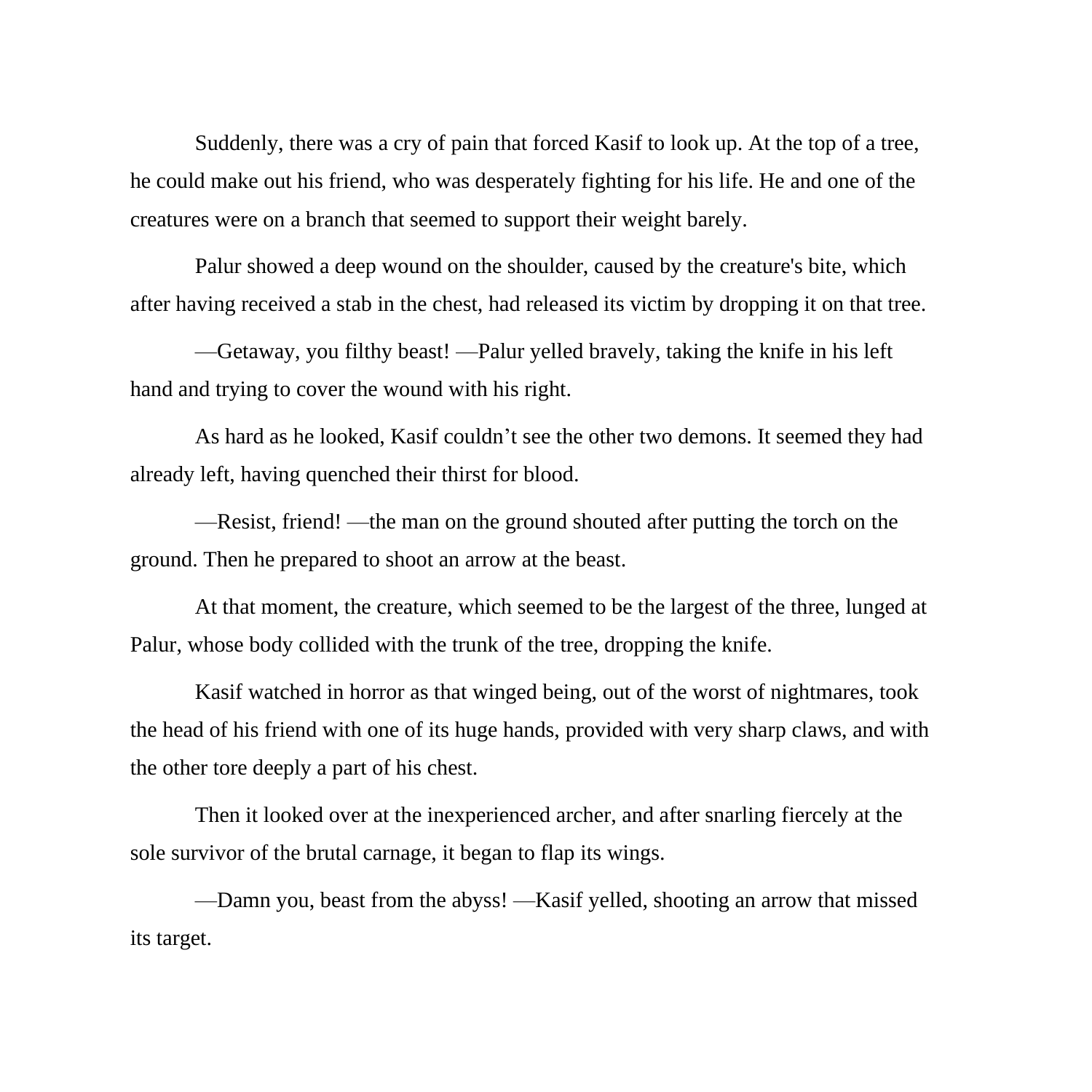Still inflamed with rage and courage, he started to fire another bolt but saw the creature rise above the treetops with the lifeless body of his friend.

No one else was left alive. Just a dying dog, to whom Kasif decided to give a quick and merciful death.

He had not yet recovered from the most terrible shock of his life when he thought he heard the beating of the wings of death in the distance.

—I must return to Herol. I must warn of the danger that inhabits the forest.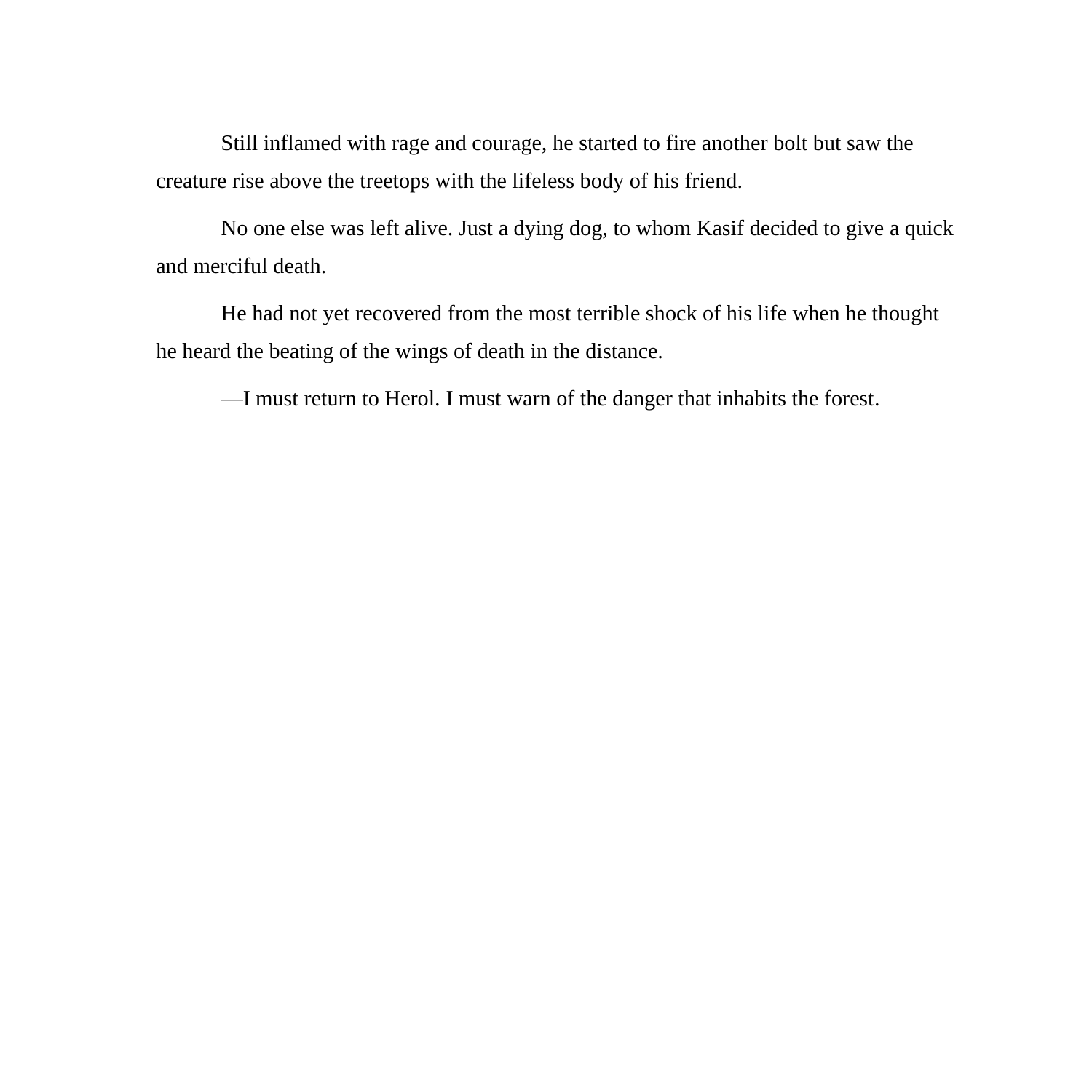## **III. A HARD DECISION**

The aure Diruk would use the dawn hours to attempt to establish a bond with the purest magic in the realm. He felt that the time to face those guilty of Nauir's betrayal was near.

—I invoke the power of the Ruby of the Alliance. Lord of the unicorns allow the inhabitants of Terralan to correct their error —the old man repeated, after throwing some powder into the fire from a small leather saddlebag.

Almost immediately, a very intense green light swept through the room, escaping through the windows of the lonely cabin on the top of the hill.

Unir's consciousness, the most powerful in the kingdom, heard the call. However, the response was not very encouraging.

—Diruk, friend of the unicorns. I know that your heart is sincere and fair, but that of the Terralan is no longer so. After the betrayal on Nauir Mountain, we have seen how they wait for our gallop after each full moon, as something they think they have earned, something we owe them.

—There's still hope… little Kes.

—You mean the prophecy written on the stone.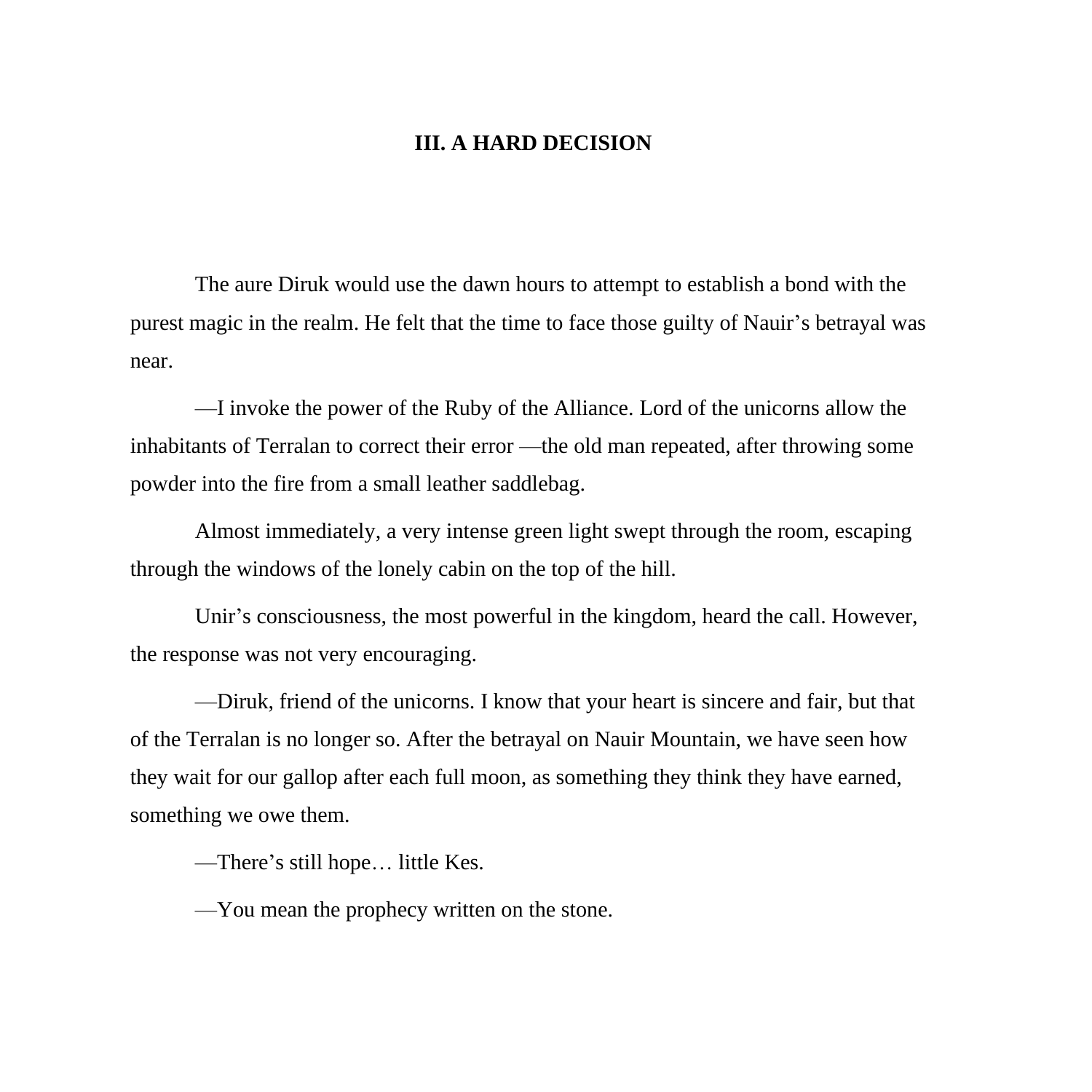—He is the one chosen by the higher beings to unite us again.

—This child's heart may be pure, Diruk, but I see a lot of pride and selfishness in Terralan.

—Don't lose faith in men, Unir.

—We'll see what happens, old aure. I will be watching and waiting. You do what you have to do.

Then the light slowly diminished until it disappeared. Diruk fell exhausted.

\*\*\*

At dawn, a bloody horseman arrived at Herol and went directly to Ila's home, whom he found sweeping the entrance like every morning.

She looked up and soon recognized Kasif, who almost breathlessly said:

—They attacked us in the forest. I am the only one who could escape.

—What are you saying? —the woman asked fearfully.

—I couldn't help it, Ila. They were creatures sent by the evil one.

—My husband. Where is Palur?

—I'm so sorry. He's no longer with us.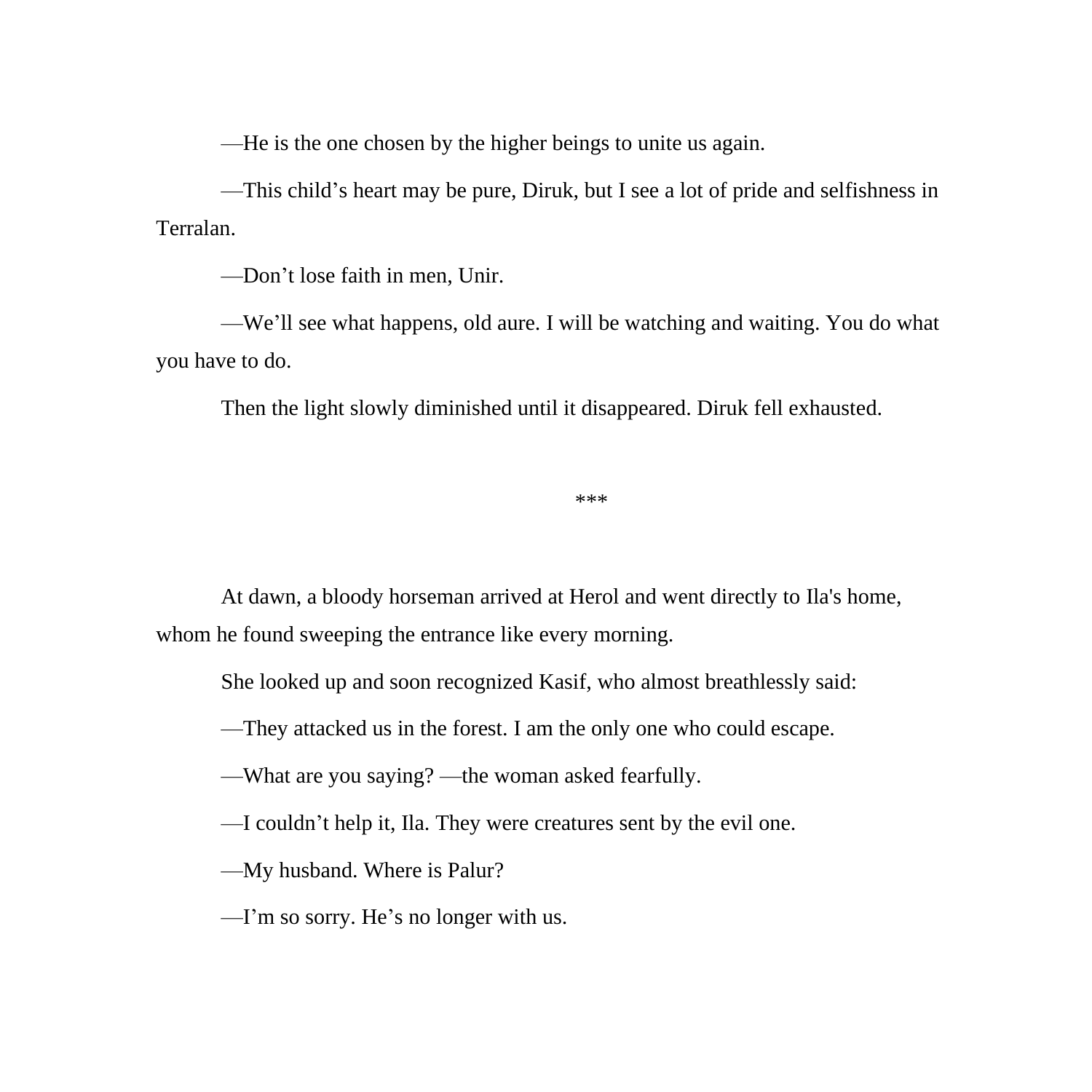Hearing that, Ila almost lost consciousness.

—I'm very sorry to be the one to bring you this news. I wish I could have done something, but last night evil took over the forest —said Kasif.

Ila, overcome with grief, fell to her knees:

—It cannot be. Palur cannot be dead.

—It's later than I thought —thought Diruk, who had just appeared.

The aure put his hand on her shoulder and said:

—You must be strong. For your son, you must be strong.

Little Kes had just got up and, hearing his mother's sobs, went to the door. When she saw him, she hugged him tightly.

—What's wrong, mom?

—Your father. We will never see him again. He has been killed in the forest.

Kes said nothing. Big tears bathed his face, which nevertheless showed an expression of hard firmness. He took the old man's hand that was still on Ila's shoulder.

—Let's go into the house —Diruk said.

With deep sorrow and a feeling of helplessness, Kasif said goodbye and left for his home. He must see his family, heal his wounds, and warn the people of the tragedy.

The aure immediately began to make a special tea and gave Ila a taste. The drink took effect quickly, bringing some relief to the suffering that engulfed her.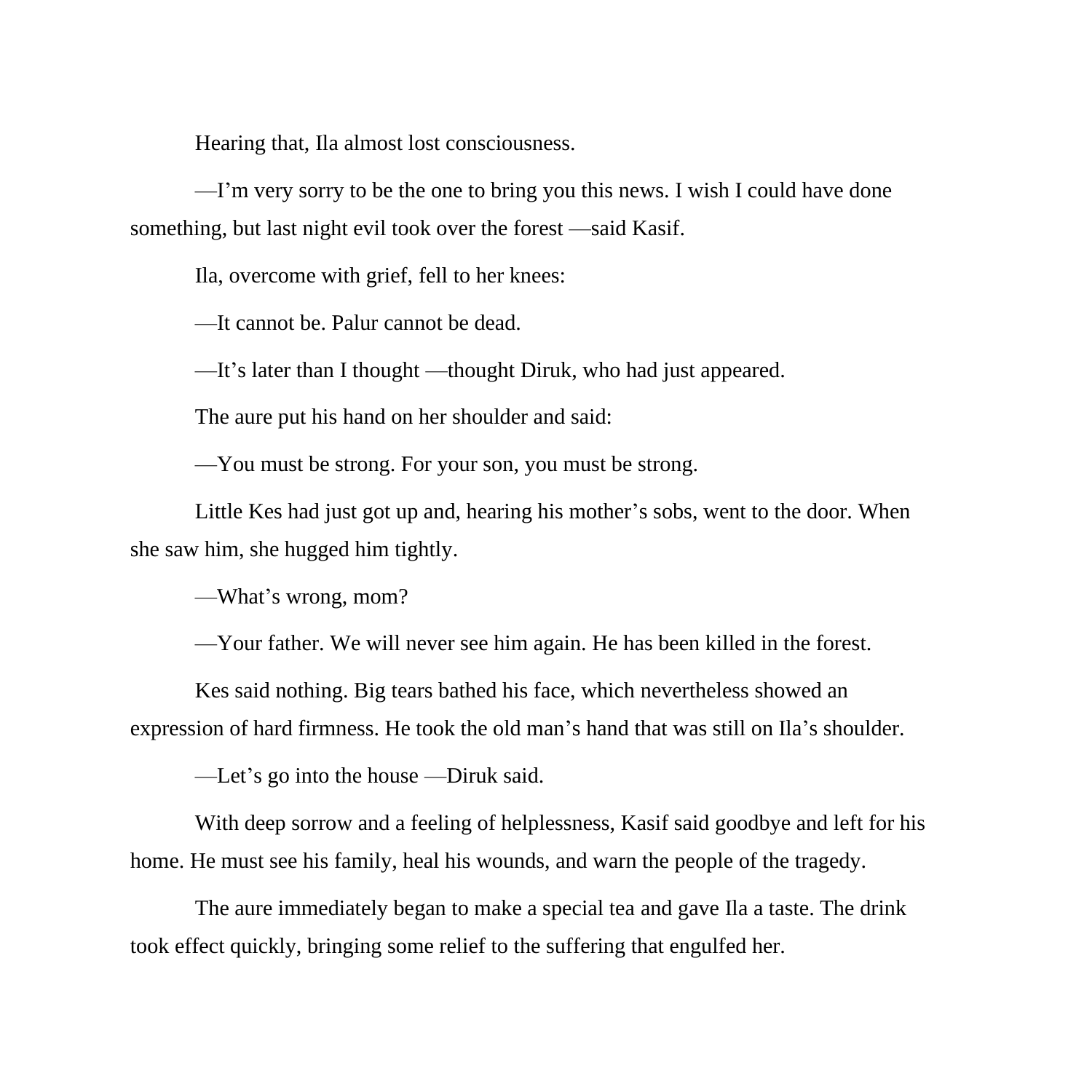Kes drank some tea too, but from another recipe, one that put him to sleep soundly. It was vital that his mother first understand what Diruk had to say.

—I know the timing doesn't seem right. Now they are both dejected with pain, but we need to get into action as soon as possible.

—I hear you —Ila said, gathering strength from deep within.

—I perceive that an understandable feeling of hatred, a desire for revenge, is being born in you, for the tragic death of Palur. However, I want you to know that this is not what will give you peace, nor will it provide tranquility to your soul. The greatest confrontation between good and evil will begin since the Second Age began. We have only one chance to achieve victory against the evil one.

—What do you expect from me —the devastated woman asked, gathering her courage.

—I hope you understand that it was precisely the darkest feelings that made these creatures appear. While selfishness and a thirst for power led weak-spirited men to betray unicorns, later turning them into gargoyles, it is the desire for revenge that keeps them from the light.

—Are you suggesting that I forgive them? Are you asking me to forget that my beloved Palur has been taken from me?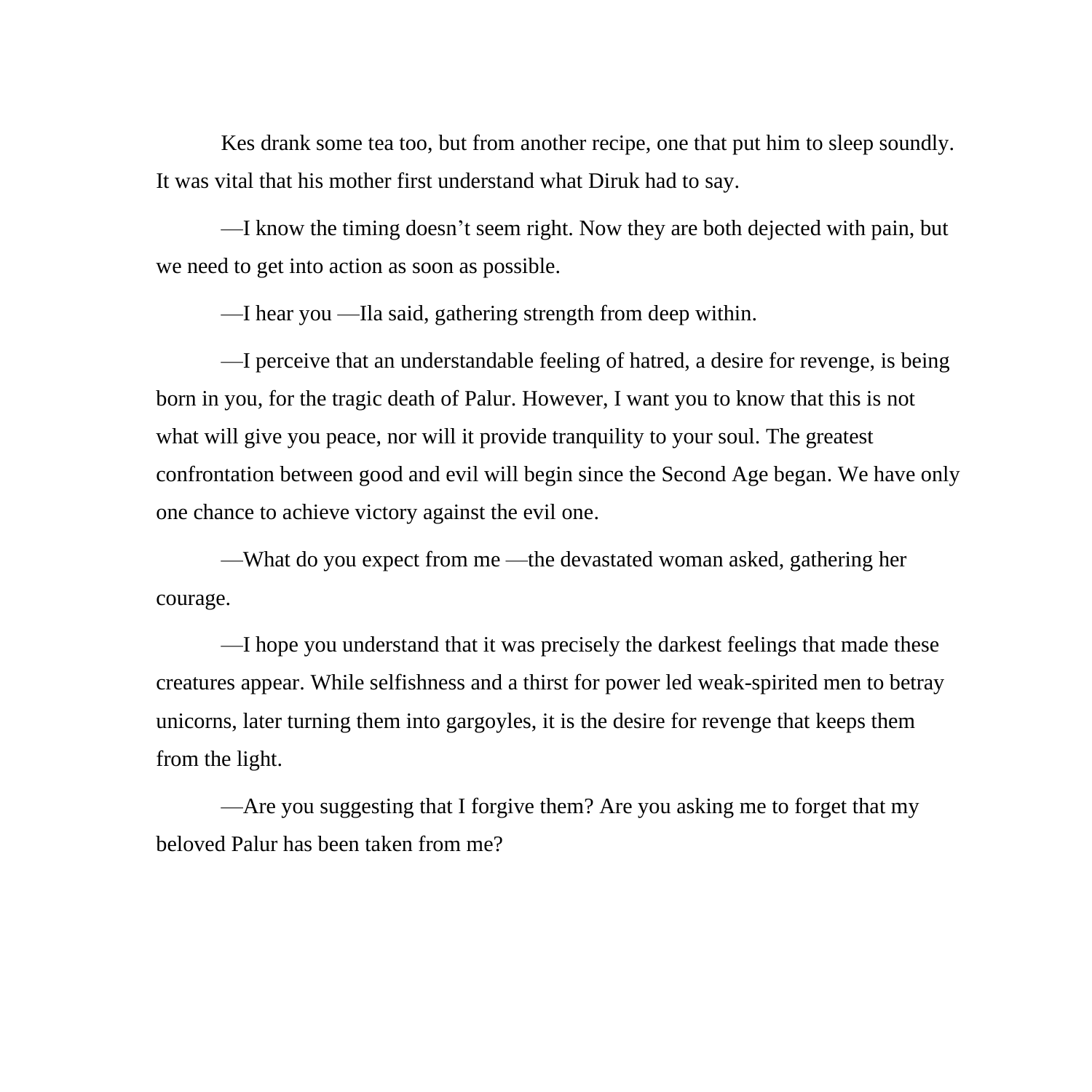—I ask you to make the decision now that will surely be the most difficult of your life. First, you mustn't hold a grudge against those who were once men like us, men whose souls are being vilely and cruelly tormented by an evil force that you cannot even imagine.

—You mean Grorn, don't you? Does Grorn exist, Diruk?

—I'm sorry to confess that he does. He still exists because he is the evil that dwells in each one of us.

—In me? Also, in my son?

—Ila, most people win that daily battle. The primordial instinct to do good almost always overrides the desire to do wrong. But in some cases, when the soul is weak, selfishness and excessive ambition emerge and take control.

—Was it what happened to the five from Nauir?

—It was the evil one who seduced those men. Once they obtained the unicorn horns, they doomed their souls. The magic of the horns, which is not good or bad, depends on who uses it and what was transformed into a dark power.

—How can we fight such demons?

—As I told you last night, with the help of pure souls like Kes.

—What are you asking me? —Ila asked.

—You must let him go with me. He doesn't know yet, but it's an aure.

—Even if what you say is true, what could he do? He's just a boy.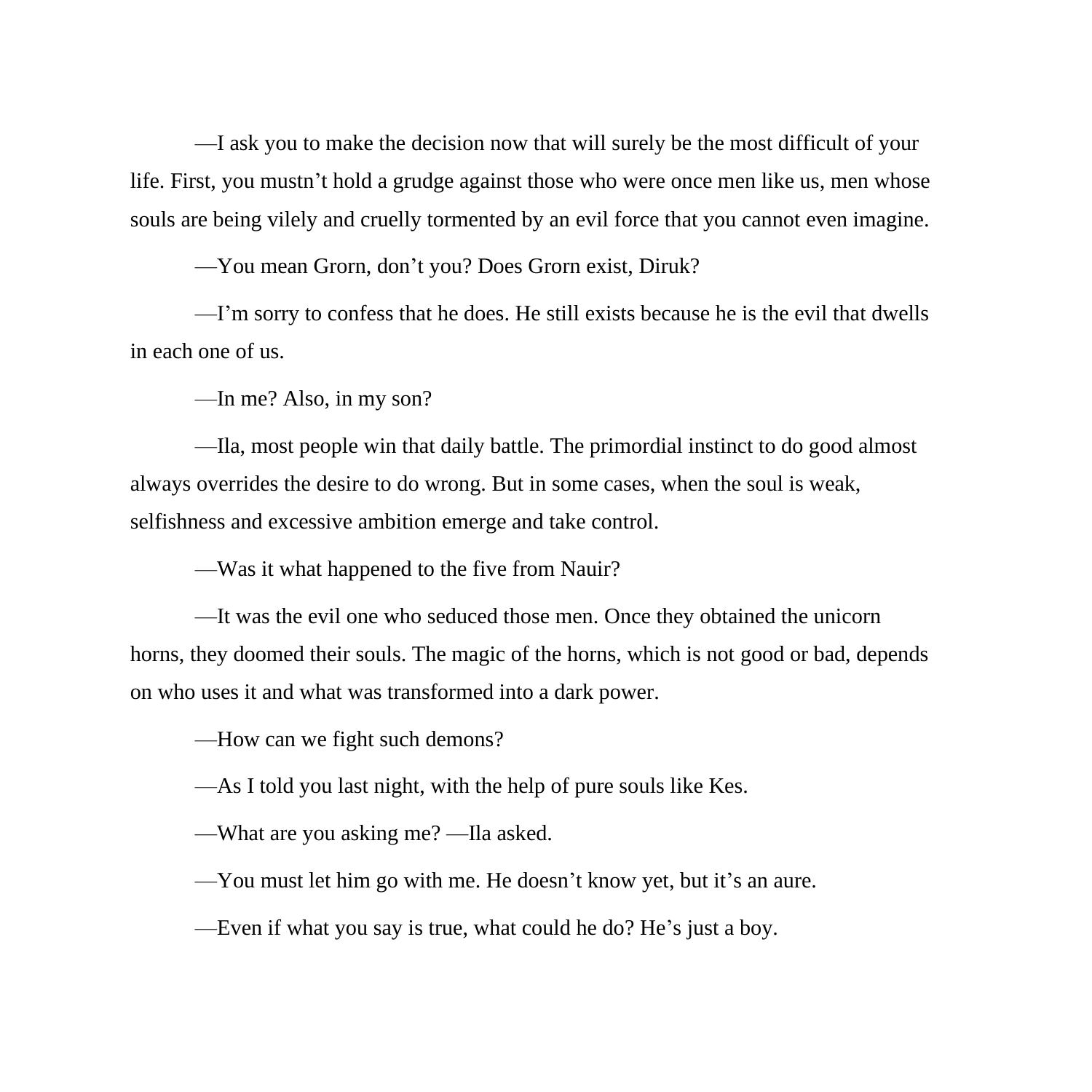—A boy destined to save Terralan.

—You ask me to let him go with you. Today I found out that I lost my husband, and now, should I watch my son leave for what will be certain death?

—Do you know why the gargoyles have come so far from the mountains? Do you know why they have appeared in Efin?

—You tell me.

—Because like me, they have begun to sense the latent power in Kes. That is why they have approached Herol. Until now, they don't know who he is, but they will soon find out. His life is in even more danger if he stays here.

The woman remained silent. After a moment, which seemed like an eternity, he stammered:

—Maybe I always knew. Sometimes, when he was sound asleep, I would hear him speak in a language I couldn't understand. When that happened, some objects in his room seemed to come to life. Some warm energy was felt that enveloped the whole house. I could never explain it to myself.

—You heard the language of unicorns, which only aures know.

—How can you be sure of all this, Diruk?

—When King Balkian visited Nauir Mountain after the Lord of the unicorns ended his alliance with men, he found a prophecy written in the stone. It said that one day an aure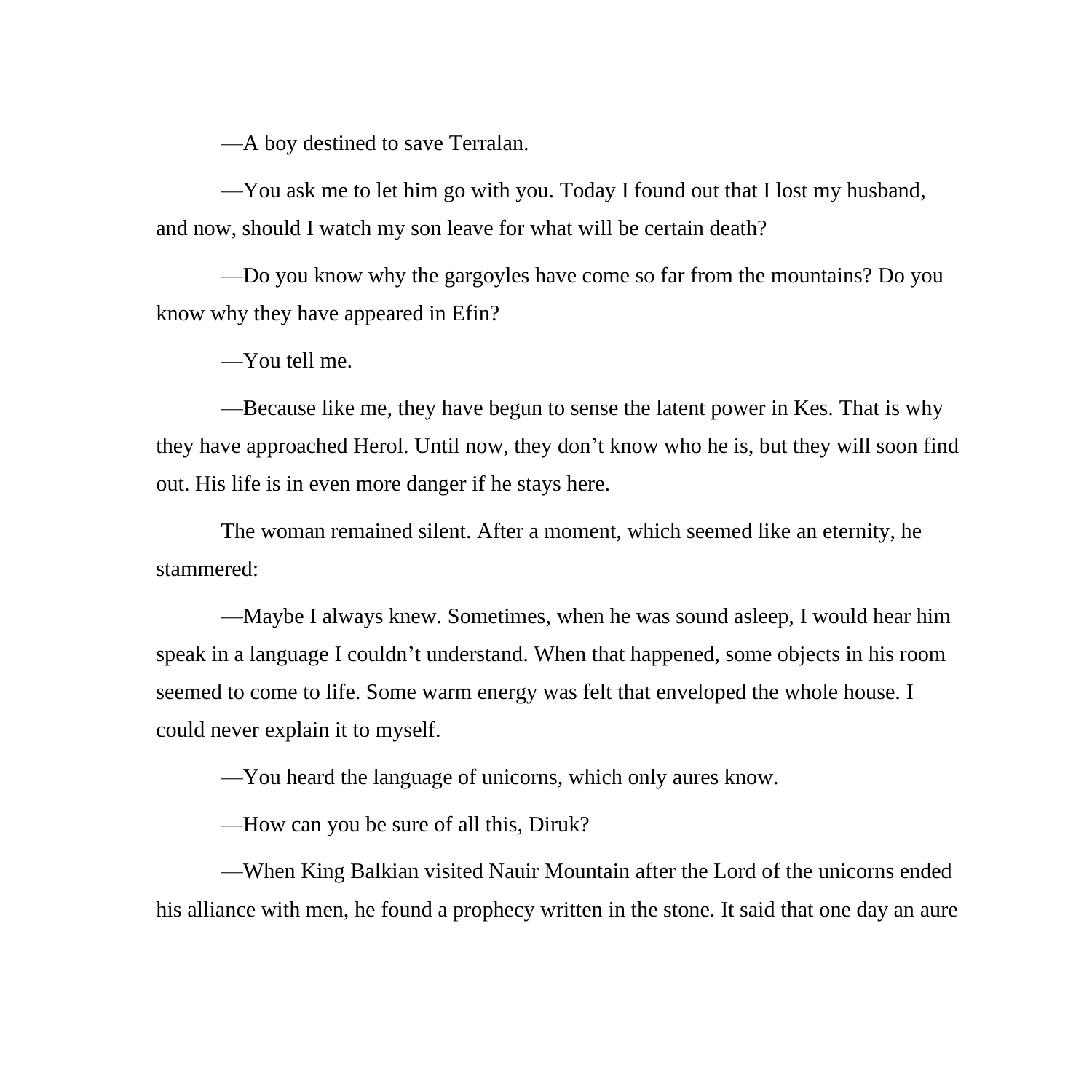would be born that would have great power, capable of reuniting those who were once friends.

—And my son, is that predestined?

—I'm sure of it. We will be twelve again with him, and I know that the secret of his power will not lie in enchantments, magic powders, or potions that he can learn to use like common aures, like me. It will come from his heart, from the purity of his feelings, and before that, Grorn will not be able to do anything.

Ila closed her eyes for a moment and approached her son's bed, who was sleeping soundly from the effects of the tea:

—How do you plan to protect him? You are already old and weak.

—My spirit is still young, and I plan to use a potion that will energize me for the long and dangerous journey. It is a forbidden recipe, since after consuming it, when its effects have worn off, I will have to pay the highest price for using it.

—Does it mean you won't be back?

—It is a necessary sacrifice —said the old man.

—Will you travel alone? You and him to Ukaris?

—On the way, we will meet the four who live outside the Golden City. Once we reach our destination, the other six will join us.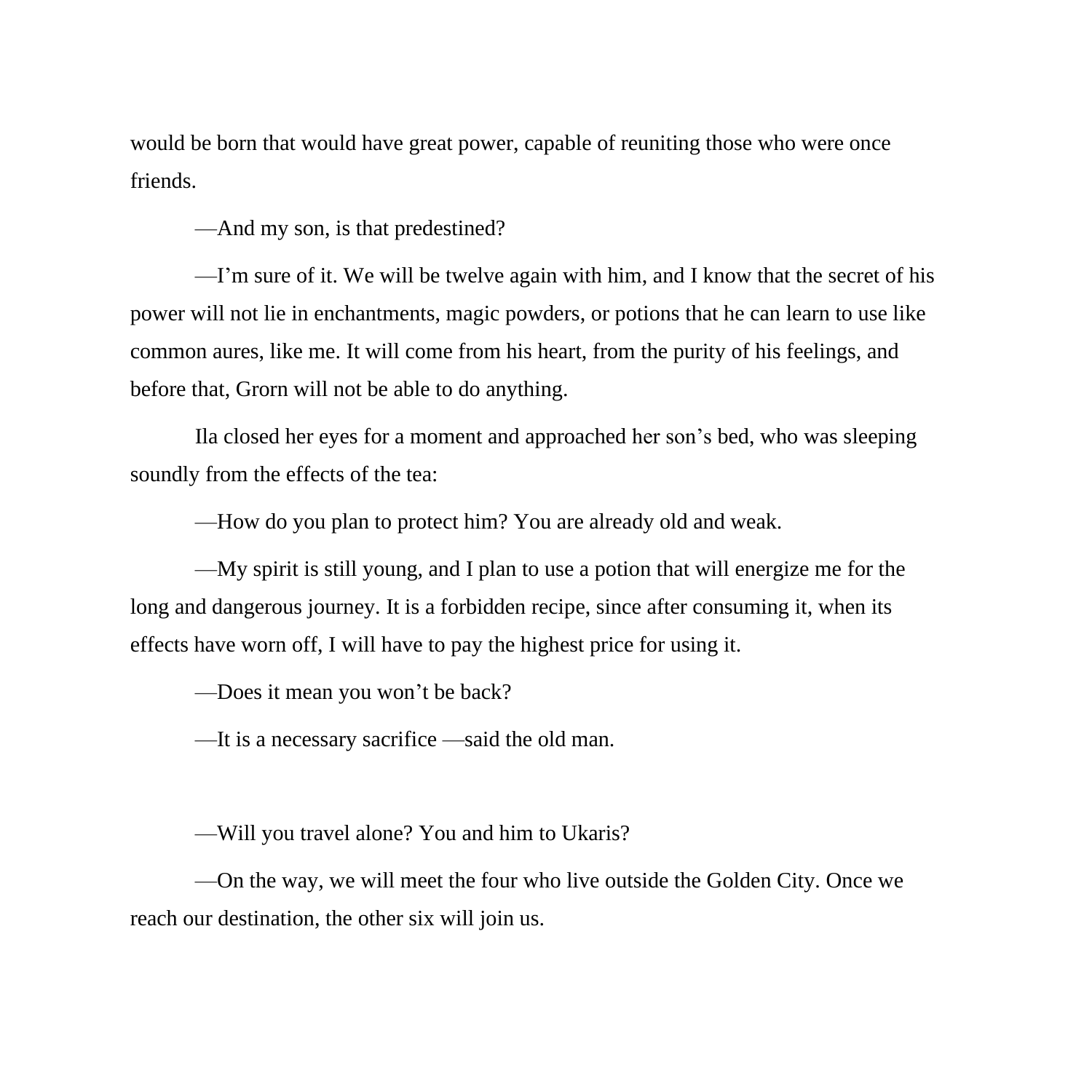—I have always known that the aures gifts have served to win the fruit of the earth, to cure diseases. How do you plan to fight these creatures? Just three of them easily killed thirty men.

—We also have other powers, Ila. Some have weakened, but we can still do much more than people think or remember. Besides the twelve gathered, we will request the king that his soldiers accompany us to the Moaskif Mountains.

—Will an army of men suffice? Ila asked.

—We must have confidence. Nor can I anticipate what power Kes will reach. The prophecy does not reveal it, but my heart tells me that it will be one never seen on this earth.

—You ask me a lot. How can I be calm to see my only son leave?

—It's time to be brave. Take advantage of today to be with him. Give each other strength and courage for Palur's departure. Tomorrow I will come at dawn.

—This will be the shortest day of my life.

After saying goodbye, the old man went to his abode, on the highest hill of Herol.

\*\*\*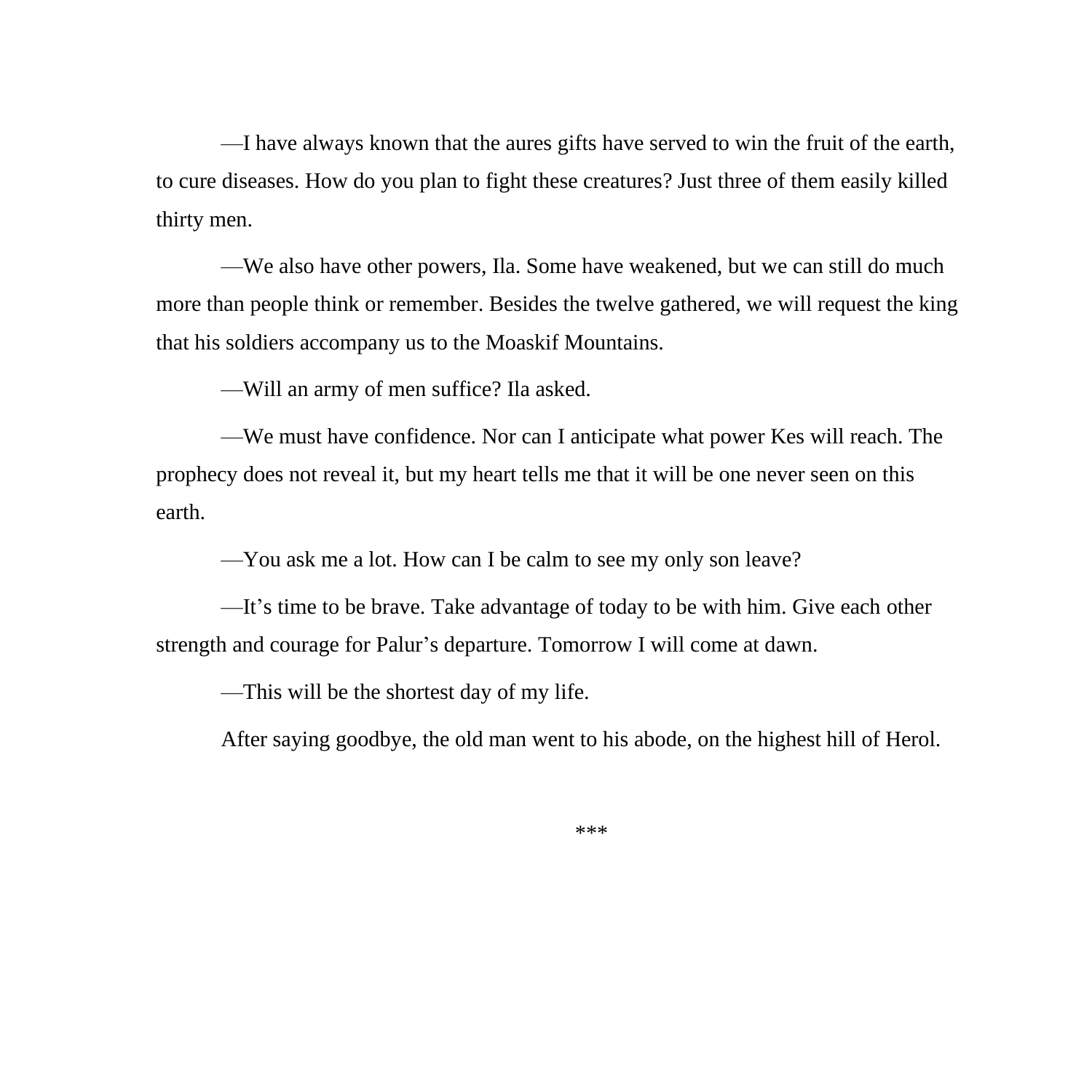The day passed quickly for the heartbroken Ila. After Kes woke up, she prepared him his favorite dish, dedicating all her time to hugging him tenderly, repeating how much she loved him.

—Mother. This stew is delicious. I haven't eaten it in a long time.

She watched in silence as the little boy greedily devoured whatever was served him.

They both cleaned the table, and Ila invited him to sit on her lap. Kes seemed to know that his mother was about to tell him something important.

—Son. Listen carefully.

—Don't worry, Mom. You can trust me.

—I always have, and you have never disappointed me, but what I have to say to you today is the most important thing I have spoken to you in your whole life.

—It's about the creature of the forest, and the aure, isn't it?

At that moment, Ila let a tear run. She couldn't help be moved by her son's precocious intelligence and wisdom.

—You must go with him to a very distant place. You will cross the entire kingdom.

He looked her straight in the eyes and said in a calm and confident voice:

—I know, Mom. I understand why I must go.

She burst into tears: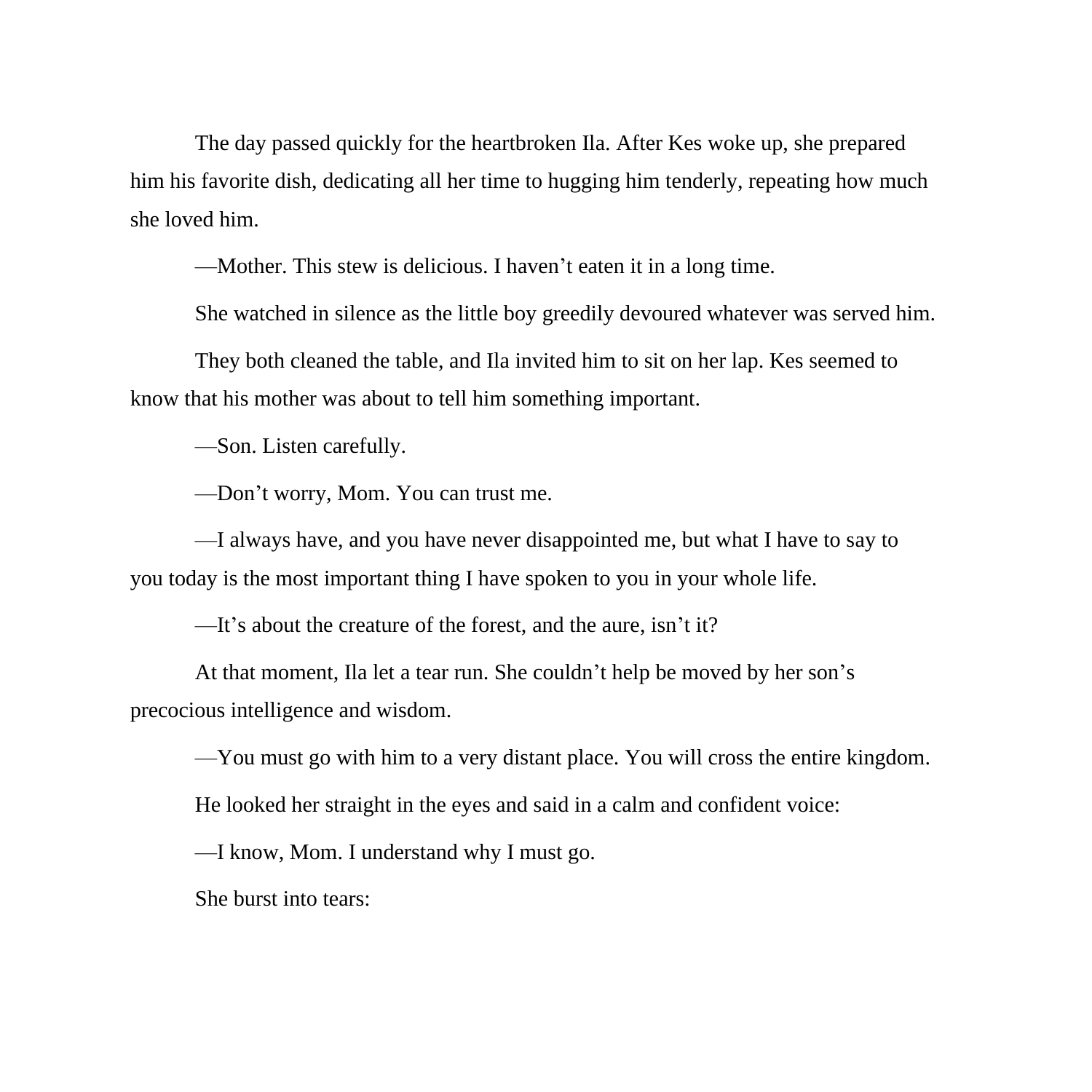—I just can't understand why my little son has been given such a great responsibility.

—Don't cry. You can be sure that I will return.

Then the whole house filled with a dim glow, which grew more intense around Kes.

—This is your doing, my son? Because I feel comforted and calm.

—Look, Mom. We're flying.

Ila looked down and saw in amazement how their bodies levitated a few inches above the chair.

—I know I'm going to come back, Mom. Also, I'll be the one to take care of you when you get old.

She held him tightly to her chest.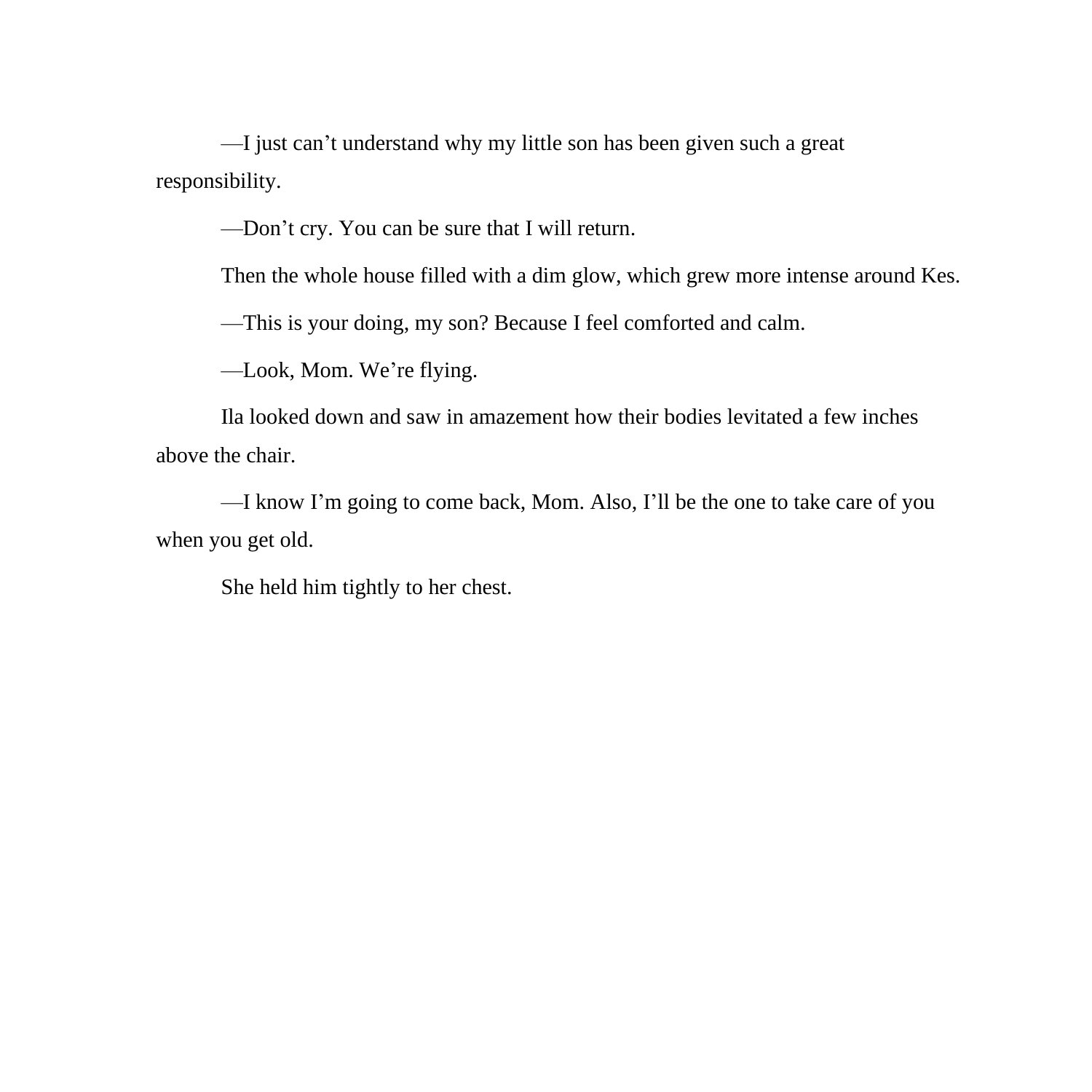## **IV. MAGIC YOUTH**

The next day, the aure appeared at Ila's house, just as she had promised. Kes stepped open the door before Diruk knocked.

—I was waiting for you —said the little boy by way of greeting.

—My appearance doesn't faze you.

—You look younger, but I know it's you. I can feel it. Come in. My mom is about to serve breakfast.

The aure did not wait and went directly to the kitchen, which gave off a smell capable of whetting even the most satiated.

—We have bacon, eggs, milk, and muffins. You must eat well for the long road ahead —Ila said, with unexpected encouragement as she put out the fire.

She turned her head to greet Diruk and couldn't help but be surprised before her eyes were not the old man from the night before. A man perhaps fifty- or sixty-years younger was looking at her silently, with a warm smile.

—Is it really you?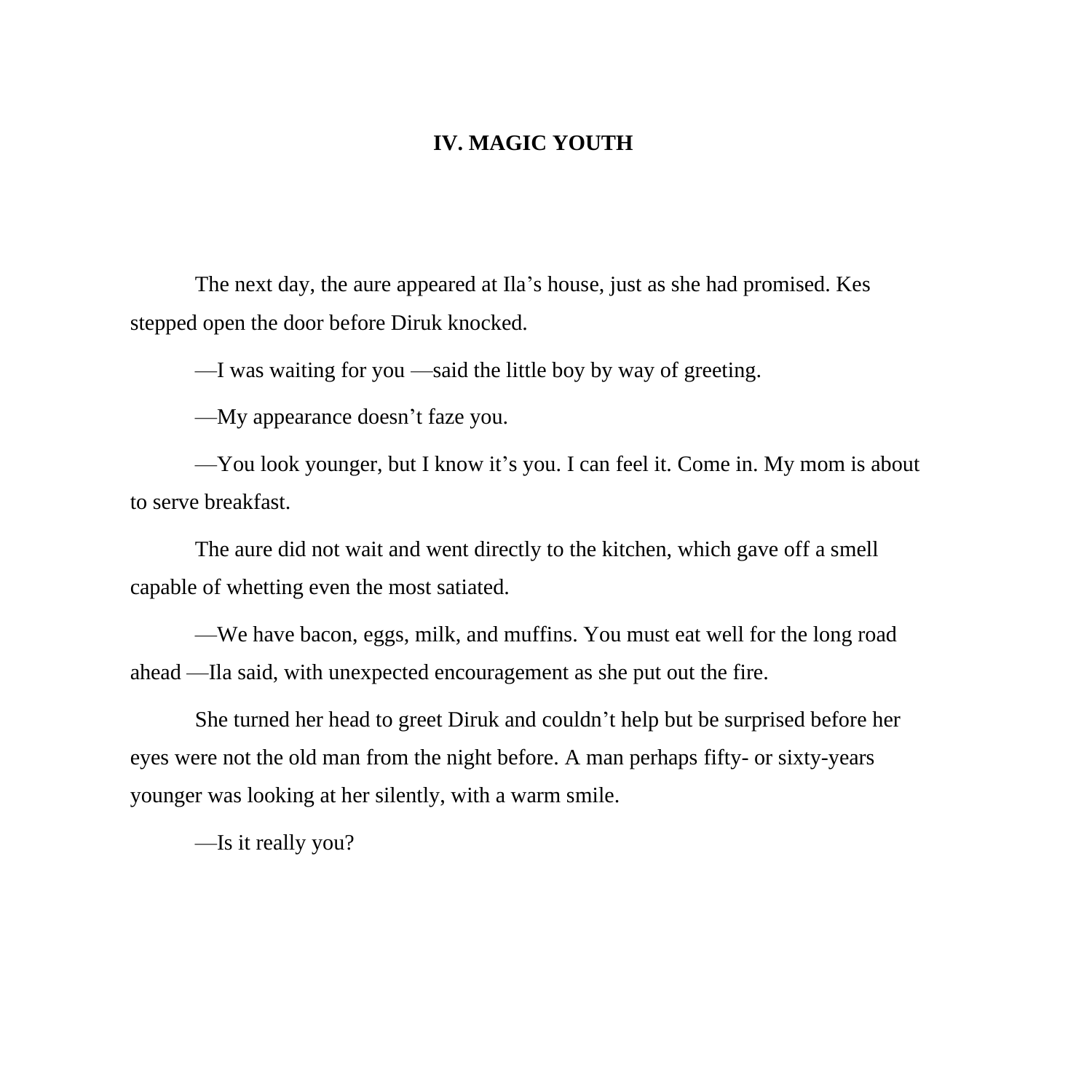—That's how I looked when I first came to Herol. At that time, I was a strong aure who probably would have dared to challenge the gargoyles on his own. An unwise initiative, I can assure you now.

—It's a bit difficult for me to recognize you. But your voice is the same and your wisdom too.

—It took me a while to get used to my new face this morning.

—It is powerful magic. Did it act immediately? At what point did you change?

—I drank the potion shortly before midnight. It did its job while I slept.

—I have Kes's things ready. They are in a saddlebag that belonged to Palur —Ila said, unable to prevent her eyes from getting wet, her beautiful face contracted with deep sorrow.

—Remember that you must be strong for the sake of your son and to honor the memory of your husband.

—I know. I will be strong for both.

—I hope you haven't forgotten to pack warm clothes for him. Nights in the forest can be freezing —exclaimed the aure, taking a muffin from the table.

After a couple of bites, he commented:

—Really delicious. I will have to take some for the road.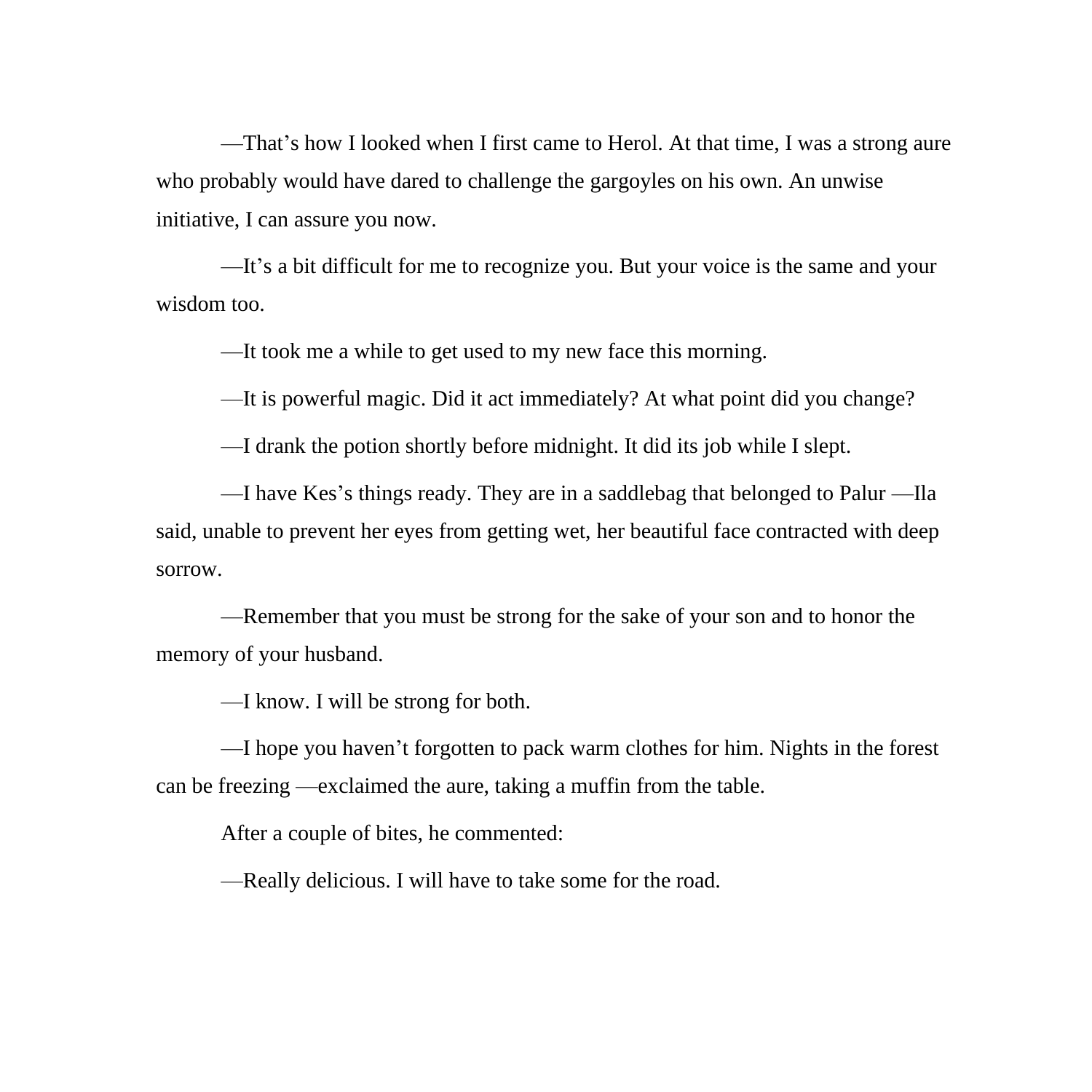When he turned to grab a few more, he was surprised that the heavy table was not in its previous position. At the far end of the room, Kes levitated, giving off a blue glow that surrounded his entire body.

—Look what I can do, Mom. I have moved the table just thinking about it.

—What confidence and energy! —Diruk exclaimed. I wonder what else you will be able to do.

This demonstration partly alleviated Ila's great concern. The kind mother began to understand that superior beings chose her son to reestablish peace in Terralan.

—Diruk, perhaps you are right about Kes. He may have incredible and unimaginable power to me, but I ask you with my heart in my hand not to stop taking care of him. He's still a child.

—I assure you that before you know it, he will be the one who will take care of us all.

After a succulent breakfast, the travelers prepared to leave. As Ila and Diruk went through the luggage for the last time, Kes took the opportunity to say goodbye to Alit.

After a while, the friends would return along with the road, hugging and singing:

*The creature's days are counted,*

*fortune will be on our side.*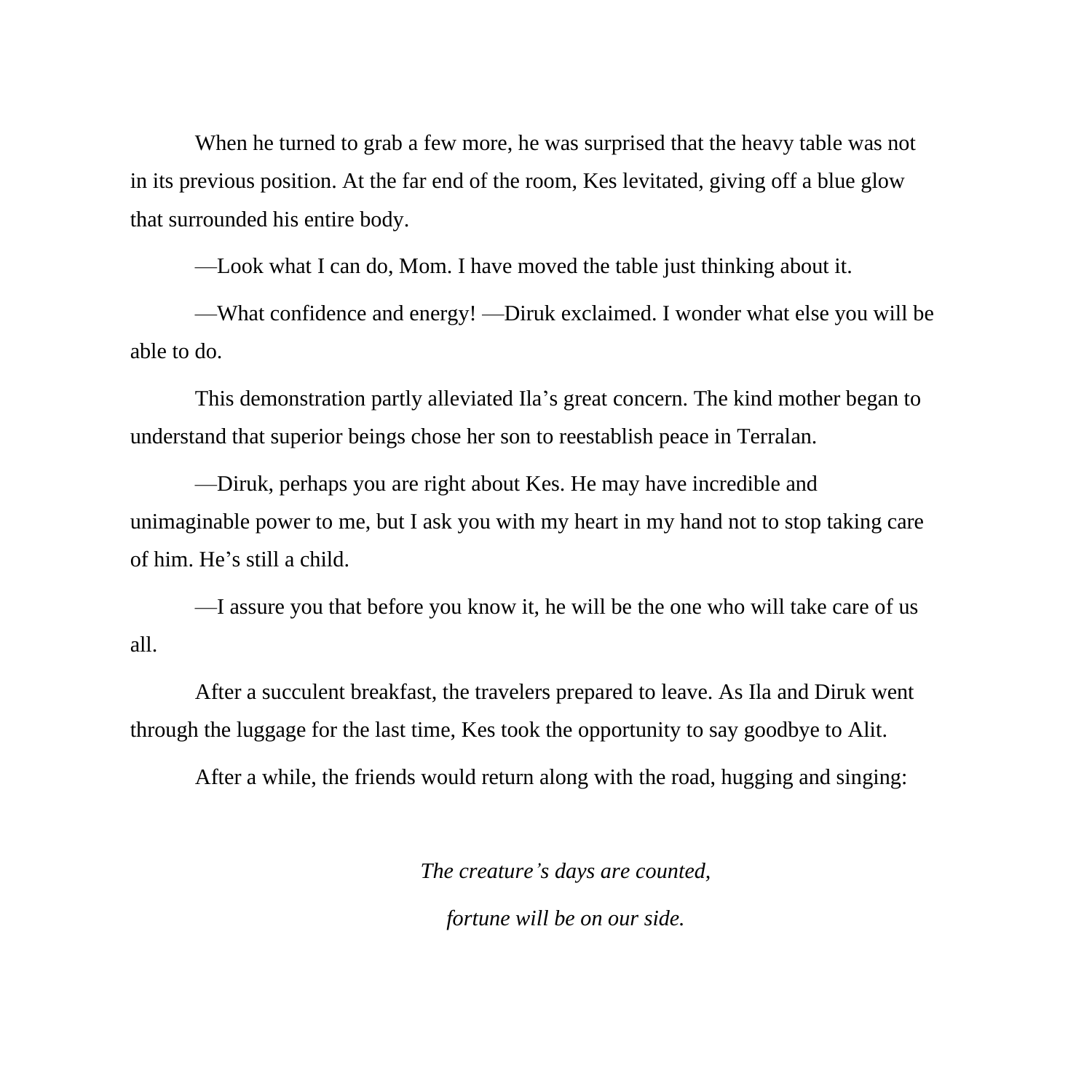*If a man can't beat its head-on,*

*then two will have to attack its side.*

Behind came Kasif, Alit's father, who was already beginning to heal from his wounds with his wife's good care.

—This is not a game —Ila said to the children in a scolding tone.

—Let them sing. The spirit your son is now demonstrating is precisely the one that will save us from the shadows —Diruk said.

—Mom, I don't think the creature likes our song. And when it's distracted and upset about it, it'll be easier to beat.

—Good aure. We apologize for not believing your words —Kasif said.

—You must not apologize. It is the work of the evil one to confuse and divide man. This is how it gets stronger.

—If we had listened to you before, they would not have taken us by surprise, and perhaps others would have been saved.

—What do you think you could have done, Kasif? —Diruk asked.

—We would have traveled better armed.

—The weapons of man are no longer sufficient against the envoys of Grorn. Only a new alliance with the unicorns can save us now.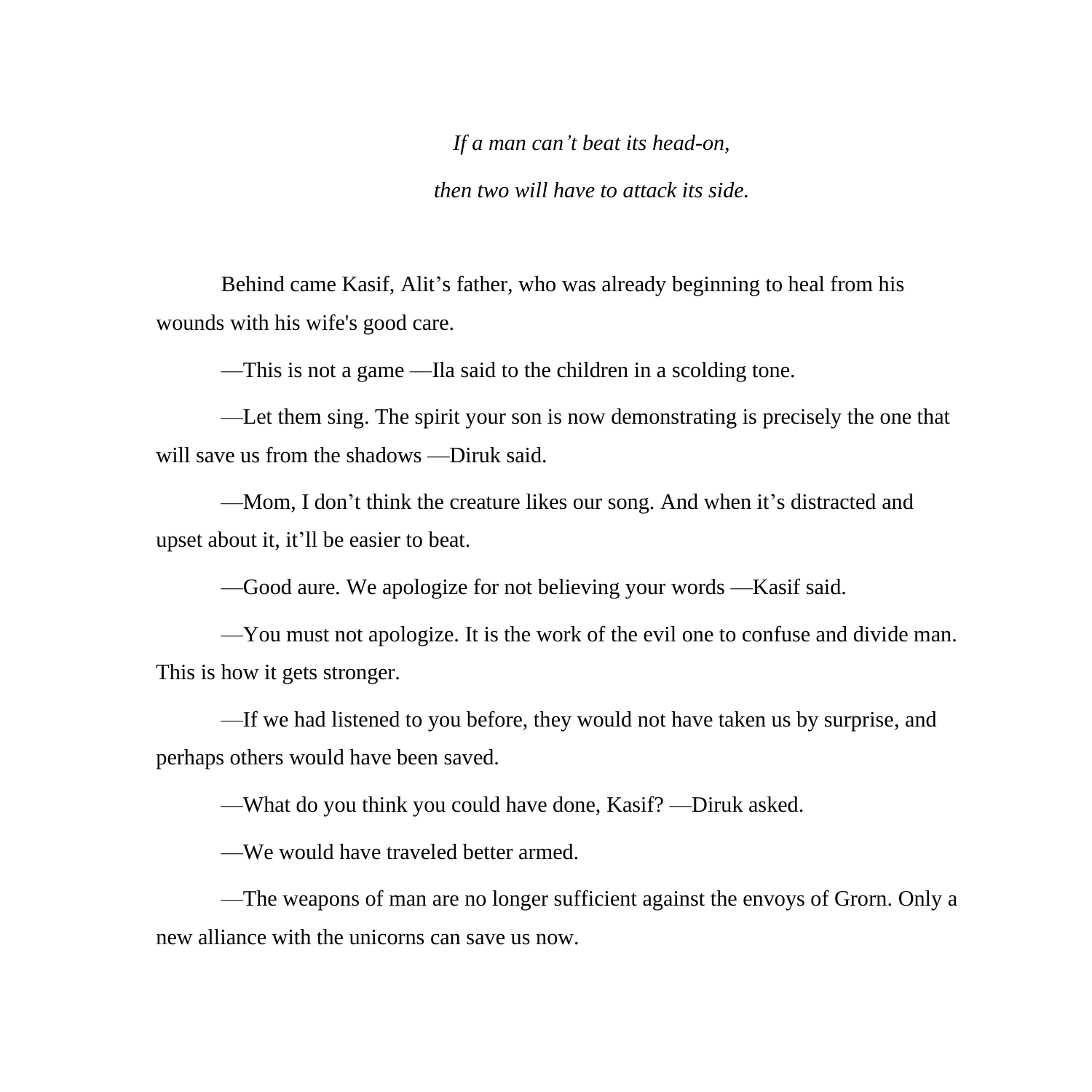—I understand, and although I don't have any magic power, I want to offer myself to be part of this confrontation with evil. I must honor Palur's memory —and showing great determination, he opened the saddlebags in which he had already brought everything necessary for the trip.

—Can I go too, father? —Alit asked enthusiastically.

—Not this time, son. You must stay to take care of your mother and Kes'.

—And that's a great responsibility too —said the aure, putting both hands on the boy's shoulders. Then he took one of the leather bags he was carrying and handing it to Alit, he said:

—These are magical powders that will protect you from any evil creature. You should spray them around all the houses in town. Can I trust that you will fulfill what I entrust you?

—Don't worry. You can trust me. I will stay to protect the inhabitants of Herol, said the brave little one. He would have a critical mission to fulfill.

—Diruk, Kasif, take my horses. They are docile and strong and will serve you well —Ila said.

—Thanks once again. For being courageous and for giving this kingdom the possibility of ending the terrible evil that threatens from the shadows.

At that moment, Kes hugged his mother tightly.

—See you later, son, and take good care of yourself. I will be waiting.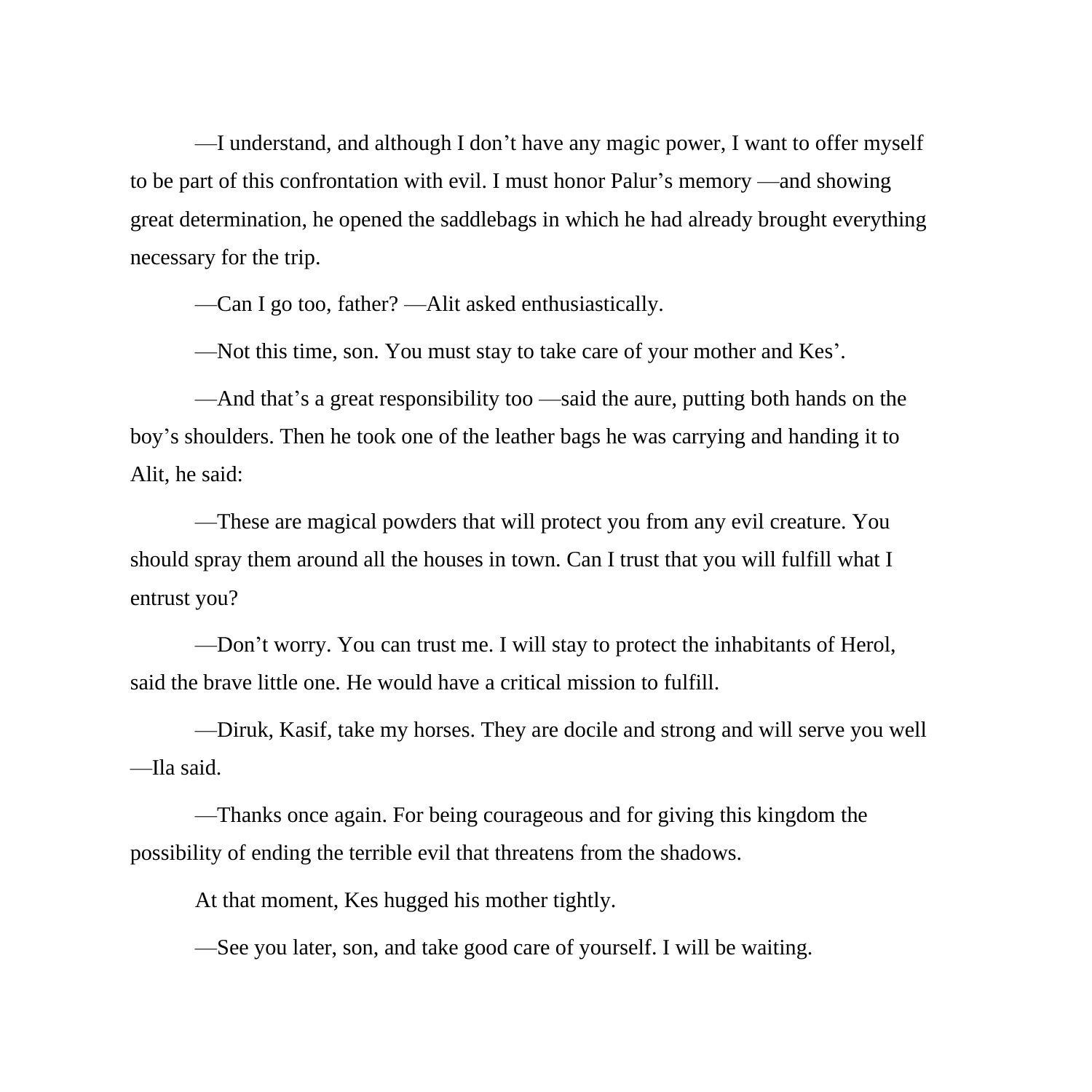—Don't worry, Mom. I'll be back soon.

—We must go now. Gargoyles are weak in daylight —the aure said.

Ila helped her son mount and accompanied the riders a short distance. A hundred paces later, she stopped and stood silently watching them as they walked away. The little boy turned to see her repeatedly. She didn't stop waving her arm until they were out of sight. Alit and his mother also said a long goodbye to Kasif.

—I've never advanced beyond the forest —Kes said, somewhat embarrassed, as when a closely guarded secret is confessed.

—Even if you haven't gone any further, your raids through Efin speak of your courage.

—Too bad Alit can't come with us.

—He'll be safe at home. He also has his mission —Kasif said.

—Is the road to the Golden City long? —asked the boy.

—We could say yes, but more importantly, it will be full of surprises —Diruk replied.

—My father always talked to me about the lake where the rivers that feed our lands are born.

—The Aquantalis! —exclaimed the aure—. There is only one larger water body in the world.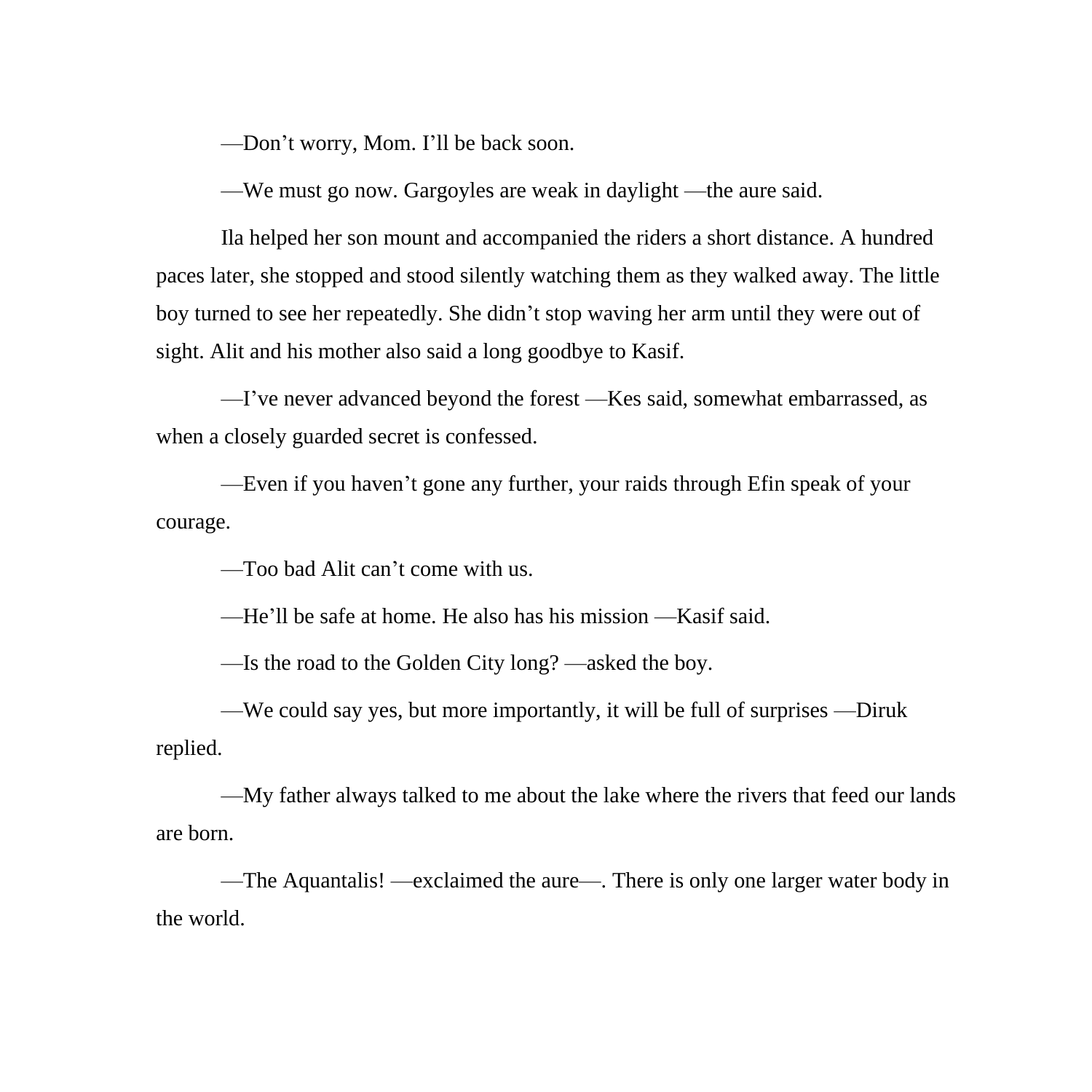—You must mean the sea —Kasif said—. I was there once, and its waters seem to go beyond the horizon. However, the great lake has inspired more myths and legends among the inhabitants of Terralan.

—Your words are right, my friend.

They continued, stopping briefly to eat. By then, the Sun was shining bright, right above their heads.

—Diruk. It's strange, but I feel like the forest is talking to me.

—I feel the same. And it tells us to continue that we leave behind these roads where they could easily ambush us.

At that moment, Kasif felt a strange daze that forced him to dismount and place his hands on the ground.

—What's happening to you? —asked the aure.

—Just remembering what happened that night fills me with anguish I can barely control.

—Don't worry. There are no gargoyles nearby —Kes said with great assurance.

—Your powers continue to manifest —Diruk exclaimed.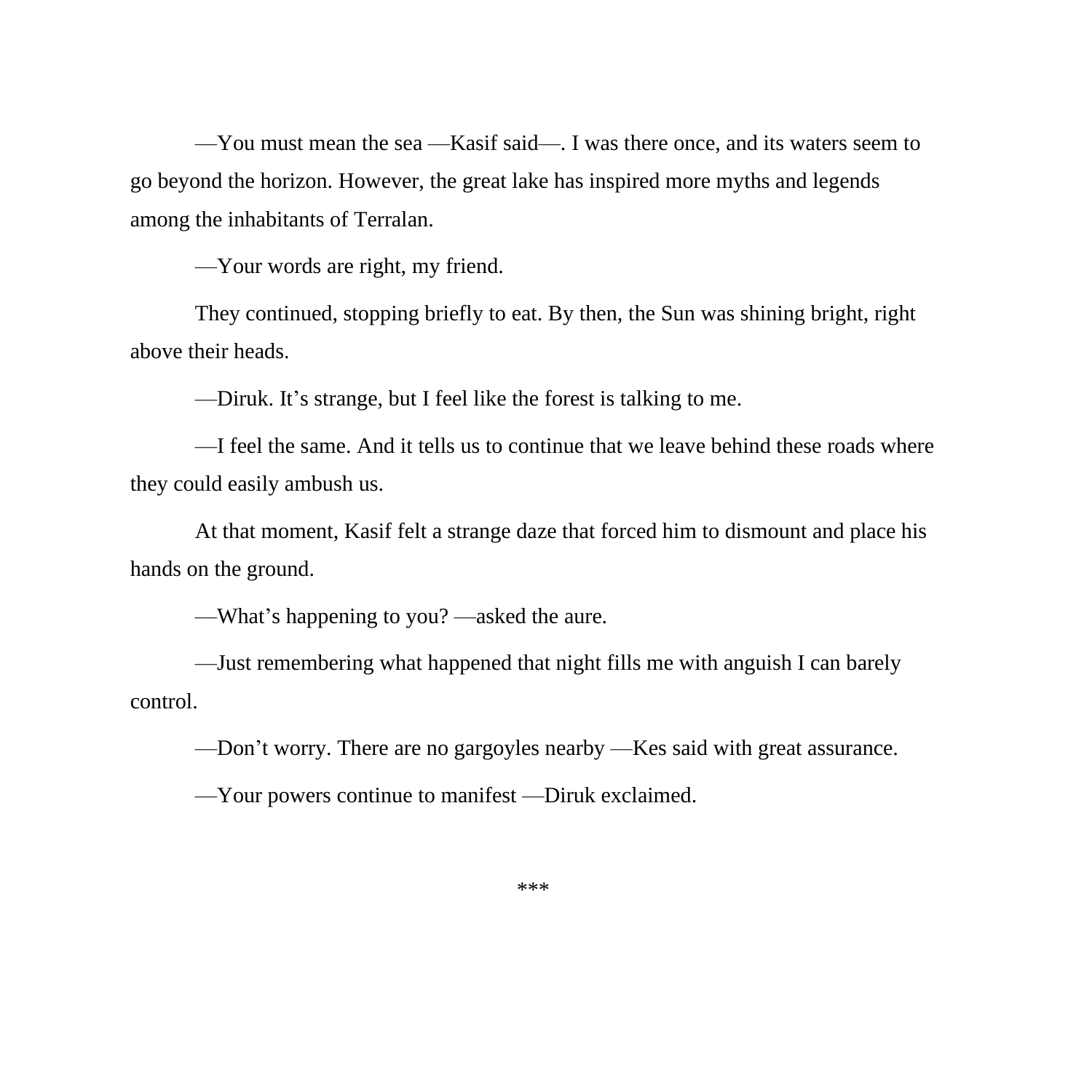In the Golden City, King Balkurian met with the aures in the Alliance Chamber, an imposing hall located at the castle's top.

—I have summoned you this day for a reason of vital importance to Terralan.

—We are happy to heed His Majesty's call —Elkos said. Next to him were Dulak, Nuryl, Zanys, Hove, and Nutas.

—Why have you brought us together? —asked Nutas, one of the three female aures of Ukaris.

—Those chosen by the gods to bring prosperity to this kingdom should know by now —the king exclaimed.

—We respectfully prefer that His Majesty tell us —Elkos replied.

—I called you because the moment my father was waiting for has come —said Balkurian.

—You must refer to the Nauir Mountain prophecy.

—He was able to read it on the stone shortly after the betrayal was perpetrated: *An aure, who will be born outside the Golden City, will be responsible for uniting men and unicorns again*.

—King Balkian may have misinterpreted those words, Your Majesty.

—No, Elkos. He knew that a new alliance would come.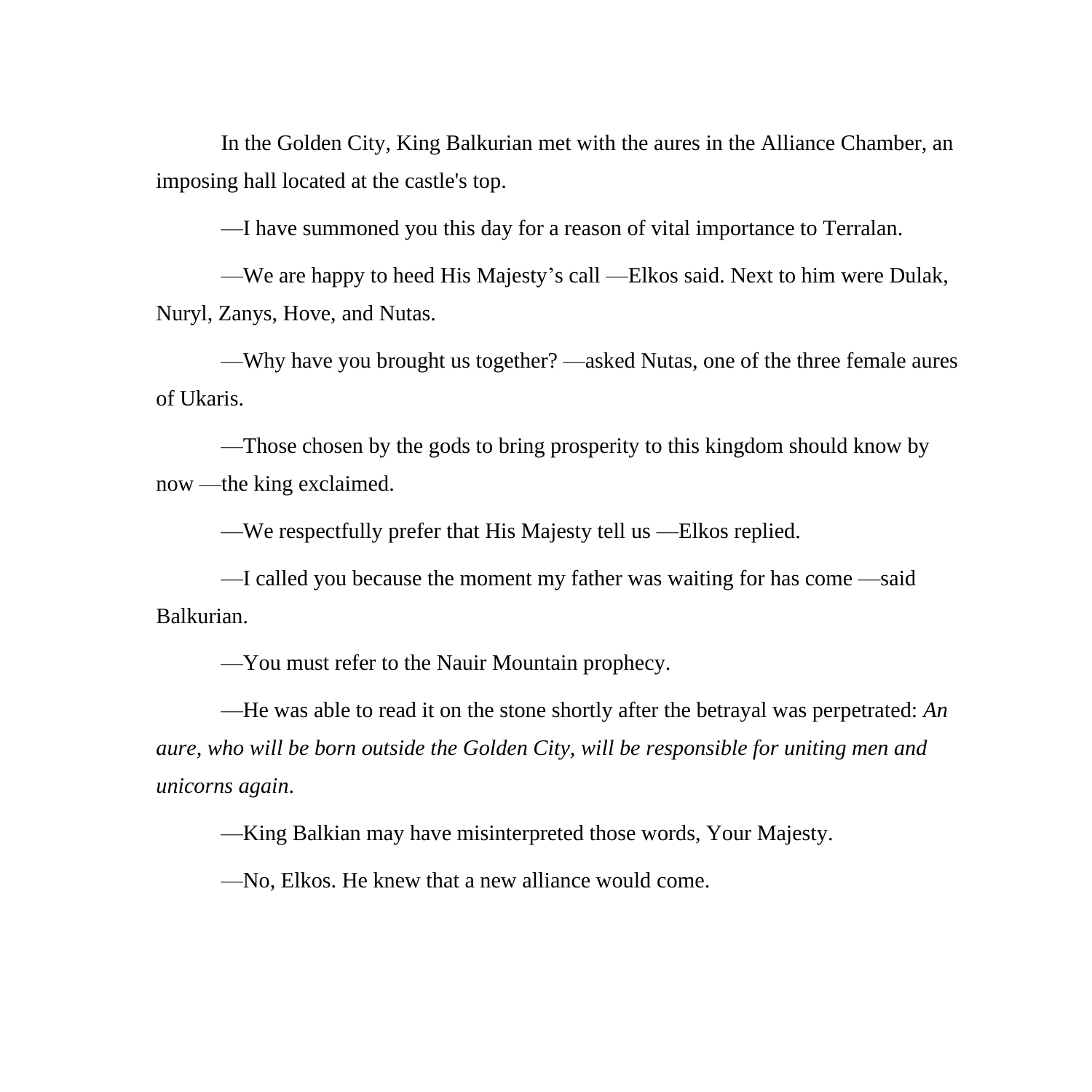—A new alliance with the unicorns. For what purpose? —asked Dulak, one of the youngest.

—Evil is taking over this kingdom again. The traitors have turned into winged monsters, emissaries of Grorn, and are about to destroy the ruby. Only if we go to meet him and fight alongside Unir will we be able to banish that threat forever.

—We cannot assure you that they are part of the host of the evil one. What evidence is there for it? —Elkos asked.

—Diruk has more than enough evidence.

—King Balkurian, Diruk has not visited Ukaris in years. He has long taken a path that has alienated him from this Council —Nutas exclaimed.

—It is precisely that distance that has allowed him to be aware of what really happens in the most remote corners of the kingdom. He has kept in touch with the Lord of the unicorns, which you have not done in a long time. This is how he has discovered the origin and purpose of the creatures that have finally dared to leave the Moaskif Range, terrorizing the inhabitants of the entire central valley.

—Noble King Balkurian. Your heart is big, and your eagerness to take care of your subjects is sincere, but how do you think we can defeat the gargoyles if our magic diminishes every day? —Elkos asked—. Today it is difficult for us even to anticipate a storm.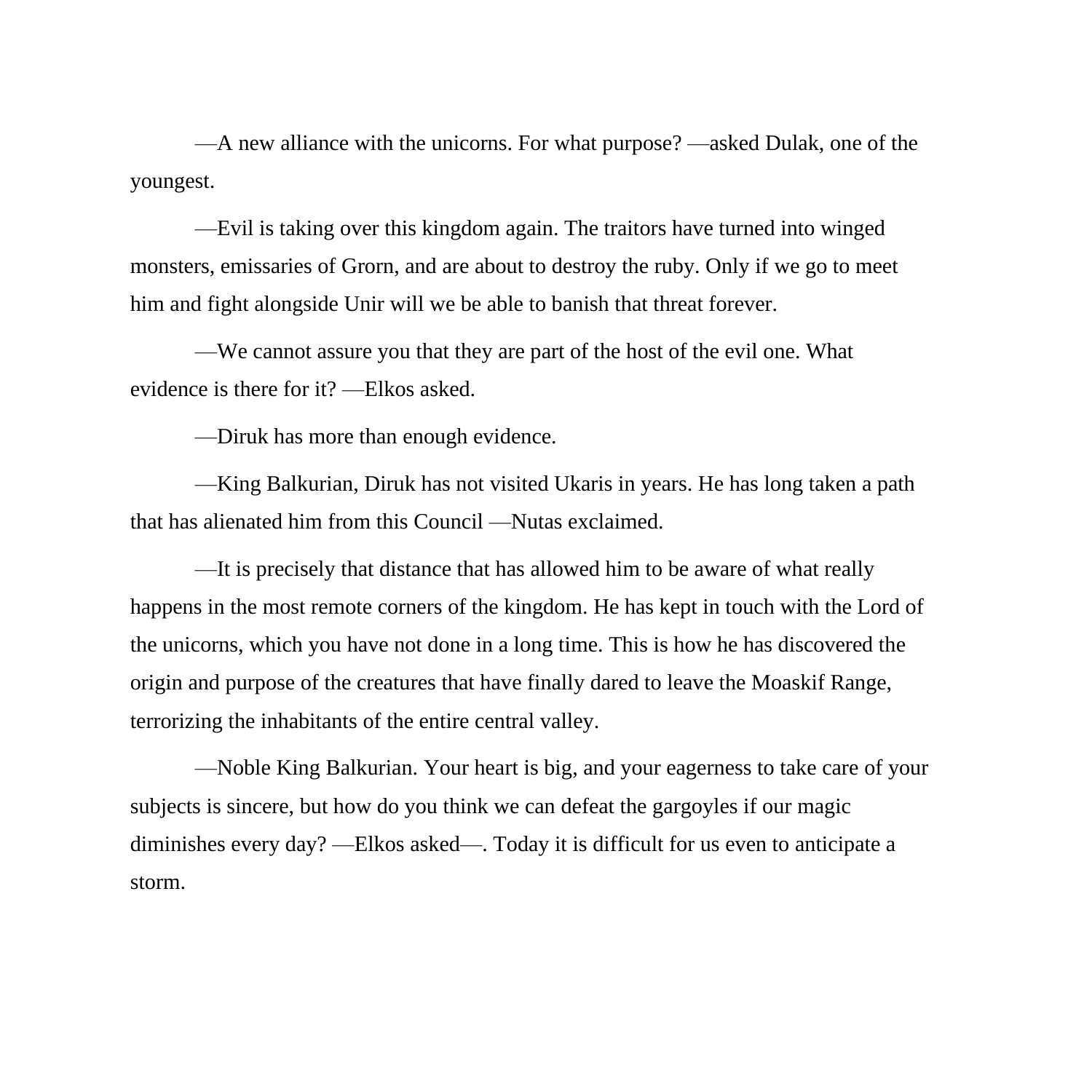—My heart is big, you say. Well, one bigger than mine, bigger than all of us, is on its way here.

—Your Majesty relies too much on prophecy. The coming to this world of the supreme aure could only be one more ruse of the evil one. Most likely, such power will never exist.

—Elkos, you were once the great advisor to Ukaris. In your youth, you came to demonstrate what can be achieved with a noble and sincere heart. My father always trusted you and held you in the highest esteem. Why do you hesitate now?

The old man looked for the support of the others before saying:

—Diruk anticipates assuming that the boy of Herol is the chosen one.

—Why do you say that?

—The prophecy may be wrong, if the wielder of a power never seen before in Terralan is destined to save us from the hosts of Grorn and reestablish the alliance with the unicorns, it is to be expected that he will appear in the Golden City and not in the last corner of the kingdom.

—What do the other aures say? —asked the king, in a voice that was heard throughout the hall.

—Your Majesty knows that Elkos is the wisest of us. Like him, we believe that the abilities that this boy has shown may rather be the work of the evil one.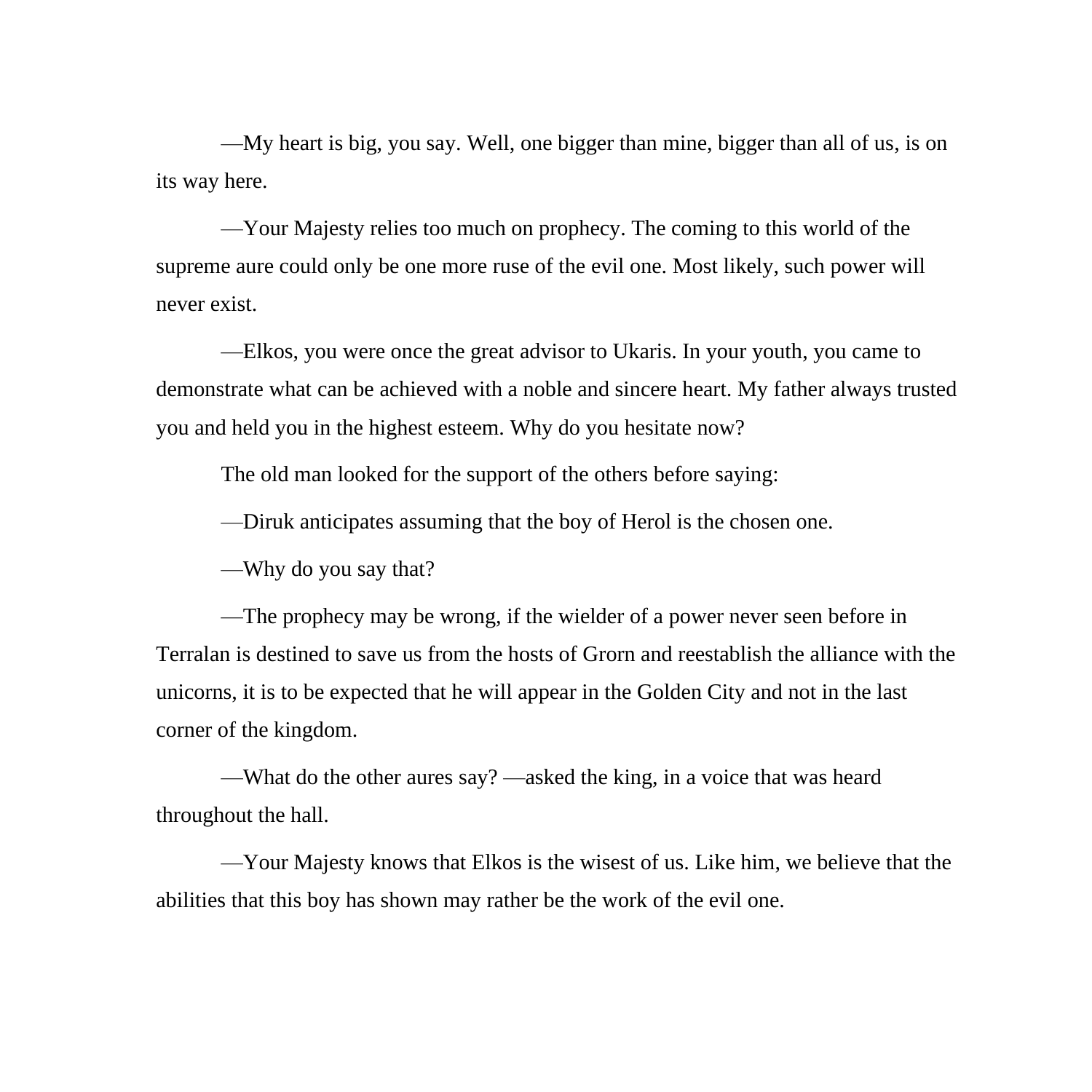—Don't you see that this is what he wants? Sow doubts and discords. Only by joining this pure and innocent soul will we be able to defeat the shadows.

The aures were silent until Dulak intervened again:

—Your Majesty. Unicorns no longer want to have contact with men. Unir will not support any initiative on the part of the inhabitants of Terralan.

—You're wrong! Unir will help us if we believe in his magic again if we unite again and realize that a child's heart can be stronger than a thousand armies.

—What then does Your Majesty decide? —Nutas asked, trying to be more conciliatory.

—Diruk is on his way to Ukaris. He will come to form once again the council of twelve. Hopefully, until then, the camera can protect the ruby from Grorn's demons.

—As Your Majesty commands —Elkos replied.

When the aures left the chamber, they ran into Queen Isia, who approached the oldest of them:

—You remember the promise you made to King Balkian.

—I could never forget it —Elkos replied.

—It is time to fulfill it.

The old man looked at the queen silently, lowered his gaze, and said:

—I'm not sure if that time has come.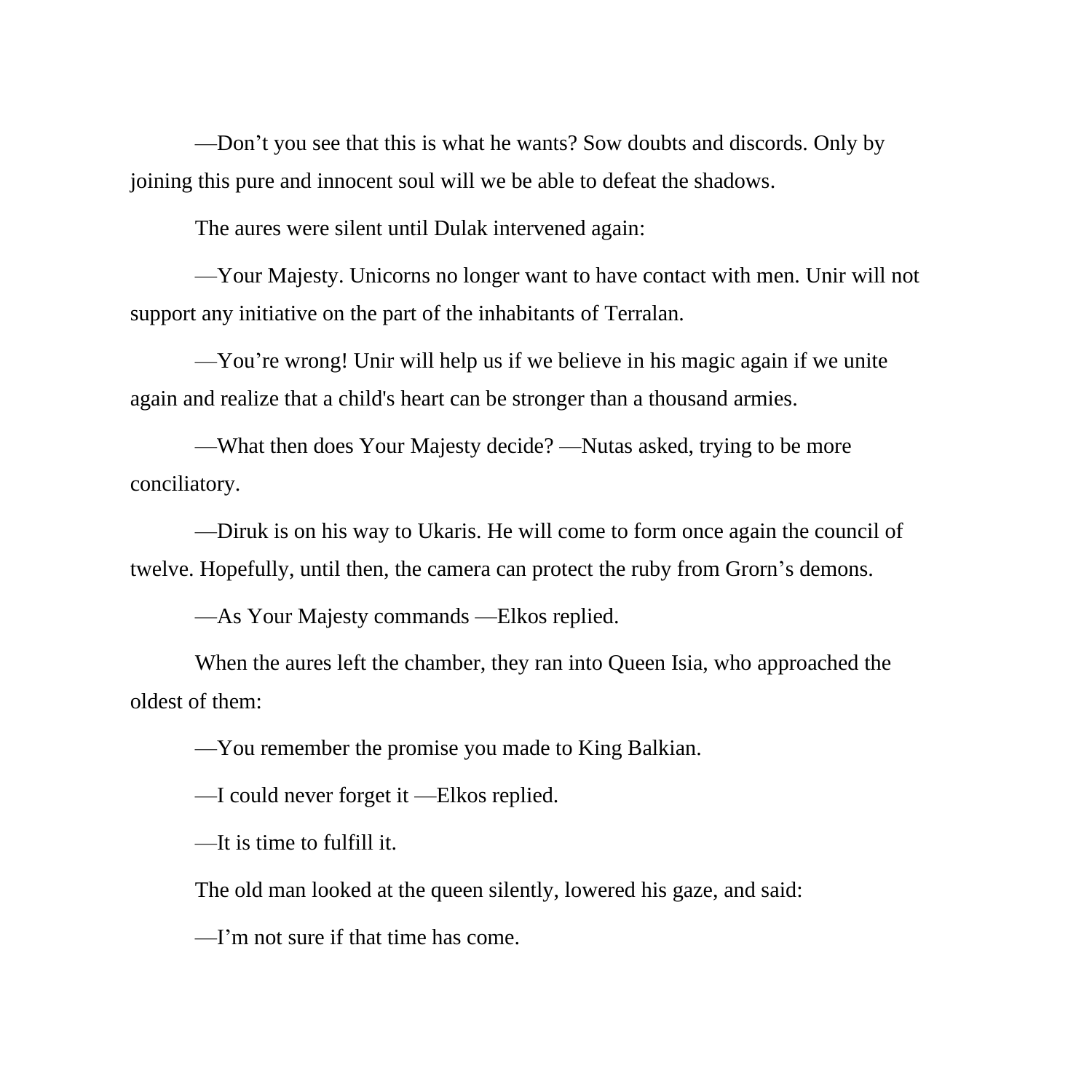—I just hope the gods guide you. We may not have many options anymore.

Elkos said a courteous goodbye and hurried to catch up with the others, who had already descended the spiral staircase that led from the main tower to the castle.

Inside the Alliance Chamber, the king was silent for long hours, pondering how to deal with the threat looming over his kingdom. At the end of the afternoon, he met with his top general.

—Loer, old friend, I need your men ready in four days.

—How many soldiers do we require?

—Gather them all.

—May I ask you something, Your Majesty?

—When have you been shy about telling me what you think?

—Is what is said true? That a boy will lead us to victory against the armies of darkness.

—It is not a question of a little anyone, but the one who will unite us again with the unicorns.

General Loer asked no more. However, his eyes were doubtful and confused.

Dozens of horsemen set out that same afternoon for the towns and villages throughout the Moaslan Valley and the southern shore of the Acuantalis.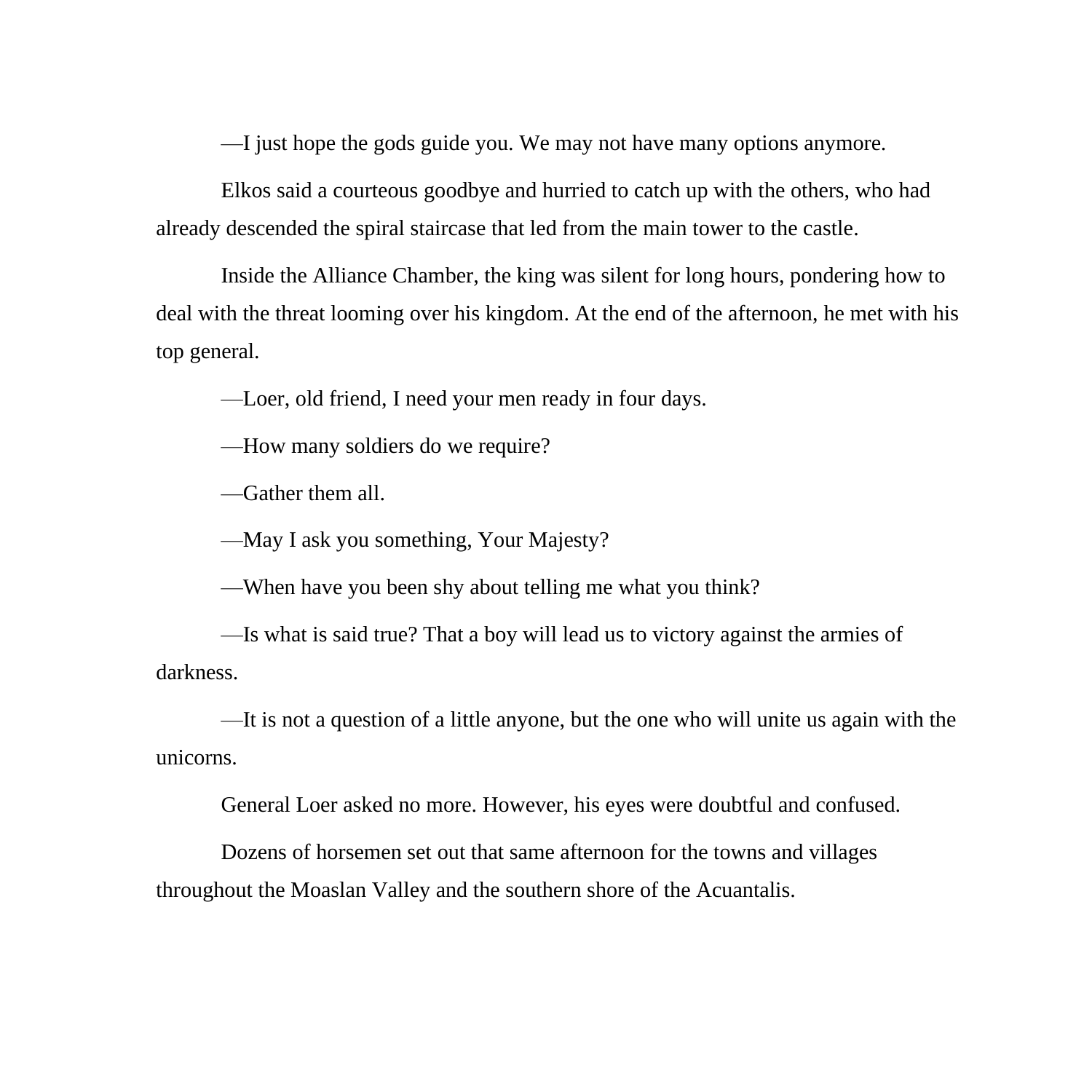After the messengers' departure, Ukaris began to talk about the king's useless crusade to reestablish the name and prestige of the aures. No one thought that this purpose would make them believe more in the divine messengers since their errors had increased in recent years and had caused them to suffer from hunger and disease.

Many even doubted Balkurian's ability as ruler of Terralan.

—«The king has gone mad! » —was heard even in a tavern, after the wine ran generously and lightened the tongues.

General Loer, first in command of the army, had also expressed his doubts at the surprising and inexplicable request to summon all men to the Golden City.

—It is not advisable to leave the villages completely unprotected —he had told his first lieutenant.

—Sir, what do you order then?

Loer had no intention of betraying his king. However, he felt it appropriate to take the management of this delicate matter on his own. The messengers had left with a secret order.

\*\*\*

It was getting dark when Diruk said to Kes: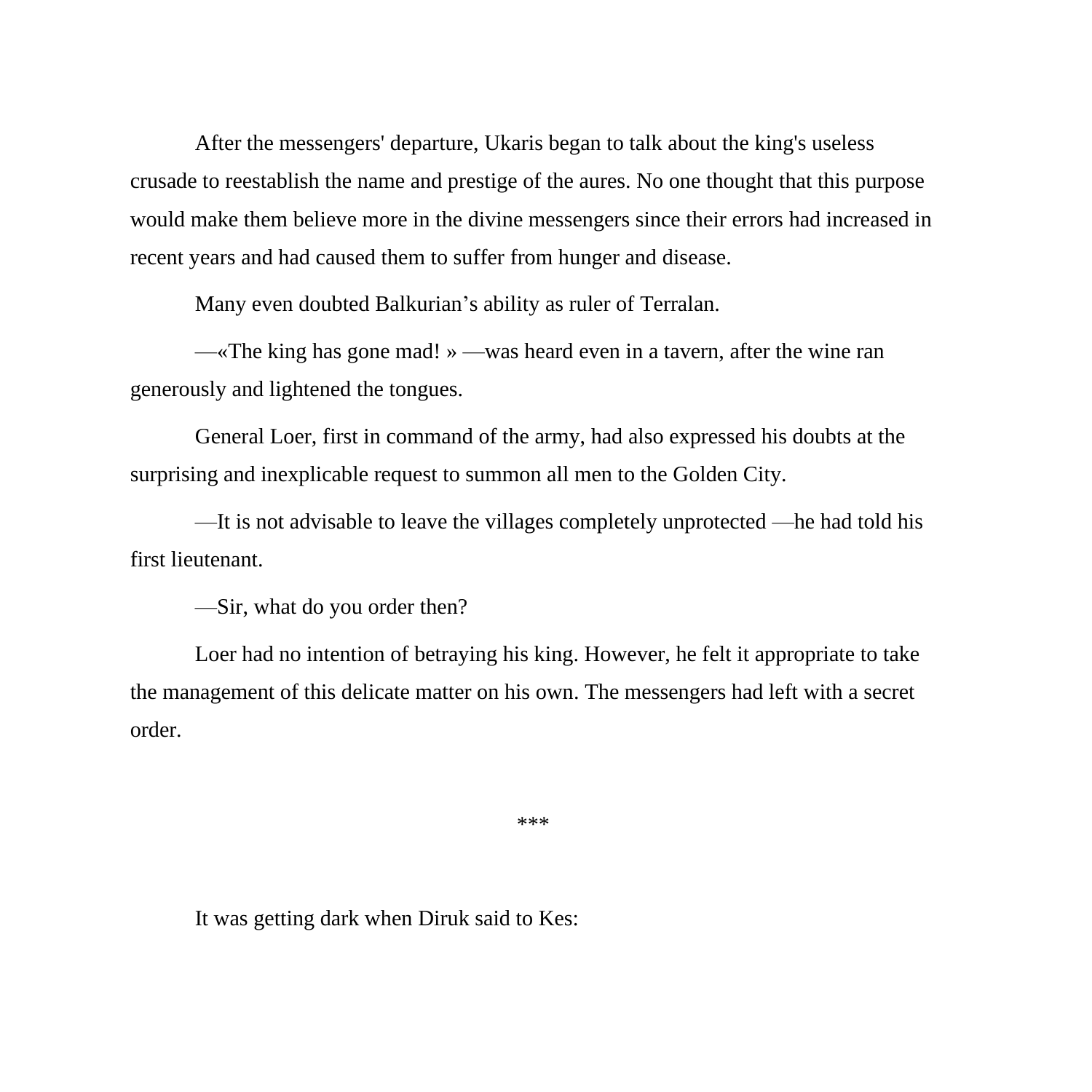—There are still a few hours to leave the forest. Maybe we shouldn't have stopped to eat.

Despite the powers that were beginning to awaken in the boy and the renewed vitality of the aure, fruit of the forbidden potion, the rhythm they followed during that part of the journey had not yet allowed them to leave the dark, intricate paths of Efin.

—I notice you are nervous. What's up, Kasif? —Diruk asked.

—I feel intense pressure in my chest. Something tells me I must go back.

—Kes. Can you feel if evil stalks Herol?

—Gargoyles won't attack it. But the animals of the forest are no longer the same, and perhaps our friends in the village should beware of new enemies.

—Go, Kasif! Get back as fast as you can. You will be very necessary there. We will be fine.

—I'm very sorry to leave you.

—No way. Your place now is with your wife and child, and all our people. You must organize them and give them confidence.

—May the light guide your steps —he said goodbye before taking the road to Herol.

An hour later, when Diruk and Kes were alone, the boy said calmly:

—You don't have to worry about gargoyles. They are not close.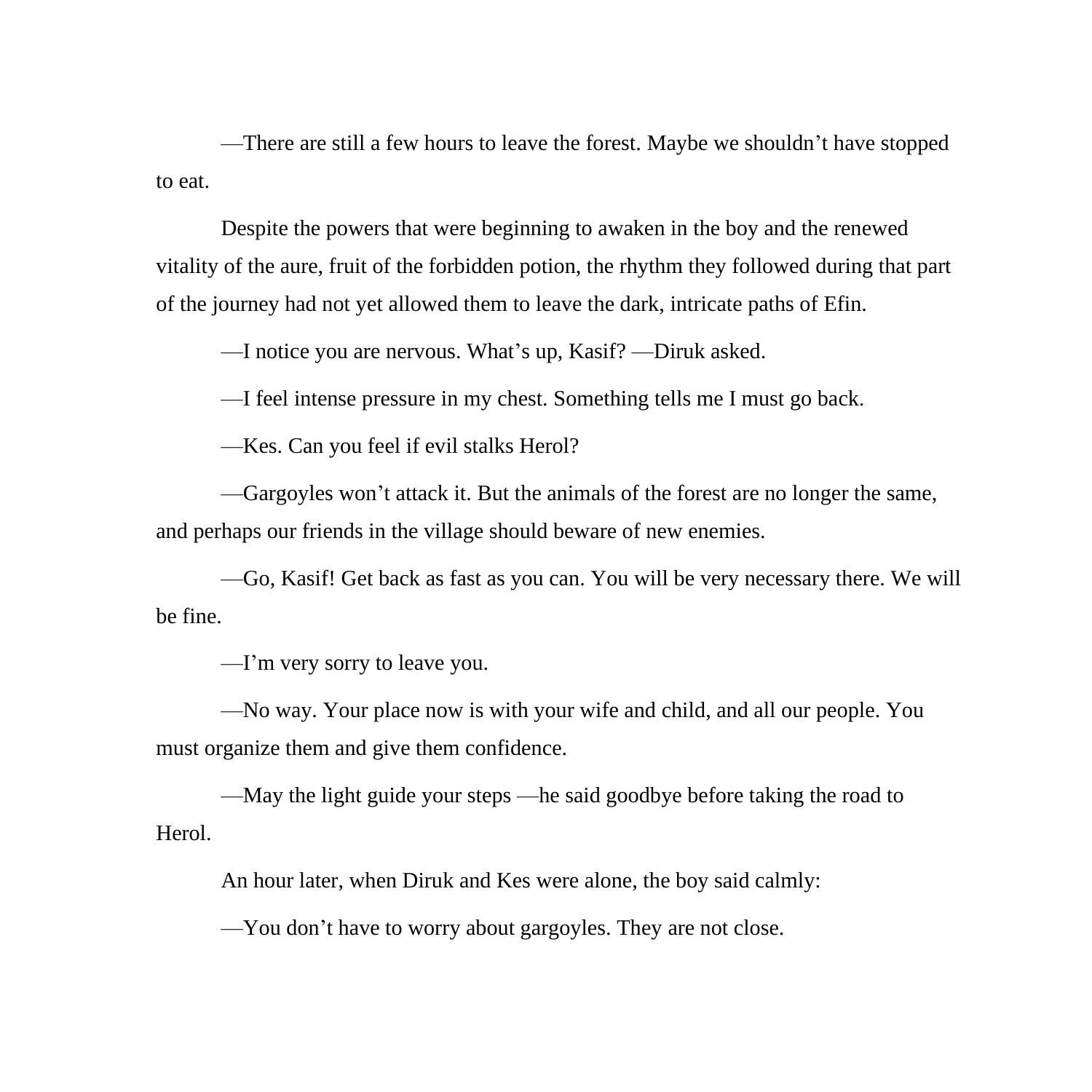—I envy your clairvoyance, or in any case, your optimism.

—But I sense there is another danger watching us from the shadows.

—Are you sure? —asked the aure.

Diruk did not yet know that the gargoyles had influenced the creatures of the forest with their magic.

—We must make a fire. The animals fear it —Kes said.

—It's true. But you mean a special kind of fire.

—Only the blue flame will protect us from this threat.

—Can you summon it, Kes? Has your power grown so much that you can now invoke it?

The little boy smiled, took his hand, and said:

—Let's go for dry sticks, Diruk.

—Wait. I almost forgot. I have brought an ax. Now I have the strength to handle it without any problem. Let's make a big fire. Let's get the necessary logs.

After lighting the fire, they both felt comforted and more secure under the shelter of the light.

Next, Diruk took out some powders that he carried in the small saddlebag that always hung from his belt, and while he was throwing them on the fire, he asked Kes to say the incantation aloud.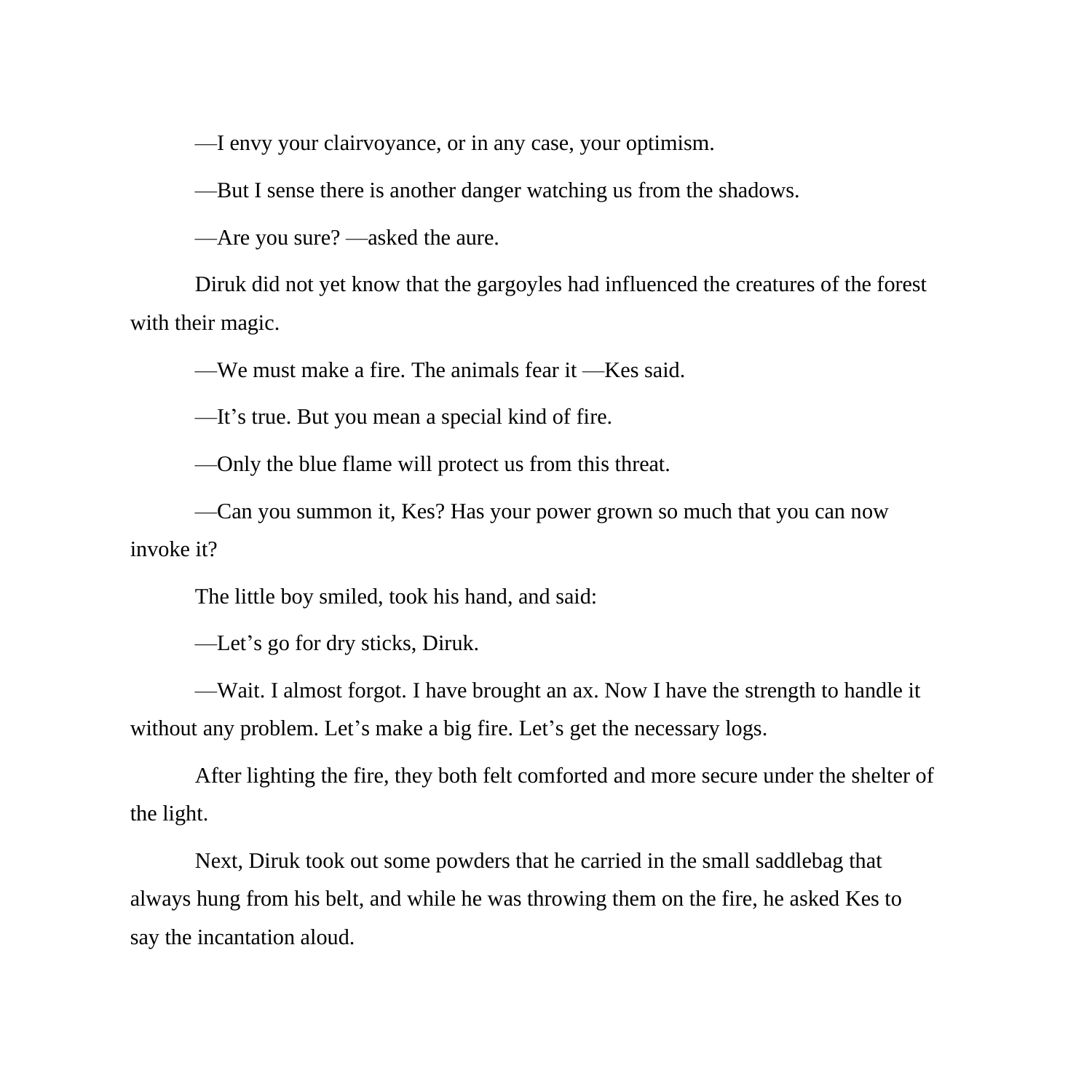Without ever having heard it before, the boy raised his arms, looked at the sky, and shouted:

> *Blue flame of the aure, the evil one attacks us with waste. Blue flame of the aure, shines bright until late.*

Then something fantastic happened. The flames grew huge and turned blue. That light swept across a large area of the forest, creating a dome that surpassed even the tallest trees.

—Now we can sleep soundly —said Diruk, witness to Kes's increasingly extraordinary powers.

—Can you hear them, Diruk? They dig and bite everywhere. They are suffering a lot.

Outside the dome, a large pack of wolves tried in vain to penetrate the magical defense. Those animals, who usually feared man and fire, would not have hesitated to attack them if they had been able to get closer.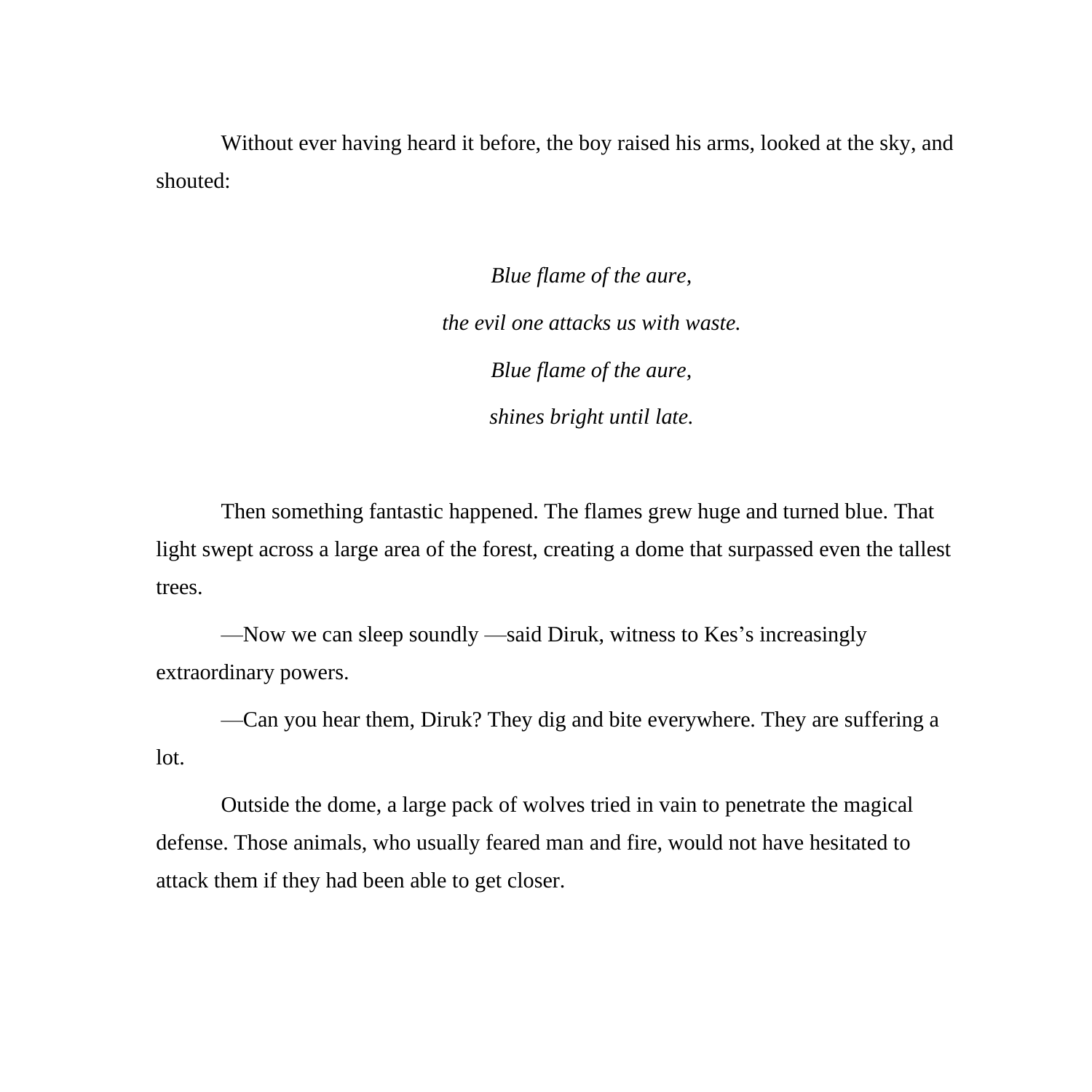Like raging beasts, out of control, they tried to burrow under the edge of the wall of light or leap over it. The greater their desperation, the stronger that barrier gained, blocking their way.

—The creatures of the forest don't want to hurt us. It is the evil one who governs his will.

—I know, Kes. Tomorrow with the light of day, that dark influence will vanish, and the animals will be able to rest.

The night was longer than the boy had wished. The desperate howls of dozens of wolves barely let him sleep. His essence of aure was more and more awake, but his soul and innocence as a child remained as valid as ever. A child who cared and suffered for others, whether they were people or animals.

The next morning Diruk was the first to get up. The blue fire, which had lasted all night, was extinguished whit the first lights of the day.

—The wolves have already left —said the aure, by way of good morning.

—Some haven't gotten very far. We don't see them, but they can smell and hear us. Now they fear us, or in any case, don't want to hurt us.

—Your wisdom grows day by day, Kes. Soon you will be the one to guide my steps —Diruk exclaimed with a smile.

—Do you think that happens? I am not that sure.

—You'll see.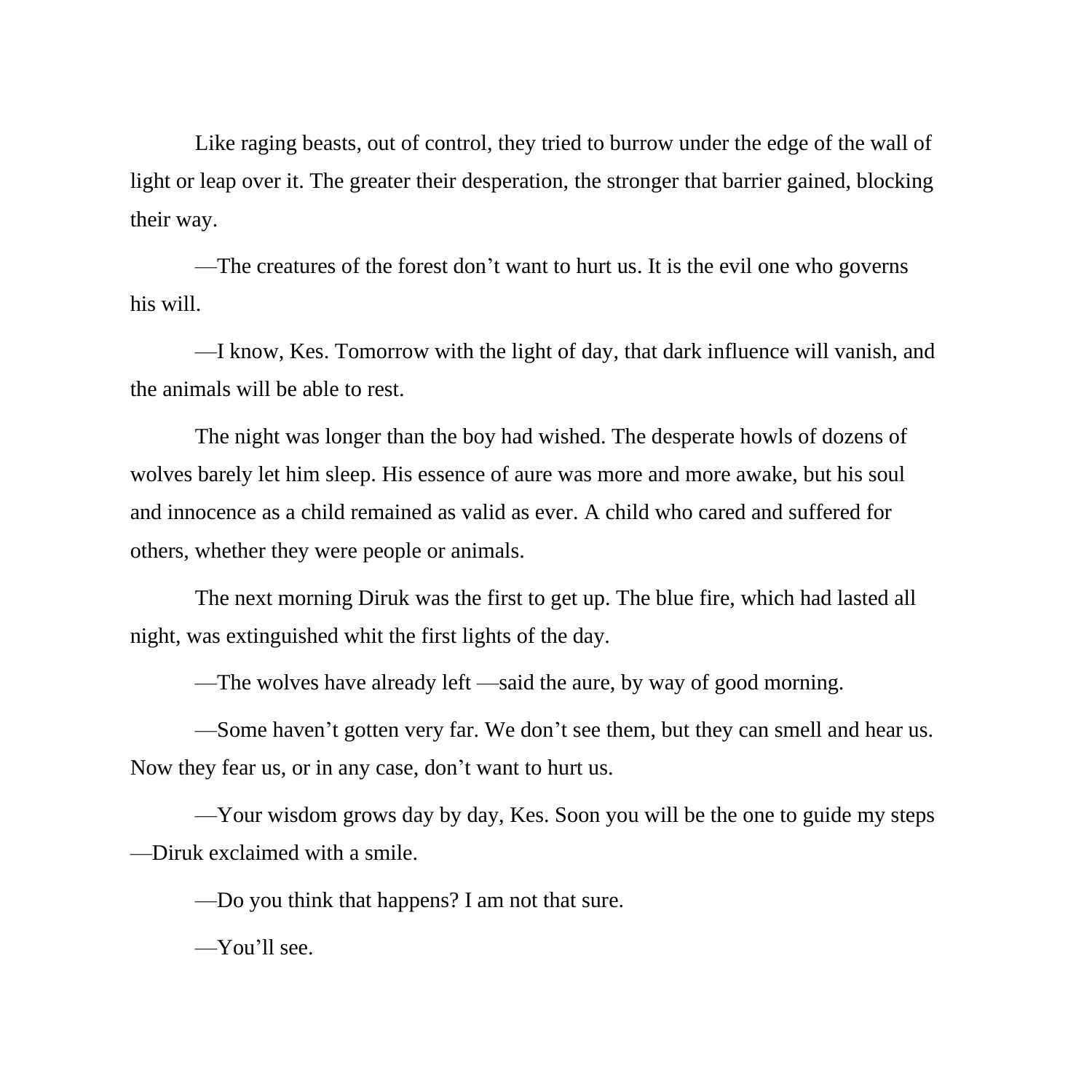After a quick breakfast, which consisted of a couple of muffins and a piece of bread, the two travelers resumed their journey. They soon left the western limits of Efin, and the march became lighter.

As the morning he said goodbye to his mother, Kes repeatedly turned to see the forest, which gradually got smaller. Gone is the threat of the wolves. Behind is the memory of that night in which the future aure witnessed evil once again.

Before them now lay a great plain of tall, golden grasses, stretching to the southern shore of the Acuantalis.

—How long until we see the lake? —asked Kes, who at times showed the impatience of any child.

—Almost a day's ride. If we hurry, we'll get there shortly after dark.

That part of the journey, perhaps the most tedious because of the monotonous landscape, allowed Diruk to tell Kes a little more about the unicorns.

—After we leave Ukaris, with King Balkurian's army, we must march towards the Moaskif Range. In that place, if the conscience of the twelve gathered again manages to convince Unir, he and his brothers will be waiting for us to face the gargoyles.

—Do you know the Lord of the unicorns well? —Kes asked.

—Before the betrayal, when his kindred ran confidently among men, Unir and I were great friends.

—Friends like Alit and me?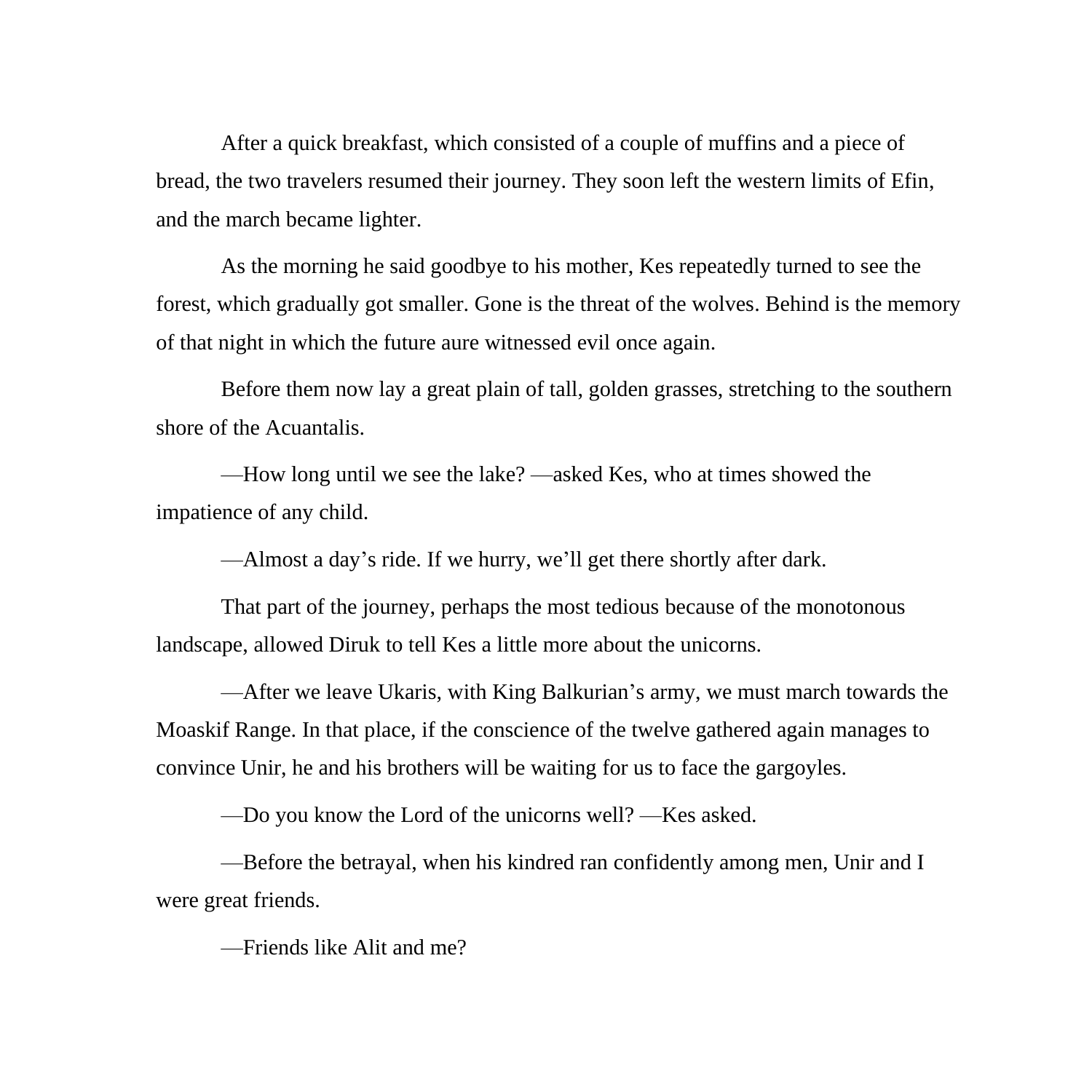—Yes, we trusted each other. But you should know that with unicorns' friendship is something that transcends much more than itself.

—What do you mean? —Kes asked, intrigued.

—They're free spirits, galloping proud and confident of their magical nature and their passage of several centuries in this world. During the alliance they formed with ancient men, they allowed our race to ride them, like magnificent steeds, to fight Grorn together.

—The man never did it again?

—I'm going to tell you a secret. Many years ago, shortly before I was commissioned by King Balkurian's father to found the town that is your home today when unicorns still trusted men, Unir allowed me to ride him only once.

—How does it feel to be on them, Diruk?

—It is a magical experience. Time seems almost to stop, and a feeling of peace immediately floods your heart. You could easily sleep on their back as they go.

—And did you go far?

—He took me from the west bank of the great lake, near the village of Mut, to beyond the forest of Efin.

—My home.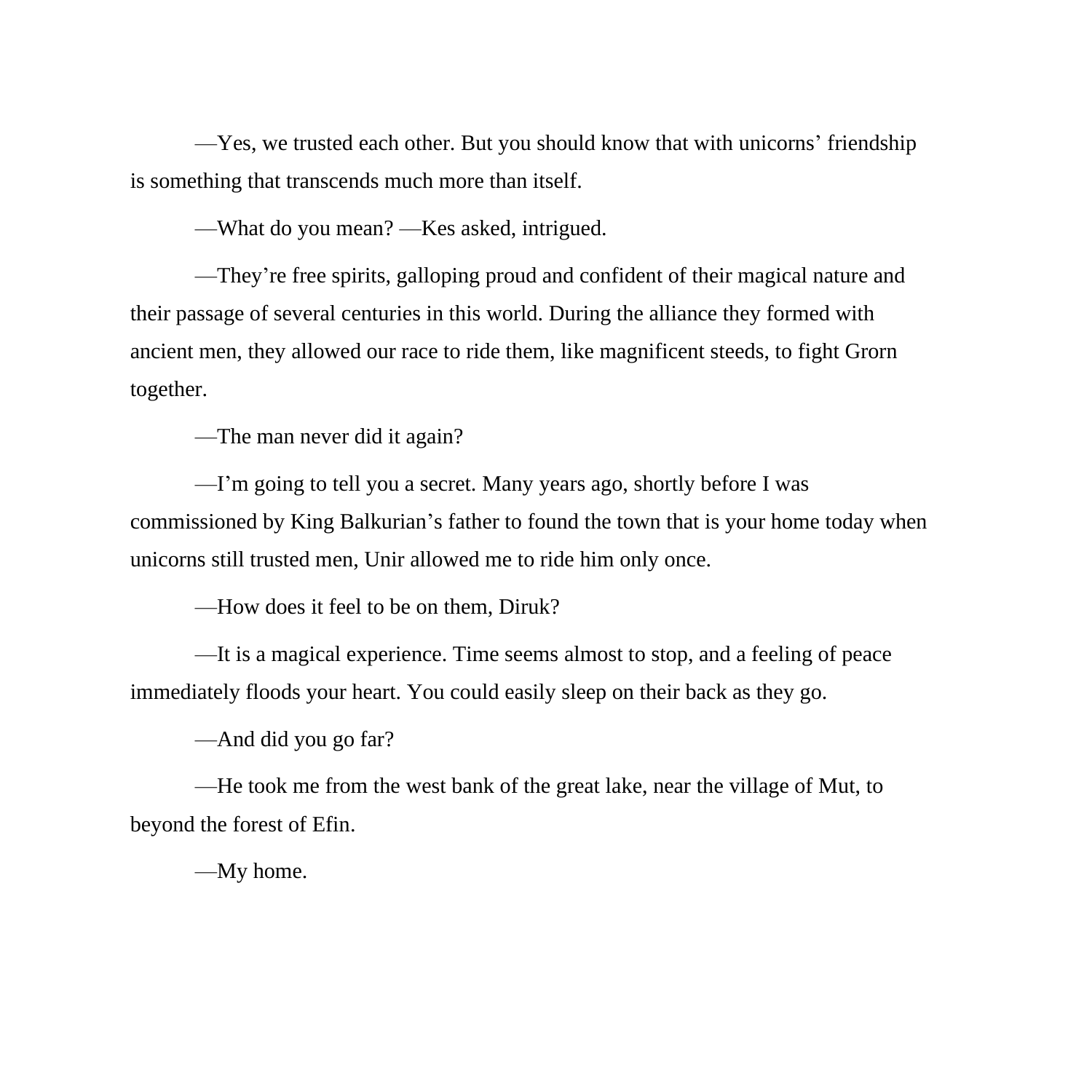—Precisely. It was Unir who showed me the land that would yield the sweetest wine in the whole kingdom. One more gift from the Lord of the unicorns to men.

The little boy thought about those words and then asked:

—Do you think we can get him to trust us again?

—I have my hopes pinned on that.

—But some aures don't believe the prophecy.

—Together, we will make the other ten strengthen their spirits again and find their way.

—Look! I can see it already —Kes said.

—The great Aquantalis! I hope that its waters receive us as friends.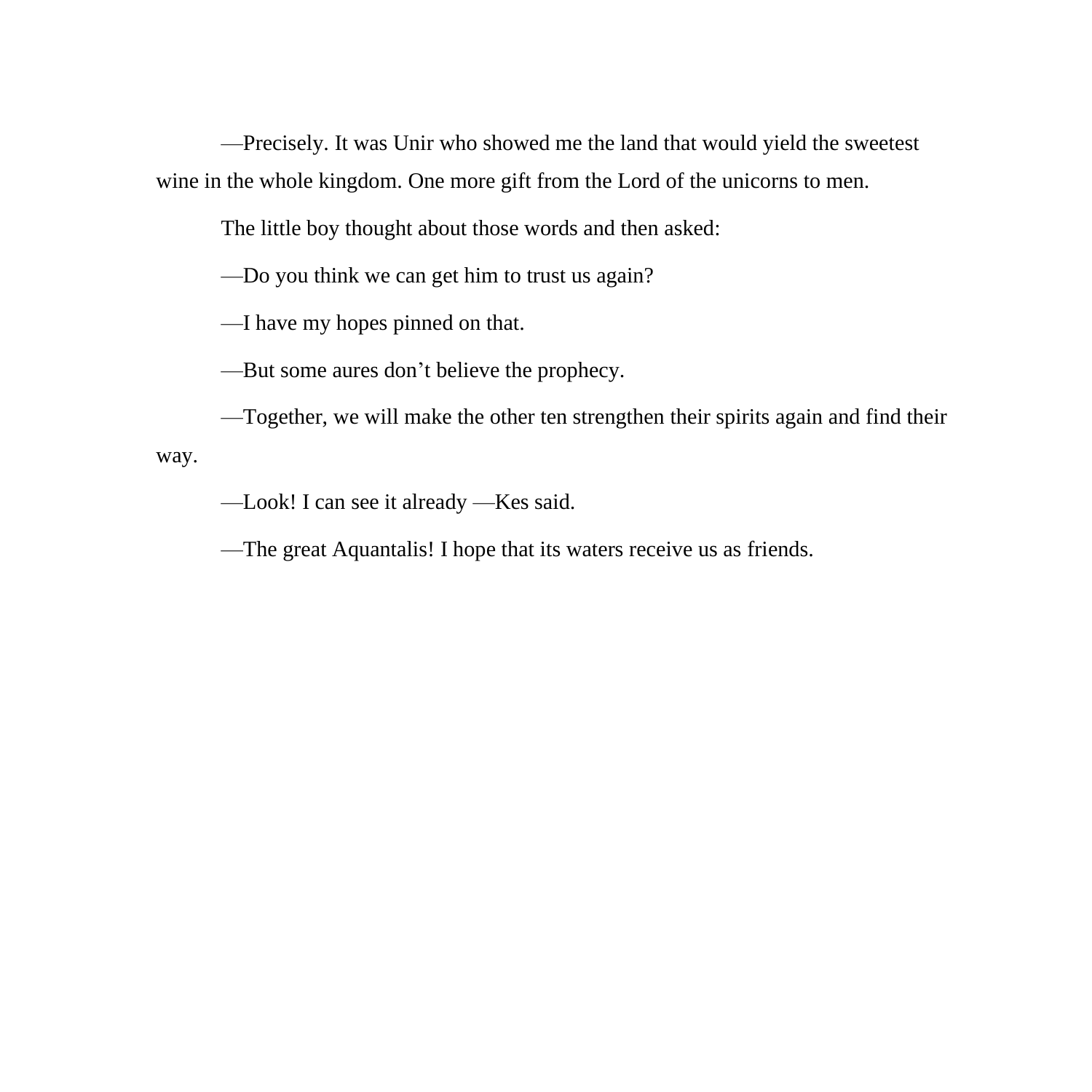## **V. THE ACUANTALIS**

It was just after dark when Diruk and Kes reached the lake. From there, they would continue west, toward Zun. A gentle breeze blew from the north; it seemed to bring smells from the lands that crossed the Path of the Unicorns.

The imposing body of water, which stretched for dozens of leagues, was the primary livelihood source for dozens of small fishing villages located on its shores.

—My father told me that nobody lives on the North Shore. Are they not good lands? —Kes asked curiously.

—It has been reserved since ancient times, only for unicorns.

—Is it their abode?

—No, but they use it as a runner for their magical gallop. That is why it is known as the Path of the Unicorns.

—Where do they come from?

—First, they were thought to come from the sea. But no one has ever seen them emerge among the waves. They seem to come from beyond the horizon, as no matter where you expect them, they will always appear far from where you are.

—Will we continue to travel at night, Diruk?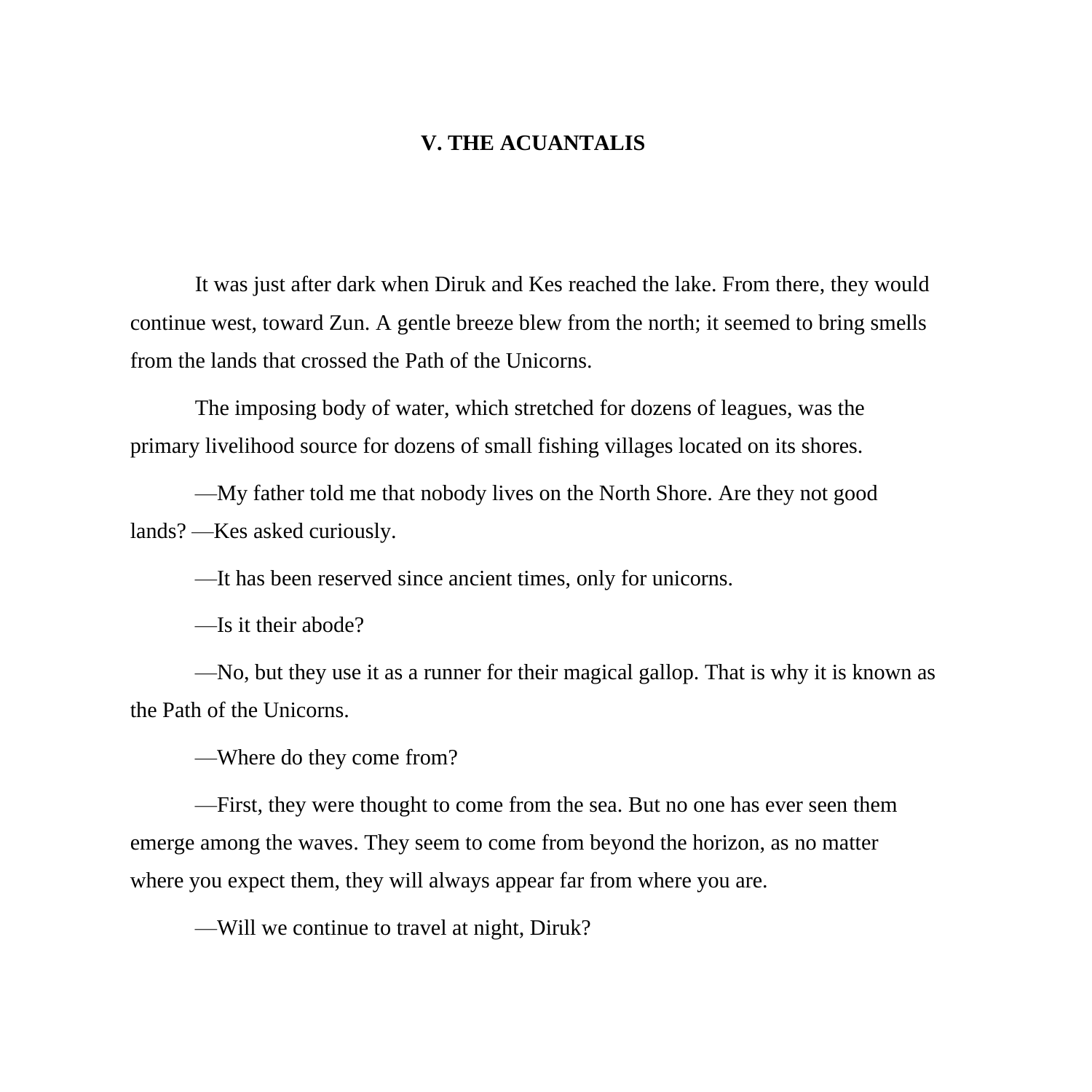—It's best if we reach Zun as soon as possible. There we can spend the night more safely.

—I'll meet a great friend of yours soon.

—You're right. Did you read it from my mind, or his? —Diruk asked, intrigued.

—From both.

The aure couldn't help but smile with marked satisfaction.

—Do you know what power Vaz possesses?

—I think the one to heal. I'm not really sure yet. You mentioned something about the waters of this lake.

—Yes, I said I didn't know if they would welcome us as friends.

—What did you mean? —asked the boy.

—The Acuantalis generously offers its fruits to the fishermen who live near its shores, but it is advisable always to navigate it under the sunlight.

—What happens at night?

—Unexplained events have long fed the imaginations of men, who prefer not to sail its waters during the hours of darkness —Diruk replied.

—Tell me more.

—The story goes that Valmar and Vedia reached the place where the first stone of Ukaris would be placed on the back of Anes, and that the Lord of the unicorns took them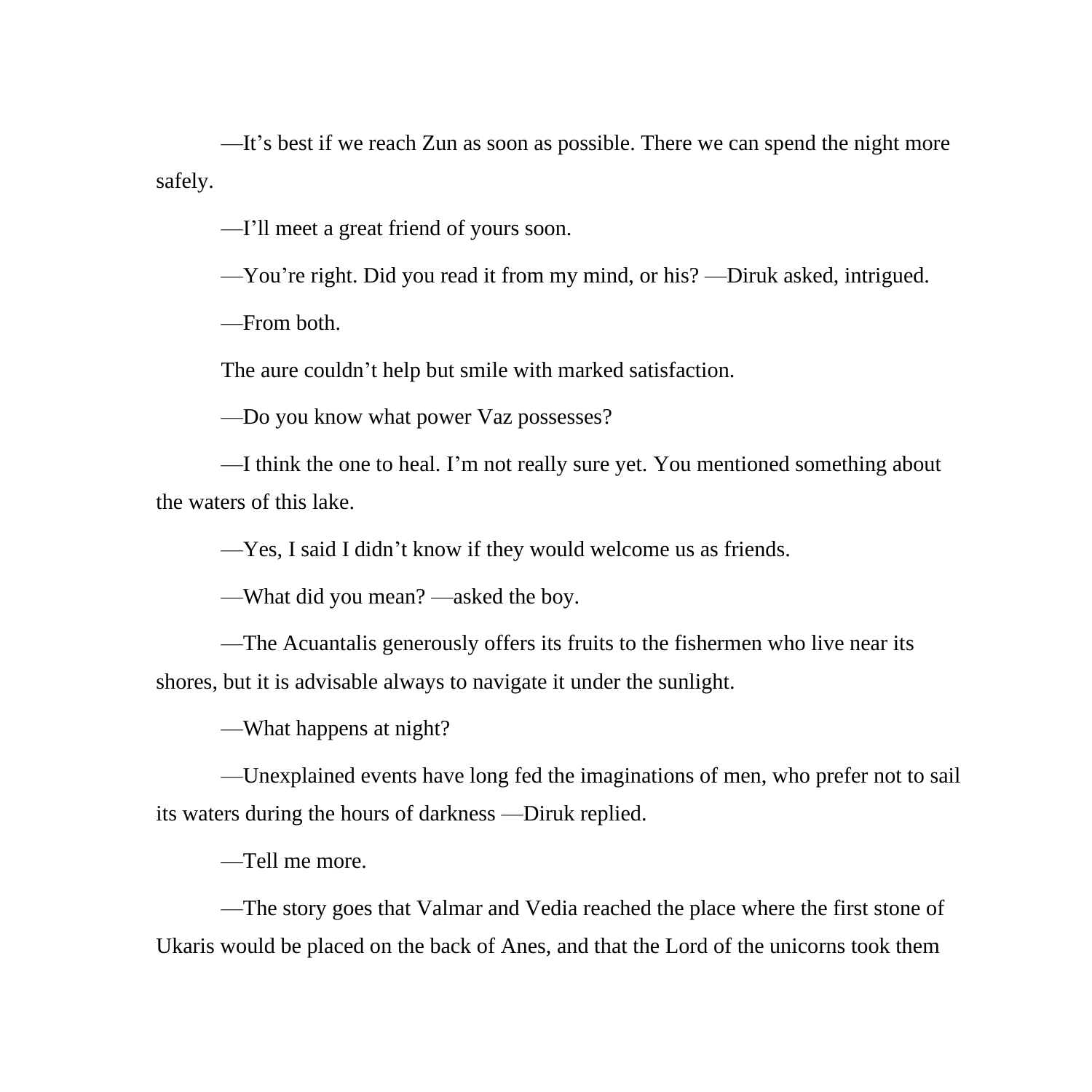first to the north shore of the lake. We assume that there he gave them the Ruby of the Alliance, and perhaps that is why the spirit of Grorn runs through him at night, looking for how to take revenge.

—Do you believe so, Diruk?

—I have witnessed some strange occurrences, things that even with the arts of the aures I could not explain. On one occasion, I was close to the eastern shore, north of Herol. In that place, I was able to witness something that caused me great disturbance. First, the waters became darker and darker until they became almost entirely black. They immediately began to give off a nauseating smell. Then I heard something that sounded like a scream and a roar at the same time. It seemed to come from everywhere. At that moment, I felt great anguish, a feeling that forced me to leave the place immediately.

—It sounds very strange. You never knew what happened?

—So far, I regret not staying to find out.

—I don't think it was the evil one, not him directly —said the boy.

—I agree with you. Grorn is most likely to materialize himself in the heart of Moaskif, where the betrayal took place.

Soon, the travelers found themselves on a well-established road. From there, it would be a few hours' journey to Zun. It was a clear night, without clouds. The stars and the moon, which was waning, were reflected with intensity on the waters of the Acuantalis.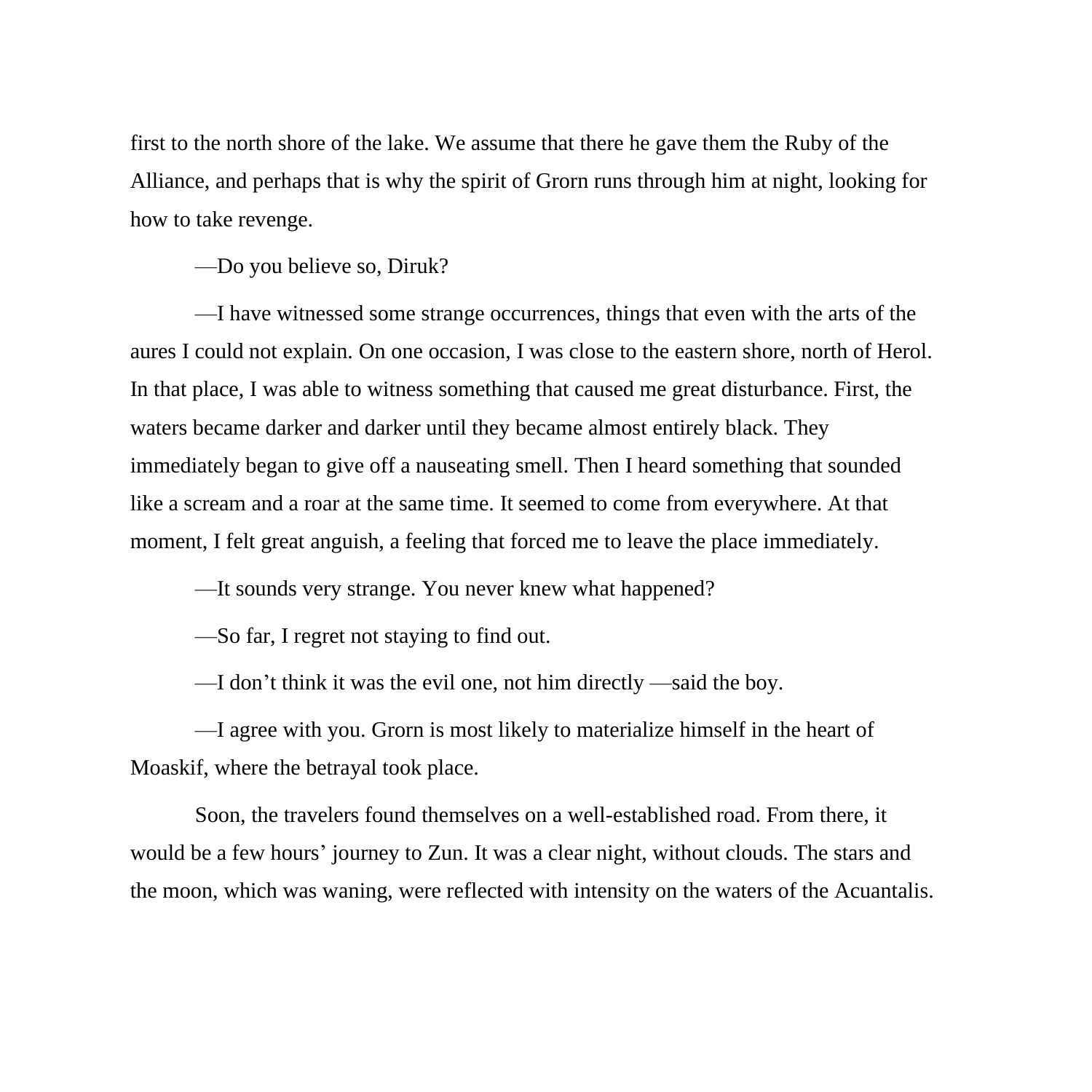Then Kes noticed something that caught his attention powerfully. He seemed to see brief and fleeting reflections on the surface of the lake, silhouettes whose shape he could not pinpoint.

—Do you know what those lights are? —asked the aure.

—I have no idea.

—They are the reflection of the unicorns. After the battle in which they fought alongside the men to banish Grorn from Terralan, Anes led his kind to the east's great plains, and together they galloped back into the mountains. On their way, they used the north shore of the lake, and the magic they used at that time was so great since they had to return the Earth to its rotation that their silhouettes were forever etched in its permanent ripples.

Kes was ecstatic. A big smile lit up his face, and for a moment, the fleeting reflections seemed to gain greater intensity, filling the calm waters with beautiful shapes and colors.

—However, let me tell you, they are rare, much less in this part of the lake —Diruk said.

—Perhaps they are a sign.

—It's possible. We hope to find out soon what they want to tell us.

—I can see smoke from chimneys in the distance —Kes pointed out.

—We're almost there. How good a cup of tea will do me!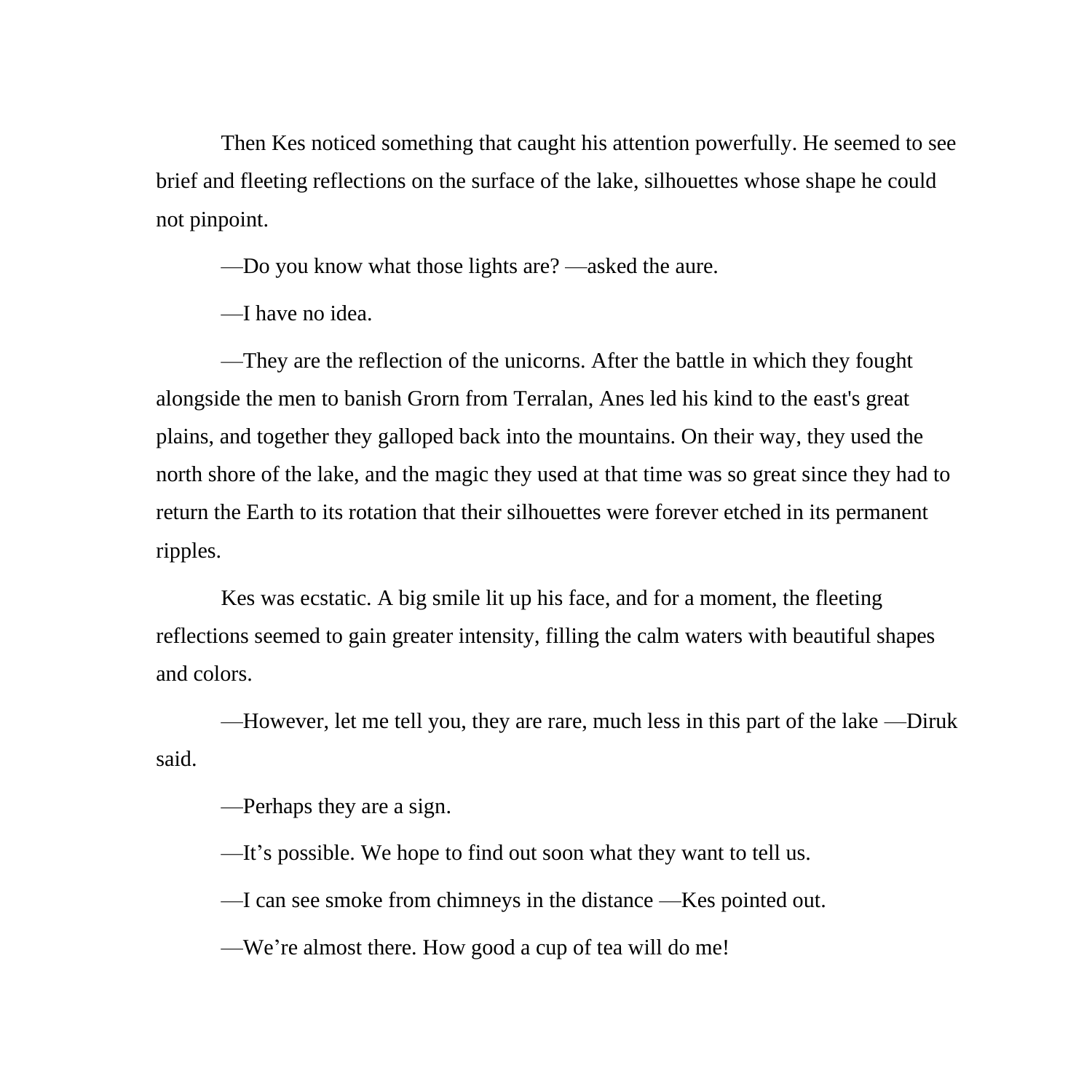Moments later, they were both walking the road through the town. They went straight to a large and very well-built cabin.

—Ahem... I see my friend has been busy —Diruk exclaimed.

—His house is much bigger than yours.

—You're right. I can't wait to see it inside.

After knocking on the door twice, they both fell silent. They didn't hear any sound coming from within.

—Maybe he's asleep —said the boy.

—I do not think so. He knows we are here.

The aure knocked on the door again. This time with more energy:

—Open it now, Vaz! It's cold out here.

—Who are you? —a voice asked from inside after someone glanced out the window.

—You don't remember an old friend? —Diruk replied.

Kes gently tugged on the aure cloak. With an eloquent gesture, he made him notice that his face was different now.

—I see. My friend doesn't seem to recognize me.

—You are not welcome! And less at this time of night —they heard behind the door.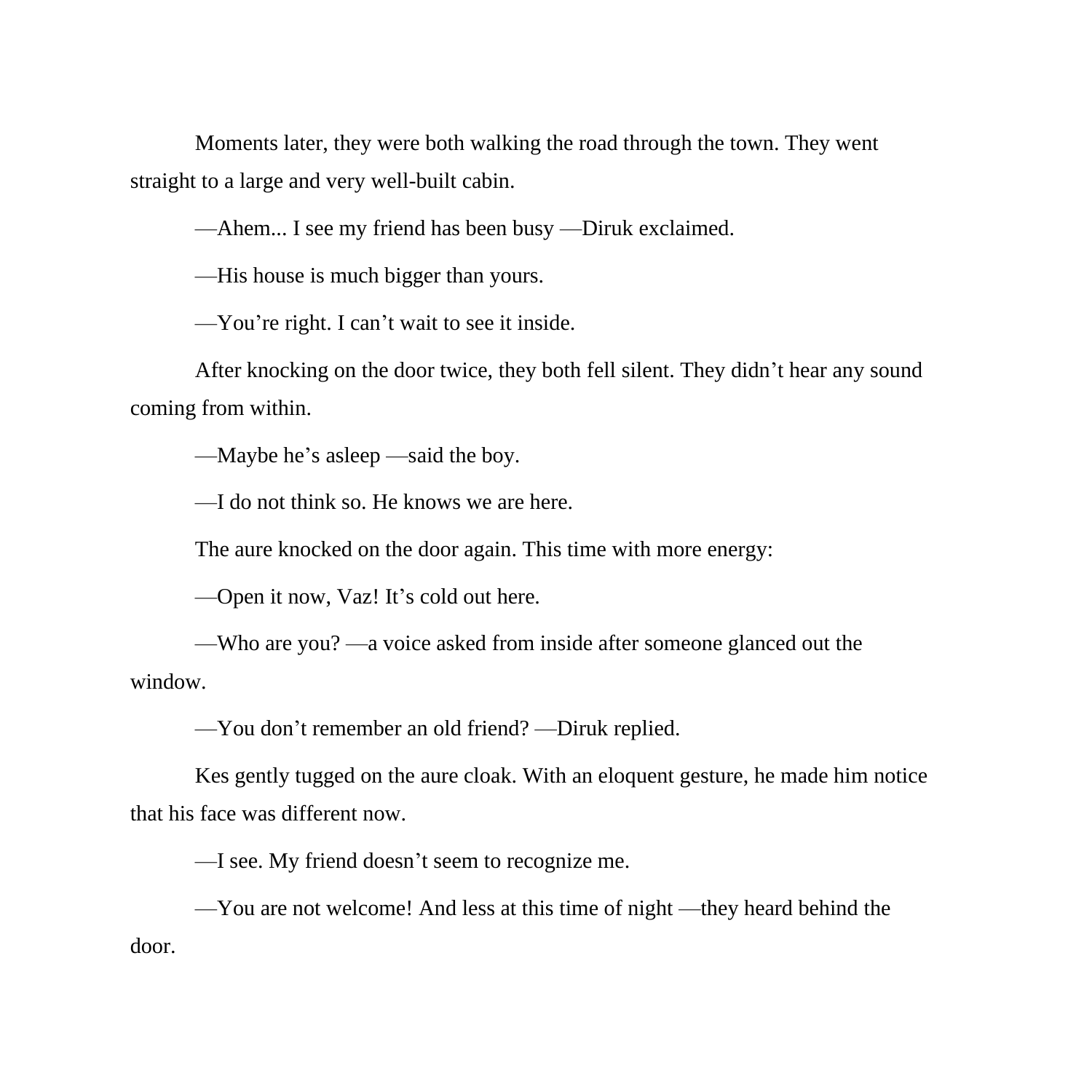—It's me. Diruk. Open the door once.

—You're not going to fool me, demon. Indeed you are an envoy from the gargoyles, or worse still, from Grorn himself.

—What does the fire tell you? Ask him who is at your door.

After a few minutes, it was heard from inside:

—It says you are friends. But these days, I don't know if I can even trust the green flame.

—You can open confidently. Remember that evil cannot enter the home of an aure, not even on dark days like these.

—Who is with you?

—Someone you'll be happy to meet. Nothing less than the ultimate aure —Diruk replied, looking at Kes with a smile.

—The the supreme aure, you say?

—Haven't you felt how your vital energy had been renewed in the last hours?

After a short silence, there was the unmistakable sound of a bolt. The door slowly opened, and an elderly man said in a low voice:

—Old friend. You have drunk the forbidden potion.

—Yes, but that doesn't matter now. I want you to meet Kes, son of Palur and Ila, a native of the Town of Herol.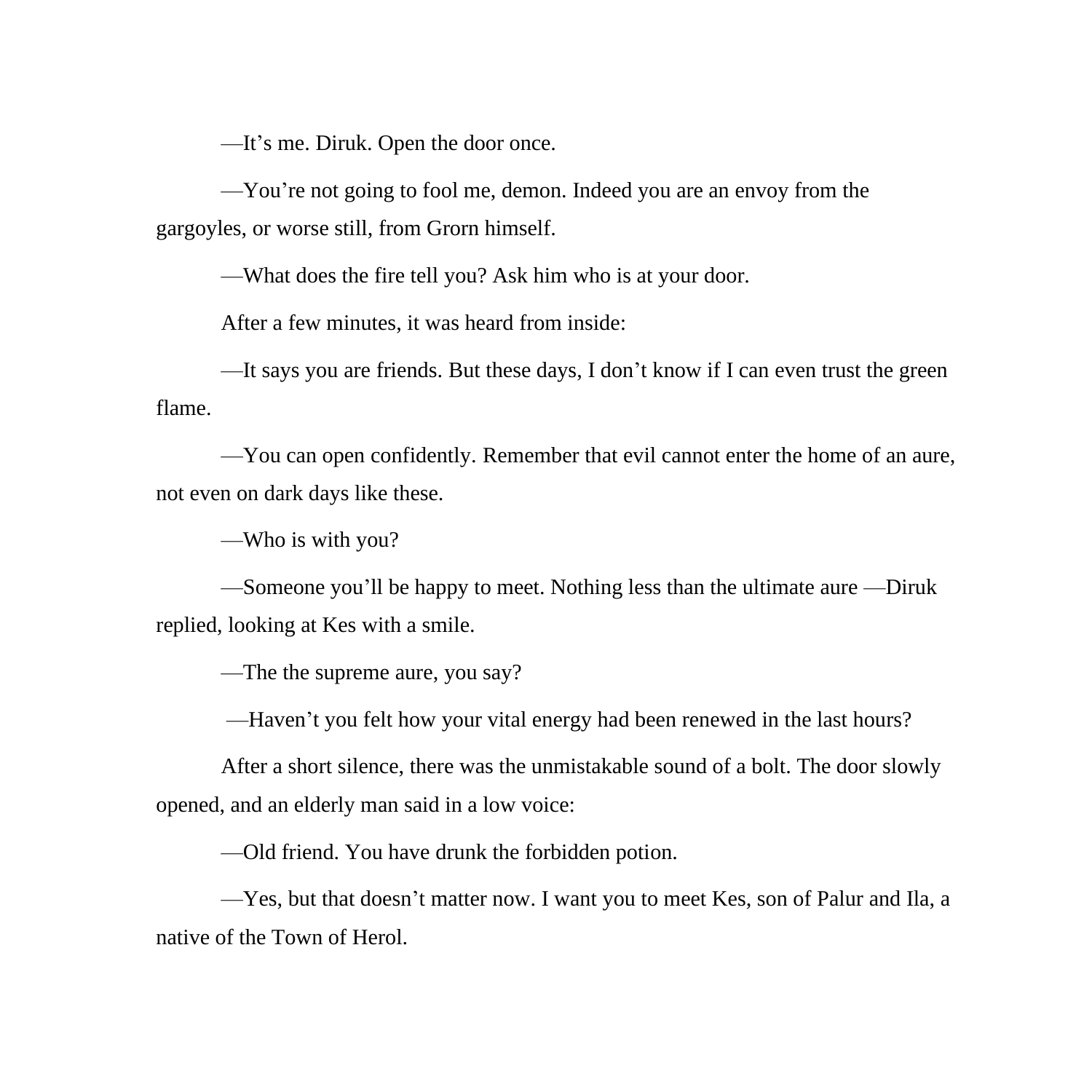—Nice to meet you, Kes. But come in, come in, it's a cold night. Excuse me, but I was afraid it was a trap from the evil one.

The travelers immediately settled into a comfortable armchair near the fire.

—I see you've been busy remodeling your house —Diruk said.

—Have you noticed the changes? It was with the help of the people of Zun that I was able to expand it.

—We certainly haven't seen each other in a long time. I had no idea.

—It was a few years ago. Our powers had not yet weakened. On that occasion, I saved the granddaughter of the founder of this town from a terrible disease. In return, he and the other neighbors decided to expand my cabin and turn it into this comfortable house that you see now.

—Who could have said it! In Herol, no one ever became so seriously ill. Although if that had been the case, indeed, I would not have hesitated to call on your healing abilities immediately.

Kes was about to say something when Diruk filled his mouth with a muffin.

—You must eat, little one. You will be destined to become the supreme aure, but you still must regain your strength.

—The chosen one. And he appeared in the far corner of the kingdom —Vaz exclaimed.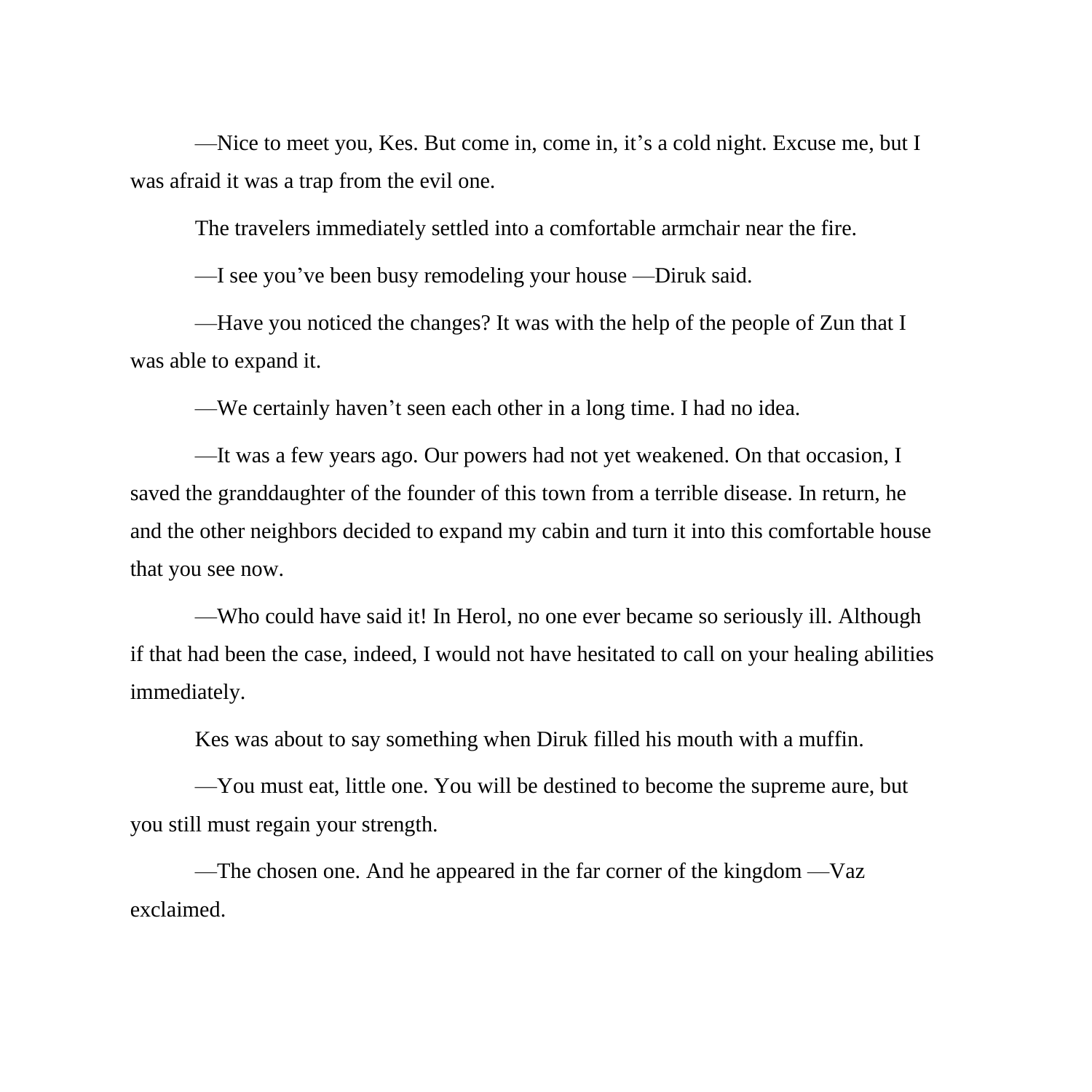—Did you receive my message?

—I have everything ready. I've even made up a story so as not to sow more fear among the inhabitants of this part of the kingdom.

—You have always been careful with details. What have you told them? —Diruk asked.

—That I must travel to Ukaris because King Balkurian has summoned the aures to help him appoint new captains for the army —Vaz replied.

—The king is gathering all the available soldiers. People will believe that story.

—The Golden City hasn't sent for all of them, old friend. I thought you knew.

—That is something unexpected. I don't think it was the king's decision.

—What are you suggesting? —Vaz asked.

—That once we get to Ukaris, we must watch our backs.

By then, Kes, who had listened carefully to them while he was eating, dared to say:

—Once before the king, I can help you find out who to trust.

Vaz looked at Diruk with a puzzled expression and asked:

—Is he serious?

—Don't have the slightest doubt. Soon he will be the one to guide our steps.

—I think it's time to rest —Kes said, after letting out a long yawn.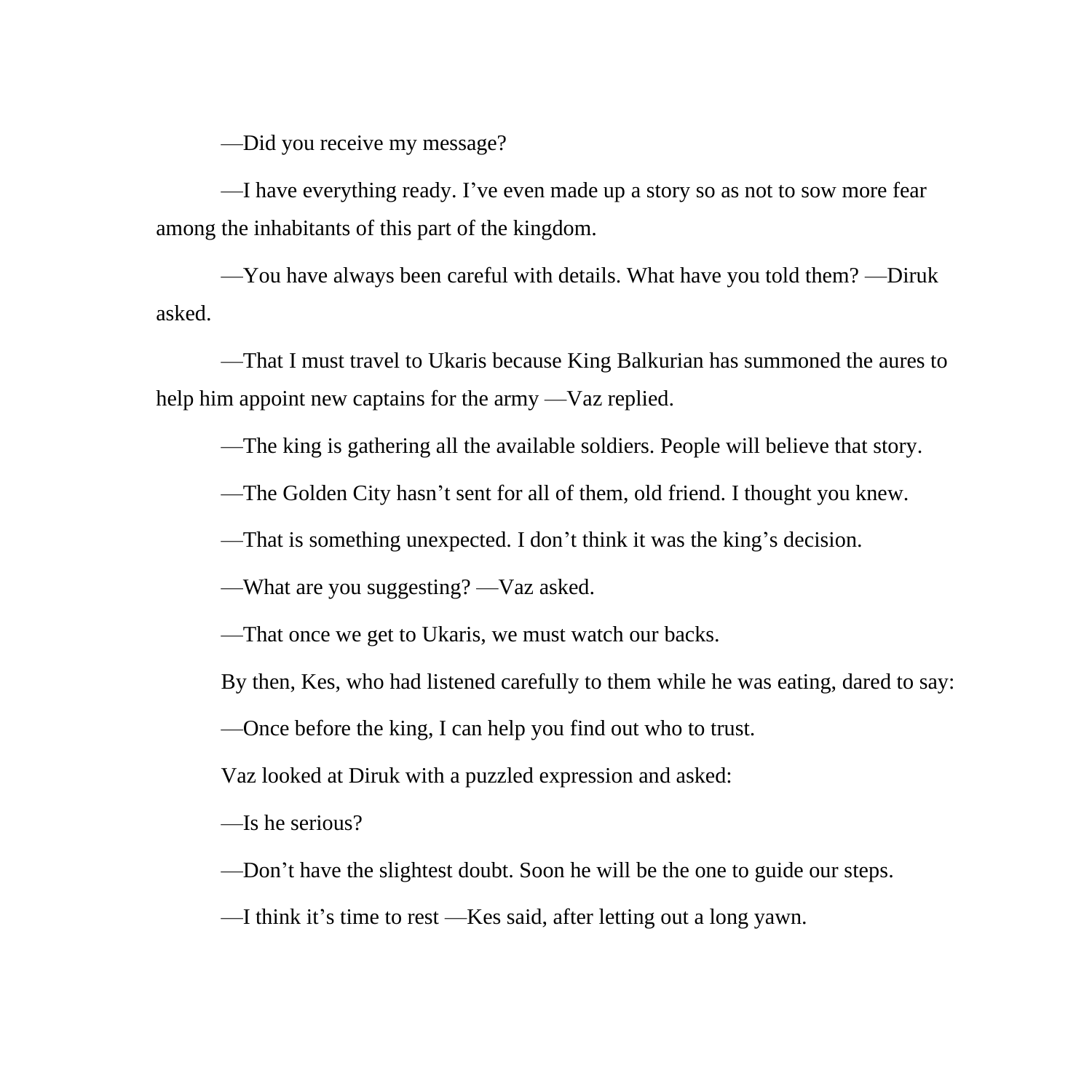—You're right. Tomorrow we must leave early —Diruk said.

—There will be four of us soon. I look forward to meeting Mias —the little boy exclaimed as he tucked himself into the comfortable chair by the fire.

After he fell asleep, the aures continued talking about times past. They remembered when their youth and the alliance between men and unicorns allowed them to display much greater power.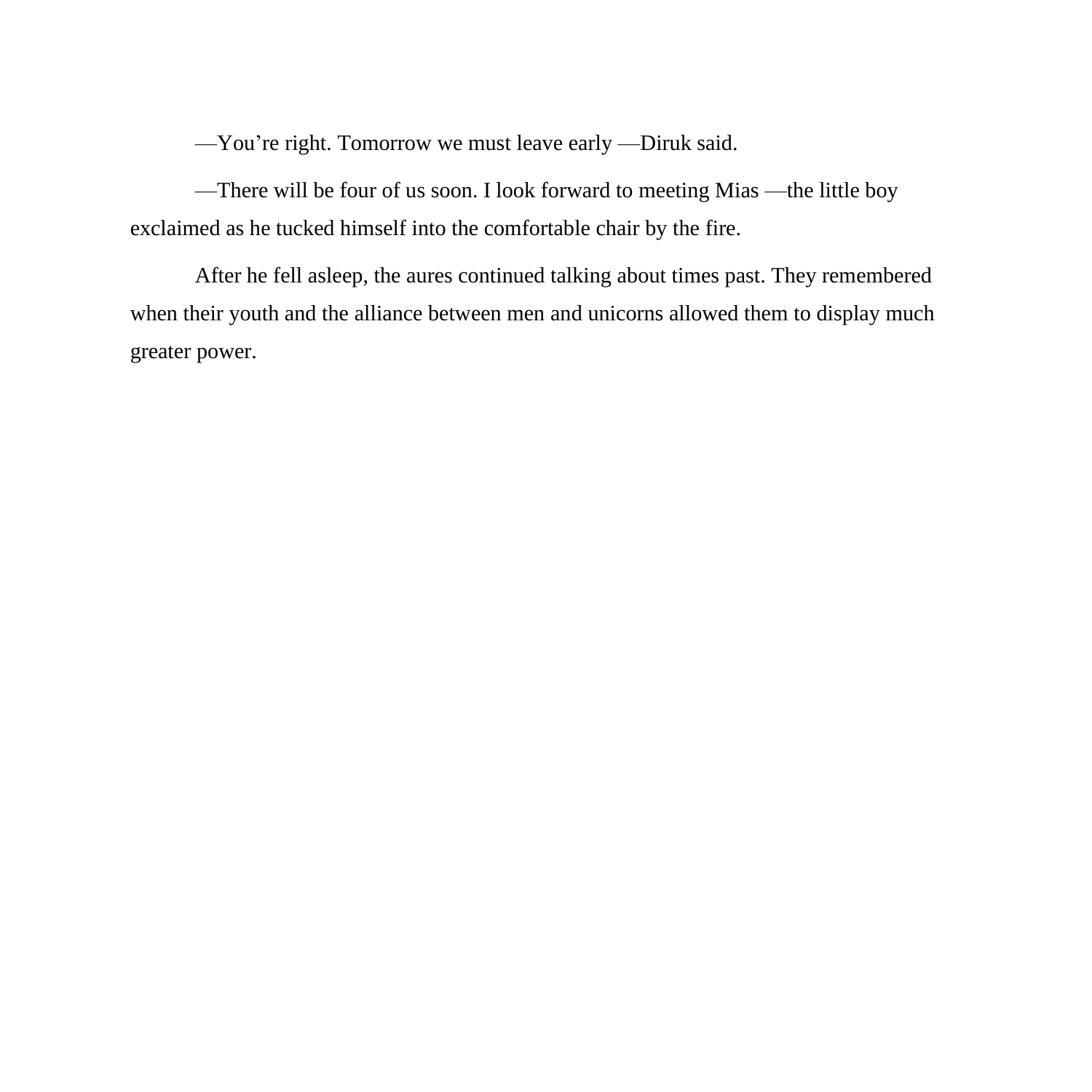## **VI. THE AURES OF BELIA, LITAR, AND MUT**

—I've secured the doors and windows. I have also used an enchantment that will prevent anyone from entering in my absence —Vaz said, as Diruk waited for him by the road.

—Very well thought.

—Will you ride without help?

—Since I drank the potion, I have fully regained my vitality —Diruk explained.

—It's true, how could I forget. I have always envied your courage. I think that I would never dare to drink the forbidden formula.

—You will ride with Kes.

—We must leave as soon as possible —exclaimed the boy, who, impatient to continue, was returning from a short walk.

—Your energy will soon overtake us completely. I hope I can keep up with you — Vaz said with concern.

—You will, and with increasing strength —Kes said, and as usual, he reaffirmed his words with a big smile.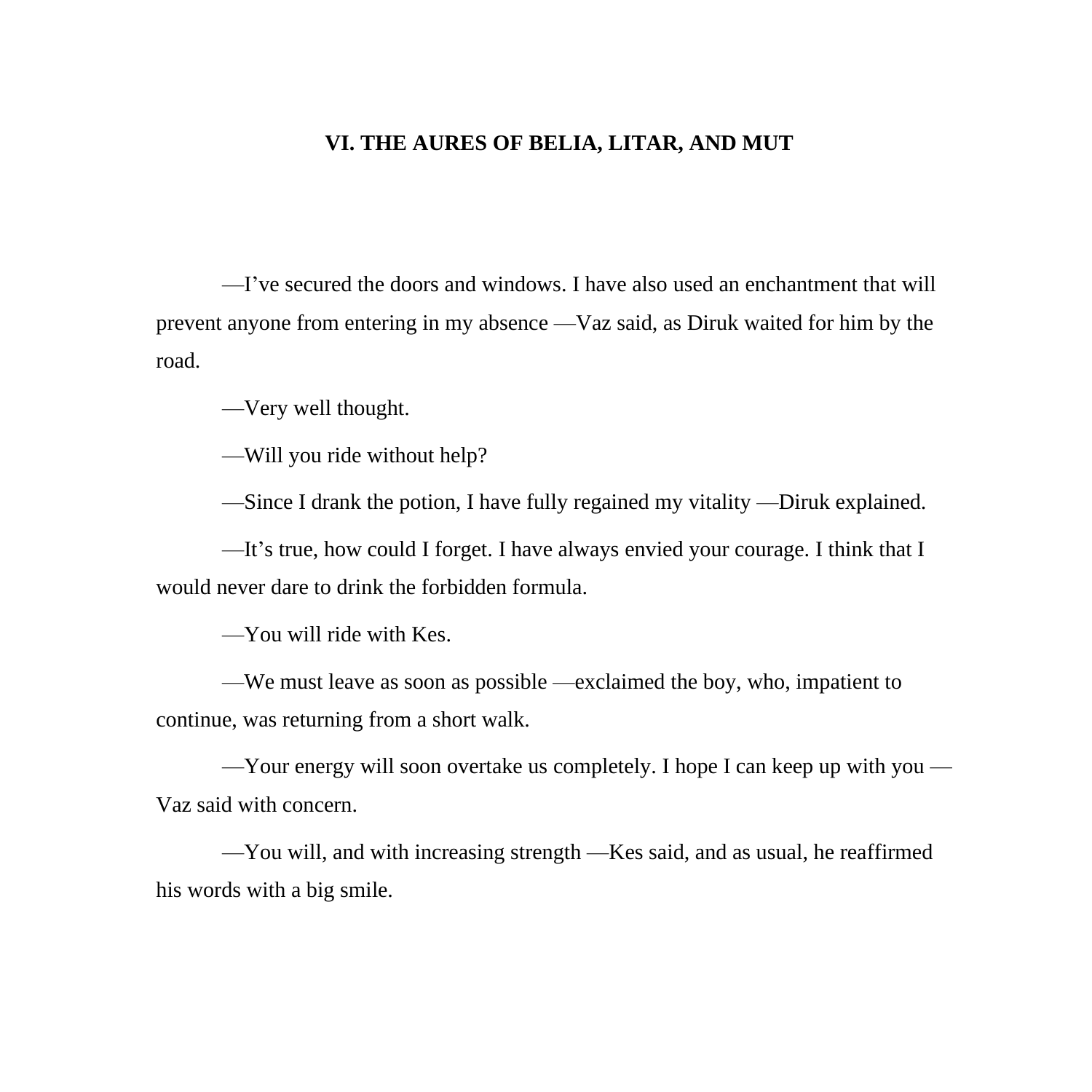They soon left the town and headed northwest. The road would bring them closer to the Acuantalis again. If there were no inconvenience, they would reach Belia, home of the aure Mias in two days.

\*\*\*

It was already dark when a group of gargoyles began to congregate atop Nauir Mountain. First, there were a few, but several hundred occupied the natural ledges and cornices of the rock massif of the Moaskif Range.

Suddenly, a voice from the depths of the earth addressed each of them:

—Shadow soldiers, the moment of our revenge is getting closer.

At that moment, the powerful creatures began to flap their wings, saluting the master of their souls and bodies.

—Be ready. Soon we will attack every village and town in this miserable kingdom. In the end, Ukaris will also succumb to my power, and man will be an eternal slave to our will.

The night grew even darker, and the wolves of every Terralan forest howled plaintively.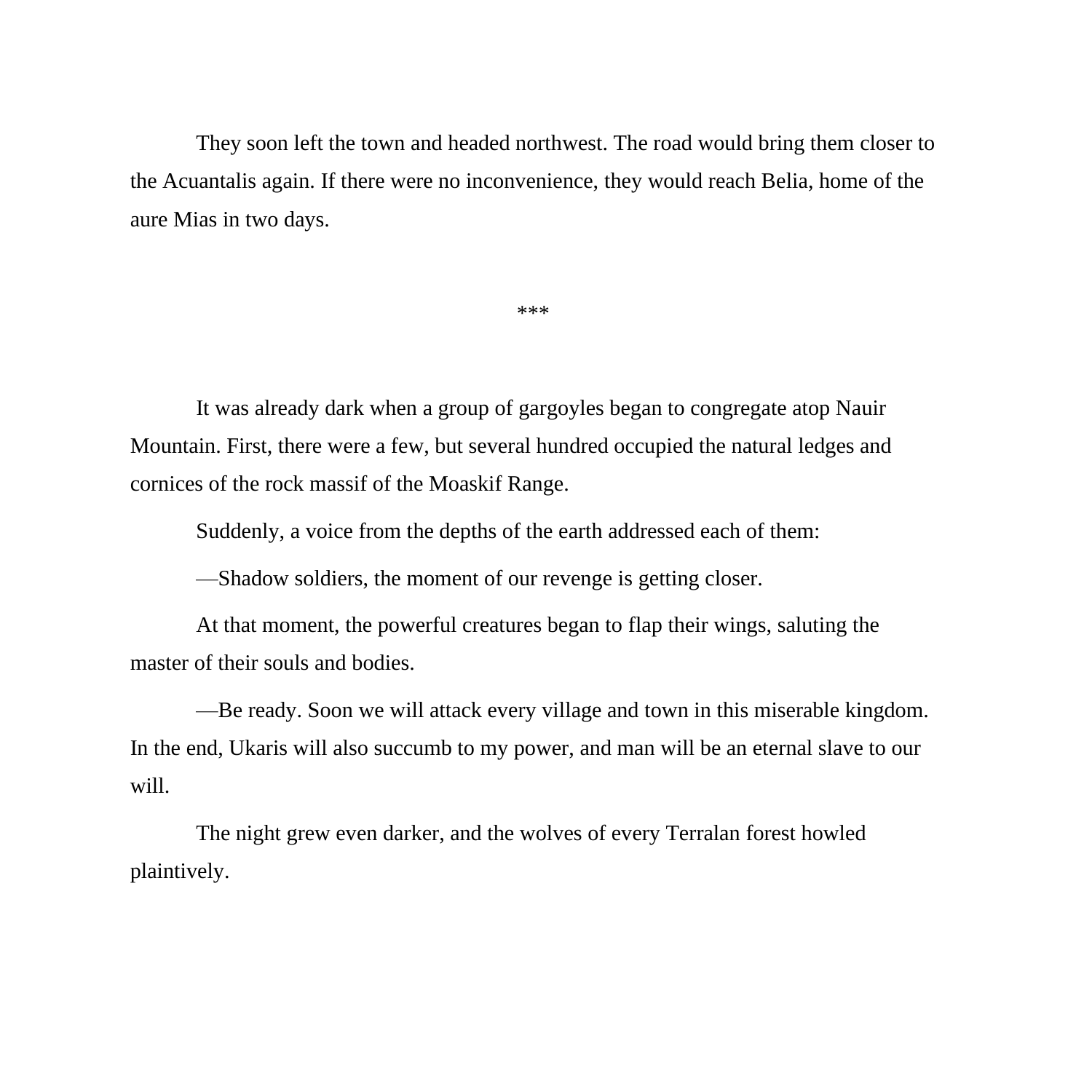—Come on, let's speed up. There is little left for us to arrive —Kes encouraged his friends.

The travelers had made their way to Belia without a hitch, and a few hours later, they had entered the valley that housed the most beautiful town south of the great lake.

The boy soon noticed something very peculiar. In the fields, there were draft animals that worked alone. No man directed or guided them to make the furrows.

They had already come across a bear, which seemed to greet them from a distance instead of showing aggressiveness.

Diruk noticed his surprise and said:

—It's Mias's magic. It wonderfully acts on animals.

They soon found themselves entering the town. Its white and small houses, built with a more symmetrical and uniform design to the rest of the kingdom's villages, shone splendidly in the sunlight.

On the roofs, many wild birds sang incessantly melodies that cheered the hearts of men and women.

—It's just as I saw it in my dreams —Kes said.

—Now you'll meet Mias —Diruk put in—. Let's look for her at her house.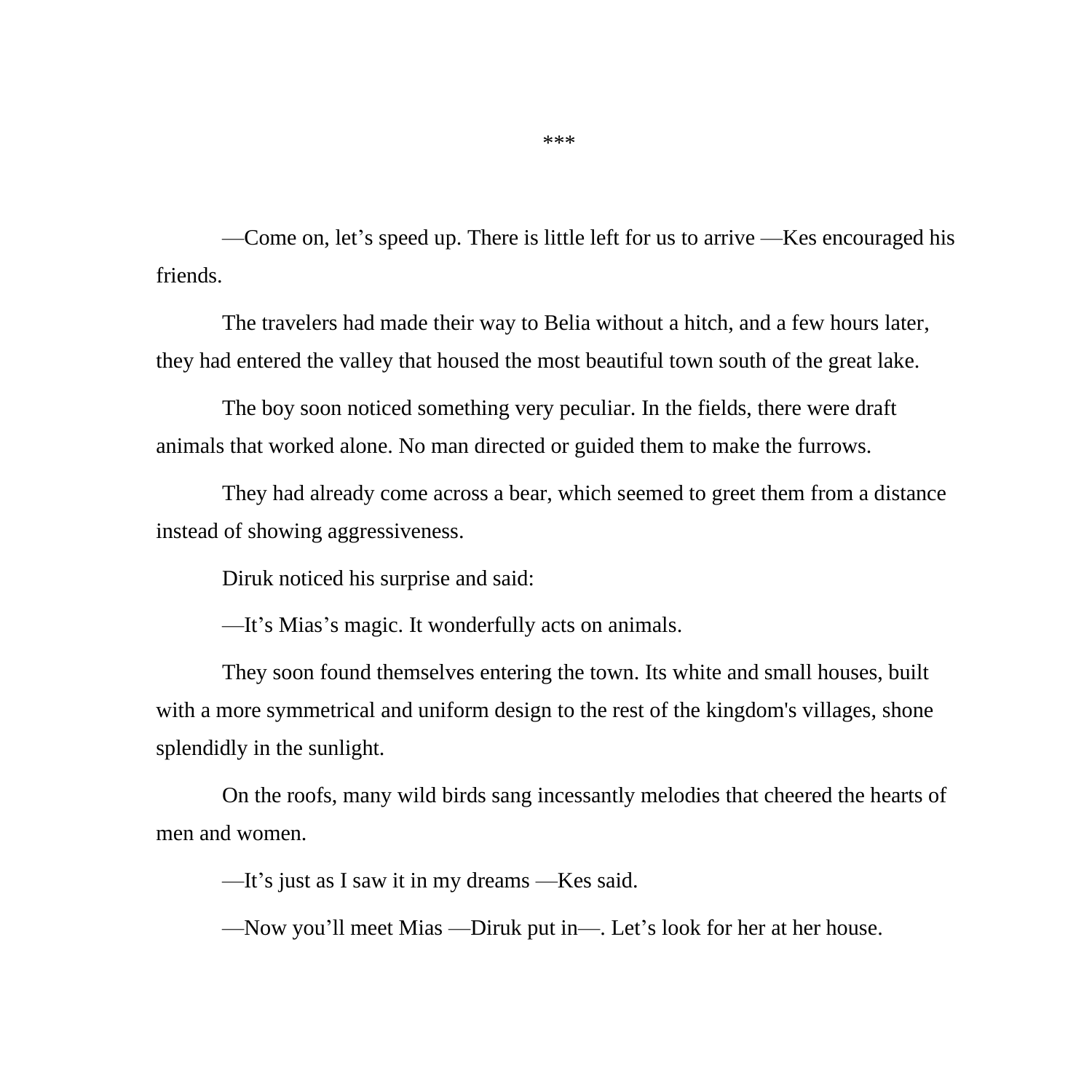—You won't find her there —exclaimed the little boy, dismounting and anticipating his fellow travelers—. Let's go to the market.

The aures were left with no choice but to follow him.

The townspeople met at the market that was held every day in the main square. There, a great variety of food, clothing, and utensils were exchanged. It was common to haggle over the price, and each transaction was used to talk animatedly, both the most important and the most trivial events.

Kes immediately identified the stall where herbs and essences were sold, and he approached without hesitation. In that place, a woman who partially covered her face with a cape had just bought a bundle of the famous plant known as unicorn's mane, widely used by the aures to prepare medicinal potions.

—Hello, Mias! —the little boy greeted.

—Good day! Do you know me?

—I know who you are, and I'm sure we'll get to know each other well on the way to Ukaris.

At that moment, the woman uncovered her face, revealing her great beauty and youth.

—You're prettier than Diruk and Vaz told me —Kes said with amused naivety.

The two aures, who had just arrived at the herb stall, managed to hear him.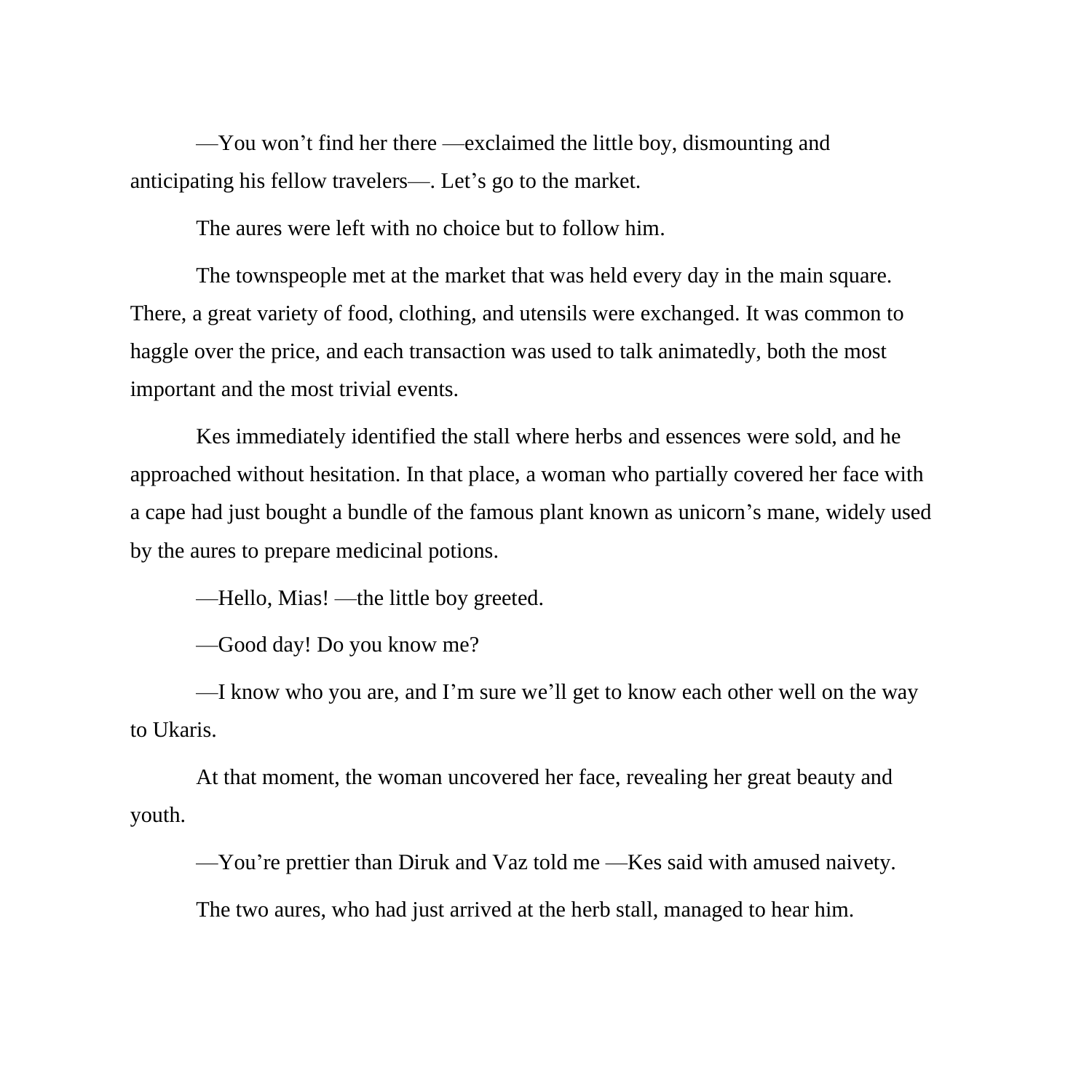—I don't think I remember telling you that —Diruk exclaimed, his face sharply flushed.

—You didn't tell me in words, but I assure you it is a thought that is very clear in your mind.

—Who'd say? —Mias exclaimed—. That I would see the great Diruk rejuvenated and embarrassed as a teenager because of a child's words.

They all laughed and then accepted the invitation of the beautiful aure to eat and rest at her home. They would leave for Litar the next day.

\*\*\*

The morning found the inhabitants of Belia sleeping peacefully. Almost everyone got up a little later than usual to start their house and field chores, feeling refreshed.

Only three people knew what had happened. Kes' growing power had momentarily allayed fears in that part of the kingdom, allowing men, women, the elderly, and children to experience a great sense of peace and security.

—It's time to leave Belia, Kes —Diruk said—. Its inhabitants will long remember this sunrise, brighter and more beautiful than in many years, after a quiet night in which none of them experienced any nightmares.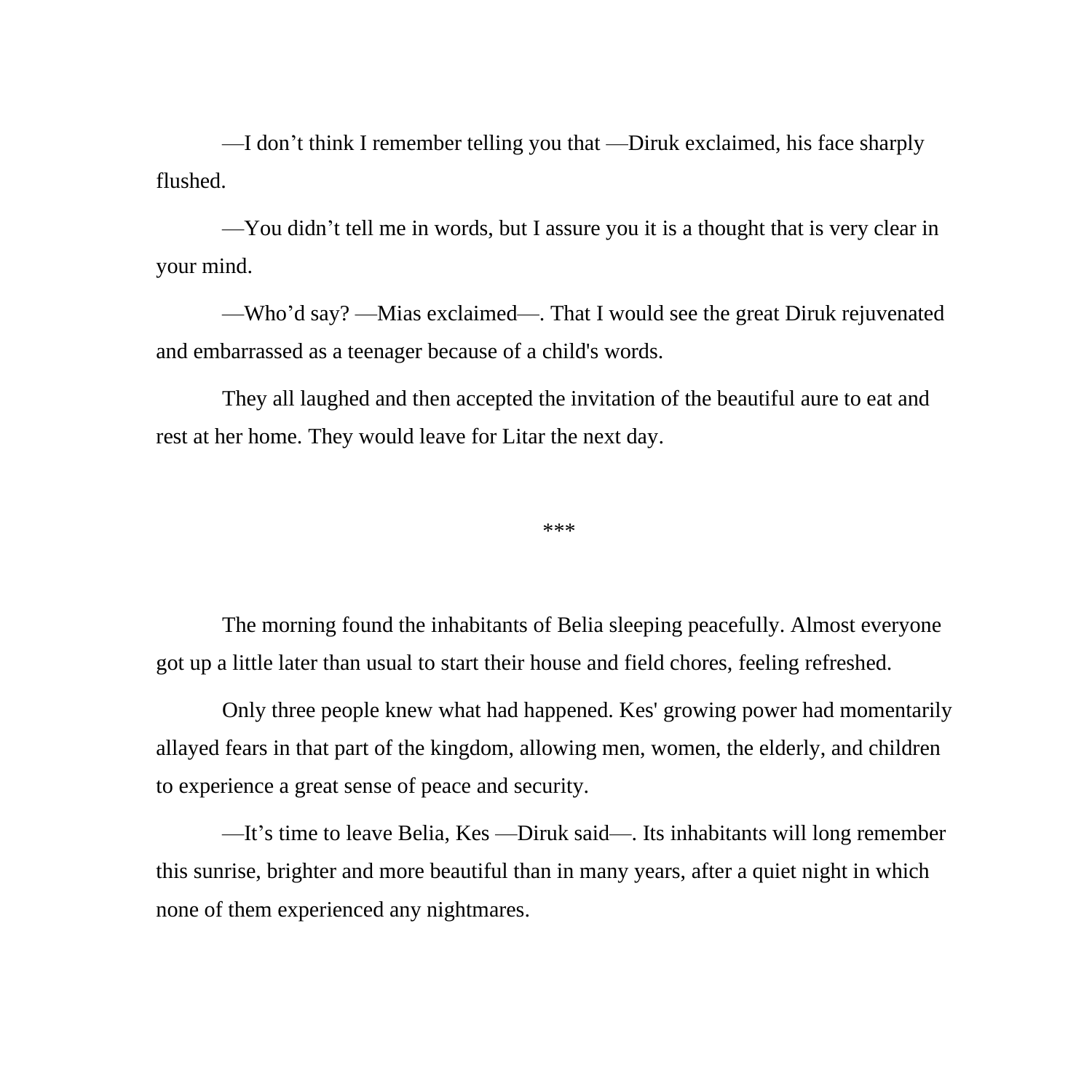Soon they were on the road again.

—What is Mia doing? —asked the boy, always curious.

—She is leaving a spell that will protect Belia from the attack of animals that the evil one could control.

—Like the wolves that attacked us in Efin.

—Yes, exactly. This morning I told Mias about our hectic night in the forest, and now she is using her magic to tell the animals not to forget that men are their friends.

\*\*\*

The riders once again spotted the mighty Aquantalis in the distance. As before, it would be their companion until they reached Litar.

—I still can't believe you drank the forbidden potion —exclaimed Mias, traveling with Diruk.

—It was necessary. Bringing the boy to Ukaris is the most important thing right now.

Further back, Kes and Vaz followed, who now managed with unusual vitality despite his years. Around noon they stopped on the way. They distributed some of the provisions and settled down to rest.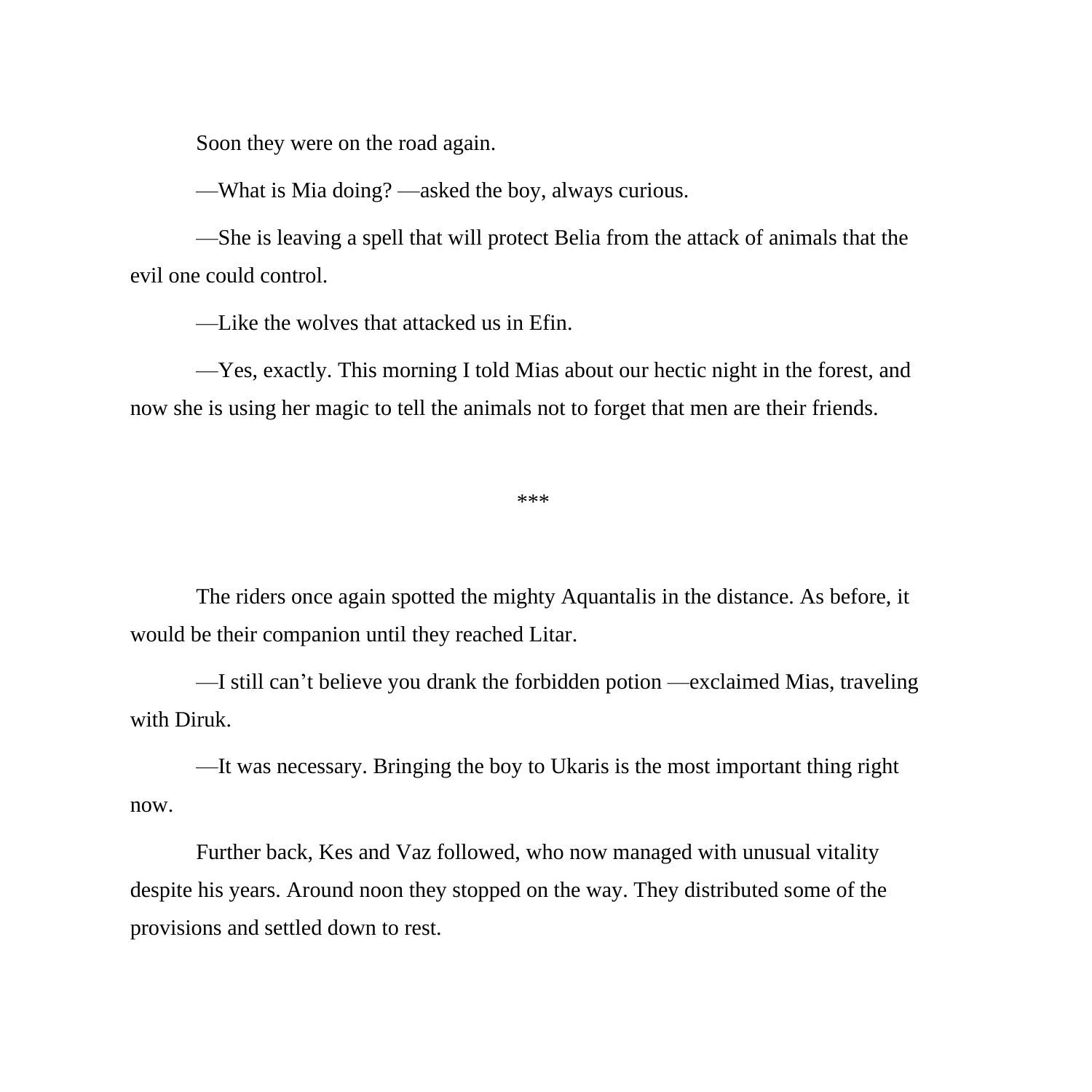— There is something in the wind that makes me uneasy —Mias said after the clouds hid the sun's rays.

—You're right. Something's wrong —Diruk agreed.

Suddenly the wind ceased, and a threatening silence enveloped them.

—Kes, do you know what happens? —Vaz asked.

—I don't feel anything special.

The aures already suspected that Kes' powers, while great, were not yet entirely under his control. For much of the time, they had before them only the playful boy of Herol.

They were attentive, trying to discover what was bothering them when suddenly the little one exclaimed:

—We are about to be attacked by the gargoyles.

—We feel nothing —Diruk exclaimed—. How do you know?

—Because I can see them. There in the sky.

Sure enough, five large and menacing winged creatures were approaching them at high speed.

—We will have to fight! —exclaimed Mias.

—Diruk, old friend, I think it's time for you to use your magic too —Vaz said, as Kes, frightened by the memory of the gargoyle he saw in Efin, hid behind a tree.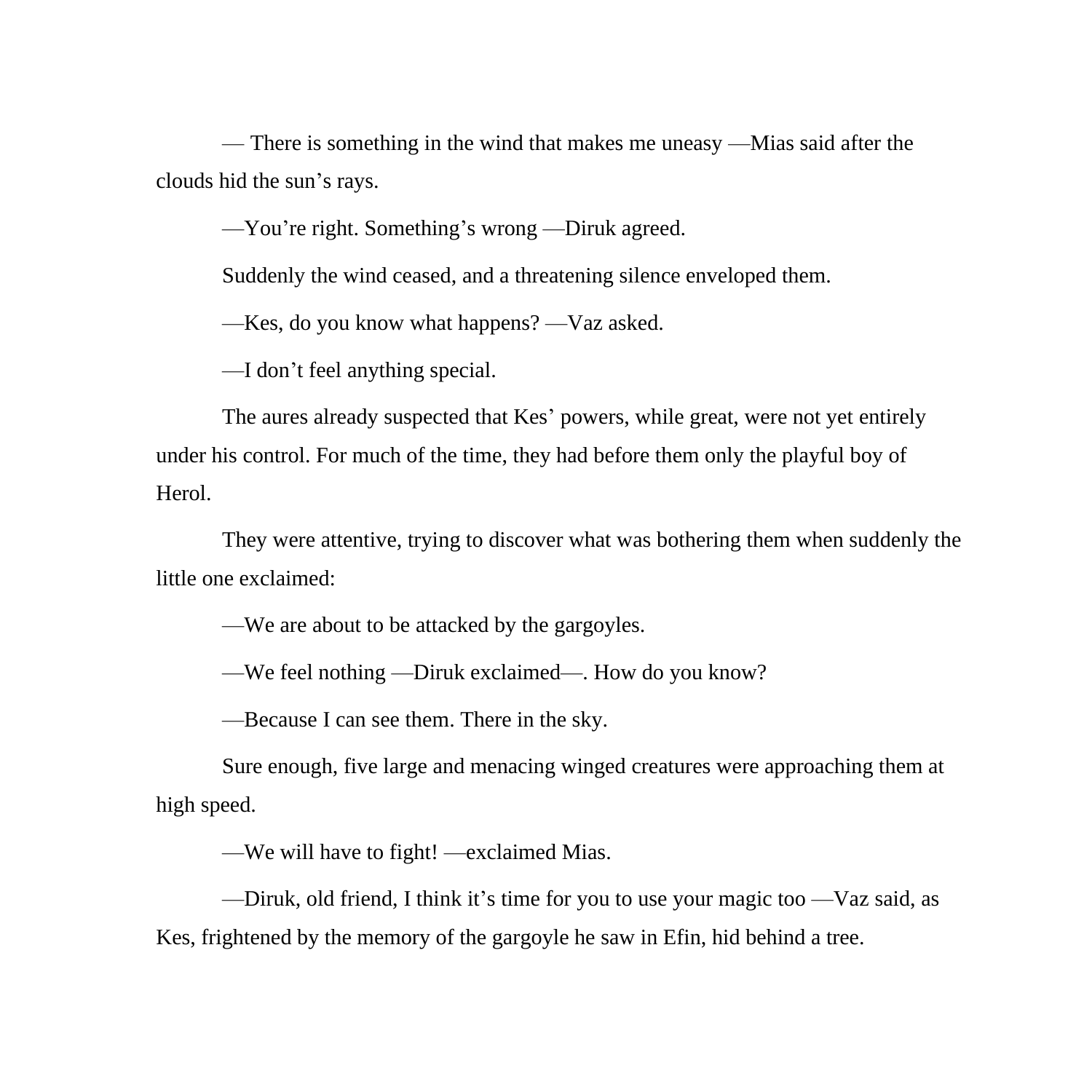Mias and Diruk took a few steps forward and raised their arms to the sky.

—What are they going to do? —Kes asked, intrigued.

—Now you'll see —Vaz replied.

Mias repeated the spell she knew best three times:

## *Winged friends, friends of always. Hear my call with no delays.*

Almost immediately, Kes watched as dozens of birds flew up from a nearby forest and headed straight for the demonic creatures, which were almost upon them. Diruk, for his part, still stood with his arms outstretched and silent.

Some eagles, dozens of ravens, and many others of smaller size attacked the gargoyles with great courage from various fronts.

However, Mias soon realized that her winged friends, being barely enveloped by the monsters' wings, instantly lost their lives. From the ground, the aure that could control the animals saw despair that they fell lifeless one after another from the heights.

—Diruk! It's your turn. I'm going to ask them to leave. They can do nothing against these black demons.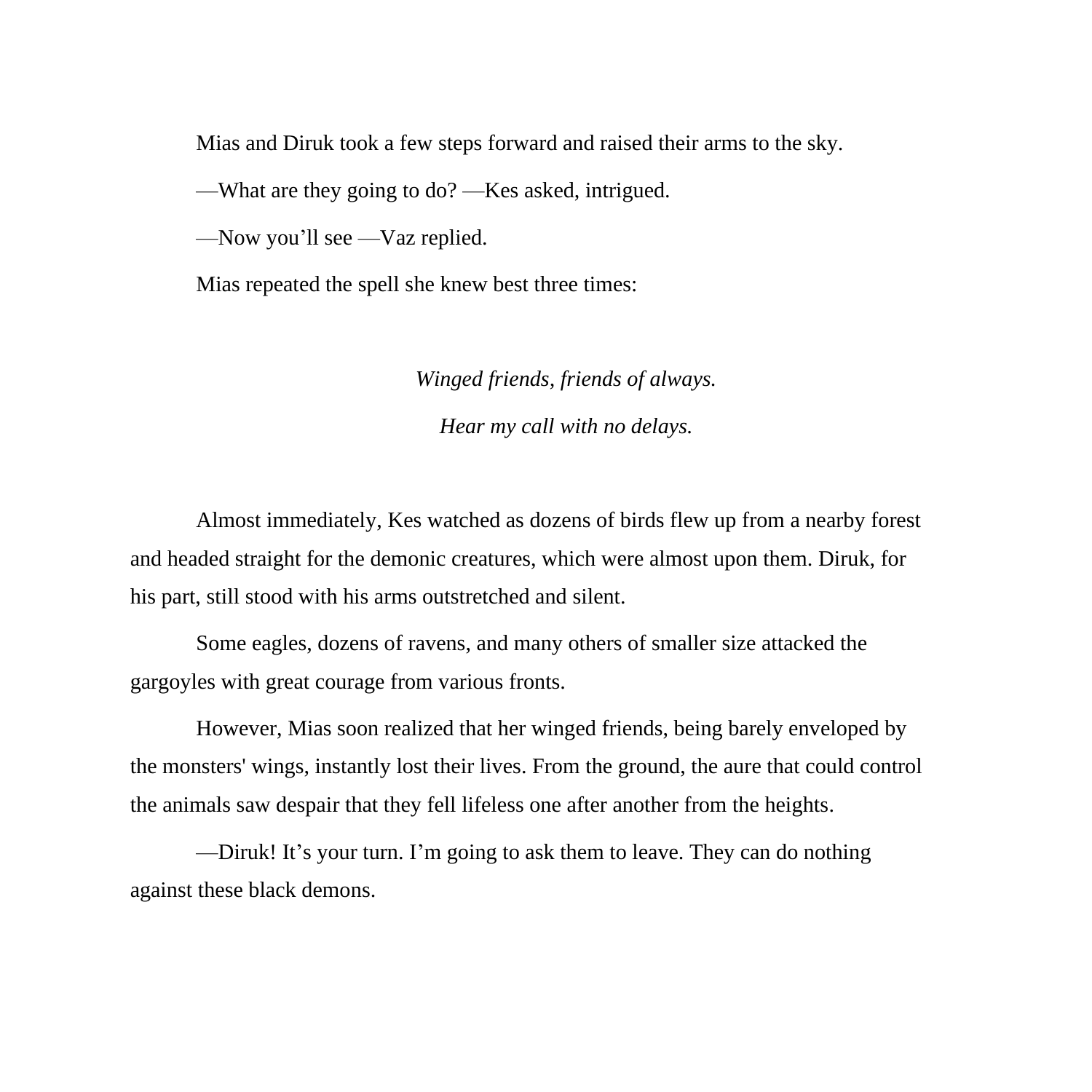By then, the gargoyles had descended and were approaching with a sure and threatening step.

—Stand aside, Mias. I'm going to use the magic rumble.

—Now you'll witness Diruk's real power, Kes. Come, let's run for shelter. Cover your ears tightly —Vaz warned.

Immediately the three took refuge behind a huge rock and, lying on the ground, energetically covered themselves with both hands.

> *Ancient magic of the aures, give the necessary power to my hands. Beneficial magic of the aures, let me fight the villains once again.*

The gargoyles were only a few steps away. From that short distance, you could perceive their stench and feel all the power of their roars.

When all seemed lost, Diruk clapped his palms together with a thunderous thud. This produced a ripple of such magnitude that it knocked the hideous creatures to the ground, leaving them stunned.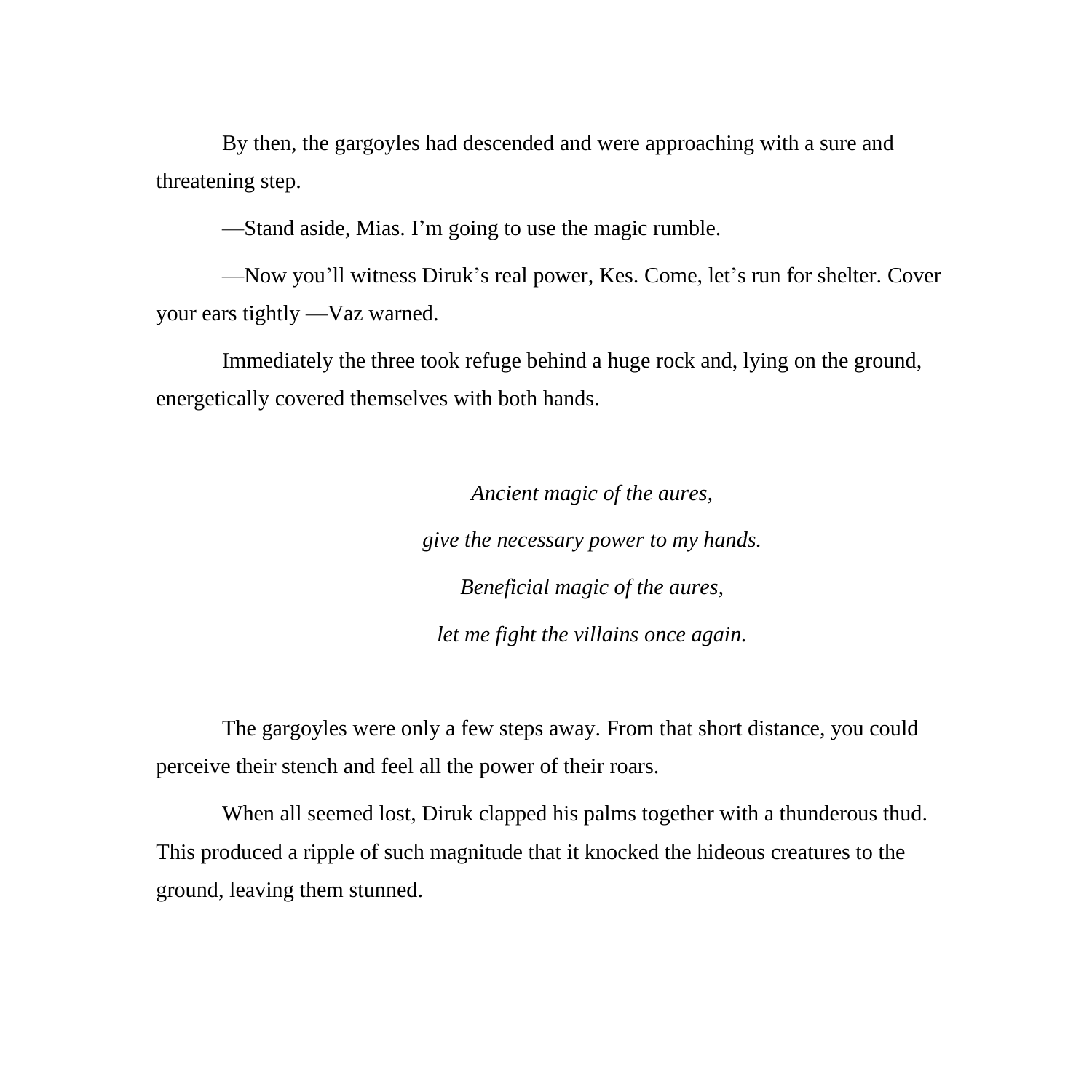The magical rumble was practically invincible. However, to re-conjure it, the aure had to rest for a full day.

—Let's go! We have maybe an hour before they can recover. We must be far from here by then —Diruk warned. Litar was still more than a day away.

\*\*\*

In the Golden City, King Balkurian had summoned his general, urgently:

—Loer, dear friend of so many years. Why have you disobeyed my orders?

—Your Majesty?

—You know well what I'm talking about. Soldiers from the nearest towns and villages have started arriving in Ukaris, and it hasn't taken me much effort to realize that not all of them have been summoned.

After hesitating for a moment, the general dared to say:

—My loyalty is and always will be to the kingdom. I will never question its king's courage and nobility, but it is his judgment that may have been affected by the growing power of the evil one.

—You have dared to doubt my ability as the ruler of this land. Right now, the enemy wants us divided and full of doubt.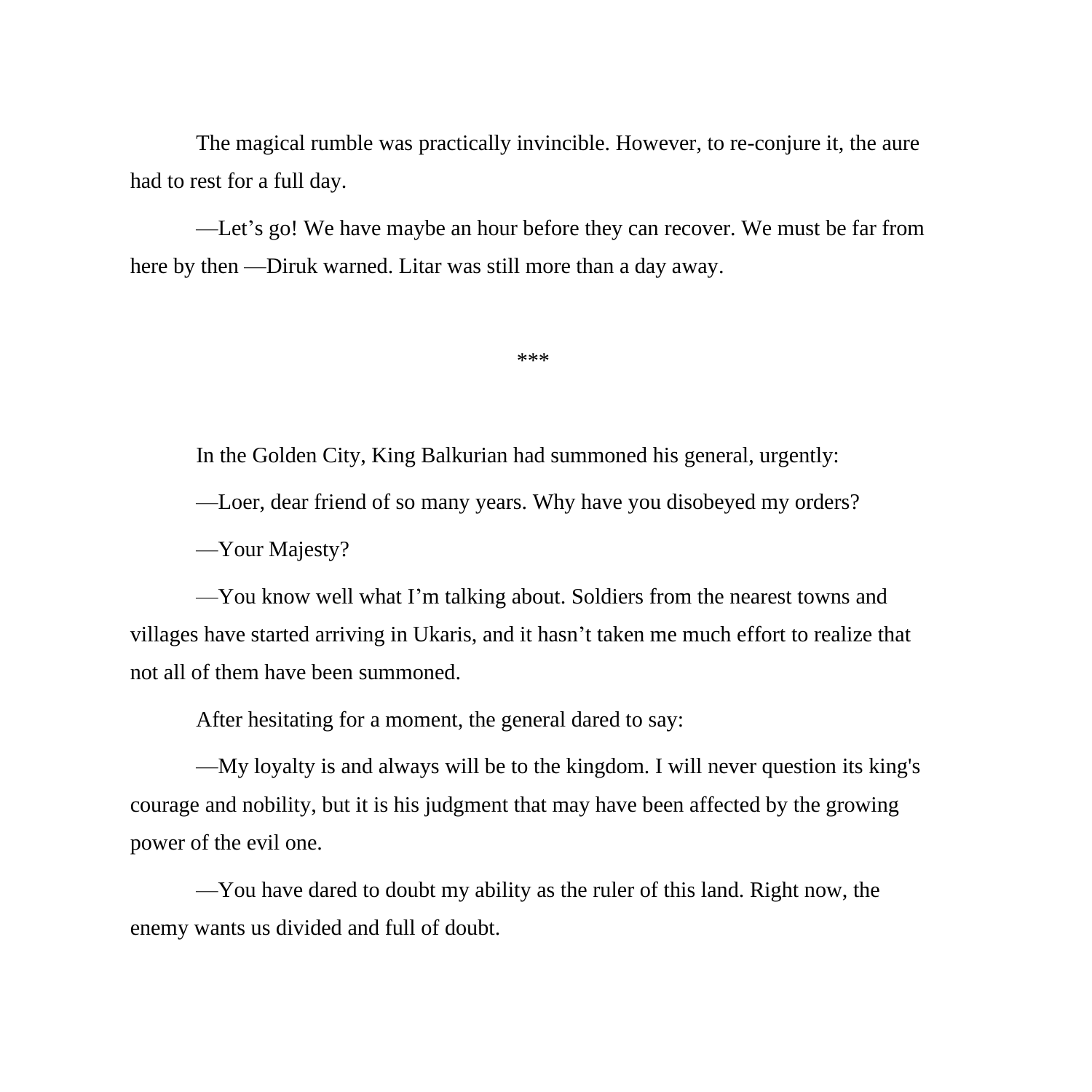—My king, I don't believe I have betrayed our people.

—Guards! Take the general to the dungeons.

—You must not neglect your subjects, Your Majesty! Terralan will be left vulnerable to attack —Loer exclaimed vehemently.

—I won't listen anymore. Take him out of my sight! —the monarch ordered again.

\*\*\*

Kes and his friends were already close to Litar when Vaz asked them to stop, confessing in a nervous voice:

—I have felt as if a strange force was pulling my cloak.

—Are you sure? —Diruk asked.

—Completely.

They looked in all directions but saw no one.

—Some have forgotten my abilities —came a voice that startled the two older aures. Those words that came from the air seemed not to surprise Kes and Mias.

—Gaslan! You could have announced yourself before —she said, while the boy, covering his face a little with both hands, barely contained his laughter.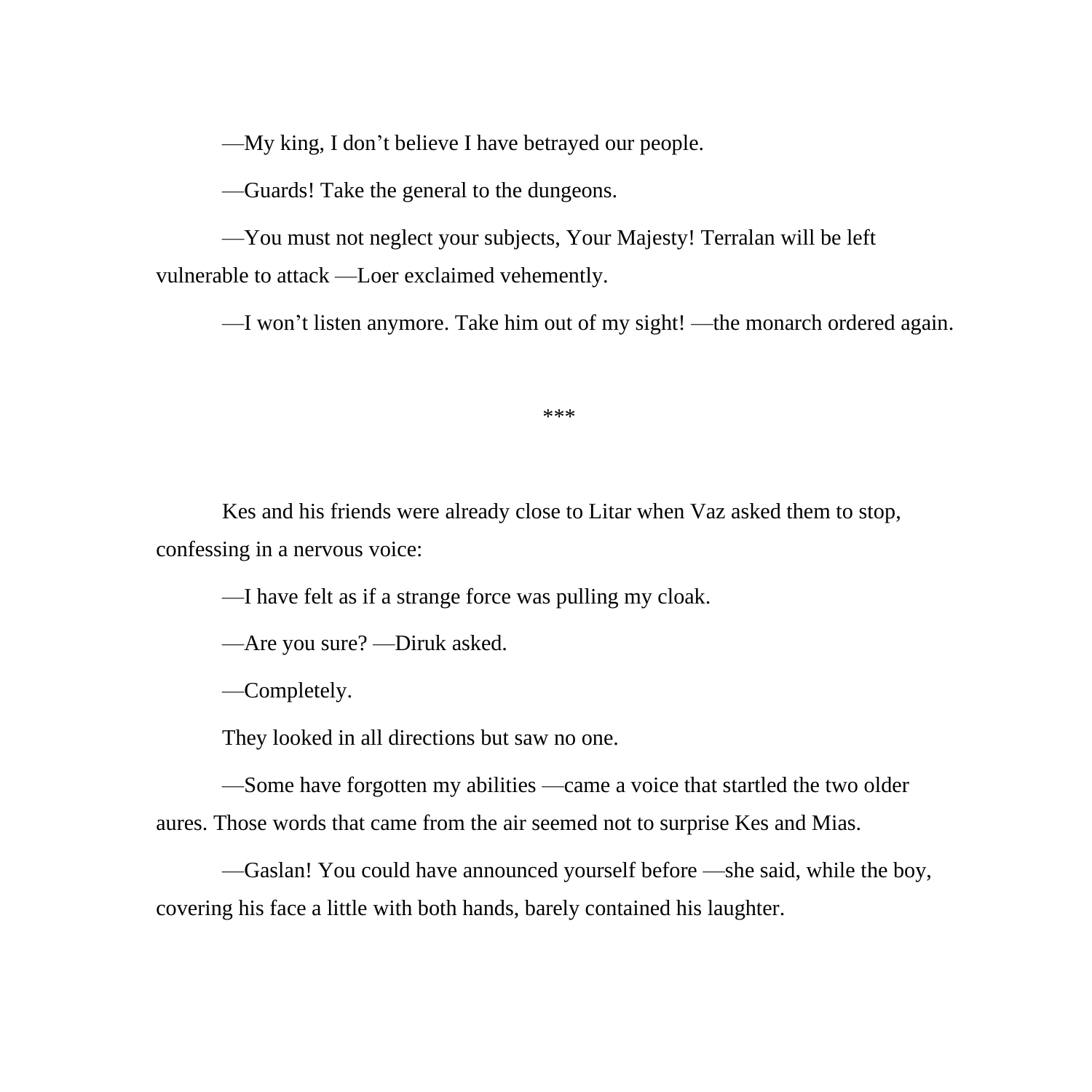—What a fool I was! —Vaz exclaimed—. We are so close to Litar that playful Gaslan most likely wanted to make a joke like this.

At that moment, the figure of a very tall man, the same age as Mias, appeared before his eyes, who immediately greeted his friends affectionately.

—I see the little boy is not surprised either —said the newcomer.

—I knew of your presence because the animals announced it to mee —Mias explained—. As for Kes, perhaps he already has our powers, or he has simply read your mind.

The boy shook the hand of the fourth aure and said:

—It's nice to meet you. Much more now that I can see you.

—Tell us, Gaslan. Apart from having fun at our expense. Is there any reason you searched for us outside of Litar? —Vaz asked, hiding some annoyance.

—I'm afraid so. But don't be mad at me, dear friend. I must tell you that things are not going well in town. Many of its inhabitants are given over to anger. They lose patience quickly, and some even want to take justice on their own to settle their differences.

—Shadows are taking over the entire southern shore of the Aquantalis —Diruk said—. Have you seen gargoyles near here?

—No, not yet. But the forests are now quite dangerous. The animals seem dominated by an exacerbated rage.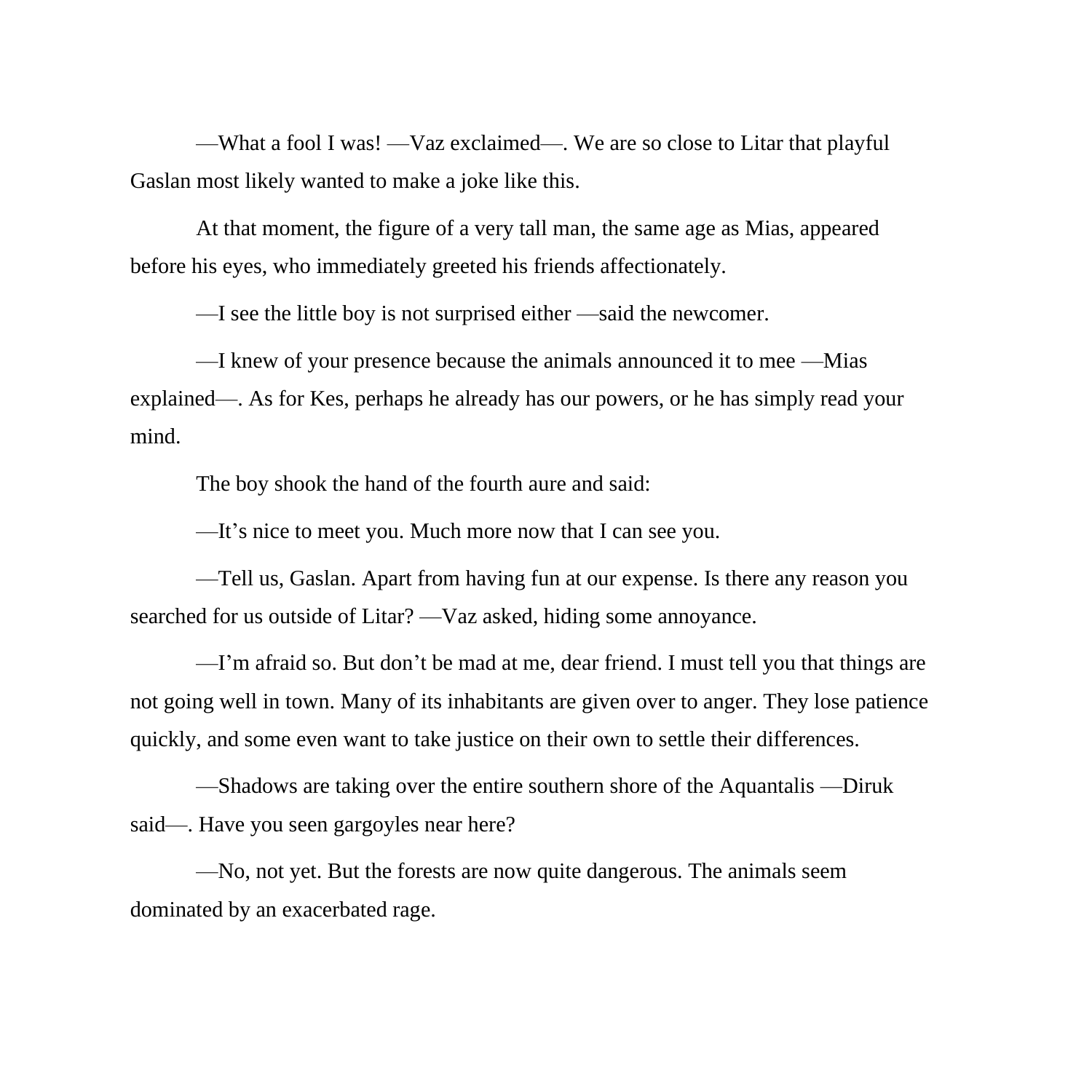—Something similar happened in Efin when I was traveling alone with Kes. What do you suggest we do, Gaslan?

—Let's go immediately. We must not enter Litar.

—Sounds like the most sensible thing to do. Let's continue to Mut —Diruk said.

—It's not necessary. I recently managed to communicate with Nerus, who is at the other end of the lake, on the Unicorns' Path. He will use his speed to catch up with us on the way to the Golden City.

—What is he doing there? —Vaz asked.

—You know what he's like. Although he can never beat them, he's always looking for unicorns to make them races.

—Diruk, I think I will soon run like unicorns —Kes said with excited enthusiasm.

—That means you would be faster than Nerus —Diruk said—. I would not be surprised.

Following Gaslan's advice, the aures continued their way around the Town of Litar. They soon reached the western bank of the Acuantalis and entered the fields that precede the Golden City: The Plains of Kinar.

\*\*\*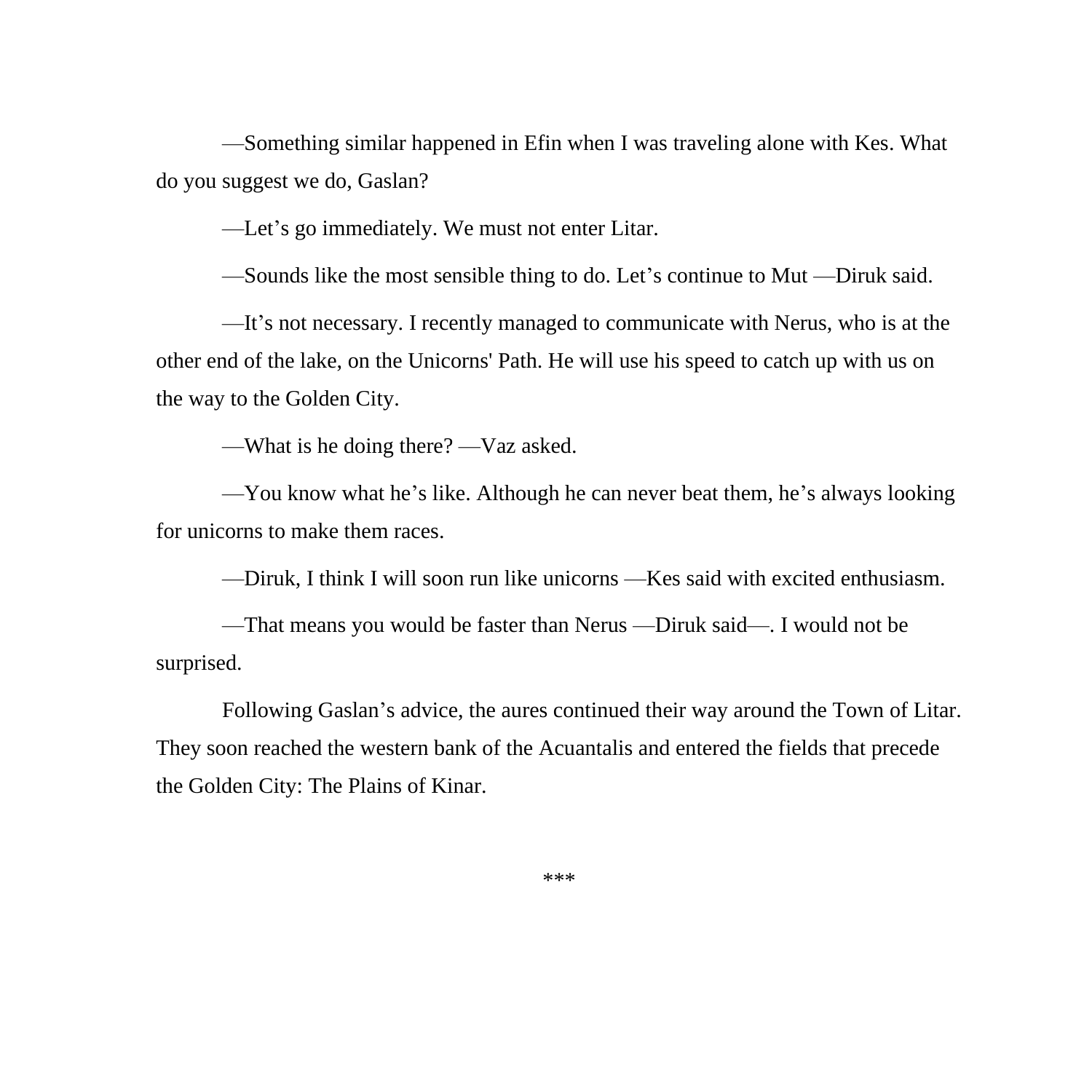On Ukaris, King Balkurian had received a message through a dove sent by Mias.

—They are close now —exclaimed the sovereign, comforted.

Queen Isia took his hand and said:

—You carry the great weight of watching over your people, and you have done it wisely and fairly for many years, beloved husband. However, now it's time to share that responsibility with someone else. The time has come for the aures to prove their worth.

—You are right, my queen.

—Is Loer still in the dungeons?

—He must pay for his mistake.

—Do you think he acted in bad faith?

—I don't know. But with his doubt, we have weakened even more before the evil one.

—Something tells me he's innocent.

—It's possible. In due course, I will ask the aures for advice.

\*\*\*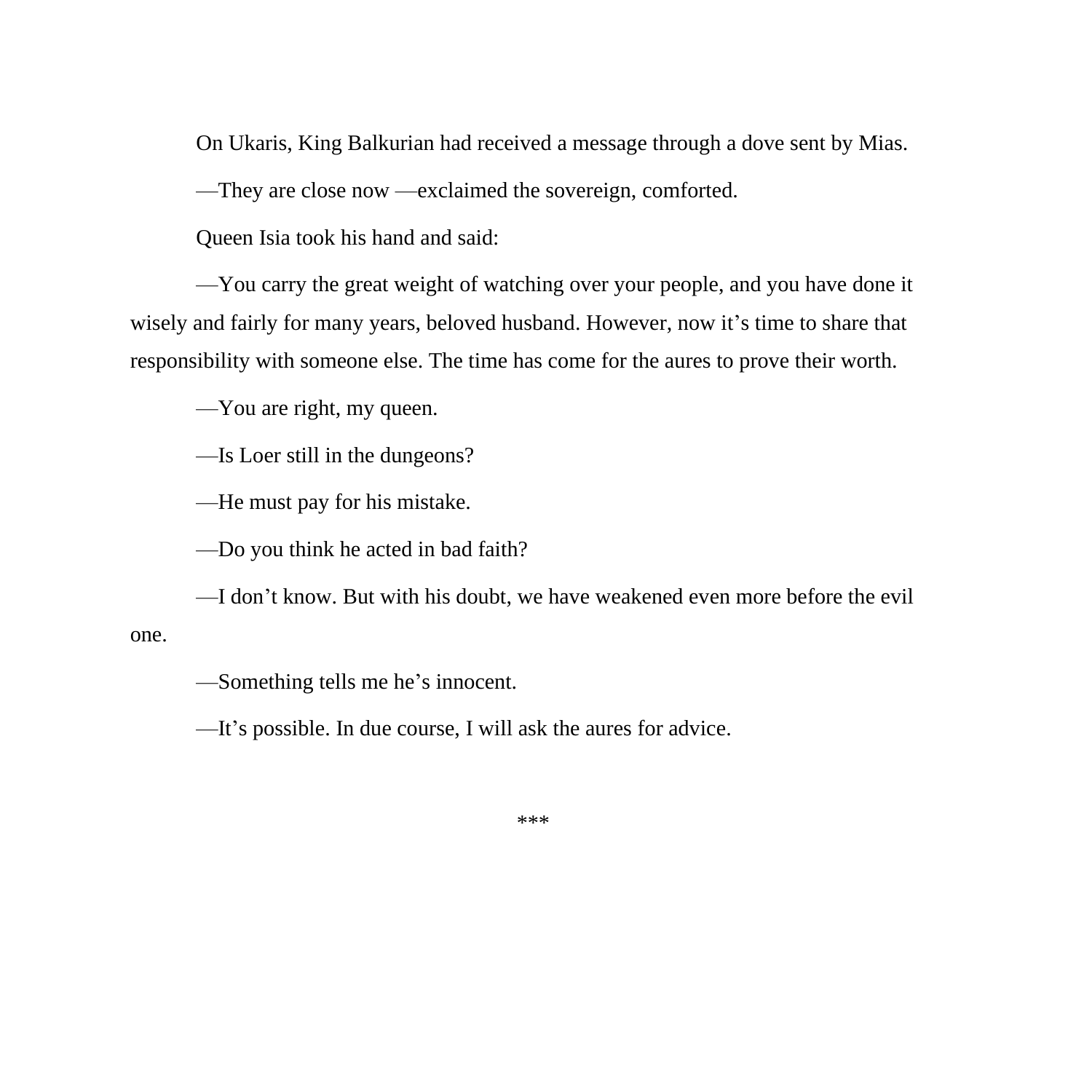The travelers had entered the Kinar expanses several hours ago when they spotted a dust cloud rushing toward them.

—What could that be? —Mias asked.

—You seem to have never seen our friend Nerus —Gaslan exclaimed.

The cloud of dust continued to approach very rapidly, until finally it was so close that it looked like it was going to ram them. At that moment, it stopped abruptly, revealing moments later a man who showed great physical strength.

—Greetings, my friends. I hope I arrived on time. I had to hurry a bit.

—Punctuality is precisely one of your strengths —Diruk returned the salute.

—How fast can you run? —Mias asked, still not out of her astonishment.

—In short distances, almost as fast as unicorns, yes.

—The only problem is that our speedy friend has a hard time holding his breath for long distances —Gaslan put in.

—I'm happy to see you this time —Nerus said before bowing to the beautiful Mias.

—You look a bit agitated —she said.

—I don't usually run that fast or for that long. I confess that now I will need to rest more than usual, but first I must introduce myself to our little friend.

—Hello, Nerus —Kes said—. I could perceive you from many leagues away.

—And I could feel your presence and energy, even in the middle of the race.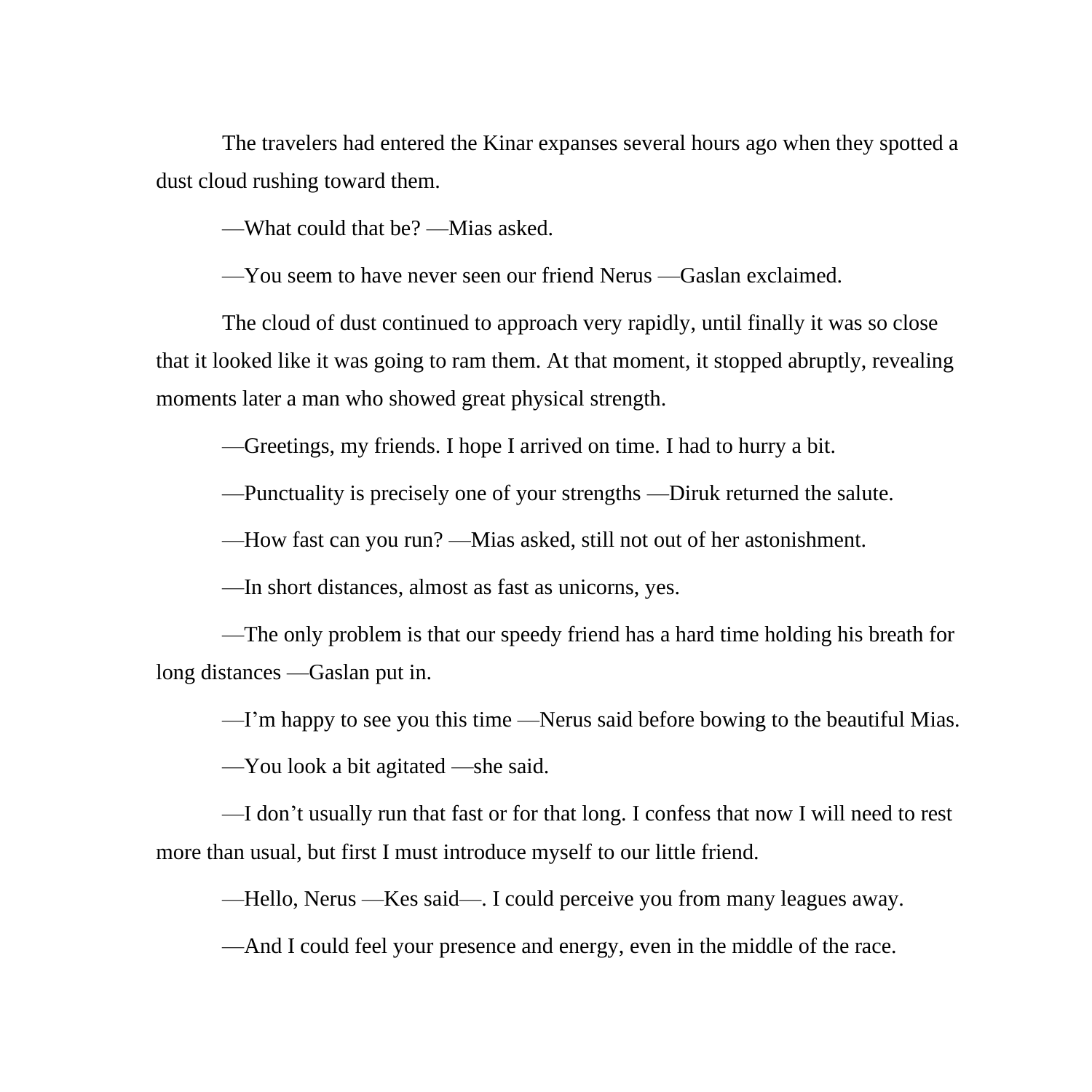Everyone smiled upon hearing this short but revealing dialogue.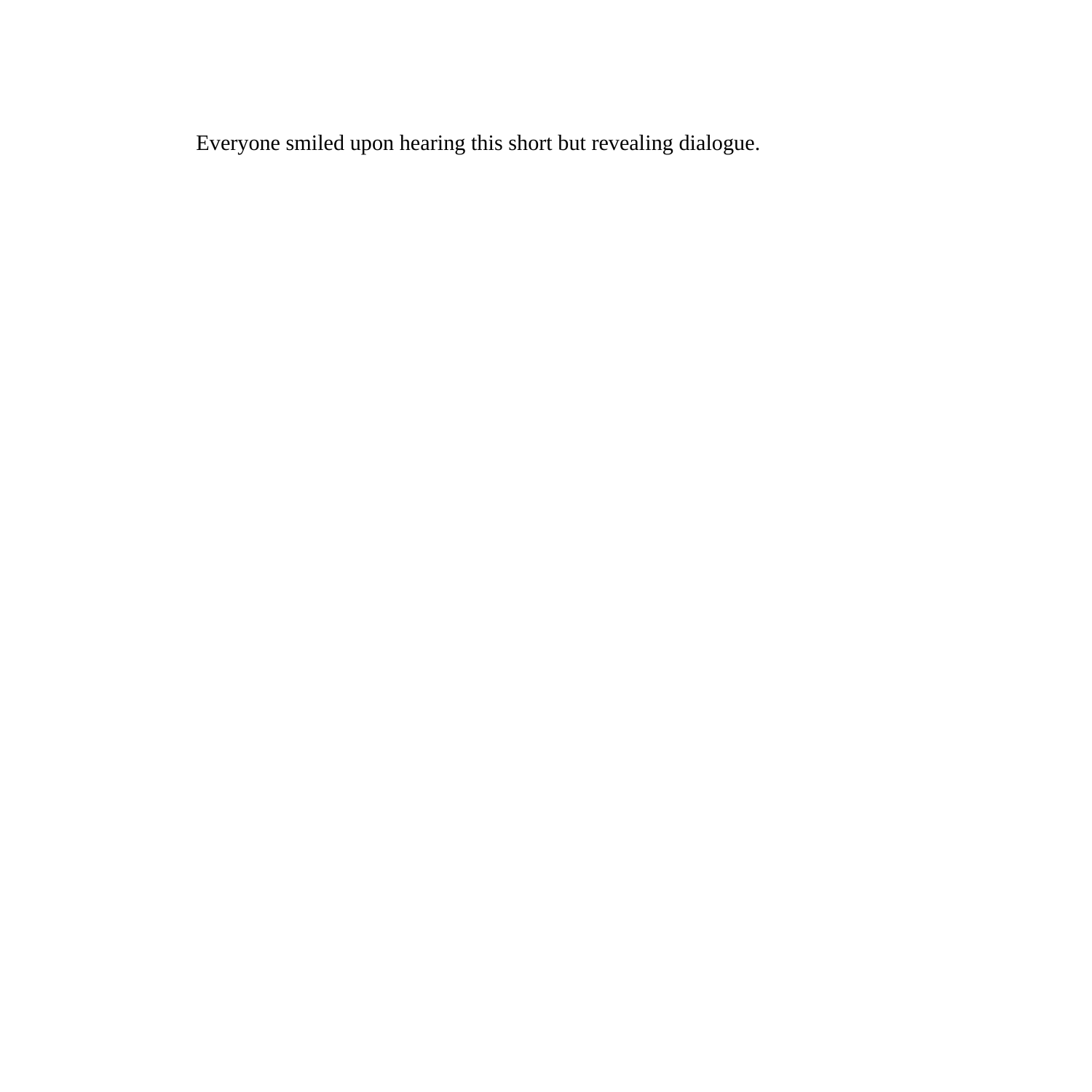## **VII. THE GOLDEN CITY**

The enormous rectangular wall of Ukaris and the intense luminosity surrounding it were seen from several leagues away. Kes could barely contain the overflowing emotion that had completely taken over his heart and that he couldn't explain.

In part, he knew it was because he would soon meet the other aures and because he would finally meet King Balkurian, but there was something else. Somehow it was as if he were coming home. He had a feeling of confidence, a calm feeling that he could face the uncertain and threatening future that would bring him despite his short years.

To the north, near the Moaslan River, the travelers could see the fires arranged between the tents of the soldiers who made up the Terralan army. Many men had come from all corners to join the forces that would march towards the distant mountains.

—They are not all. Is it not like that? —Diruk asked his brothers.

—I'm not sure —Gaslan replied—. They haven't been summoned to the Golden City for years.

—Only half came —Kes said, confirming what Vaz already suspected—. I see blue flames around the city. But they are weak. Who has lit them?

—They are flames that Hove lights every night to protect Ukaris from the shadows —Diruk replied—. The problem is that each time they shine with less intensity.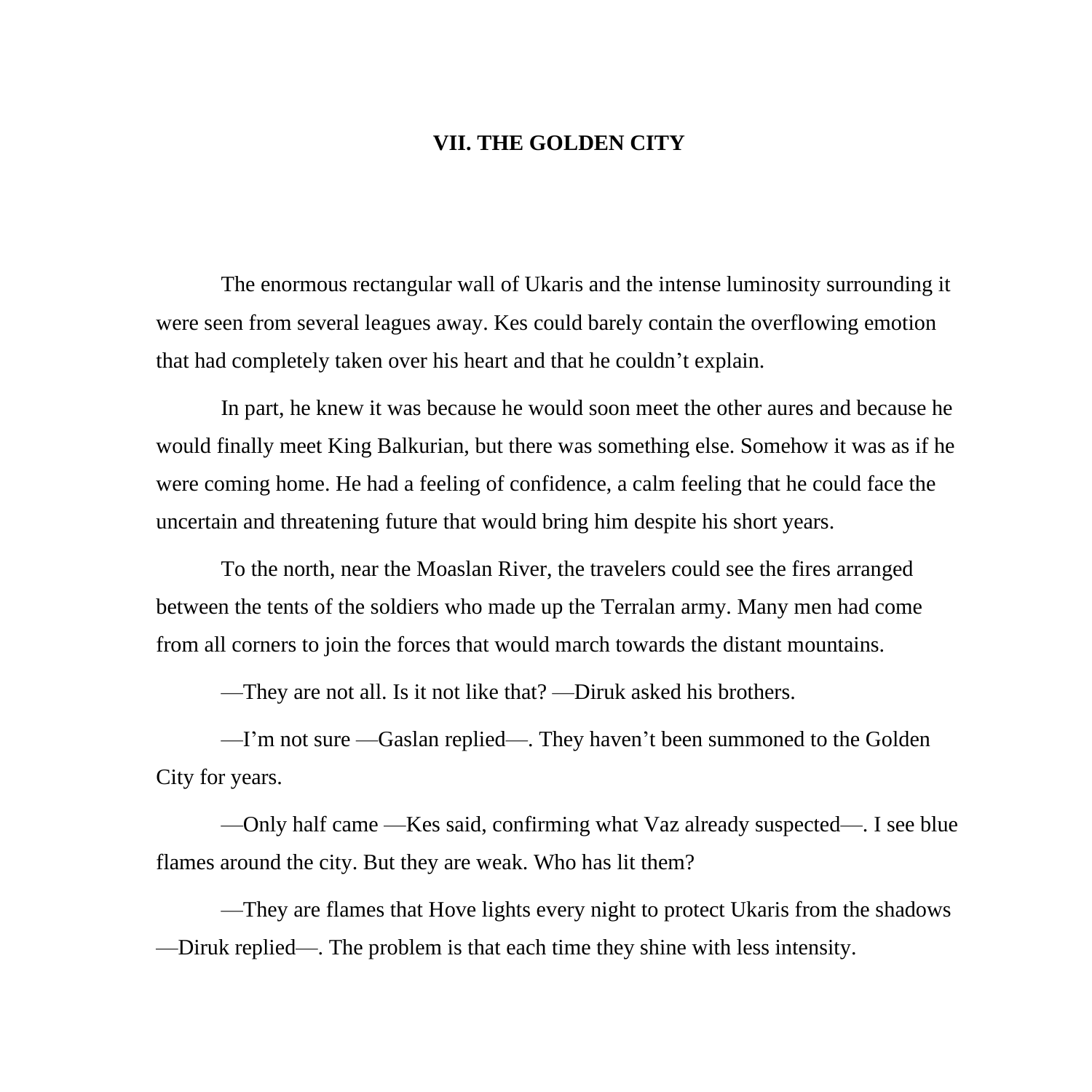—Years ago, you could see the blue reflection in the sky, from many Moaslan villages —Gaslan put in.

—Sometimes, these didn't go out immediately after the first rays of the sun. They were so strong that they stayed on, even after sunrise —Nerus added.

—They'll shine that bright again soon —Kes stated with great assurance.

The travelers continued to advance until they found themselves passing through the Golden City's great gate. As its name indicated, imposing walls that resembled the color of gold surrounded it.

Then something magical and special started to happen. The blue flames began to glow brighter. The entire city seemed to greet them.

The first thing that caught Kes's attention was a large silver statue, which represented Anes, former Lord of the unicorns, who sealed the ancient alliance with the Terralanians at the beginning of the Second Age.

—It's bigger than I had imagined it and brighter —the little boy exclaimed.

Nearby the other six aures awaited them, led by Elkos, the sage, whose main power was clairvoyance.

—Welcome to Ukaris.

—Thank you, Elkos —Diruk said—. We haven't seen each other for many years.

—Diruk, is that you?... You have defied our law at the cost of losing your own life.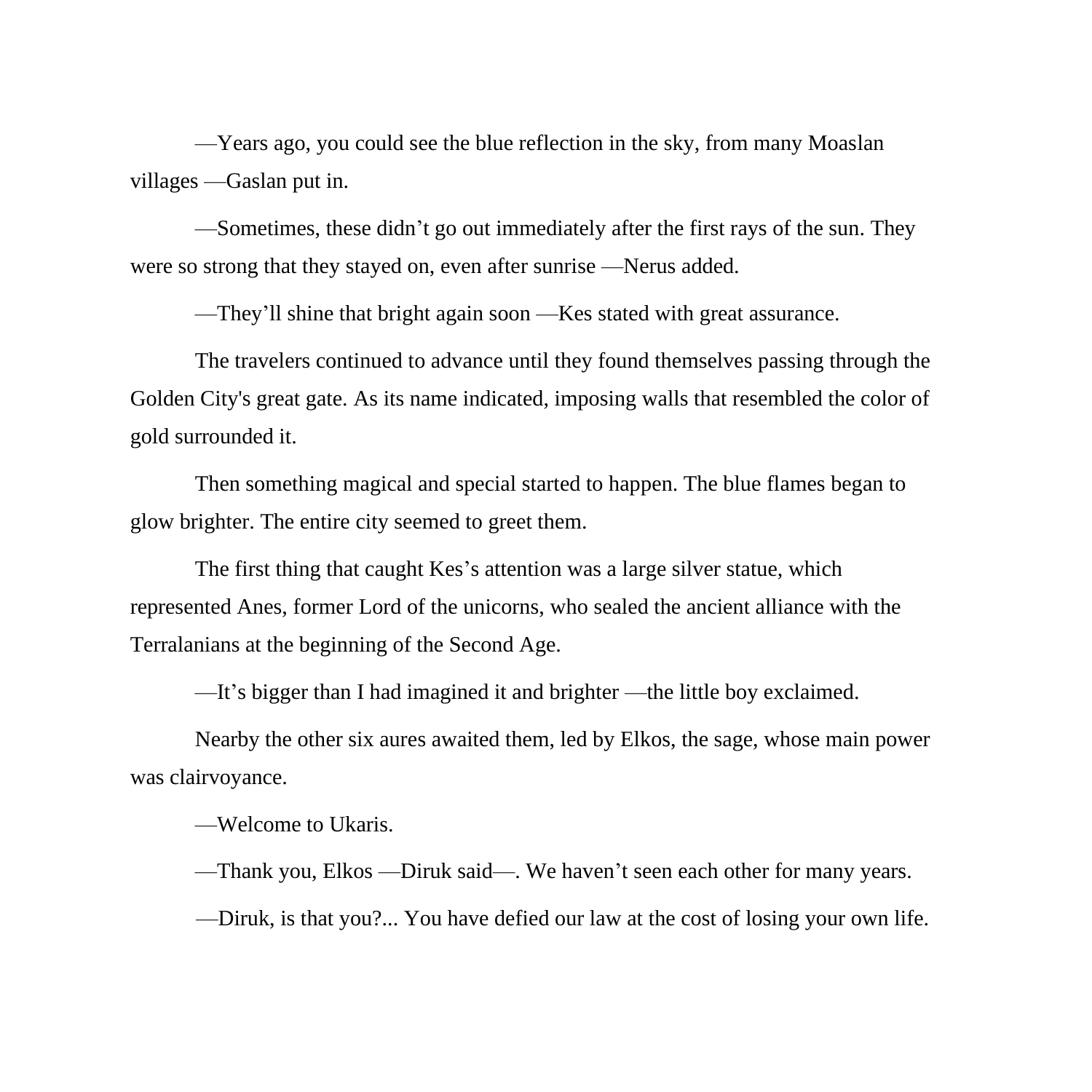—My friend, it is precisely the duty of an aure that has led me to make such a drastic decision.

Vaz, Gaslan, Mias, and Nerus also politely greeted their friends.

—We can assume that this little boy must be the one —Elkos said, in a tone of voice that sounded a little unfriendly.

—I'm pleased to meet you. We must join forces. We don't have much time —Kes said, nonetheless.

—How much energy! And what impatience. Are you sure you are who you say you are?

Diruk smiled broadly and pointed to the statue of Anes. A beautiful blue light enveloped it completely.

—Look around you —said old Vaz.

The city's protective flames had also been rekindled, glowing as they had not seen in many years.

—I assure you, Elkos, I have nothing to do with this rebirth of blue fire —Hove exclaimed, surprised.

At that moment, the royal page interrupted:

—Illustrious visitors, the king awaits you in the castle.

—Let's not keep the good King Balkurian waiting —Diruk said.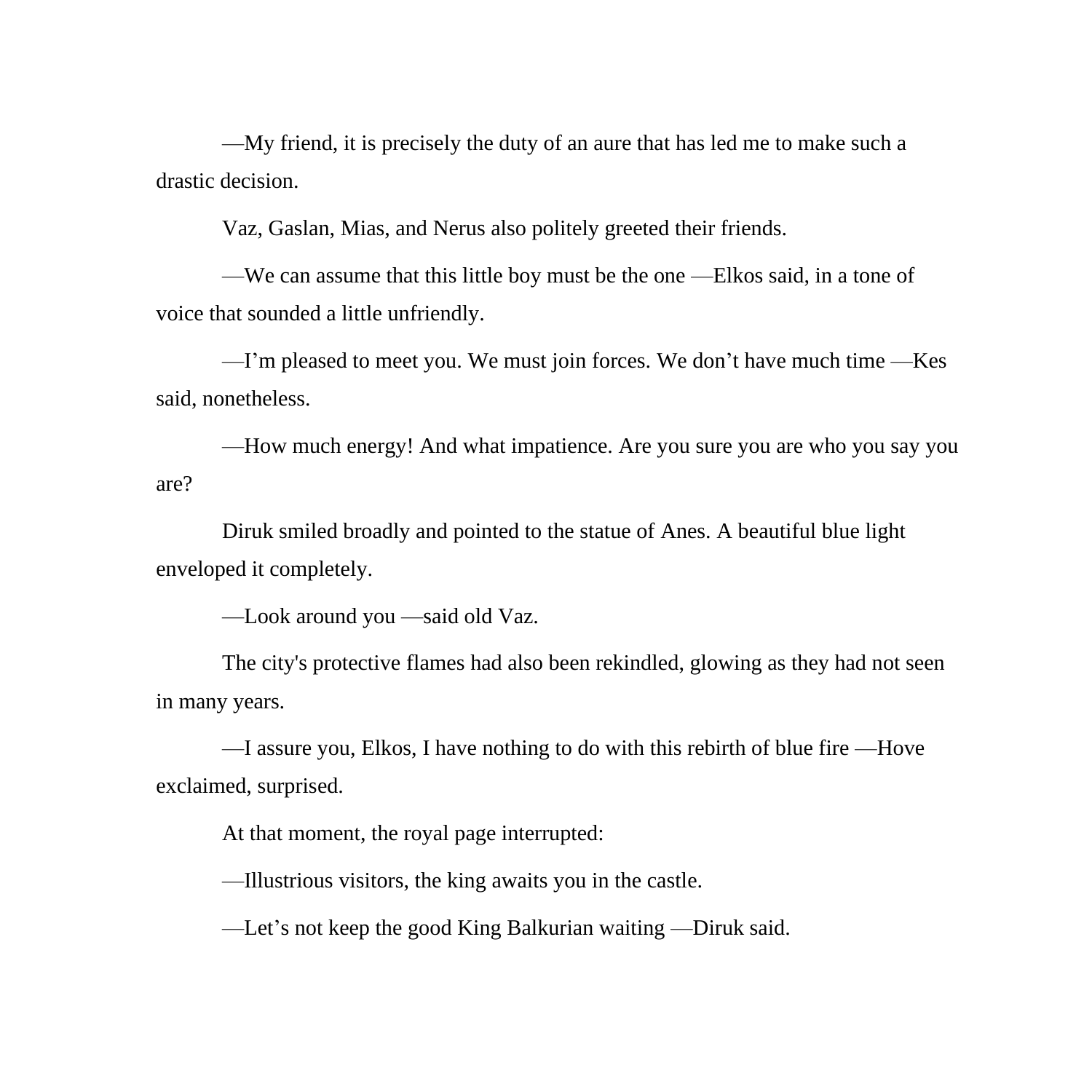Elkos seemed to make a gesture of displeasure. Soon after, he found himself advancing through the city, talking with his old friends Vaz and Diruk.

People watched them from their doors and windows, wondering what important reason had brought them all together in the Golden City once again.

—Surely, it's not a good thing —some said.

The soldiers gathered north of Ukaris could not bode well. Others, more optimistic, hoped that perhaps this meeting, which they had been waiting for a long time, would finally stop the advance of the shadows.

The wide and beautiful central avenue led them to the very entrance to the castle. Once there, they could hear the trumpets, which were always announced to distinguished visitors. When the doors had finished opening, the page indicated:

—Please follow me. The king wishes to see you immediately.

Kes was silent, in awe of the majesty of the building. His usual eloquence seemed to have deserted him.

Unlike its cold exterior, the interior of the castle was warm. A long red carpet, finely woven, served as a path from the front door to another pair of smaller doors, which led to the throne room. All the environments were splendidly lit, highlighting the sober wealth that was immediately appreciated in them.

Dozens of furniture made of the best wood and lined with exquisite tapestries filled that enormous room, leading to two side rooms. Towards the right, one accessed the dining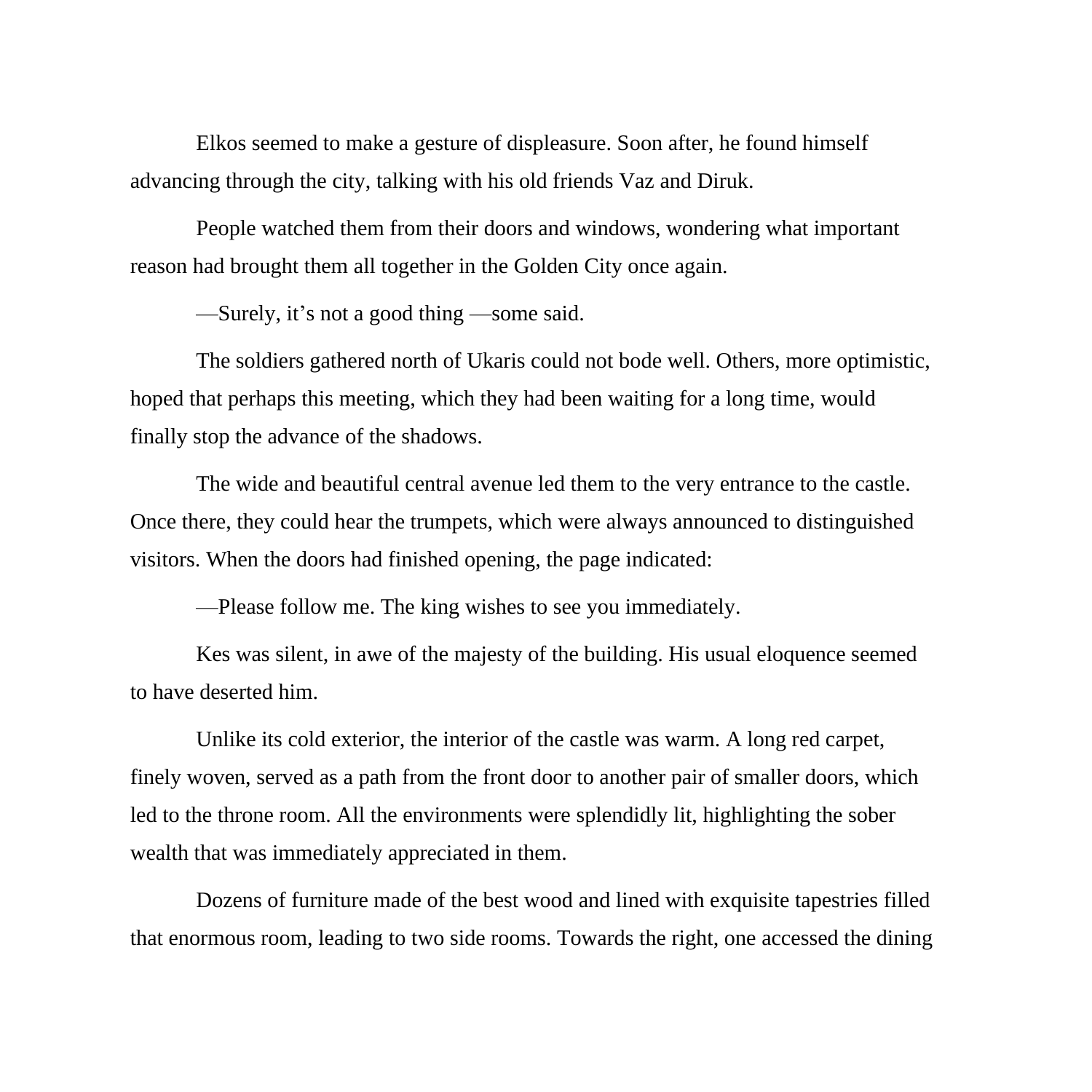room and royal kitchen. One found a long corridor leading to an armory and a courtyard for military practice to the left.

Large windows, located at the height of five men, would surely let in the daylight in a resplendent way. With the blue flames rekindled both outside and inside the castle, an unearthly clarity had taken over the building.

At that moment, Kes took Diruk's hand and said in a low voice:

—When we stand before the king, let Elkos speak first.

The doors of the royal hall finally opened, and they all walked purposefully toward the throne, where a man with a profuse but well-groomed beard was waiting for them. On his head rested a golden crown that made him look majestic, gallant, but at the same time fair. His eyes gave off kindness and intelligence.

—Great King of Terralan! Those who have come from beyond the Moaslan, and from the distant town east of Acuantalis —the page announced.

—Dear friends, welcome. Especially you, little Kes of Herol.

The boy, who had positioned himself somewhat behind Elkos, just bowed and remained silent. It seemed as if an unexpected shyness had taken hold of him.

—I see also that some have come with the face of youth —exclaimed the king.

Balkurian was well acquainted with the arts of the aures, and it was not long before he recognized the one whom his father had sent sixty years before, to the limits of the kingdom, to found the farthest town in Terralan.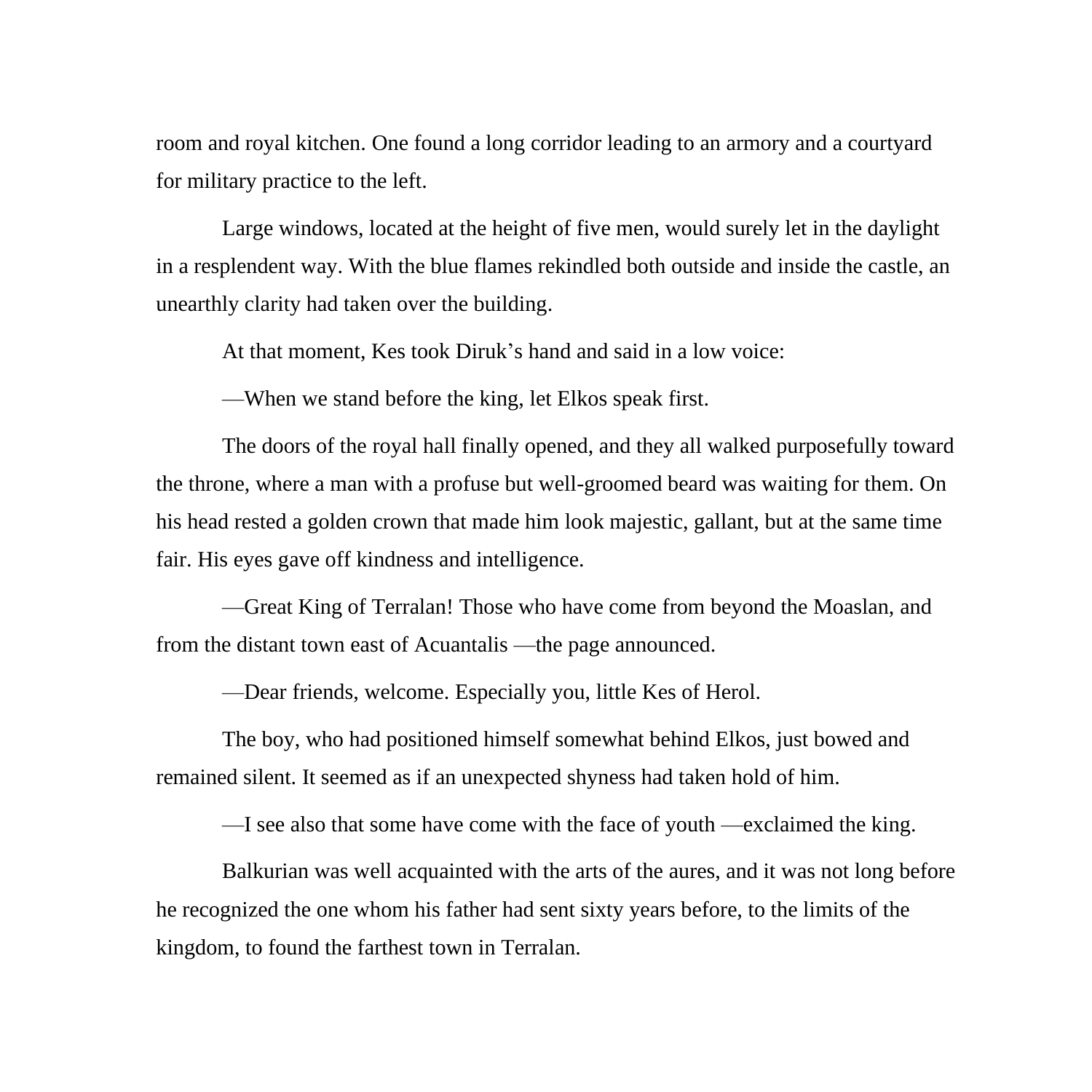—I always keep Herol in mind, the land of the best wine —added the monarch.

Then he waited for Diruk to speak. After all, he was the main person in charge of that necessary and, at the same time, long-delayed meeting.

The silence lengthened. Just when it was beginning to get uncomfortable, Elkos dared to say:

—Your Majesty. I'm sure you will agree with me that we should test the boy before placing all our trust in him.

—Our confidence, you say? Honorable Elkos, I believe rather that it is mistrust that dominates your mind.

—Understand my words, Your Majesty. But we must be sure of his identity if we want to be prepared to face the evil one. We cannot forget that the spirit of Grorn usually acts in strange and unforeseen ways. Our brothers may have been misled.

Vaz, Gaslan, Nerus, Mias, and Diruk showed on their faces an energetic rejection of Elkos's words.

—You may be the wisest of Terralan —Mias exclaimed—, but you cannot forget that the boy has reached the consciences of five aures. We all agree that his heart is pure.

At that moment, Kes approached the king.

—Everyone be silent —the ruler ordered—. Do you have something to tell us, little one?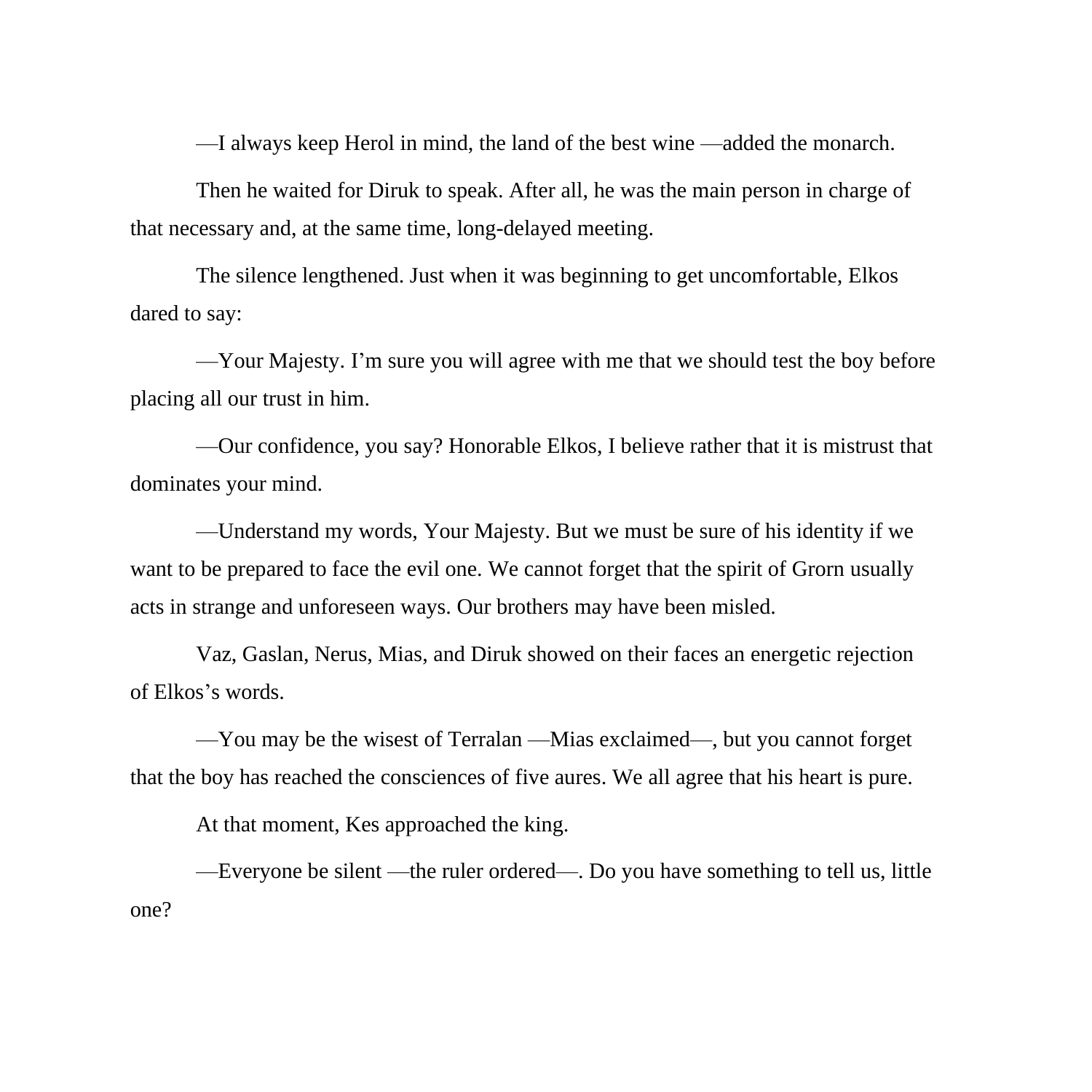—I'm ready for whatever test Elkos wants to impose on me. But first I would like to ask one thing.

—And what could it be?

—I'm starving. Could I have something to eat?

Everyone laughed at the unexpected request, and the tension that reigned in the environment disappeared utterly.

—Of course, you can eat. A banquet in honor of my illustrious visitors has been prepared with great care today.

Soon, they all found themselves enjoying a splendid table. Except for wine, Kes was able to taste everything that was offered to the aures. The most delicious cakes, the most incredible variety of meats and fruits that he could have imagined, were served to the king's guests.

After a sumptuous dinner, they were taken to the bedrooms specially fitted out for them. The boy would sleep with Diruk.

—Try to rest. Tomorrow a long day, awaits us.

—Will I meet the Alliance Chamber tomorrow? —Kes asked.

—So is. In that place, together with the king, we will look for a way to reestablish the ruby's power and prepare the people of Terralan for the battle against evil.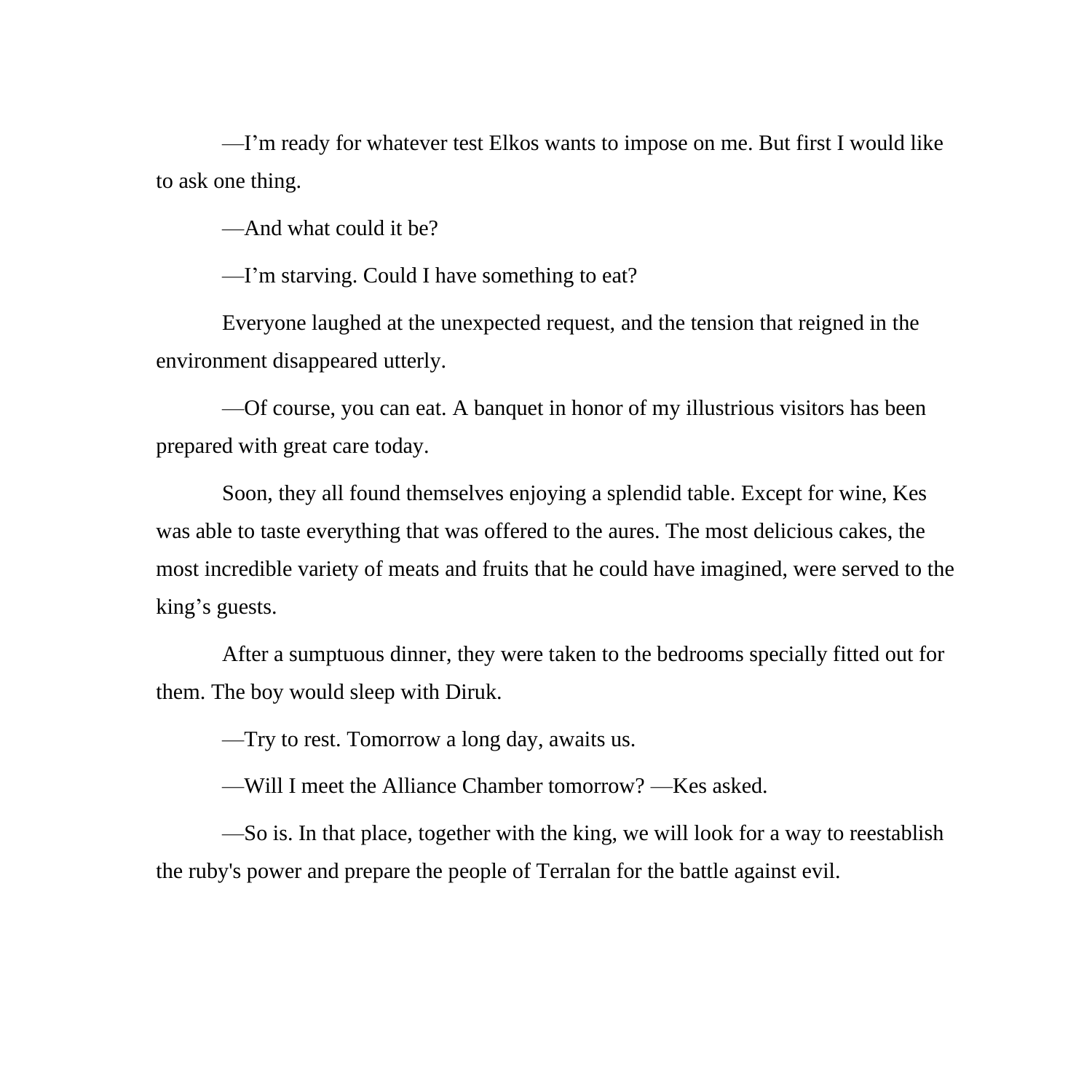That night the blue flames continued to glow brightly, as in many years they had not.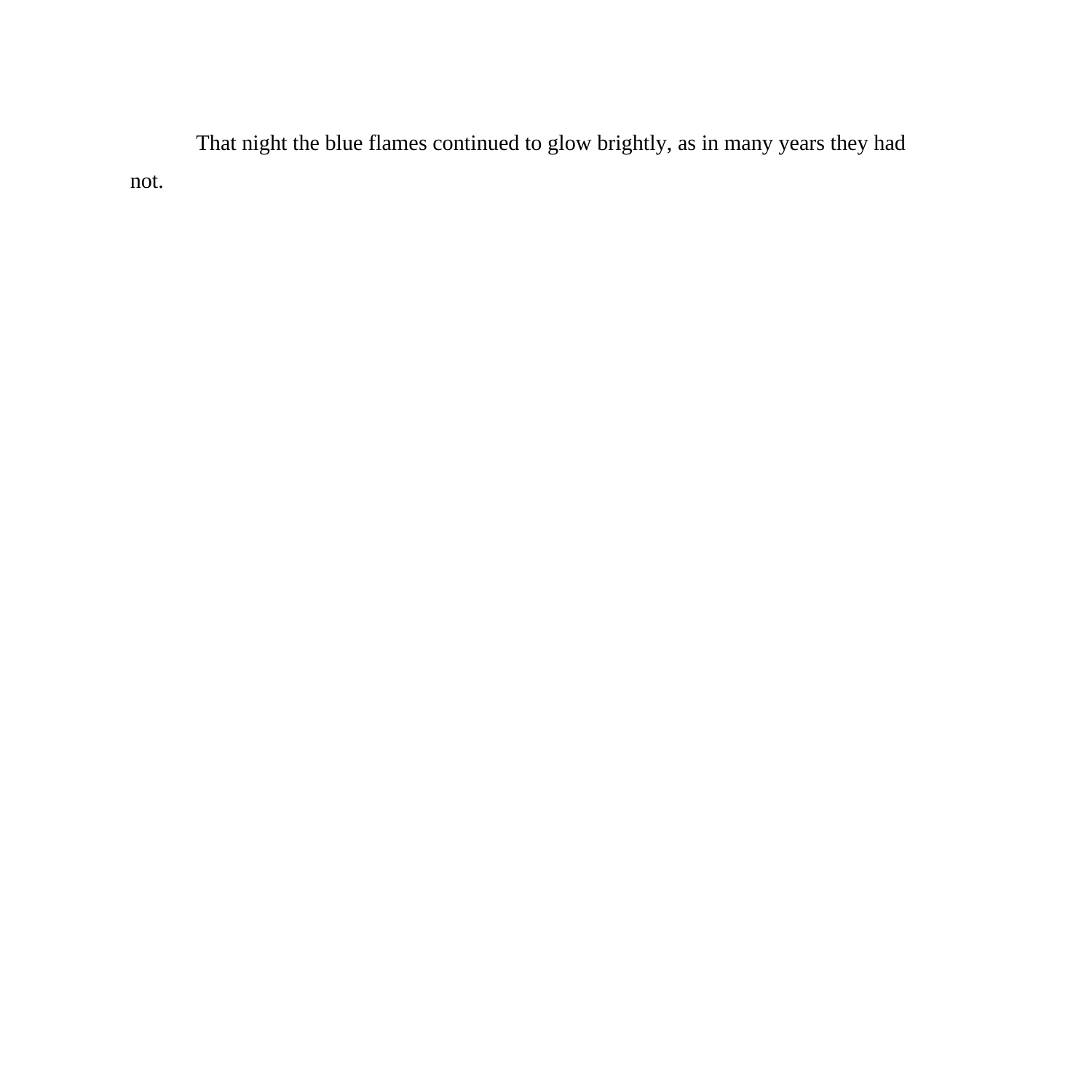## **VIII. NIGHT OF TERROR**

—Ila, we hope you stay with us tonight. Alit has offered you his room more than gladly, and Nira has prepared it so that you can sleep comfortably.

—Thank you, Kasif. I prefer to wait in my own house.

—I don't think it's for the best. Although we've sprinkled around the town the powders that the aure left us before leaving, the animals seem to act strangely. I have a feeling that something terrible can happen at any moment.

—I'm nervous too, but it is at home where I must wait for my son to return.

—As you like. But don't forget that our door will always be open for you.

The woman said goodbye and continued the path that led to her home. A dim moon shone in a cloudless sky.

\*\*\*

Kes had fallen asleep with no small effort. Something had kept him worried since he left the castle dining room.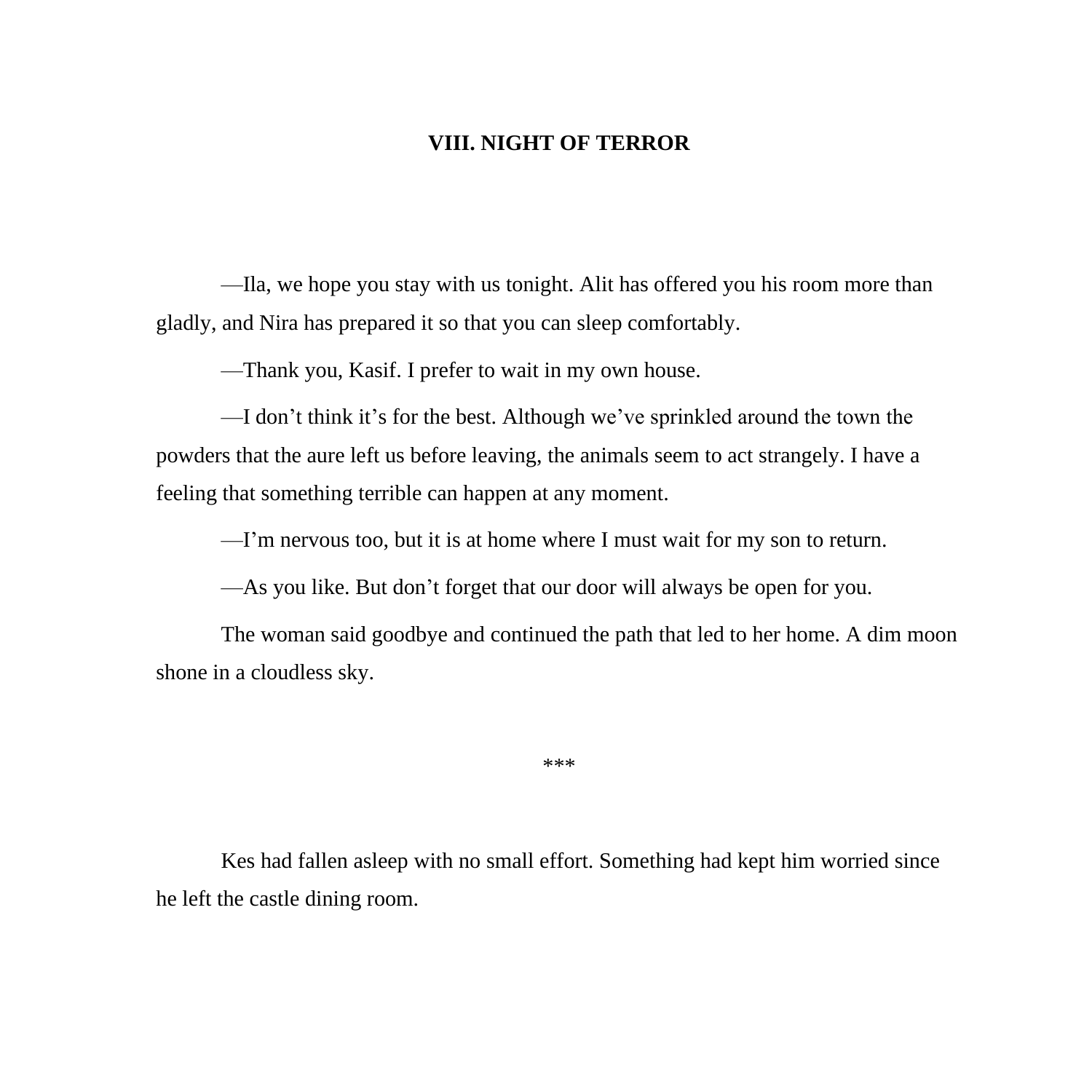—What is going through your young mind? —Diruk wondered, who seemed to veil his sleep in silence.

In the middle of the night, the little boy got up with a start: —My mother!

—Here I am, Kes. It was just a nightmare.

—No, Diruk. She is in danger. The evil has taken over Efin.

—Try to calm yourself down. It was only an image originated by the evil one to confuse you.

—I rather believe that it is the future that I have seen. The beasts of the forest can no longer resist such a dark influence. They are determined to attack Herol.

—Are you sure?

—We must do something, Diruk.

—Come. Take my hands and focus on your mother. Now repeat after me:

*Magic of the aure, blue flame protect mine, protect them from evil. Magic of the aure, spread your vail may the end doesn't come along this riddle.*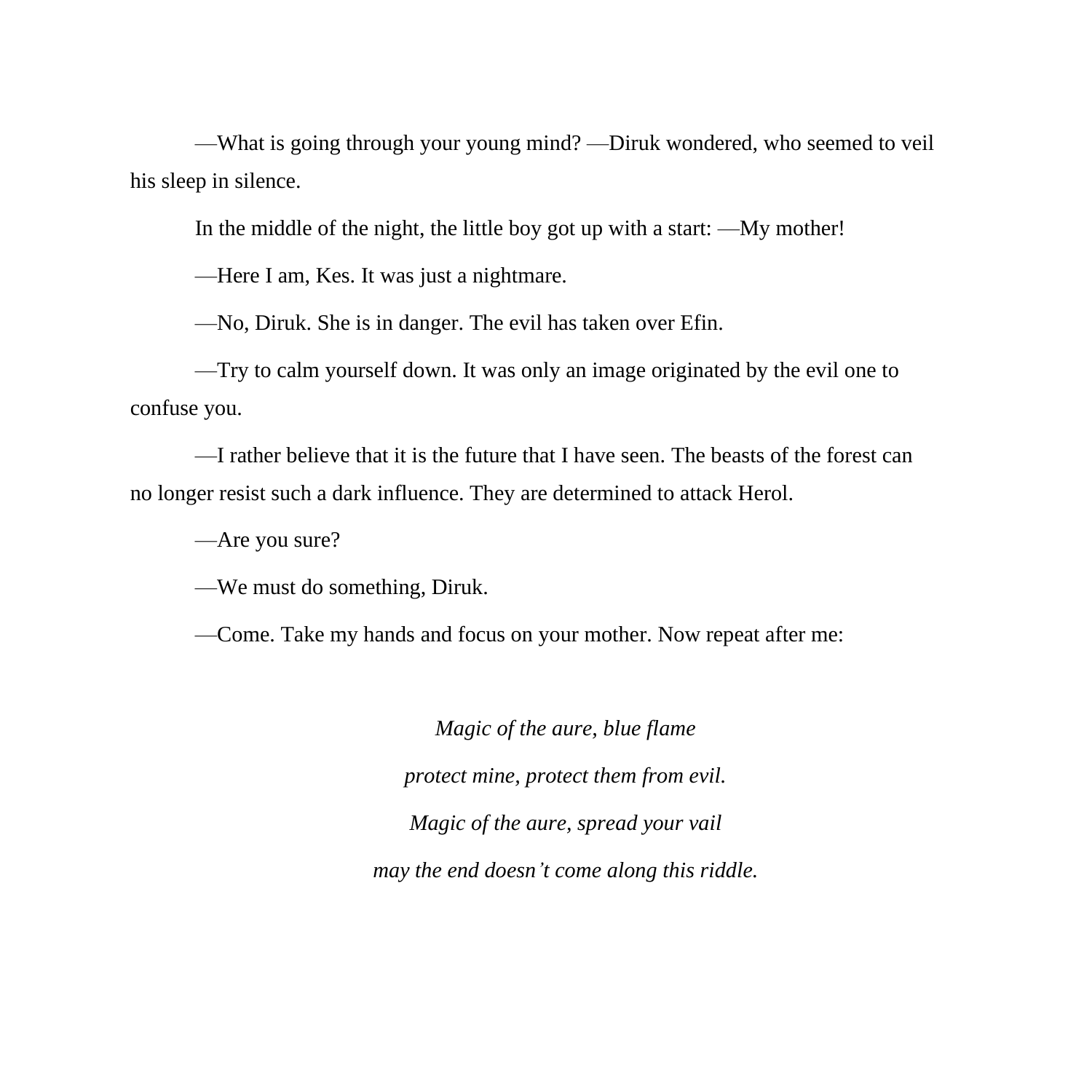When Kes had finished repeating those words, the flames surrounding Ukaris grew tremendously, spreading for several leagues around.

\*\*\*

It had been several hours since Ila said goodbye to Kasif, and she still hadn't been able to sink into sleep. The howls of the wolves, getting closer and closer, were heard like never. They weren't ordinary howls. They didn't seem to indicate dominance or celebration. The voices of the beasts tried to tell that they were fighting furiously against a supernatural force.

At that moment, there was a knock on his door. The woman approached the window nervously.

—Who is it?

A fierce howl was heard too close.

—Who is outside? —Ila asked again.

—It's me, Kasif! Ila, you must come with me! The wolves have penetrated the perimeter of the town. The magic of the aure could not stop them. They are about to attack. You must come with us.

Without thinking twice, the frightened woman opened the door and hugged Kasif.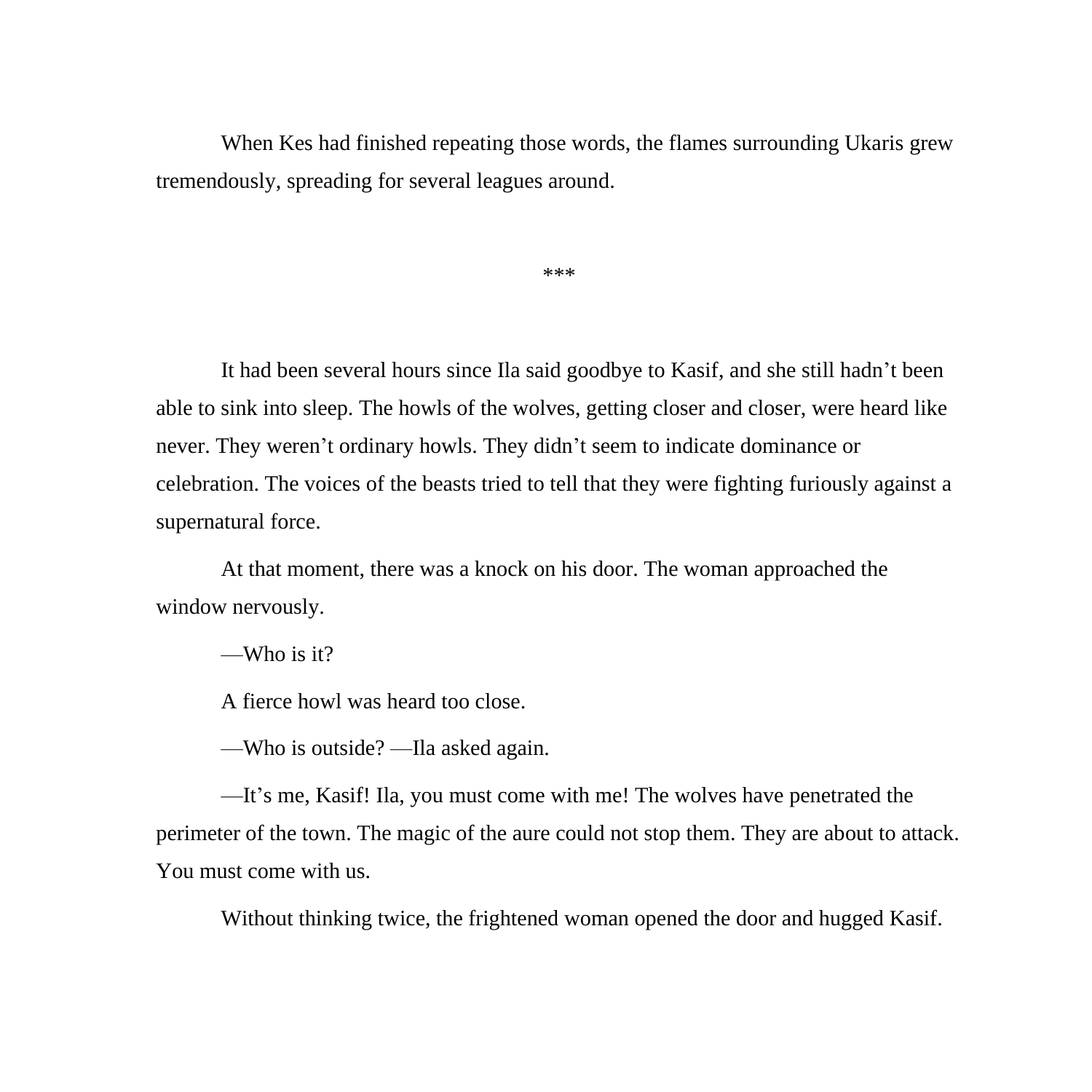—Two other families have also taken refuge in our home. We will not die without a fight.

—Do you think we'll get there? —the frightened woman asked.

—Take my hand —was the only reply.

They immediately broke into a run, moving as fast as possible along the path that led to Kasif's house. Suddenly, they thought they made out a score of wolves that were approaching rapidly in the distance.

—We're not going to make it —Ila cried, terrified.

—Keep running!

There was still a considerable distance to go to reach the cabin's safety when they both turned to check how far away the beasts were. With horror, they could see that the eyes of the wolves were fiery red. It seemed as if terrible demons of darkness inhabited the maddened animals.

Nira was waiting for them at the door, accompanied by two men carrying sharp machetes.

—Hurry up! They are almost upon you! —the desperate woman screamed.

At that moment, Ila tripped over a stone and stumbled on the road. Kasif reacted instantly, helping her up in a second. From the house, Nira could see how the wolves were preparing to jump on their prey.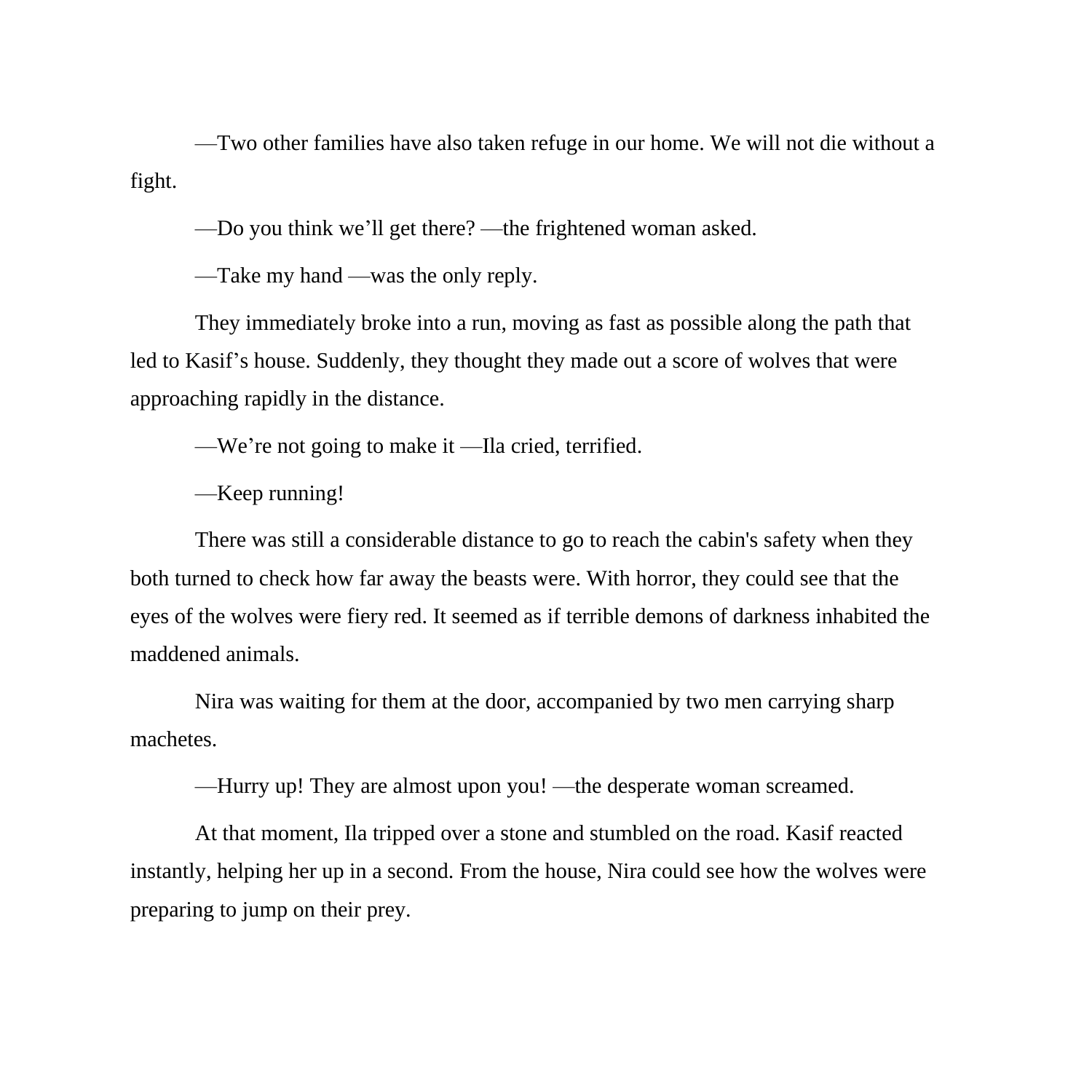At that precise moment, a very intense blue light blinded everyone. The frightened animals backed away with their tails between their legs and the hair on their backs standing on end. They immediately started running, losing themselves in the shadows of the night.

Ila and Kasif had not yet recovered from their shock when the others approached.

—What has happened? —Nira asked tears in her eyes.

—It was Kes. I can feel his presence in every fiber of my being —Ila replied.

—It's true —Kasif said—. I can feel it too.

—Look! —one of the men exclaimed.

Everyone was surprised when they discovered a kind of energy dome around each village cabin, a very bright blue color.

—We are safe! We are safe from the wolves! —shouted Kasif excitedly.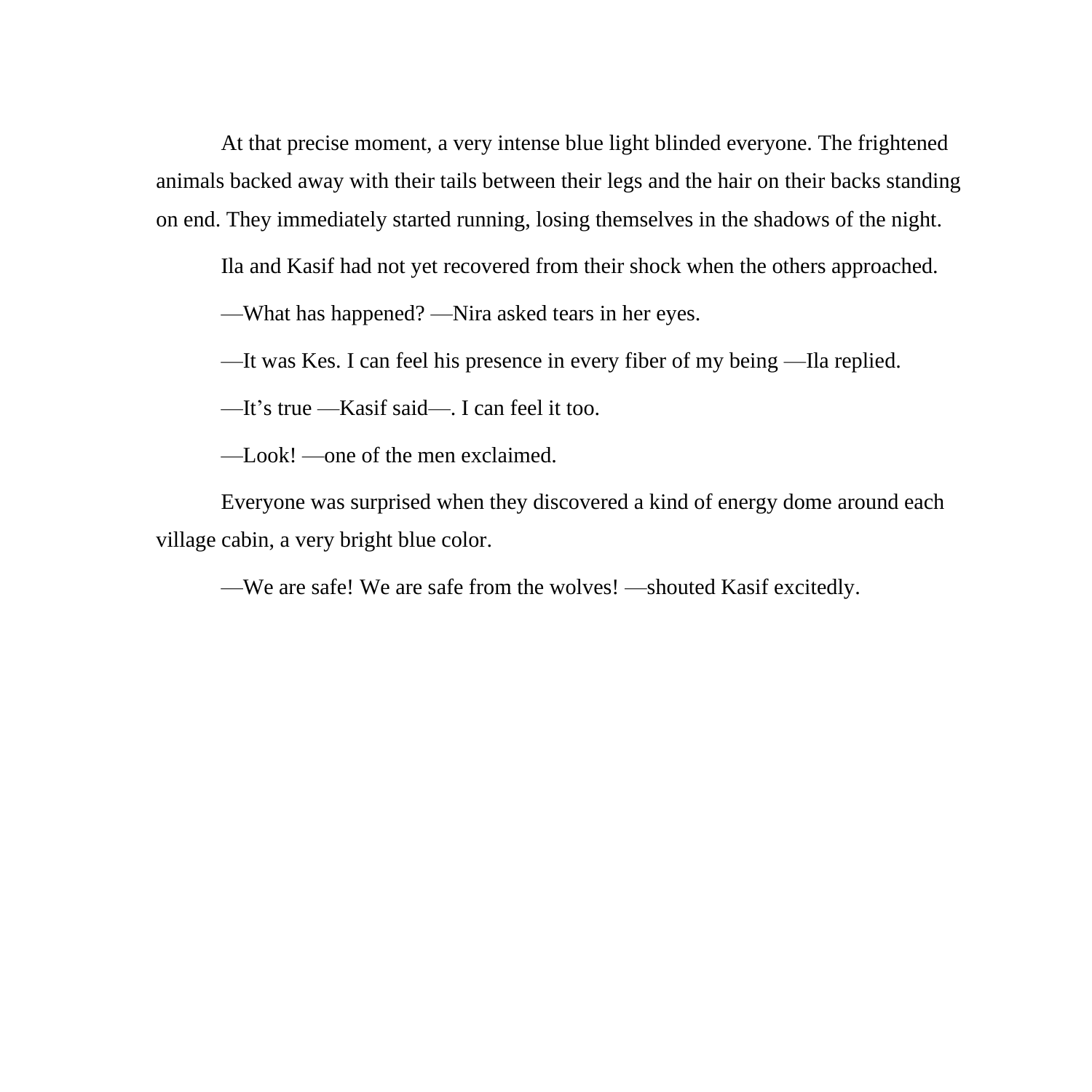## **IX. TWELVE AGAIN**

The Sun rose on the horizon, illuminating the Golden City. Although the darkness of night had given way to the light of day, the blue flames continued to glow for a few more minutes.

The morning had surprised Kes, sound asleep. When he finally opened his eyes, he could see Diruk sitting cross-legged on the floor in deep meditation.

—What are you doing?

There was no answer to his question. The boy finished stretching and got dressed. Finally, the aure got up and said:

—Good day to you! I have been meditating. I want to be as lucid as possible during the council.

—Council? —Kes asked.

—It's the name we used to call the meetings we had every five years here in Ukaris. It has been almost two decades since we have done it, and what better occasion to resume the tradition, now that the twelve of us are present once more.

—Even though you don't tell me, I know it still surprises you.

—What, Kes?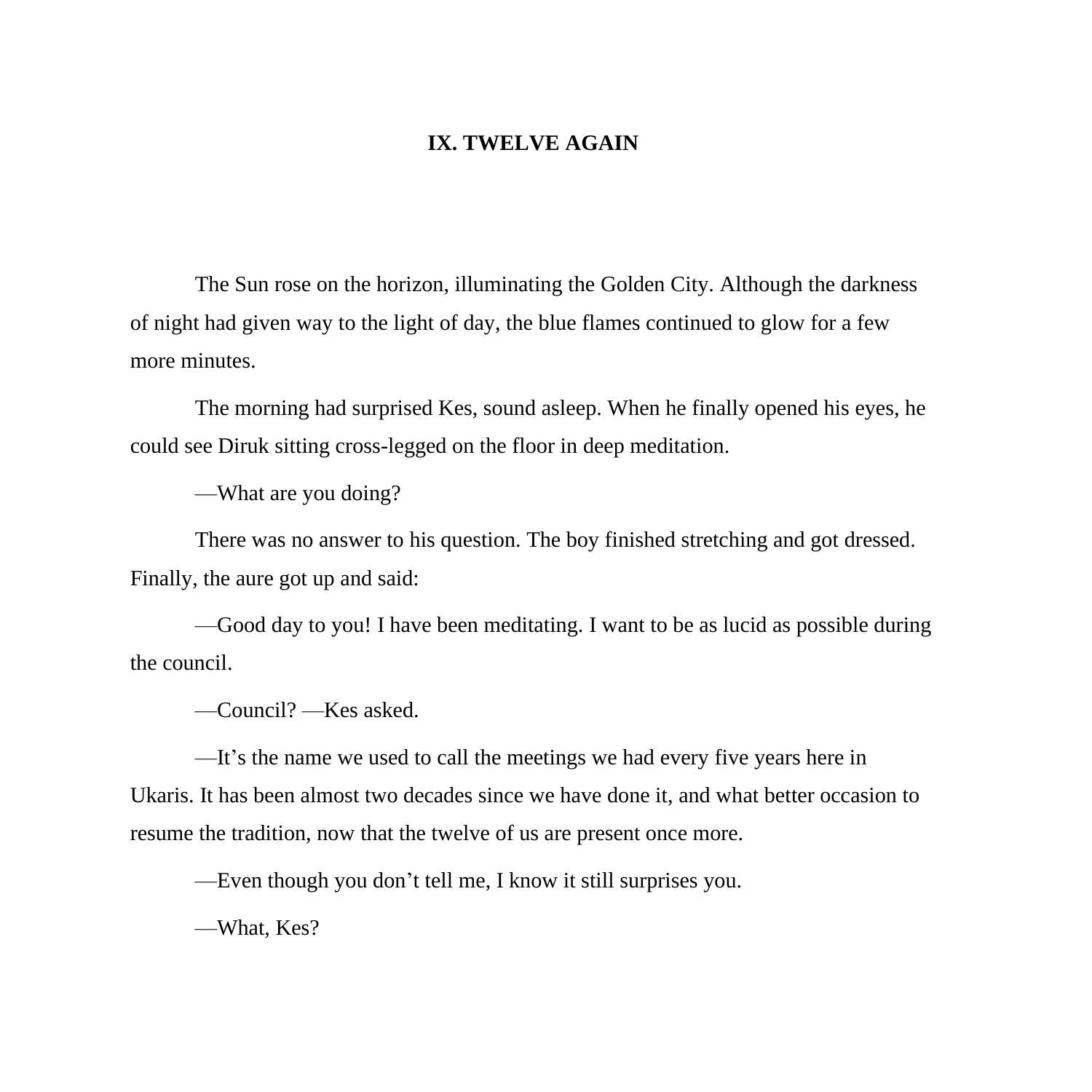—That at times I show a power much greater than yours, clairvoyance greater than Elkos', and at other times I behave like any other boy, who only seems to care about playing and eating.

—Yes, sometimes it surprises me. But I know the reason for it.

—I'm still a boy.

—Exactly! Even if you become the strongest aure of all, part of your nature is to be a boy, and you cannot stop being one no matter how much power higher beings have decided to grant you.

Kes looked out the window and marveled at the splendid sight. From that height, he could see a large part of the city. The houses, many of them two and three stories high, stood in an orderly fashion over the avenues and streets that surrounded the castle.

For a moment, the little boy seemed saddened.

—What is it, Kes?

—I remember my father telling me about the multi-story houses he used to stay in when he came to Ukaris, with his cargo of wine.

—Do you want to go for a walk? I think we have time before the council.

—I'd like that very much, Diruk!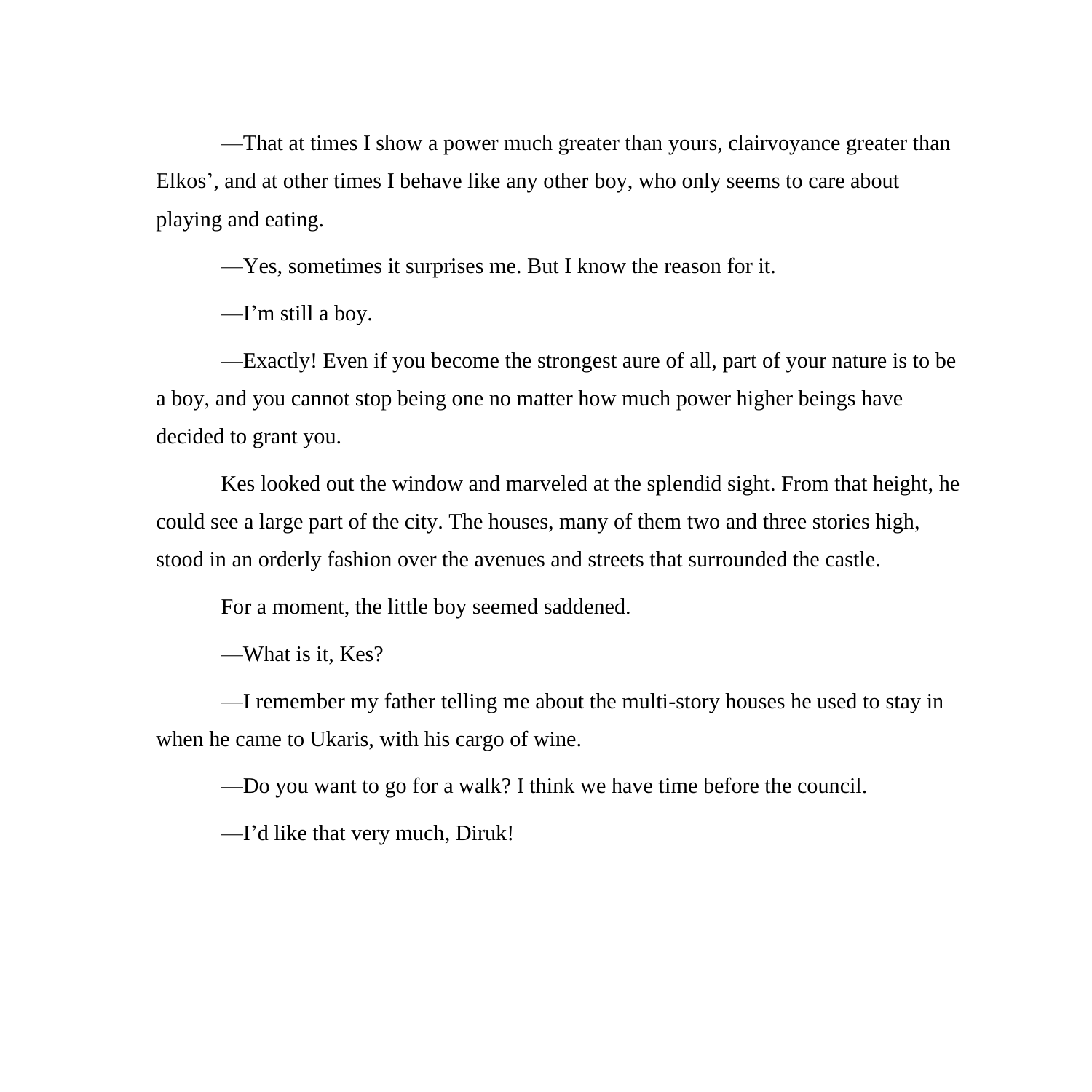Shortly later, the two found themselves walking the streets of the city. The dwellings looked higher and more imposing. Some people, who did not even know Kes, did not hesitate to greet him happily from its doors.

—Who are they? —asked the puzzled boy.

—You don't know them. But your heart will soon understand that these are the people who still believe in the alliance we once had with unicorns. The problem is that there are fewer and fewer —explained Diruk.

After touring one of the main avenues, they arrived at the great market, which stood inside an imposing square. It was much larger than Belia's. People from all over gathered there to exchange products from all over Terralan.

The stalls crowded with food, clothes, and ornaments, filled the place with colors, smells, and sensations that the little one didn't know and that at times seemed to cloud his senses.

—What is that sound? —Kes asked, leading Diruk by the hand to where it seemed to come from—. It sounds like a melody.

Soon the boy found what he was looking for. A group of musicians, accompanied by their flutes, lutes, and drums, played joyful music. One of them was singing with a strong and beautiful voice. Having stopped their work, many people surrounded them and listened attentively.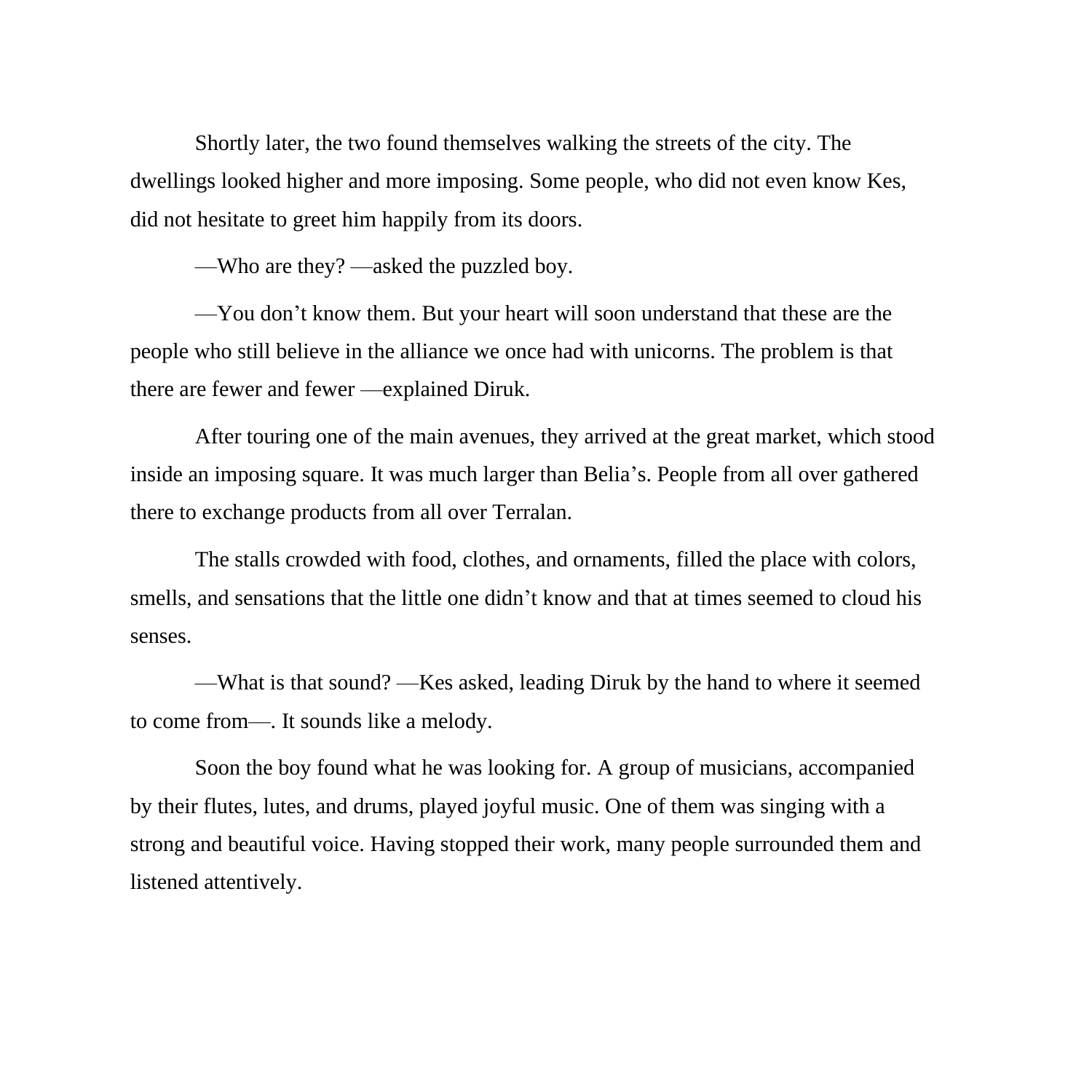Despite the festive atmosphere the orchestra fostered, Kes seemed to be gripped by a deep sadness. Hesitantly, he approached the lively singer and asked:

—Who do you dedicate this song to?

The surprised man stopped his interpretation and replied:

—We sing to the Sun and the Moon. This is how we celebrate the blessings that each day brings us.

—Why have you forgotten about the unicorns?

—We haven't forgotten them, sometimes we even see them from a distance —he replied indifferently.

—But you are no longer grateful to them —Kes seemed to reproach him.

—Well, that's their job, isn't it? What a funny child! —the man replied. Many of those around them laughed along with him. Diruk stared at the scene in silence, his expression grim.

Shortly after, they were both back in their castle room. It was close to noon when there was a knock on the door.

—It's Mias. The time has come —Kes said, almost undeterred.

—Diruk opened and verified that indeed it was the beautiful friend of the animals.

—Are you ready? —she asked.

—We are. Now it's time —Diruk exclaimed, unable to hide a certain nervousness.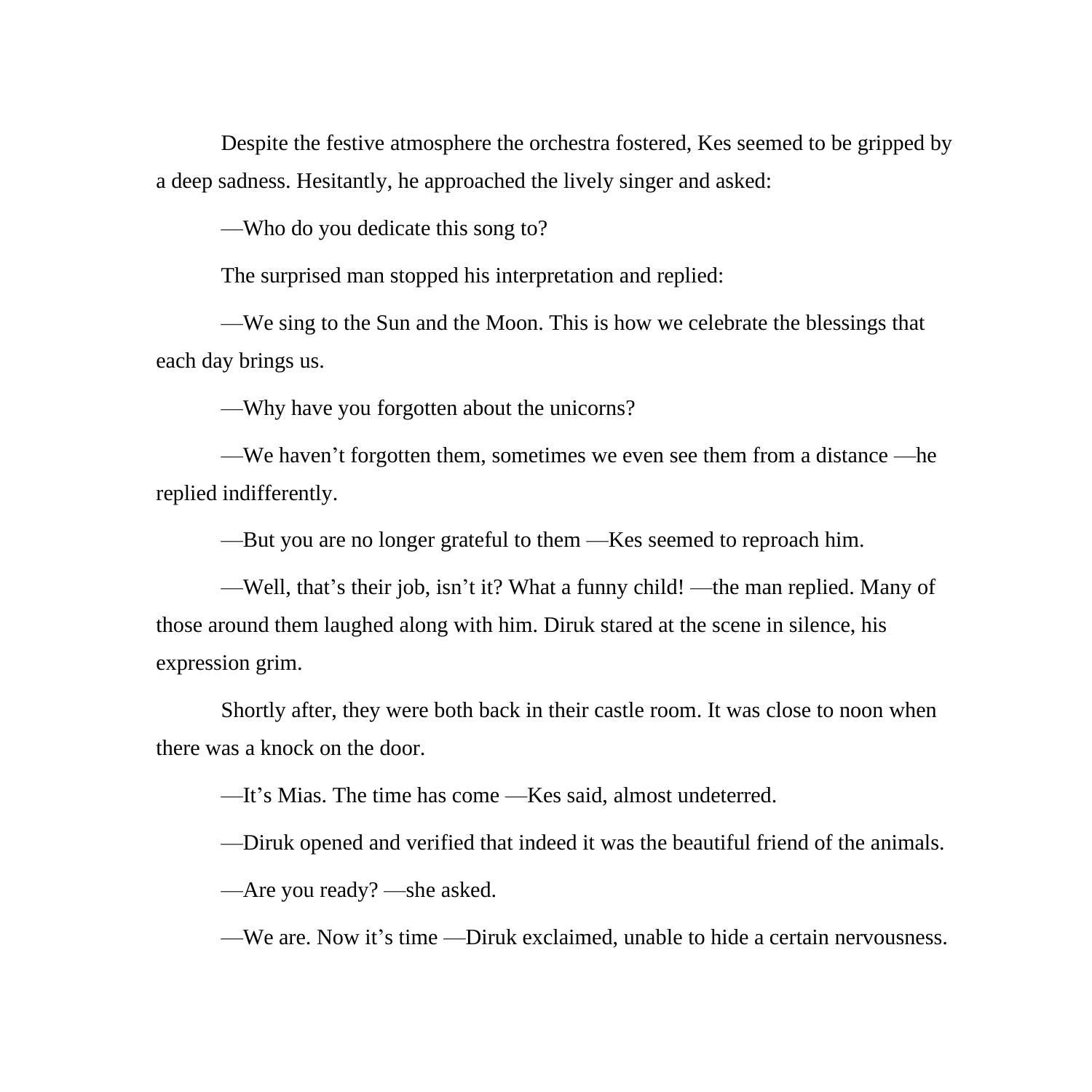—Don't worry —Mias tried to encourage him—. Kes will measure up. Much more than you imagine.

Soon the three of them found themselves climbing a spiral staircase, which would lead them to the highest level of the castle. At the top end of the main tower was the Alliance Chamber, a large hall with twelve stone chairs arranged in a semicircular manner. In front of them was a thirteenth, intended only for the king. On a gold pedestal in the center of the room, the magical ruby still glowed, but with faint opaque glints.

—In this place, the king and aures are treated as equals. That is why the thirteen chairs are the same size —Mias explained, anticipating the question that indeed haunted Kes's mind.

—Welcome! We were waiting for you —the king received them.

After greeting each other with affection, those present were taking their respective seats.

—I think some don't want me to sit down yet —the little boy exclaimed.

—It is not by the wish of some; the law of the aure is what prevents you from still occupying that place —said the monarch.

—Kes, the time for your test has come —Diruk announced, with a warm look and a friendly smile.

—Come closer, native of the Town of Herol —said the king—. You too, Elkos of Ukaris.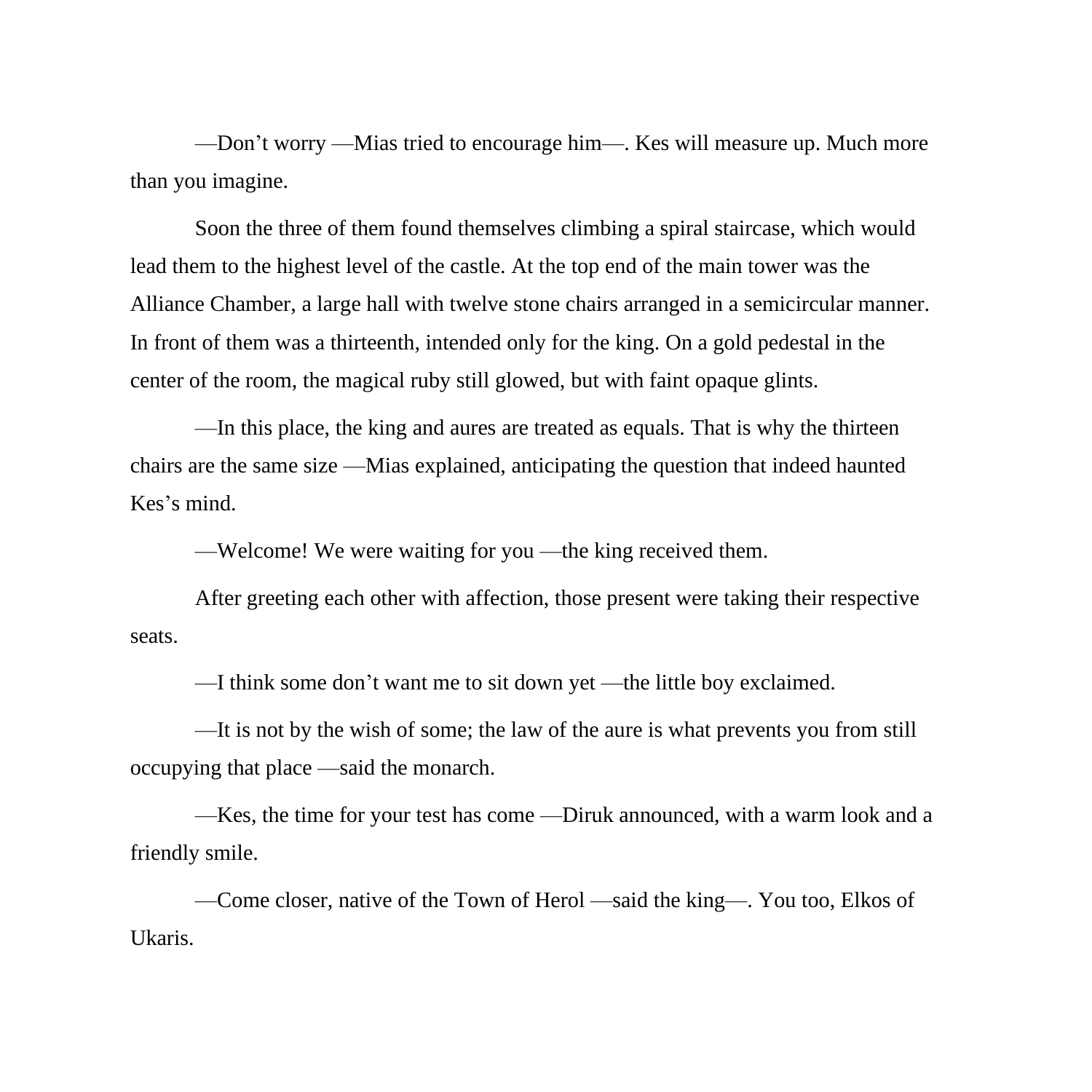The latter was surprised.

—Is Your Majesty sure of his decision?

—More than ever. It is necessary that the one who masters clairvoyance be the one to carry out the tests.

—If the boy is not who Diruk thinks he is, I fear that his mind and body may suffer irreparable damage —Elkos sentenced.

—We all know the risks of testing —said the king.

—Your Majesty. I want to ask you one thing —Kes put in.

—I hear you.

—I don't want you to hold Diruk responsible for what happens to me.

Elkos made a strange gesture. He thought he perceived fear and doubt in the boy's words. Perhaps that indicated that he was not who he claimed to be.

—Very well —said the king—. You will be subjected to the tests at your own risk.

Kes turned to look at Diruk, and with a smiling gesture, let him know that everything would be fine.

By then, Elkos was waiting for him in the center of the semicircle formed by the twelve chairs. The boy stood in front of him and waited.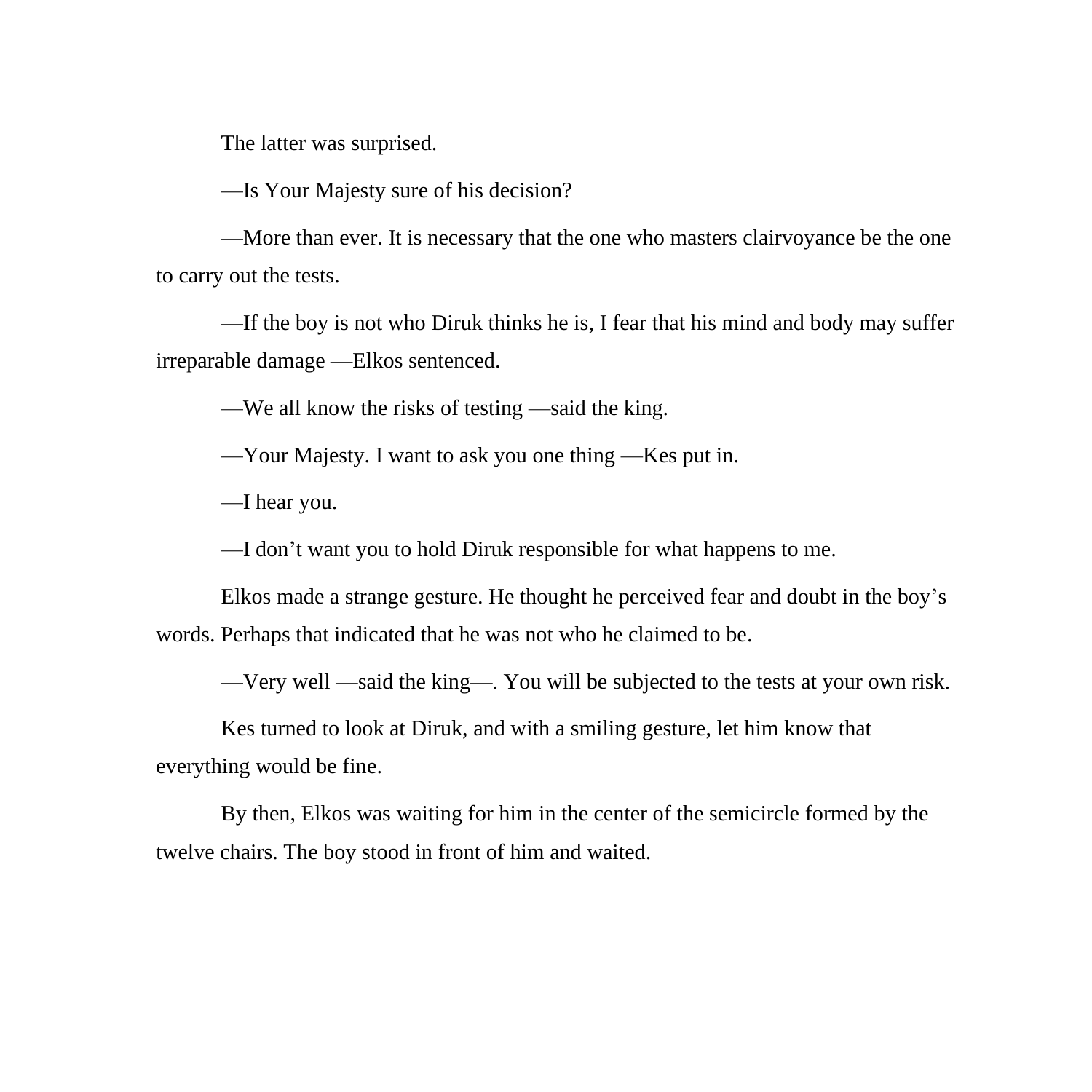The others kept their minds focused on trying to rekindle the ruby's glow. At times it seemed to want to come back to life, but the power of those gathered there was not enough to return it to its original state.

—Clear your mind. Put aside any ideas or thoughts that might disturb your concentration —Elkos pointed out.

—I'm ready! —Kes exclaimed, his voice firm.

The test consisted of two parts. In the first, the aure would invade the child's mind to force his spirit to reveal his true identity and purpose on earth. Then, his body would be subjected to enchantments that would seek to find weaknesses that could turn him into a soldier of the evil one.

Elkos was staring at him. The silence in the chamber was total.

—Please, everyone, close your eyes. You too, little one.

Kes obeyed without hesitation and waited.

—Give me your power aures present here and now. Give me your power aures that have already departed to the higher plane. In the name of Valmar and Vedia, first kings of Terralan, I request the necessary wisdom to know the essence of the one who appears before me.

For a moment, it seemed that nothing would happen. Kes, curious like every child, opened one eye to try to know what was happening. His surprise was capital. He was no longer in the Alliance Chamber.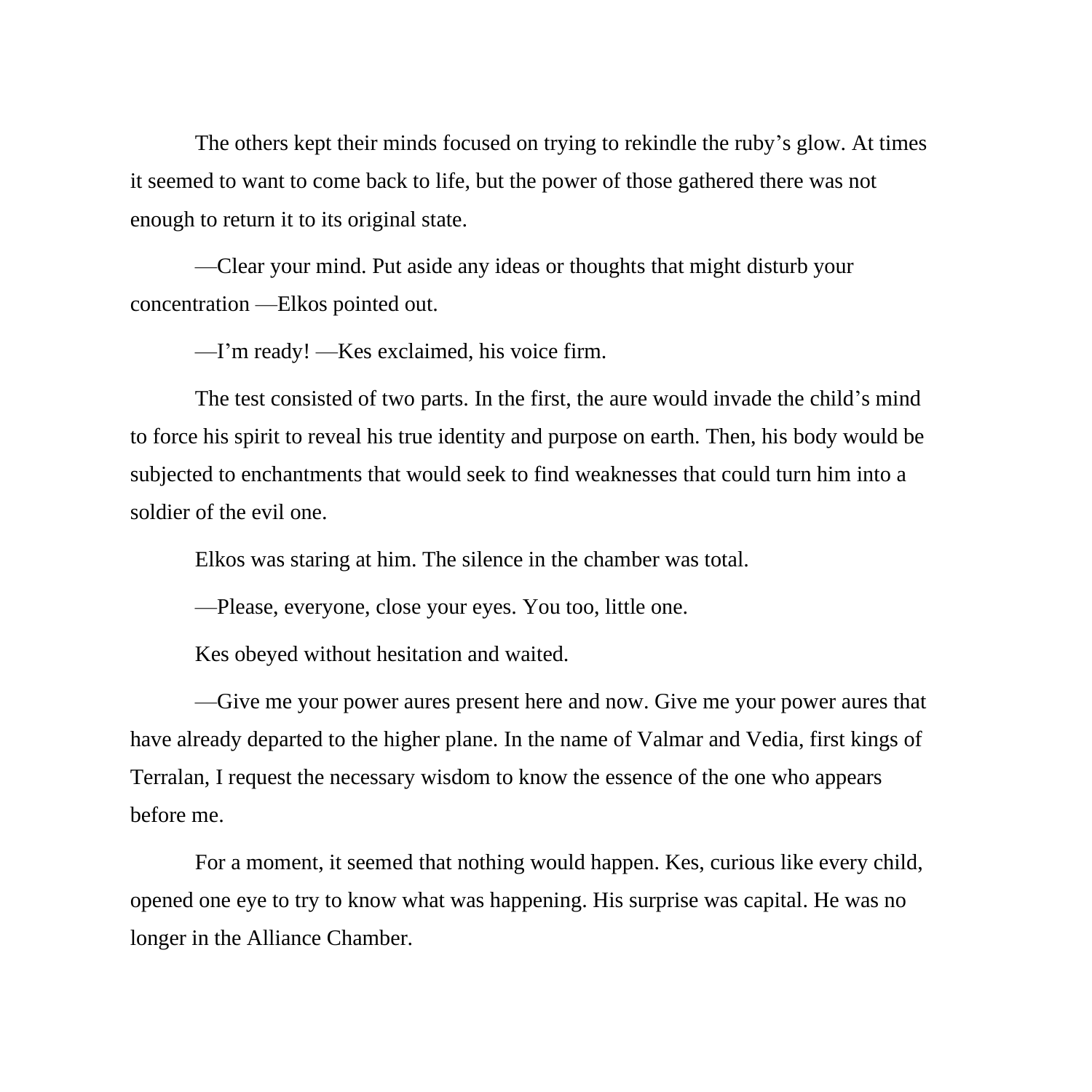—Where we are? —he asked, intrigued.

—Our consciences have left our bodies and have moved to a place that only aures and demons can reach. Of something I can already be sure. You are not an ordinary mortal.

Kes looked down, concentrated, and was suddenly able to see the Moaslan Valley dwarfed below his feet. He tried a little harder, and then he could see Ukaris and the king's castle.

—Does it bother you to be in this place? —Elkos asked.

—Why you ask?

—It seems like your mind wants to run away. Get away from me now that I am about to enter the depths of your thoughts.

—I don't want to run away. I just wanted to make sure the inhabitants of the valley and the city were all right.

—Let's see if what you say is true.

In that instant, Kes felt the depths of his consciousness being auscultated by Elkos's. For a moment, he was scared. It was the first time he felt something like this.

Warm and pure energy invaded the old aure. He was enveloped in an indescribable feeling.

—It's wonderful! Your vital energy is wonderful —he repeated.

Kes was looking at him with exaltation and with a big smile.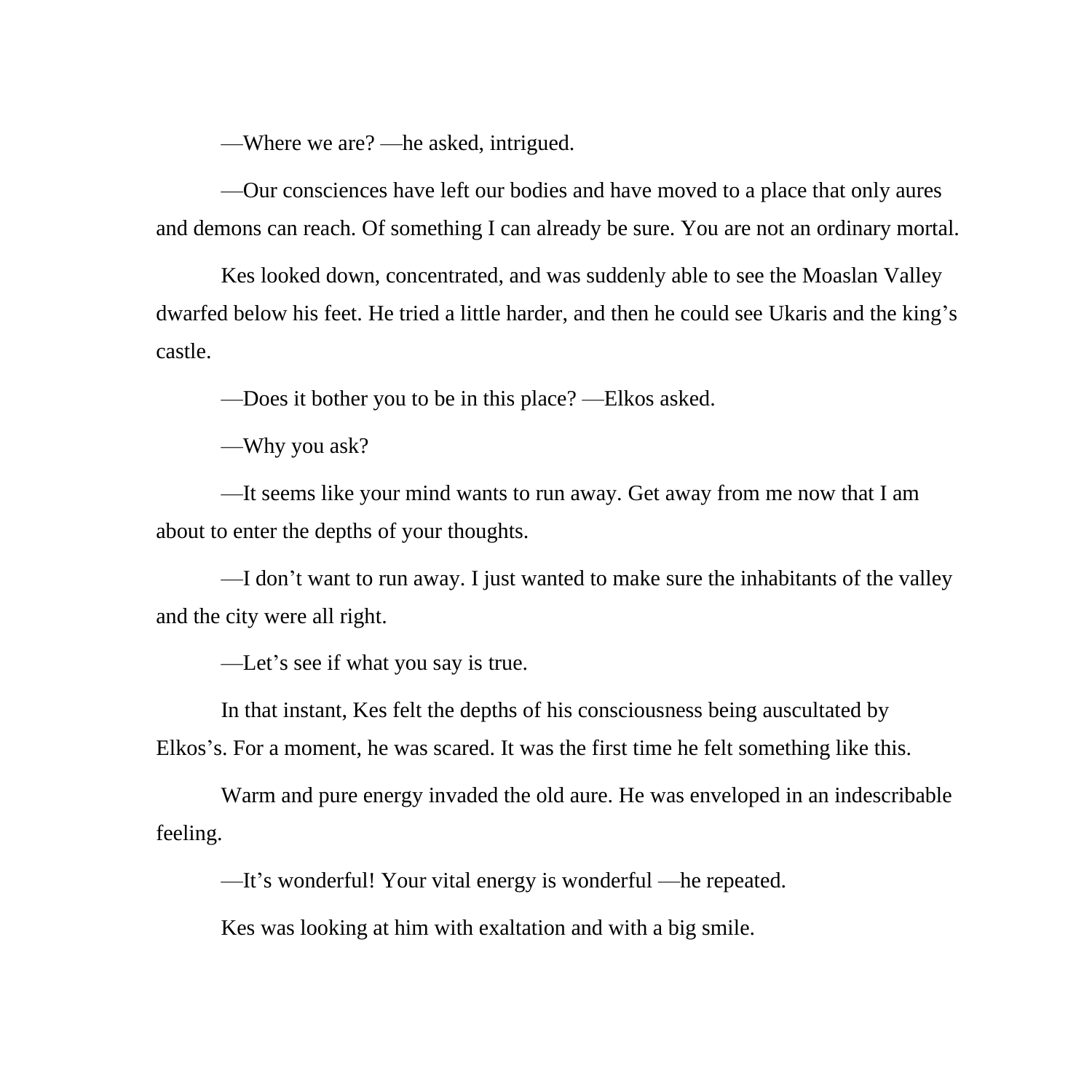When everyone opened their eyes, they found the boy hugging Elkos, who knelt wept with excitement and happiness. His body and face had rejuvenated, even more so than Diruk's after using the forbidden potion. The chosen one had transformed him, giving him the gift of youth and the fullness of his powers.

Elkos couldn't stop touching his face.

—I don't think any more tests are necessary. No, they are not required —he exclaimed with irrepressible emotion.

They all vigorously shook their heads in shock, in approval.

—Now you can guide us to find Unir —said Diruk—. Only with his help will we restore the ruby's power and completely release the essence of the supreme aure, still hidden in Kes.

—We must wait for the Terralan army to be completed —the king exclaimed.

—Not all will arrive —Kes said with concern.

—Explain yourself, little aure.

—Your general, who initially disobeyed your orders, is no longer responsible for the soldiers' failure to reach Ukaris. The evil one has spread his cloak of darkness throughout most of the kingdom. Those who didn't come with the first call from the Golden City have been imprisoned in their homes.

—Excuse the general, King Balkurian —Elkos said—. It was I who influenced his mind and heart with my doubts regarding the prophecy.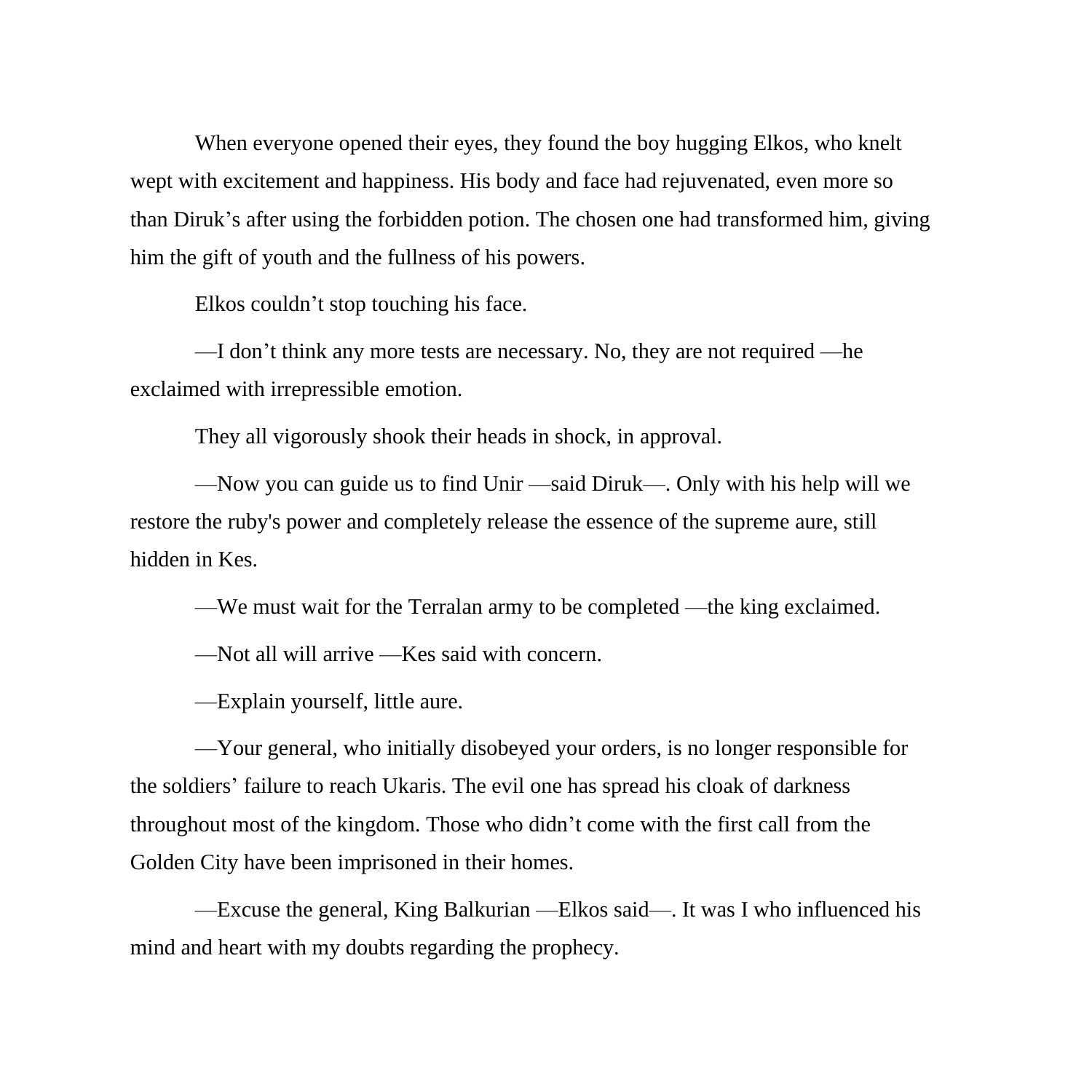He widened his eyes, and with an excited voice, exclaimed:

—Something in me told me that Loer, my old friend, was not a traitor at all. He will be released immediately and placed at the head of our army —he declared.

At that moment, Kes fell to the ground in an apparent trance state. Diruk approached the boy and, trying to remember, revealed the following:

—If I'm not mistaken, the prophecy said that once the chosen one's identity is confirmed, he will sleep until the Lord of the unicorns awakens him, according to the higher beings' design. It is known as the «dream of the aure.»

—How are we going to go to war with only half the army? —Balkurian asked uneasily.

—Kes has strengthened our powers in ways we could never have imagined —Elkos replied—. It is time for Nutas to use hers after so many years.

The aure was hesitant. It had been a long time since she used her special gift.

—Do you really think I can? —she asked unsurely.

—Don't you feel it in the depths of your being?

—Tomorrow, after we leave for the mountains.

—Who better than you to know the right time —Elkos supported her.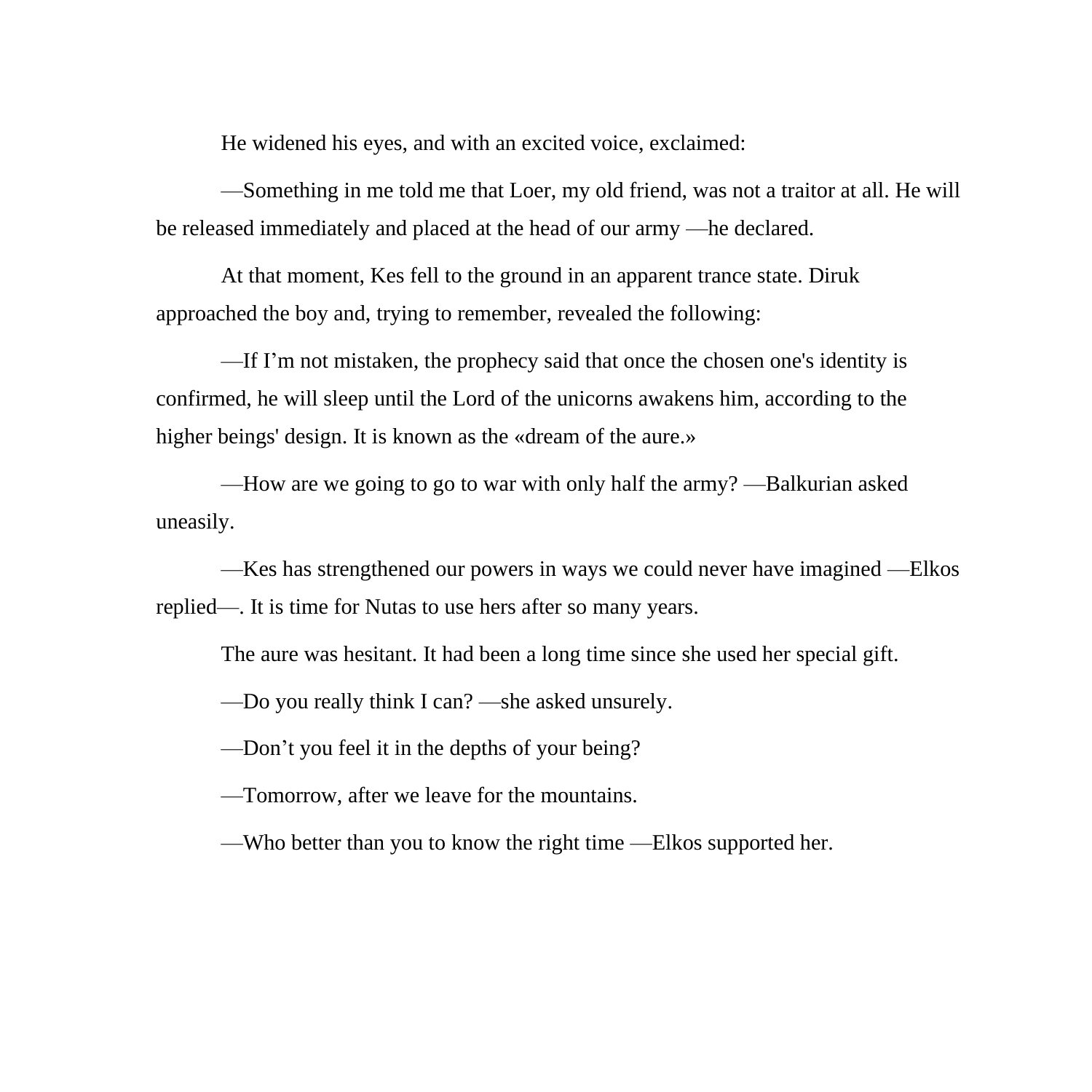## **X. THE PROMISE OF UNIR**

The next day the entire town gathered to bid farewell to their king. The ruler marched at the head of the hundreds of soldiers who had reached the Golden City.

Along with him were the eleven adult aures. Kes was traveling in a comfortable bunk a little further back. He would only come out of his deep sleep when the time appointed by the gods arrived.

After advancing for almost two hours, Nutas requested King Balkurian to stop his army:

—The moment has come.

—Are you sure? —Elkos asked.

—We must not waste any more time.

The king indicated General Loer, and he ordered the soldiers to stop.

Nutas took a few steps away and, raising her arms, began to say:

*The power of being many more is what I invoke today,*

*we need to increase our forces to fight.*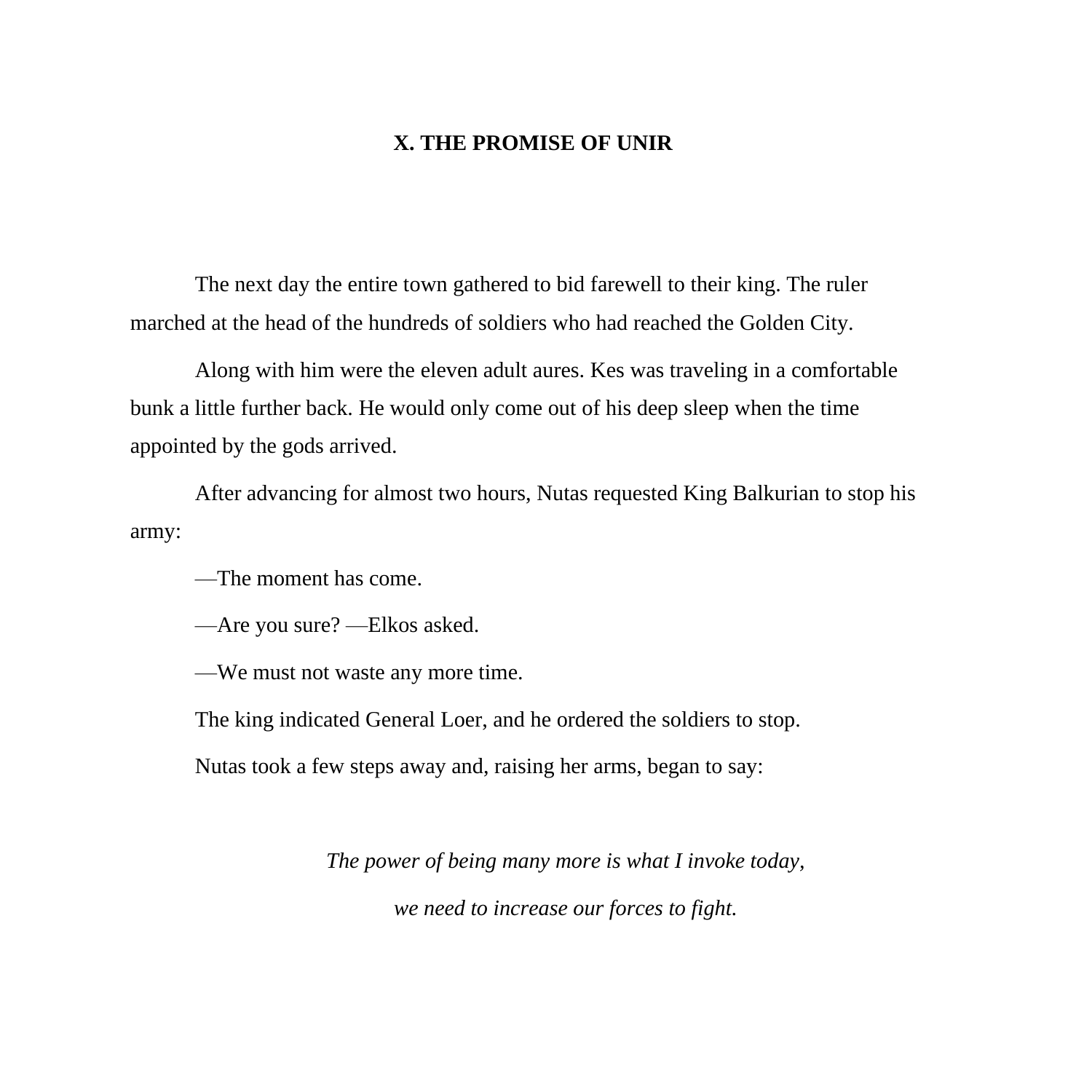*Powers of the aure, help me here I am,*

*we expect to win because we are right.*

Almost immediately, before the astonished eyes of all, a large group of the best and most experienced soldiers who had not been able to reach Ukaris appeared, swelling the number of men that made up the army, significantly increasing its power. Nutas's translation spell had worked perfectly. She had never used it on a living being. On this occasion, feeling an extraordinary and overwhelming inner strength, she achieved what she had never imagined in dreams.

—Soldiers. Who do you swear to obey until the end? —the general asked in a stentorian voice.

—We will fight to defend Terralan and its king! —the throats of men inflamed with anger proclaimed in unison.

The highest mountains in the range still rose defiantly and far to the west. The army marched confidently through the ravine that would bring them closer to Nauir.

— Our horsemen have not yet found a trace of the evil one or his hosts exclaimed a spirited King Balkurian.

—We must not lower our guard. They are not far away —Elkos warned, who, along with Diruk, led the other aures.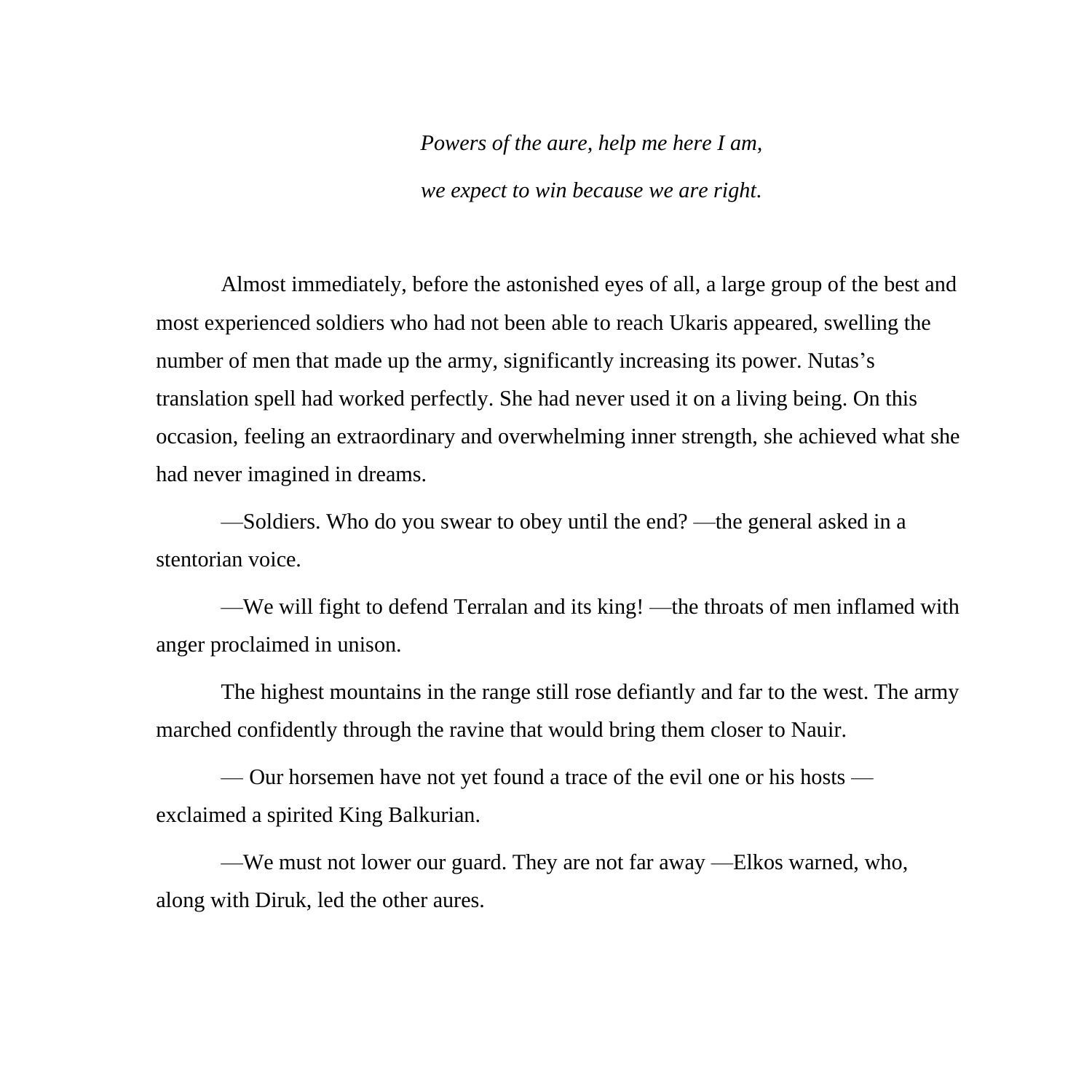—Do you think they attack during the day while Grorn's power is weaker? —asked the monarch.

—I'm afraid the Lord of darkness had grown very strong, perhaps as much as when he stopped the world, before the alliance with Anes —Elkos replied.

Soon after, Diruk lingered to speak to Mias, who seemed to be showing great concern.

—What's wrong?

—There is something very dark and sinister that has bothered me since this morning —she replied.

—Is it the gargoyles?

—No, they are not. They are the animals and beasts of the forest. I've never seen them gathered in numbers, they come to meet us, and I feel like I can't control them. I can't even get them to listen to me.

—Perhaps they are still too far away for them to hear you.

—I don't think so. Even before Kes' arrival, my animal friends could hear me throughout the kingdom —Mias explained.

—It's Grorn —Elkos interjected, also quietly lingering so as not to worry the king—. His power has surpassed anything I expected, and he now controls our former allies as well.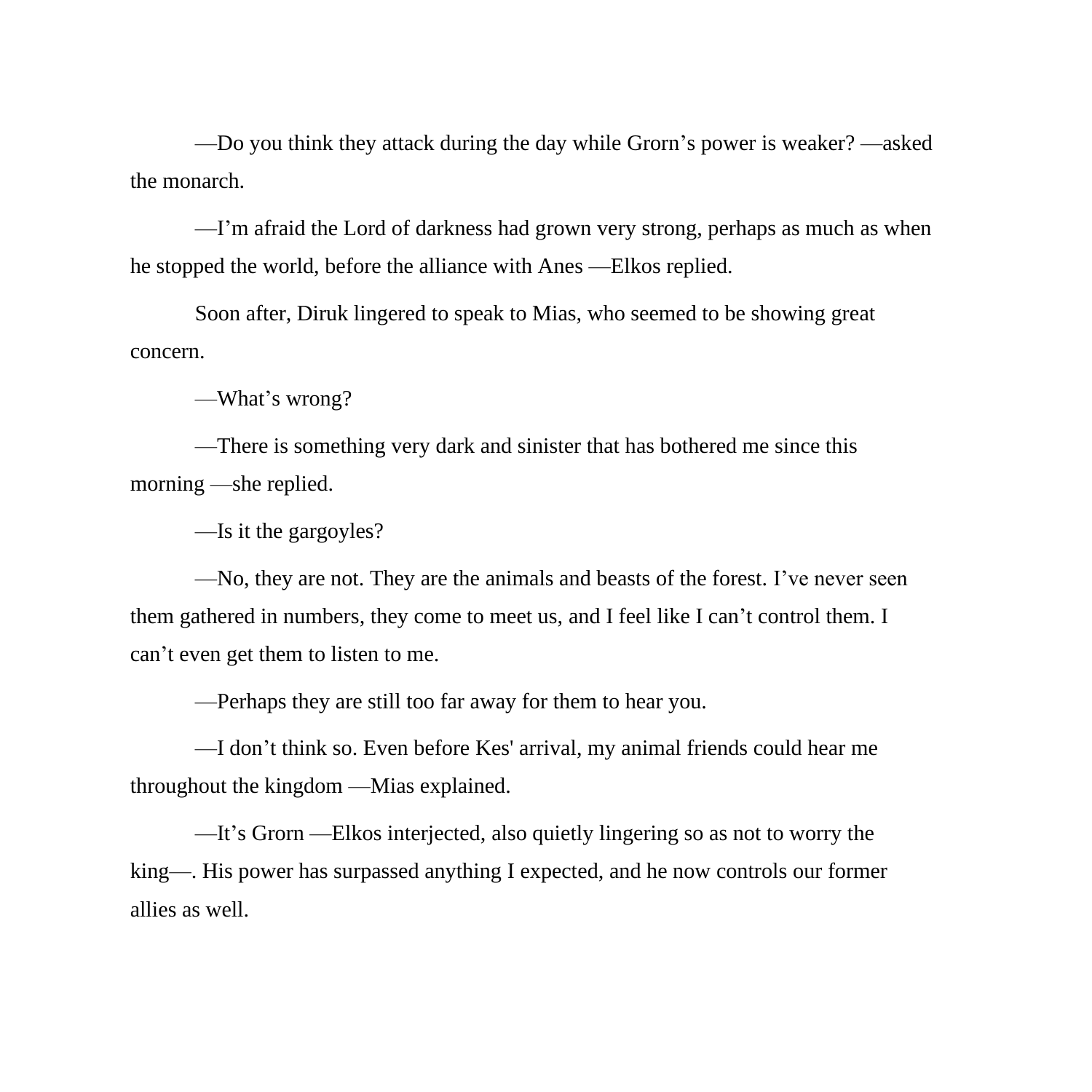The tense morning was followed by the threatening afternoon. When daylight began to fade, a captain returning from reconnaissance a few leagues later reported confused:

—General. I bring disturbing news. Hundreds, perhaps thousands of animals, come from the west in an orderly formation towards our position.

—It cannot be. They don't act like that —Loer exclaimed.

—These beasts are controlled by the evil one. It's not their instinct, but we'll have to defend ourselves anyway —Elkos explained.

—This time, it will be useless if we invoke the blue flame. We can't take shelter behind its dome and stop moving —Hove added.

—Hove is right, Your Majesty. If we delay in reaching the heart of Moaskif, the gargoyles will have grown stronger.

—We have no alternative. Prepare your weapons —the king ordered.

—My men have not been trained to fight animals. But they will do whatever it takes to control this threat, Your Majesty —the general said.

The army continued to advance. The sun was about to set, and they had not yet sighted any enemy.

—They will indeed attack at night. By then, Grorn's influence will be much greater —Diruk revealed.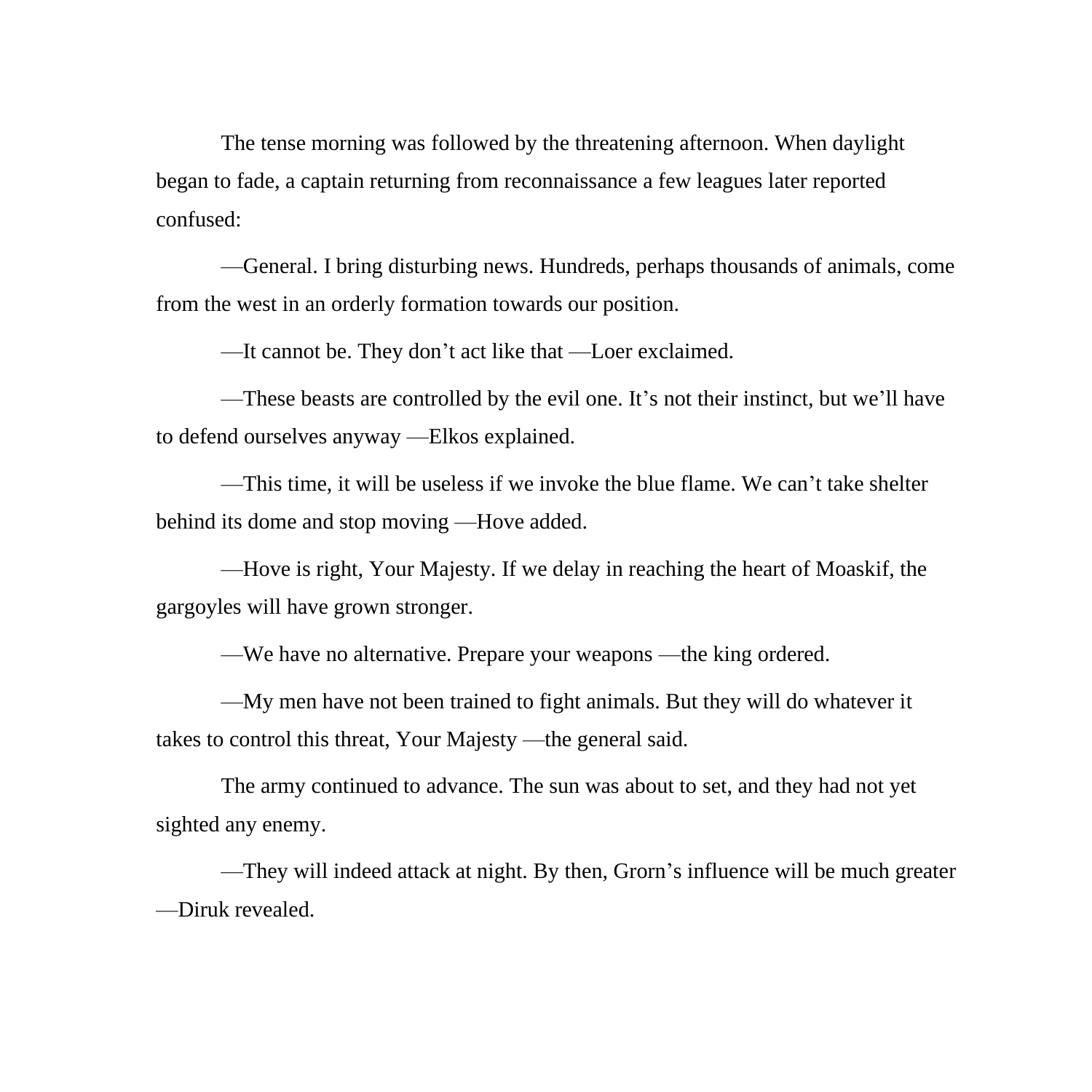—Set up camp! —the general ordered—. Double the guard and establish a security perimeter.

The tents were not yet finished being erected when a sound resembling a stampede was heard.

—Loer, prepare your men! We will have to fight sooner than provided —the king ordered.

The sky of deep orange with pronounced reddish stripes seemed to announce the imminent confrontation on the horizon.

Soon, everyone could see what Mias predicted and what the advance captain had reported after his scouting. It was about hundreds of animals, wolves, and bears, coming towards them in large herds. In the sky, thousands of crows began to form a great circle above their heads.

—The Lord of darkness is a coward, attacking us first through innocent creatures —said the king—. We cannot avoid facing them. Try to make them suffer as little as possible.

The soldiers could not quite believe what their eyes saw. At times they still hesitated to draw their swords.

—Everyone ready! —yelled the general—. The time to fight has come.

Moments later, the front ranks attacked the Terralan army. As some attested before, they seemed controlled by a superior force that had stolen their will.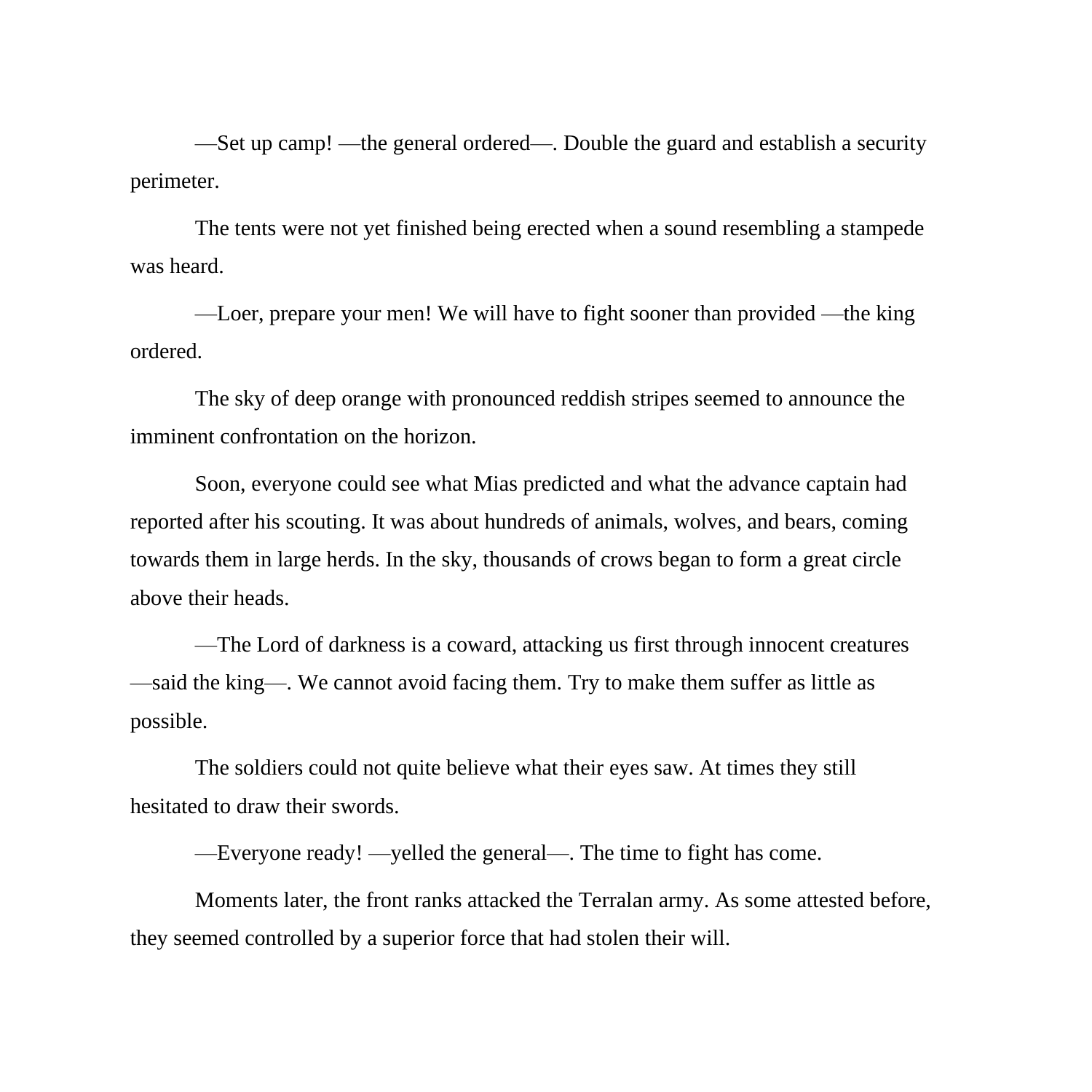—They look like rabies-sick animals —the general exclaimed.

The men had bows, axes, and swords, but the evil one strengthened the forest's beasts. Their skin seemed at times invulnerable to steel weapons. Their claws and fangs cut with enormous force. Soon the casualties were very numerous.

—Zanys, your time to act has come —Elkos yelled.

The aure spread her arms and said aloud:

*I request the higher magic, I invoke the power of fire. Drive away evil and resentment, attend my request and desire.*

Almost immediately, with the Sun about to set, a series of fantastic flares appeared, as if trying to burn the enraged animals.

The beasts froze. They growled, howled, trying to control the fear it produced in them, and although their anger didn't seem to wane, they didn't continue their attack.

The men also stopped fighting. They did not want to hurt those who were only innocent victims of the Master of shadows.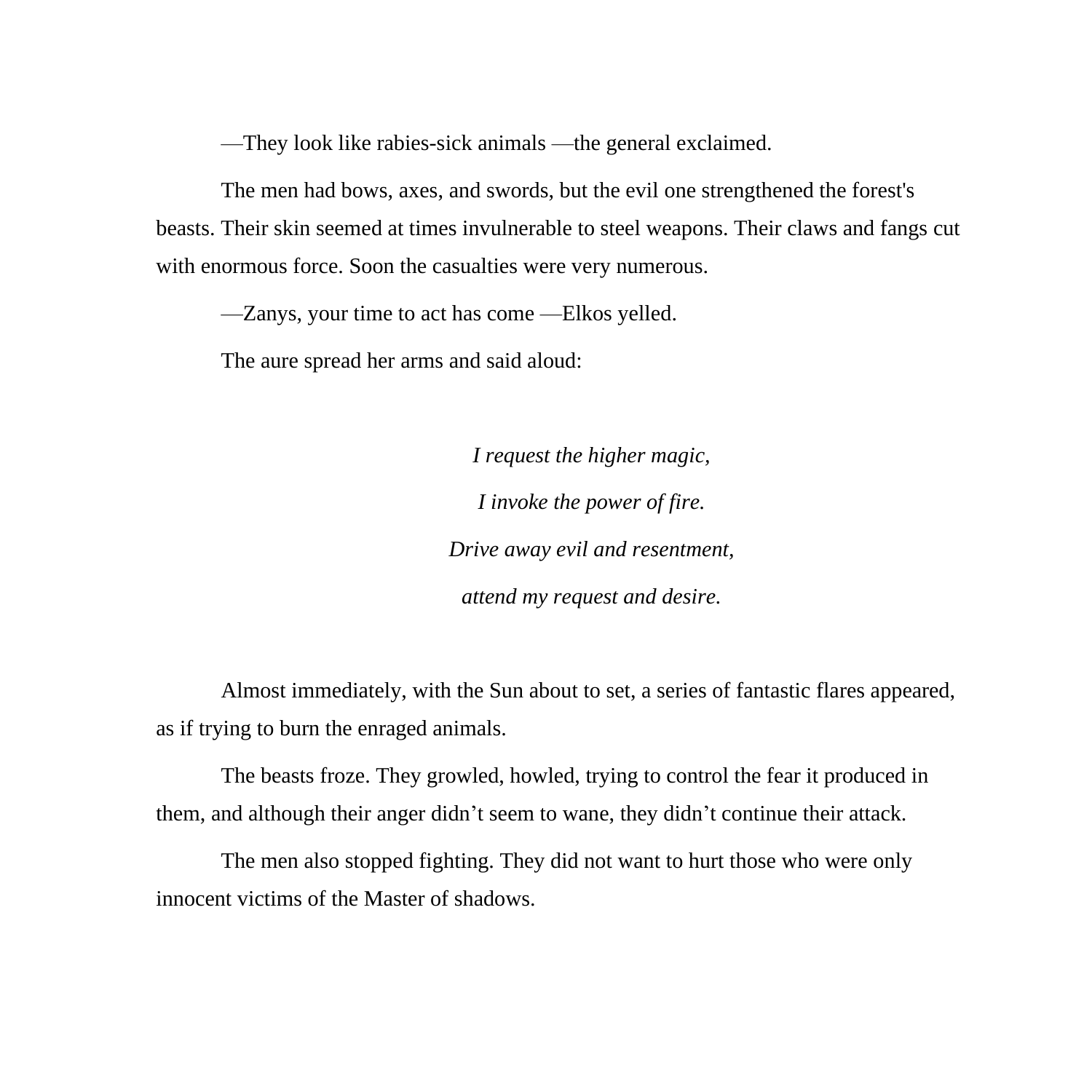First the birds, then the wolves, and finally the bears began to retreat from the battlefield, dispersing smaller and smaller groups.

—Why are they running away like this? —Loer asked.

—The fire summoned by Zanys seems to have overcome the control Grorn imposed on them —the king exclaimed in relief.

—I don't think it was that simple —Diruk warned.

—My brother is right —Elkos said—. It's more likely that it was part of the Dark Lord's original plan. Now Zanys will need to rest for a whole day. By employing animals, our enemy has reduced our chances of victory. We can be sure that the turn of the gargoyles is coming.

When the magical flames finally died down, it was already night, and darkness surrounded them. It didn't take long for them to hear terrible roars, capable of shaking the heart of the bravest warrior and the most gifted aure.

Many men were overcome by fear. Some even seemed to want to flee and take the path back to the valley. General Loer would not allow courage to leave his ranks.

With a determined step, he climbed a small unevenness in the ground, took a deep breath, and proclaimed a harangue that his men believed came from heaven:

—Soldiers of Terralan. I know many of you are wondering if such a great and dark power is worth fighting for. Well, now I tell you that we also have an immense force on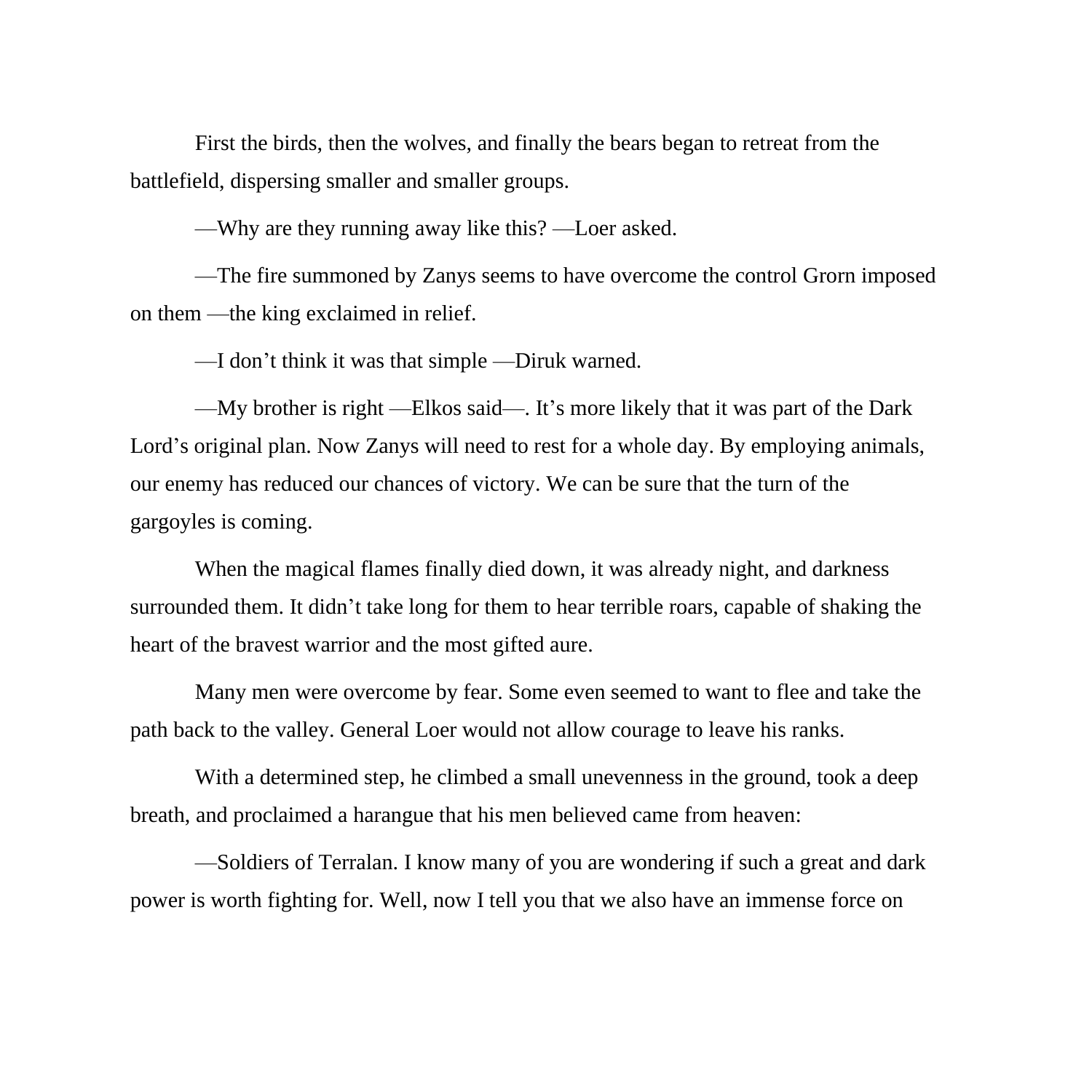our side, that of our hearts. And if we are to die in battle, our spirits will continue to face the terror of the evil one. We won't stop until we can beat him.

They all raised their weapons high and screamed, puffed up with courage and determination. Strangely, what they feared did not happen. The gargoyles did not appear that night.

The next morning the men were lifted from their bunks by an earthquake that comes from the east.

—Will they attack us from both fronts? —asked a soldier, who was finally awakened by fear.

Suddenly, every one of them began to feel an intense emotion, a strong sense of security, when their eyes started to see in wonder the sparkling and powerful step of the unicorns. Their horns glowed brightly, and their hooves seemed to fly over the ground. Led by Unir, they had come to the aid of King Balkurian and his army.

The Lord of the unicorns immediately went to where Kes was resting.

—Can you wake him up, Unir? —Diruk asked.

—He's already awake, at a level that not even other aures can perceive. It was he who contacted me to meet them in this creek.

—So, it's the strength of the unicorns that has kept the gargoyles away until now?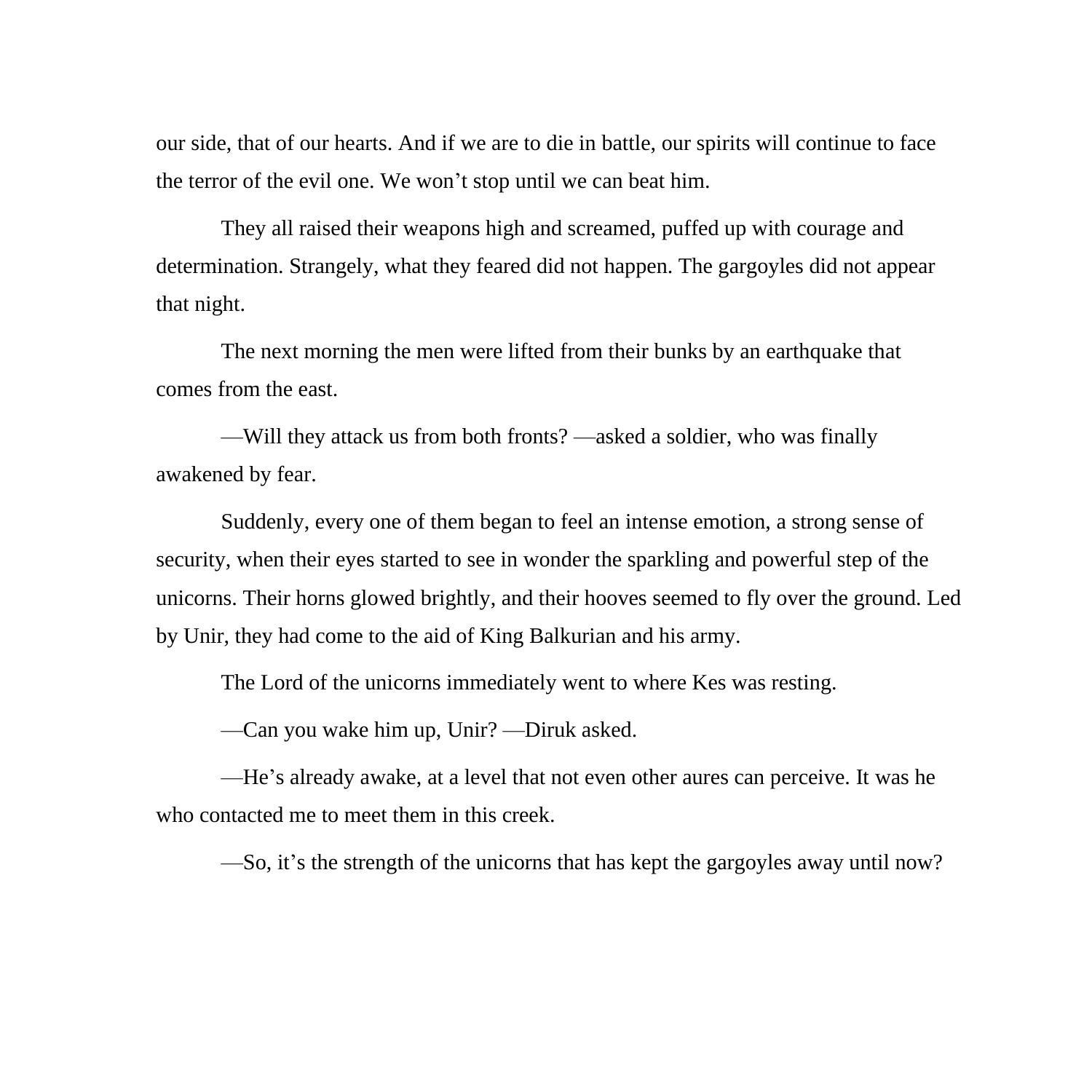—That's right, friends. But we won't be able to stop them forever. They are preparing their final offensive. They are just waiting for us to go further into the mountain range. And we must.

—But that's going straight into his trap —said Diruk.

—Perhaps. But only then will the power of the supreme aure awaken, a power far surpassing mine —Unir confessed.

—Unir, I want to apologize on behalf of all the inhabitants of Terralan. We should never have forgotten our gratitude to unicorns —said the king.

—It's not your fault, Balkurian. You are wise and just, just like your father. But you could do little to a people who had to learn for themselves the value of a promise.

—I'm confident that together we can fight a great battle.

—Before my brothers here, I swear that the unicorns will march with you to the end —Unir exclaimed—. One way or another, this kingdom will go back to the place it once was, before the betrayal.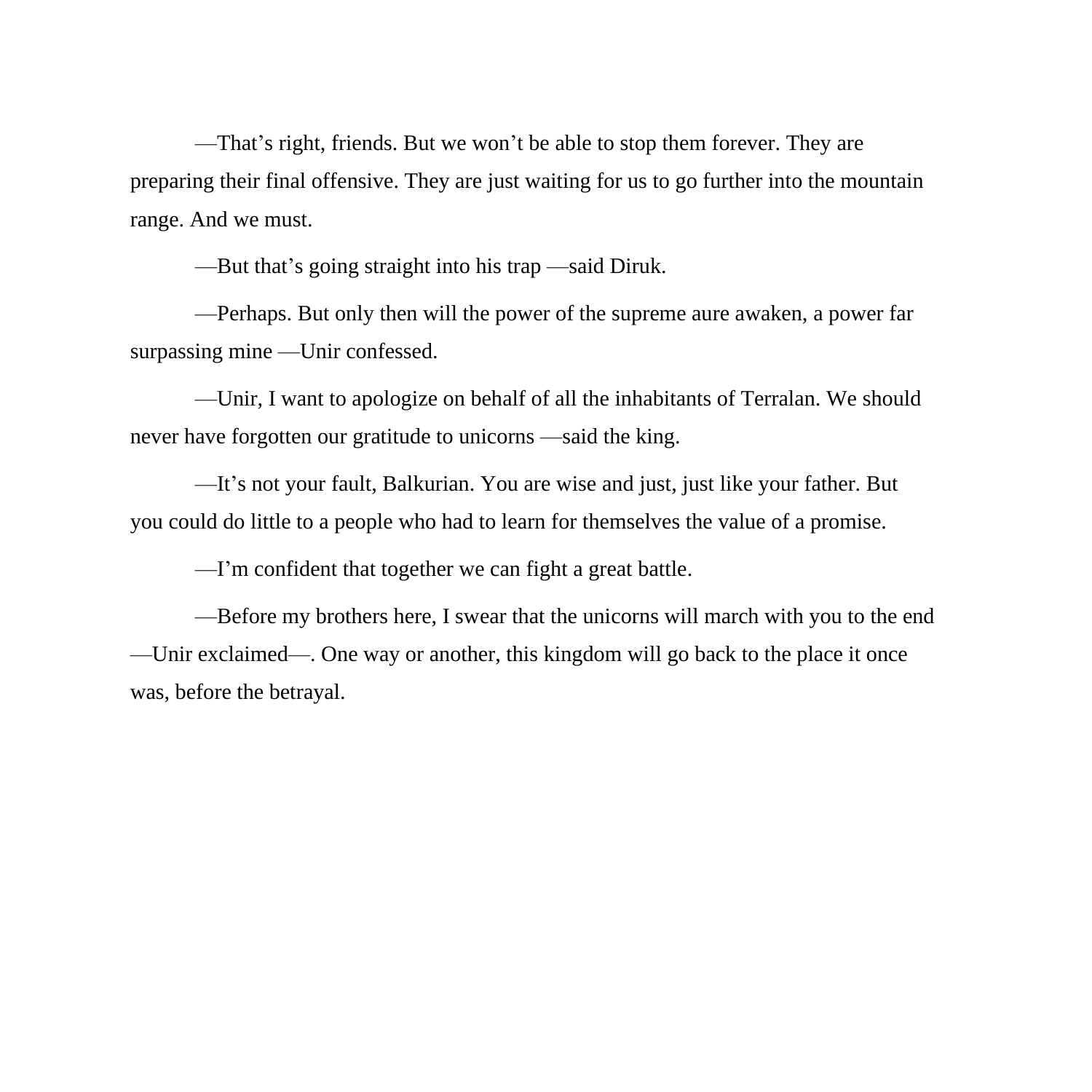## **XI**. **AT THE FOOT OF THE MOUNTAIN**

The unicorns and the men went deep into the mountain range at the formidable gallop of the former. Gone was the battlefield with the lifeless bodies of many soldiers, bears, and wolves. The birds had mostly managed to flee, perhaps because they were the least influenced by the evil one.

As they entered the ridge, the rock walls grew taller, steeper, and menacing. At times it seemed as if they were going to come over and crush them.

Despite this, they advanced all day relentlessly until they stopped to camp on a plateau. The enemy had not yet shown his face, and the tension between the men was mounting. Finally, just before dark, they spotted the silhouettes of five colossal-sized winged beasts atop a mountain.

—They look threatening! —General Loer exclaimed.

—They are the captains of Grorn, the original gargoyles. Before they were men, those who devised and perpetrated infamy against our brothers, —Unir explained.

—How many gargoyles are there now?

—Each captain of the evil one has perhaps fifty or a hundred soldiers under his command. Their number has always been increasing, because you have allowed it.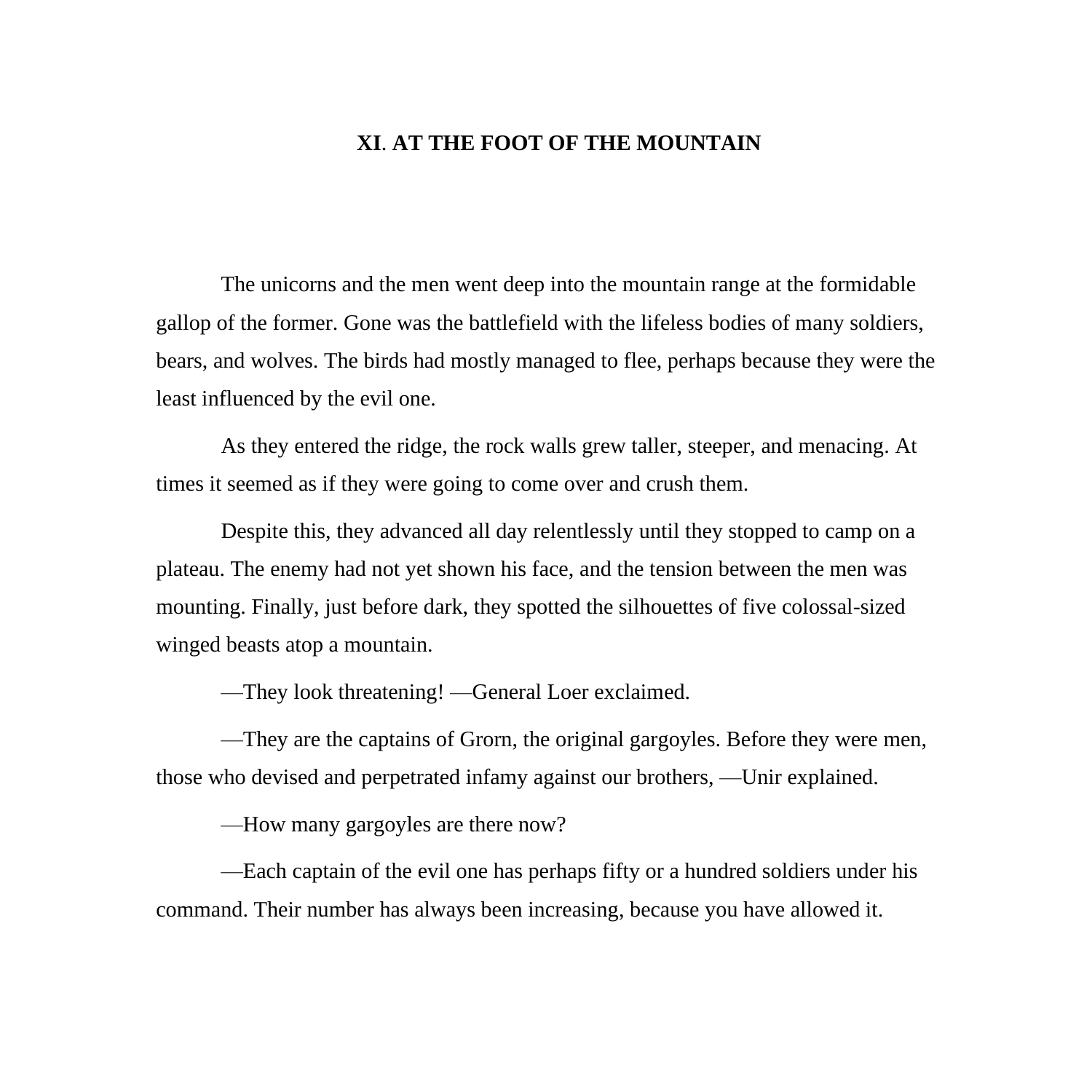—We? —asked the general.

—After the betrayal, the first gargoyles appeared, but it was because the inhabitants of Terralan forgot about us that the Ruby of the Alliance was losing its strength. The evil one took advantage of this to turn many into new soldiers of his army of shadows.

For an instant, the brave Loer seemed to collapse.

—We must not allow ourselves to be dominated by the terror they want to instill in us —said the king—. Soon the full power of the supreme aure will awaken.

Unir gave his brothers an order in the unicorns' language, and the magical creatures immediately quickened their pace. Before accompanying them, he said to the king:

—We must do a recon gallop, measure the enemy's forces. Have your weapons ready, but more important than that, fill your hearts with faith.

When the unicorns disappeared on the horizon, a horrifying roar filled the ravine, causing the horses to run wild, getting many, running in the opposite direction, towards the Moaslan Valley.

—Now we hardly have any horses —the general exclaimed with great concern.

—Maybe it's better this way. This will finally be a battle of Terralanians and unicorns alone against evil —Diruk chimed in.

The wind began to blow with unusual force.

—I don't like how the elements greet us —the king warned.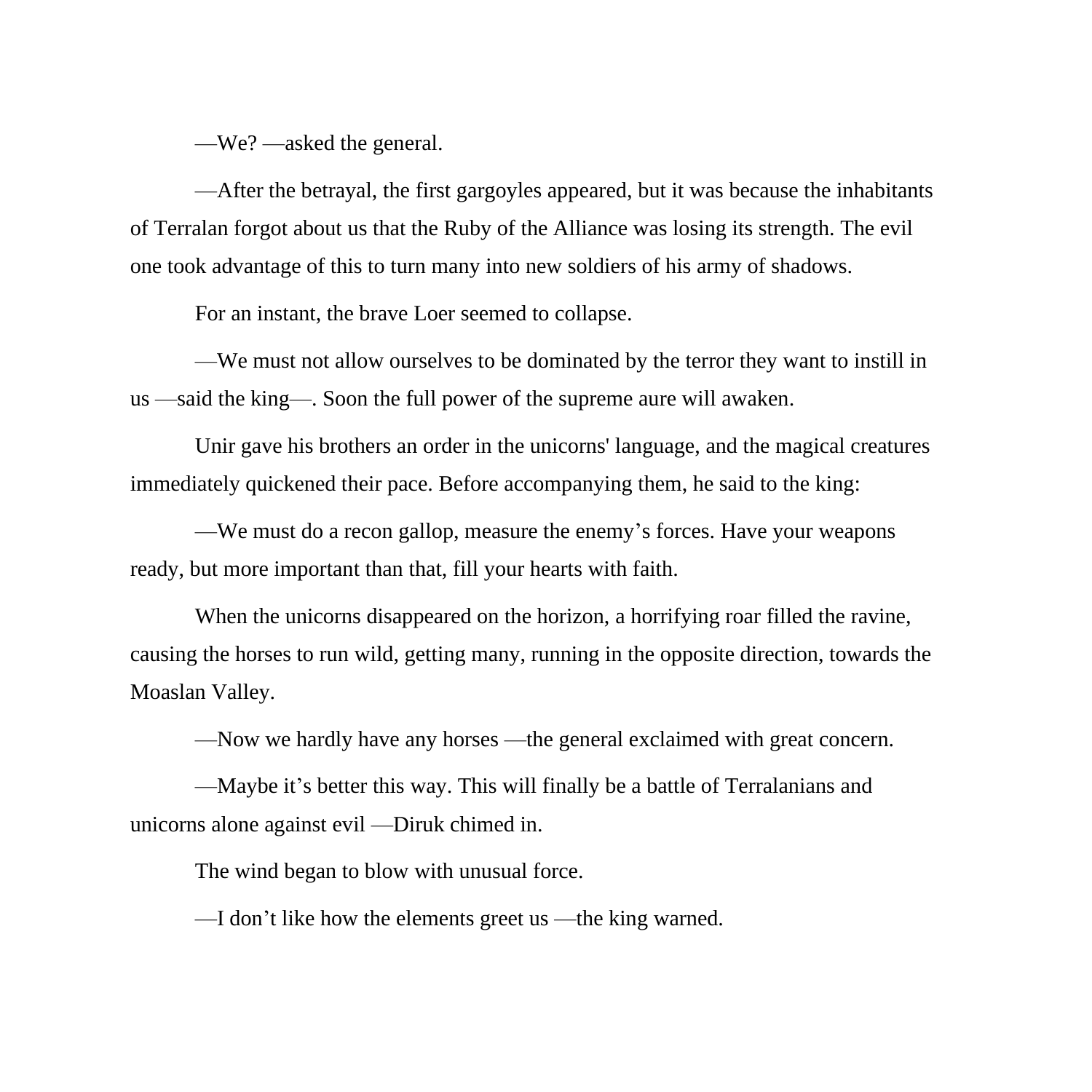The skies were covered up, and soon a fierce storm broke out. With the first lightning bolts, they were able to verify with terror that at the top of the mountains that surrounded them, hundreds of winged creatures flapped their wings, producing a supernatural wind that hit their faces, trying to knock them down.

At that moment, Zanys summoned fire once more but could do nothing.

—I don't understand —she exclaimed in surprise.

Elkos and Diruk were the first to realize what was happening. Grorn's dark power had completely taken over the mountains. In that place, the magic of the aures almost didn't exist. They were the realms of shadows.

—Don't let fear win you over! Grorn's creatures are not immortal. We can win the king extolled his men.

—Where are the unicorns? —Loer asked.

The king looked at his general without being able to answer him.

—They have left us to our fate —said the soldier.

—Never! —Diruk yelled—. Unlike the man, Unir would never break his promise.

By then, the gargoyles had taken flight and were rushing toward them.

—Get your bows ready! —the king ordered.

Immediately, hundreds of bows were drawn, ready to launch their first volley.

—Wait until they are closer.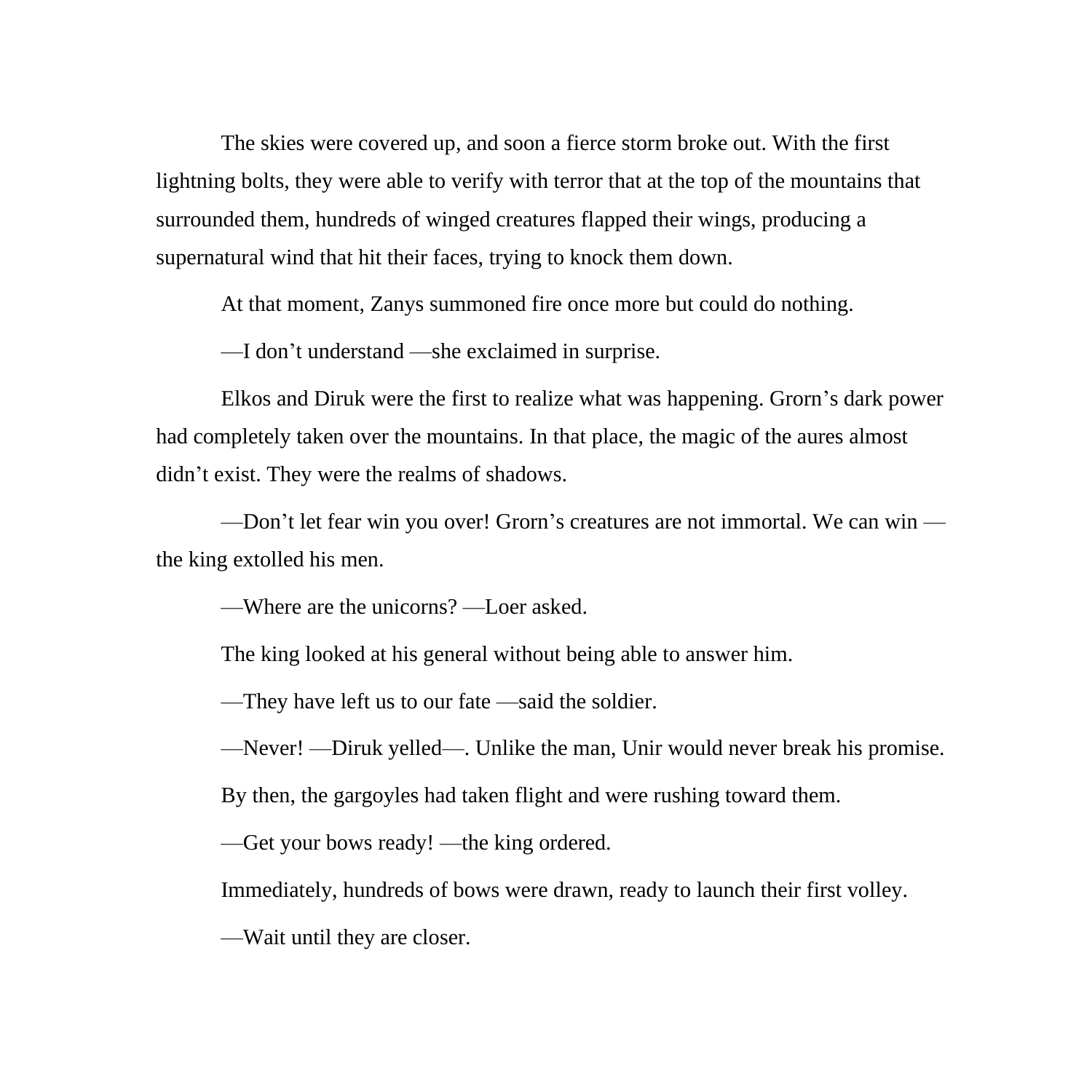Hove tried, without much success, to spread the blue flame.

—I can't create it! I just feel great pain in my chest. I can't do it —he exclaimed in frustration. A very faint halo, barely perceptible to the eye, surrounded the Terralan forces.

Hove had to accept resignedly that the protective dome would only delay the winged demons' attack for a short time.

—They're flying through the blue light! —yelled the general.

The gargoyles continued to flap their wings with all their might, moving slowly but inexorably through the weakened defense of the aures. The situation became desperate.

—They're almost upon us! —yelled the king.

—Ready your bows! —the general ordered.

The instant the first gargoyles broke through the dome, hundreds of arrows whistled through the air, hitting several dozen, who flew with their arms outstretched.

To the soldiers' surprise, almost all the bolts bounced off the evil creatures' bodies, which could harden their skin like a stone for brief moments.

The battle turned into carnage. Many men died, being bitten on the neck or dropped from a great height.

—Is everything lost? —asked a soldier.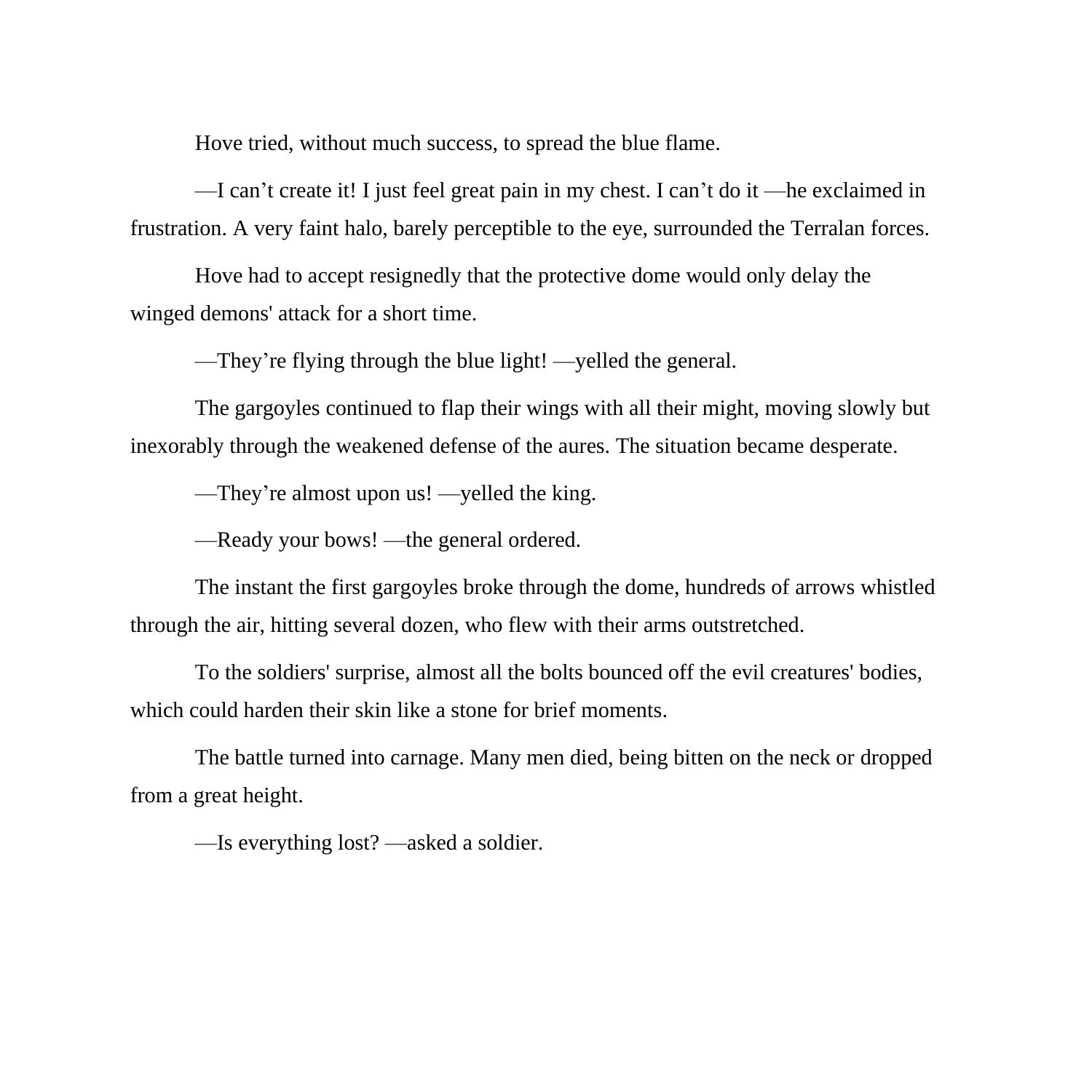Suddenly, there was the sound of hundreds of hooves approaching at full gallop. That startled the gargoyles, who took flight and flew momentarily away from the decimated army.

—Fast! Ride on us —Unir said.

Immediately the archers climbed on the unicorns, and as had happened only once before, they attacked the demons together with renewed spirit. Part of the magic of the unicorns passed to their arrows, which found the hearts and other vulnerable parts of their enemies this time.

One by one, the gargoyles fell, unable to reach their attackers, who galloped swiftly over the magical creatures. The battle's fate was quickly reversed, and everything seemed to indicate that victory would favor the Terralan army when a gigantic shadow took over the plateau. An enormous and horrible being was taking the life of everything it touched.

Unicorns and men fell dead as they were overtaken by the power of evil, which had materialized on earth to exact its final revenge.

—The time has come to fulfill the promise to King Balkian —Diruk shouted, making sure Elkos and all the aures listened.

—You're right. The hour of our sacrifice is here.

The eleven formed a circle to protect Kes and impetrated the higher beings just before losing their lives: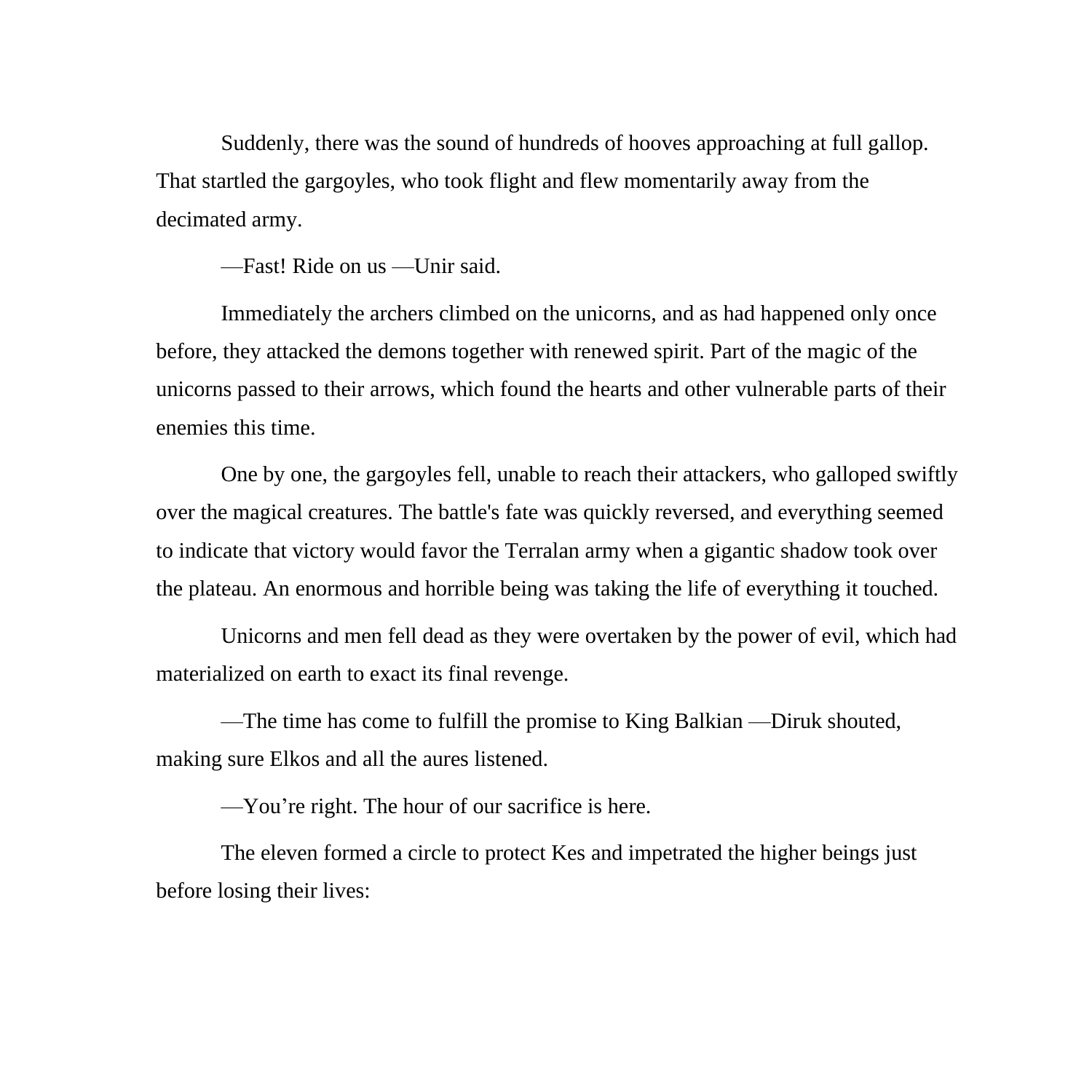*Supreme Aure, aure of prophecy. Wake up right now make a new day our destiny.*

Grorn's figure stopped a few feet from the boy's body, who opened his eyes and smiled.

—Aren't you afraid of me? —asked the Lord of darkness, in a voice that seemed to gather all imaginable hatred and evil.

—I'm not afraid of death —Kes replied, his body levitated in a very intense blue glow.

—Death is nothing compared to the terrors you will suffer if you do not join my army.

—What army?

At that moment, Grorn realized that all the gargoyles had disappeared.

—What have you done with my soldiers?

—They are no longer here. This battle will be just between you and me.

—Go dead! —yelled the Master of the depths, reaching out, trying to smite Kes with his massive claws.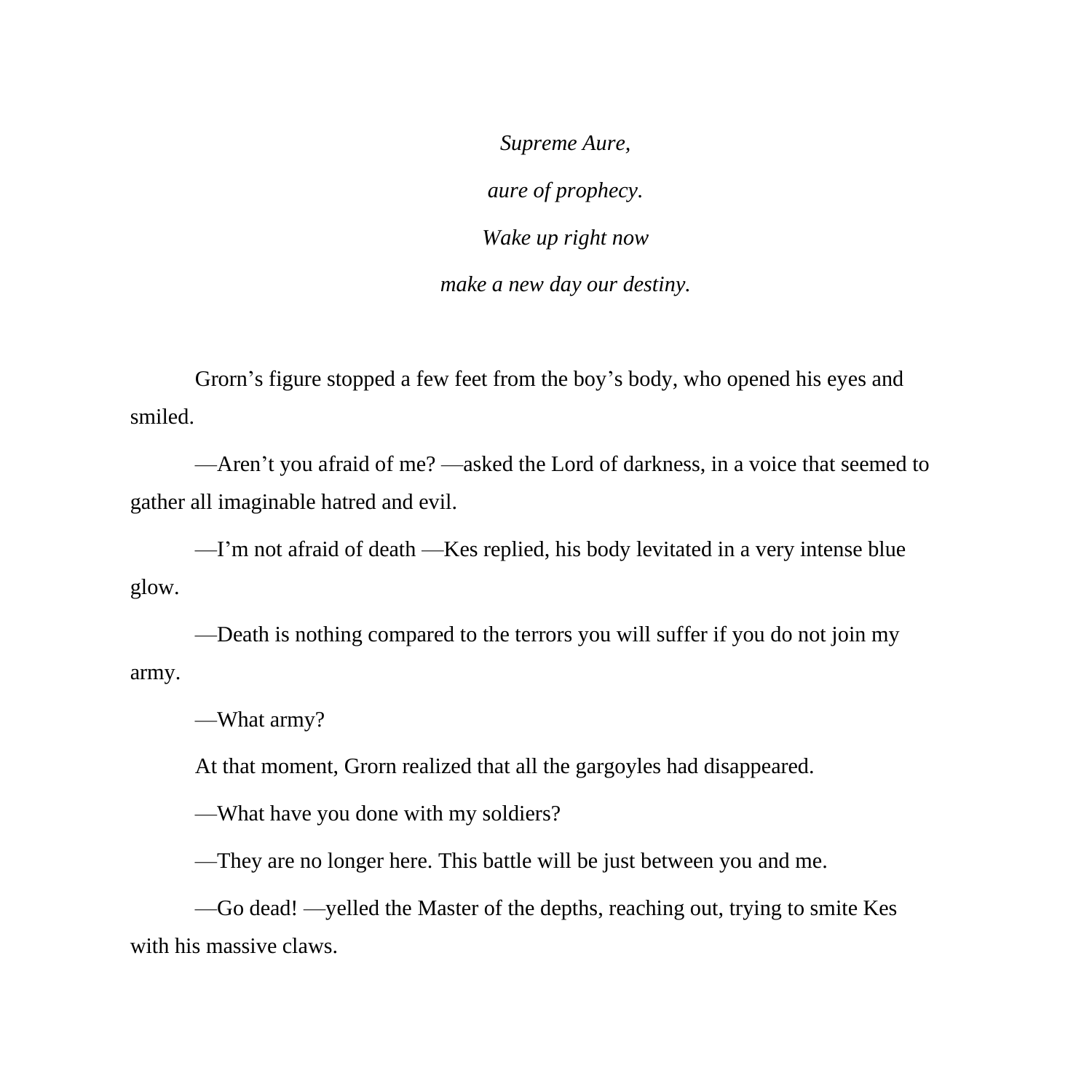The evil one initially thought that he had reached him, but great was his surprise when he discovered that the great little aure was now behind him.

—You are so slow! The power of Nerus has made me much faster than you.

—I will not allow you to mock me —the evil one shouted furiously, and with the other arm, he tried to reach him once more.

However, Kes was no longer there, or at least he couldn't be seen. Using Gaslan's magic, he had become invisible.

—Do you think that by using those tricks, you can escape from me? I can feel your presence, no matter where you hide or how fast you move.

Kes was faster than his fearsome foe, but Grorn also had enormous power, and he soon managed to locate him and anticipate his movements. Invisibility and speed would no longer serve him.

The Lord of darkness was about to ram him, but a blue flame like never seen before appeared in front of him, impeding his advance.

—You're only delaying the inevitable. You'll soon get tired. You are very worried about your friends, and that distracts and weakens you. Your defenses will eventually fall, and then I will destroy you and exact my revenge.

—My friends! That's!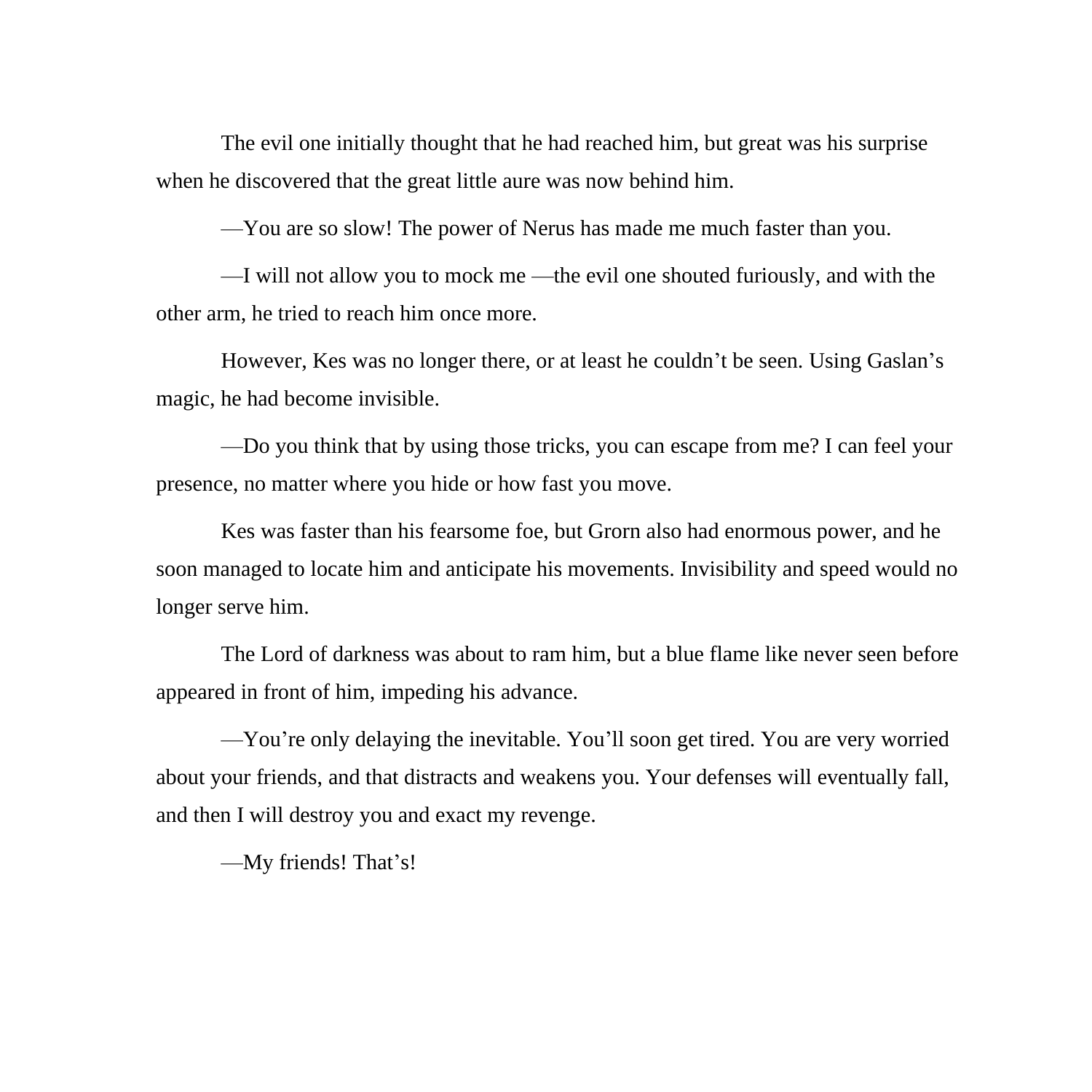Without a moment's hesitation, Kes used all his energy to move along with Grorn and the bodies of the unicorns to the north shore of Lake Aquantalis. There he revived the magical creatures.

At that moment, Unir witnessed how the boy fell to the ground, barely alive.

—Brothers! Let's ride as we've never done before. Just as this little boy has given up all his power, all his love, let us now give everything we have to end this evil shadow that threatens life.

The unicorns began to ride, almost furiously, using their magic once more, spinning the earth faster and faster. This made it dawn again in a few moments.

With the brightness of the new day, Unir was ready and charged the Lord of darkness with the force of a thousand titans.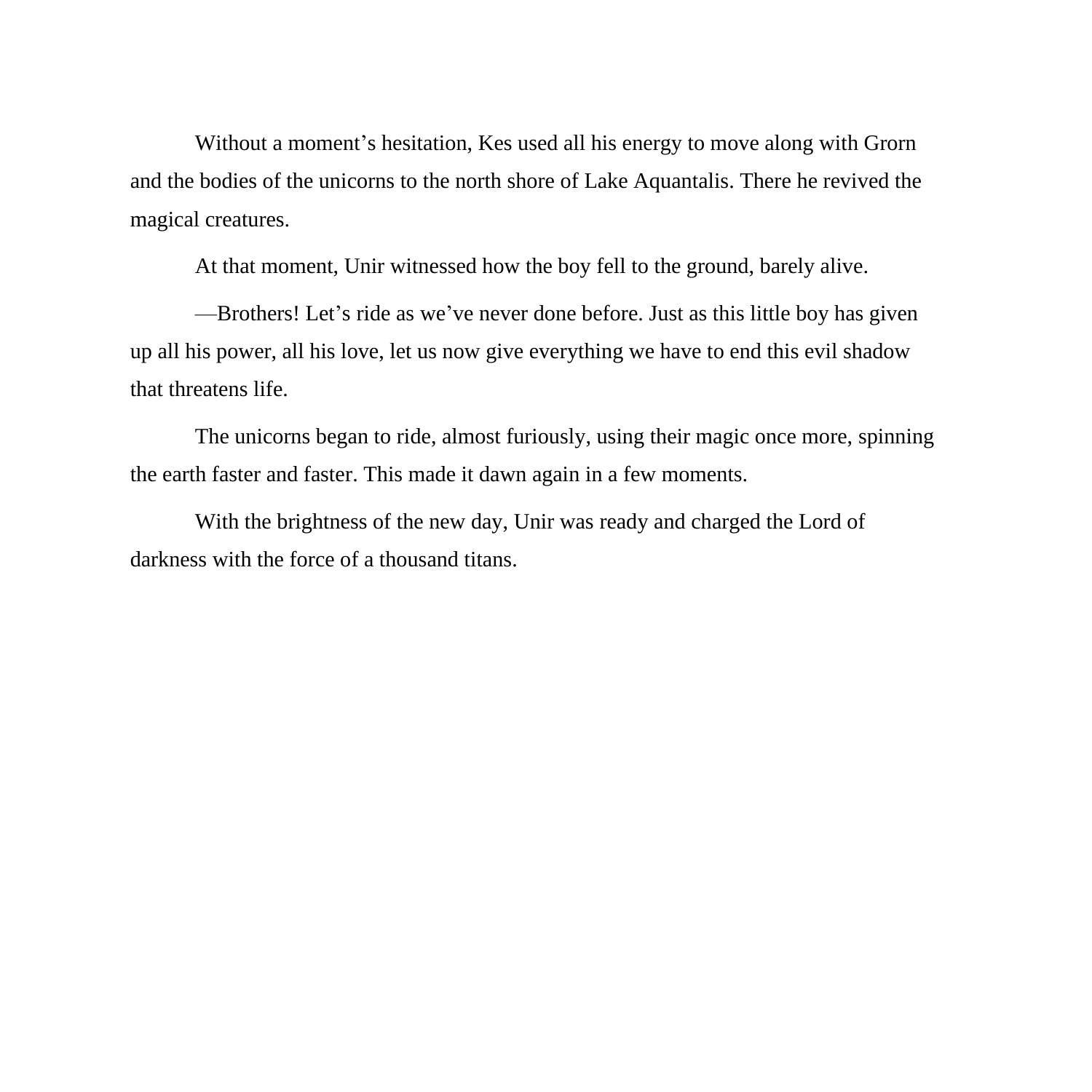## **XII. A DIFFERENT FUTURE**

Unir's massive onslaught had almost totally wiped out Grorn, and what was left of him had been banished to the depths, this time forever. Not yet fully recovered by the energetic revitalizing action of the unicorns, Kes approached his aure brothers' lifeless bodies. One by one, these were reliving, as he touched them and called them back to this world.

They opened their eyes, and the first thing they saw was the pure and sincere smile of the boy who had saved everyone in the kingdom.

Then followed King Balkurian, his general, and the soldiers who had fought bravely in that rugged Moaskif region.

Once everyone was on their feet, they started back to Ukaris.

—I can't see the unicorns! —Diruk exclaimed.

—They won't come back. At least not in the way we have known them.

—What do you mean, Kes? —Elkos asked, intrigued.

—We no longer need the Ruby of the Alliance. The evil one will never return, and the earth now turns on its own. The gallop of the unicorns is no longer necessary.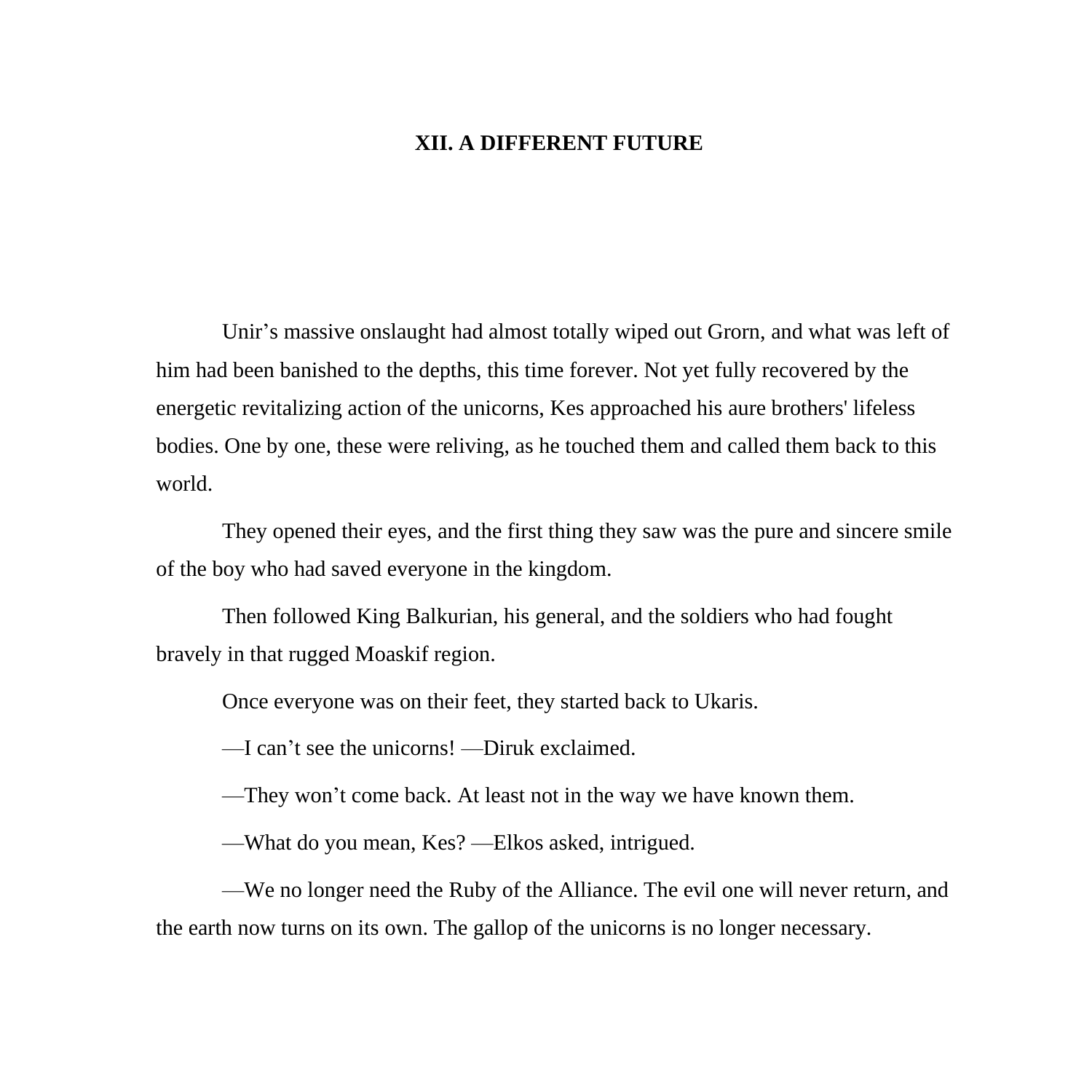—You mean we'll never see Unir and his brothers again? —Diruk asked.

—Yes, we can. Do you remember the silhouettes we saw on the south bank of the Acuantalis? Their spirits have been forever etched in its waters. During the nights of the full moon, we will be able to marvel at the reflection of the most beautiful and magical creatures that ever populated these lands. Men will face life with faith, hoping that their behavior will dictate their survival and future.

As the aures descended into the valley, Kes revived all those who had died in battle.

Even the bears, wolves, and birds that died under the evil control were brought back to life.

Despite using the forbidden potion, Diruk did not have to leave this world, at least not yet. Kes used the last of his power to prevent his friend from suffering the end they all feared.

The Golden City celebrated for several days. In each town and village of the kingdom, the celebrations also extended much more than was remembered.

Those who were sent by higher beings received great honors. The aures would be forever remembered as the true guardians of the kingdom.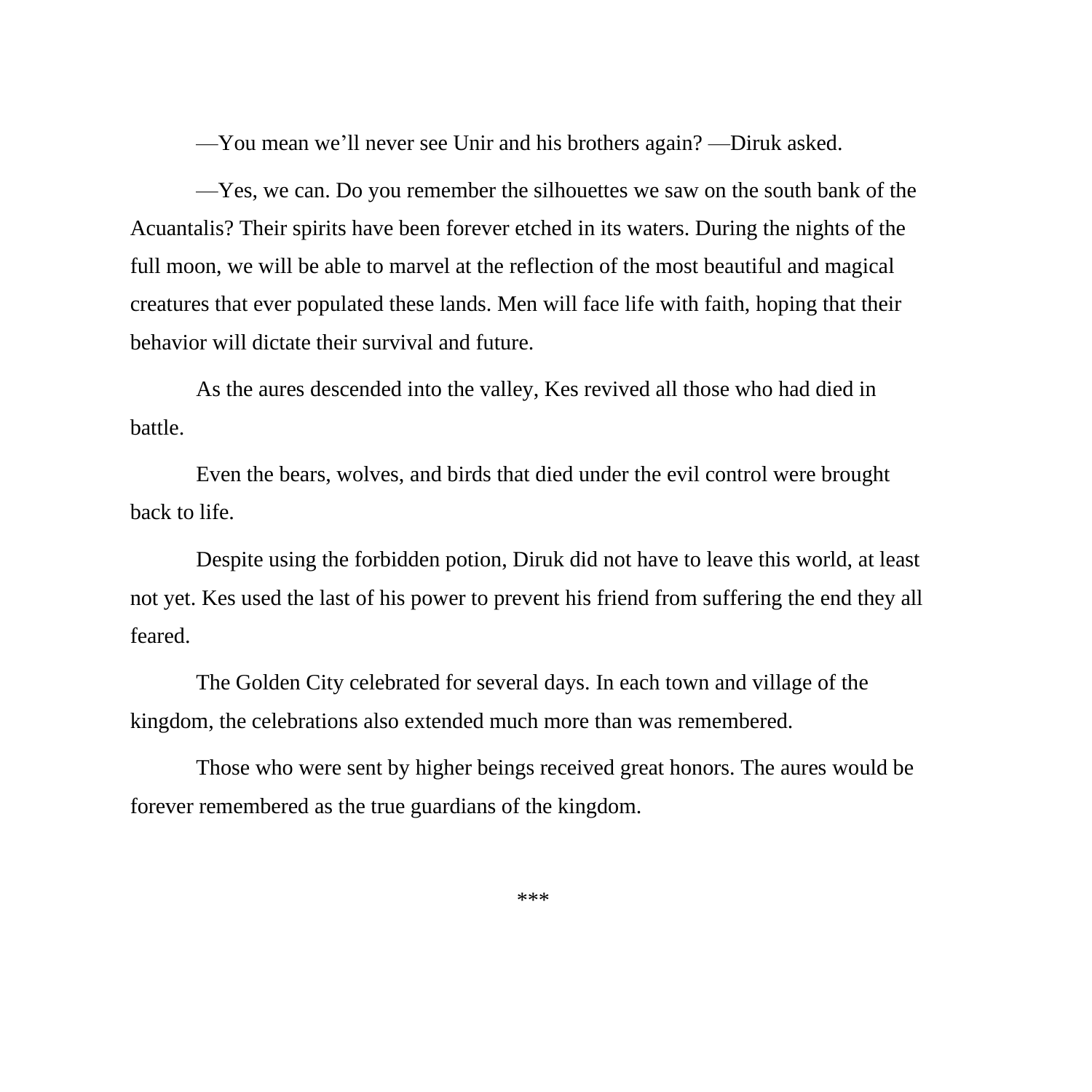When Kes returned to Herol, he had the greatest of surprises. His mother and father were waiting for him at the door of his house. Palur had also come back to life, along with all those who had been victims of gargoyles.

Both held tightly to their son, crying, filled with emotion.

Then Kes went to look for his friend Alit, with whom he was joined in an emotional hug. They had so much to wonder, so much to tell. With a knowing wink, they perfectly understood each other. They would soon have new adventures. Their impatience as children was already beginning to dominate them.

Some weeks later, Kes's father asked at the table:

—Would you like to accompany me to Zun? I must bring a special request.

—Who requested it? —Ila asked.

—A man named Vaz. I don't know him, and I don't know if he knows our wine, but he wants us to bring him two carafes and half a dozen more for his neighbors. In his letter, he sends greetings to Kes.

—How curious! —the woman exclaimed.

—Where do you know him from, son? —asked Palur.

—It's a long story, Dad. I could tell you on the way to the forest.